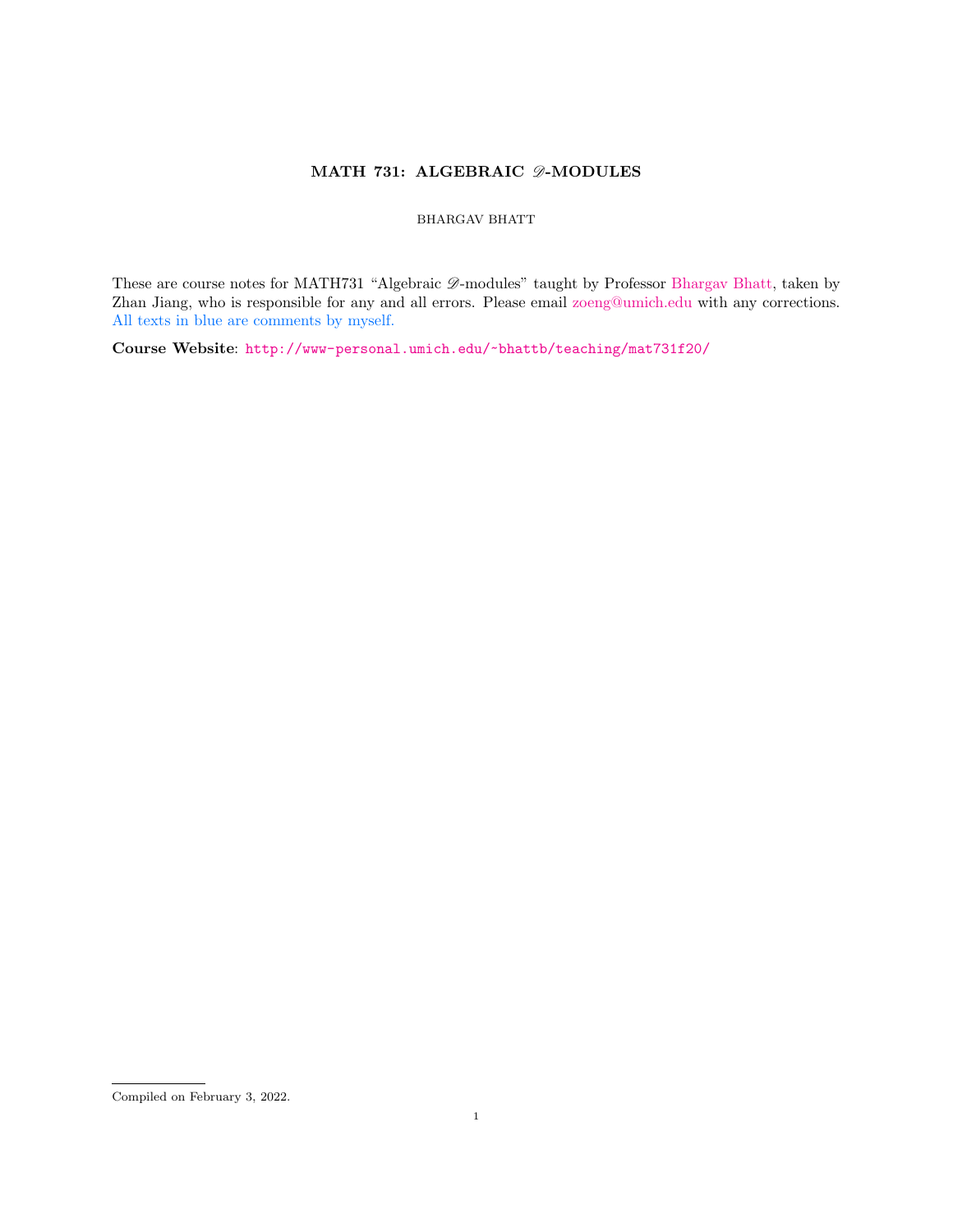CONTENTS

| 08/31/2020<br>1.                                                    | 4        |
|---------------------------------------------------------------------|----------|
| Introduction<br>1.1.                                                | 4        |
| Review of differential forms<br>1.2.                                | 4        |
| (Grothendieck's) Ring of differential operators<br>1.3.             | 5        |
| 09/02/2020<br>2.                                                    | 5        |
| (Grothendieck's) Ring of differential operators (continued)<br>2.1. | 5        |
| Some calculations of $\mathcal{D}(R/k)$<br>2.2.                     | 7        |
| 09/09/2020<br>3.                                                    | 8        |
| Some calculations of $\mathcal{D}(R/k)$ (continued)<br>3.1.         | 8        |
| $\mathscr{D}\text{-modules}$<br>3.2.                                | 9        |
| 09/14/2020<br>4.                                                    | 10       |
| $\mathscr{D}\text{-modules}$ (continued)<br>4.1.                    | 10       |
| Recollections on the Lie derivative<br>4.2.                         | 11       |
| 09/16/2020<br>5.                                                    | 13       |
| Left-right switch<br>5.1.                                           | 13       |
| Operations on $\mathscr{D}\text{-modules}$<br>5.2.                  | 14       |
| 09/21/2020<br>6.                                                    | 15       |
| Pushforwards<br>6.1.                                                | 15       |
| 6.2.<br>Quick review of derived categories                          | 17       |
| Triangulated category<br>6.3.                                       | 17       |
| 09/23/2020<br>7.                                                    | 18       |
| Triangulated category (continued)<br>7.1.                           | 18       |
| The homotopy category<br>7.2.                                       | 18       |
| Structures on $K(\mathcal{A})$<br>7.3.                              | 18       |
| The derived category<br>7.4.                                        | 19       |
| 09/28/2020<br>8.                                                    | 20       |
| Derived category (continued)<br>8.1.                                | 20       |
| 8.2. Derived functors                                               | 20       |
| 8.3. Neeman's Adjoint Functor theorem                               | $\bf 22$ |
| 09/30/2020<br>9.                                                    | 22       |
| 9.1. Derived operations on $\mathscr{D}\text{-modules}$             | $22\,$   |
| 10/05/2020<br>10.                                                   | 24       |
| 10/07/2020<br>11.                                                   | 26       |
| 11.1. Applications of Kashiwara's Theorem                           | $27\,$   |
| 12. $10/12/2020$                                                    | 28       |
| Application of Kashiwara's Theorem (continued)<br>12.1.             | 28       |
| Homological properties of $\mathscr{D}\text{-modules}$<br>12.2.     | 30       |
| 13. $10/14/2020$                                                    | 31       |
|                                                                     |          |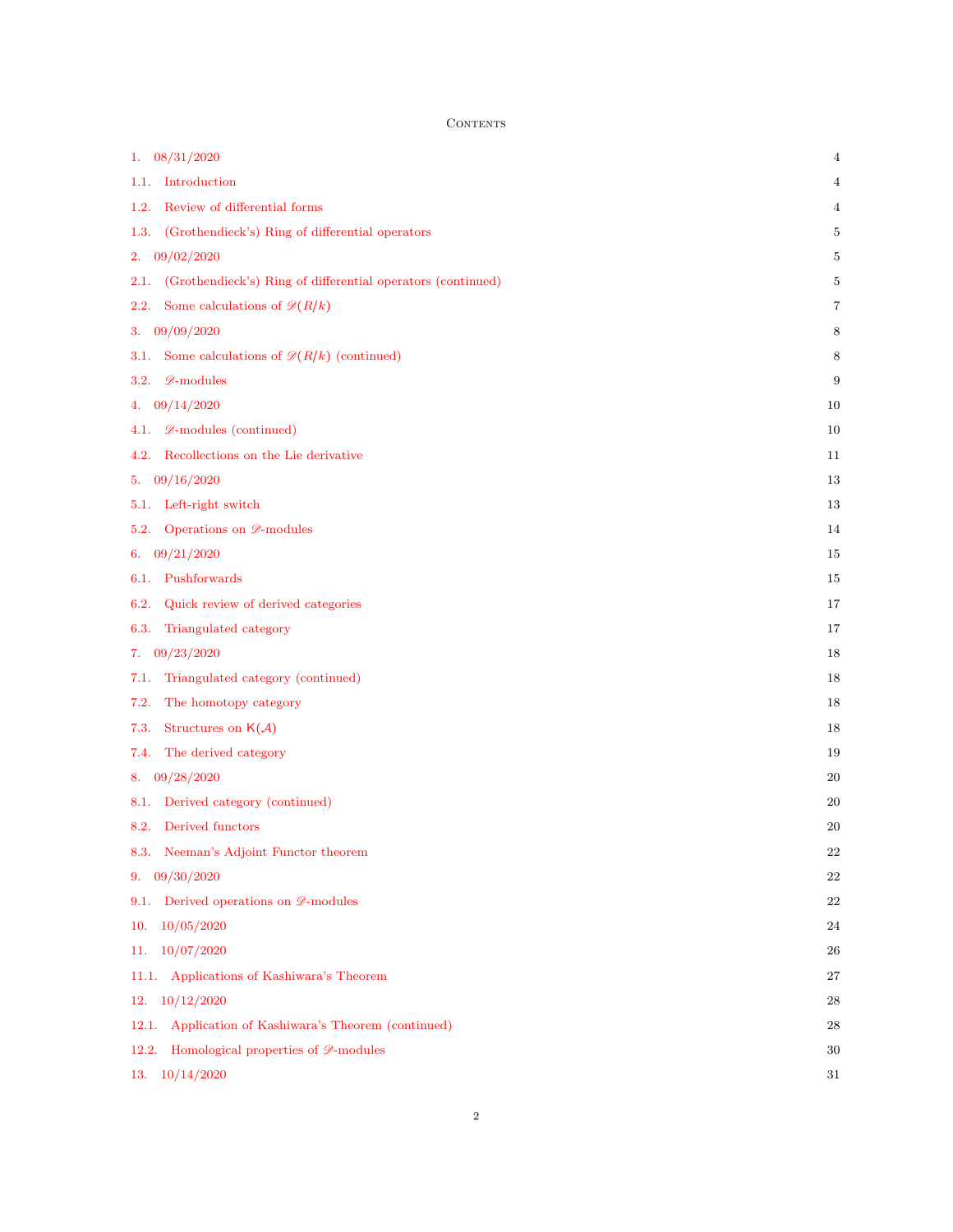| Good filtrations (continued)<br>13.1.                                      | 31 |
|----------------------------------------------------------------------------|----|
| Filtered resolutions, global dimension, duality<br>13.2.                   | 32 |
| 10/19/2020<br>14.                                                          | 33 |
| The codimension filtration<br>14.1.                                        | 33 |
| 14.2.<br>Truncations                                                       | 35 |
| Sato-Kashiwara filtration<br>14.3.                                         | 35 |
| 10/21/2020<br>15.                                                          | 35 |
| Holonomic <i>D</i> -modules<br>15.1.                                       | 36 |
| Topological properties of SS<br>15.2.                                      | 37 |
| 10/26/2020<br>16.                                                          | 38 |
| Bernstein's inequality and holonomic $\mathscr{D}\text{-modules}$<br>16.1. | 38 |
| 16.2. Holonomic $\mathscr{D}\text{-modules}$                               | 39 |
| 10/28/2020<br>17.                                                          | 40 |
| Holonomicity (contd)<br>17.1.                                              | 40 |
| Stability under pushforward/pullback<br>17.2.                              | 41 |
| 11/02/2020<br>18.                                                          | 43 |
| 18.1. The b-function Lemma                                                 | 44 |
| 19. $11/09/2020$                                                           | 45 |
| The b-function lemma (cont)<br>19.1.                                       | 45 |
| 19.2. Verdier duality                                                      | 47 |
| 11/11/2020<br>20.                                                          | 48 |
| 20.1. Verdier Duality (cont)                                               | 48 |
| 11/16/2020<br>21.                                                          | 50 |
| The 6 functor formalism for $\mathscr{D}\text{-modules}$<br>21.1.          | 50 |
| Intermediate extensions<br>21.2.                                           | 52 |
| 11/18/2020<br>22.                                                          | 53 |
| 22.1. IC extensions                                                        | 53 |
| Classification<br>22.2.                                                    | 54 |
| 23.<br>11/30/2020                                                          | 55 |
| D-modules in char $p$<br>23.1.                                             | 55 |
| Grothendieck differential operators<br>23.2.                               | 56 |
| 12/02/2020<br>24.                                                          | 59 |
| Crystalline differential operators<br>24.1.                                | 59 |
| Relation between $D_{R/k}$ and $D_{R/k}^G$<br>24.2.                        | 60 |
| 12/07/2020<br>25.                                                          | 61 |
| The <i>p</i> -curvature<br>25.1.                                           | 61 |
| 25.2.<br>The <i>p</i> -curvature conjecture                                | 63 |
| References                                                                 | 64 |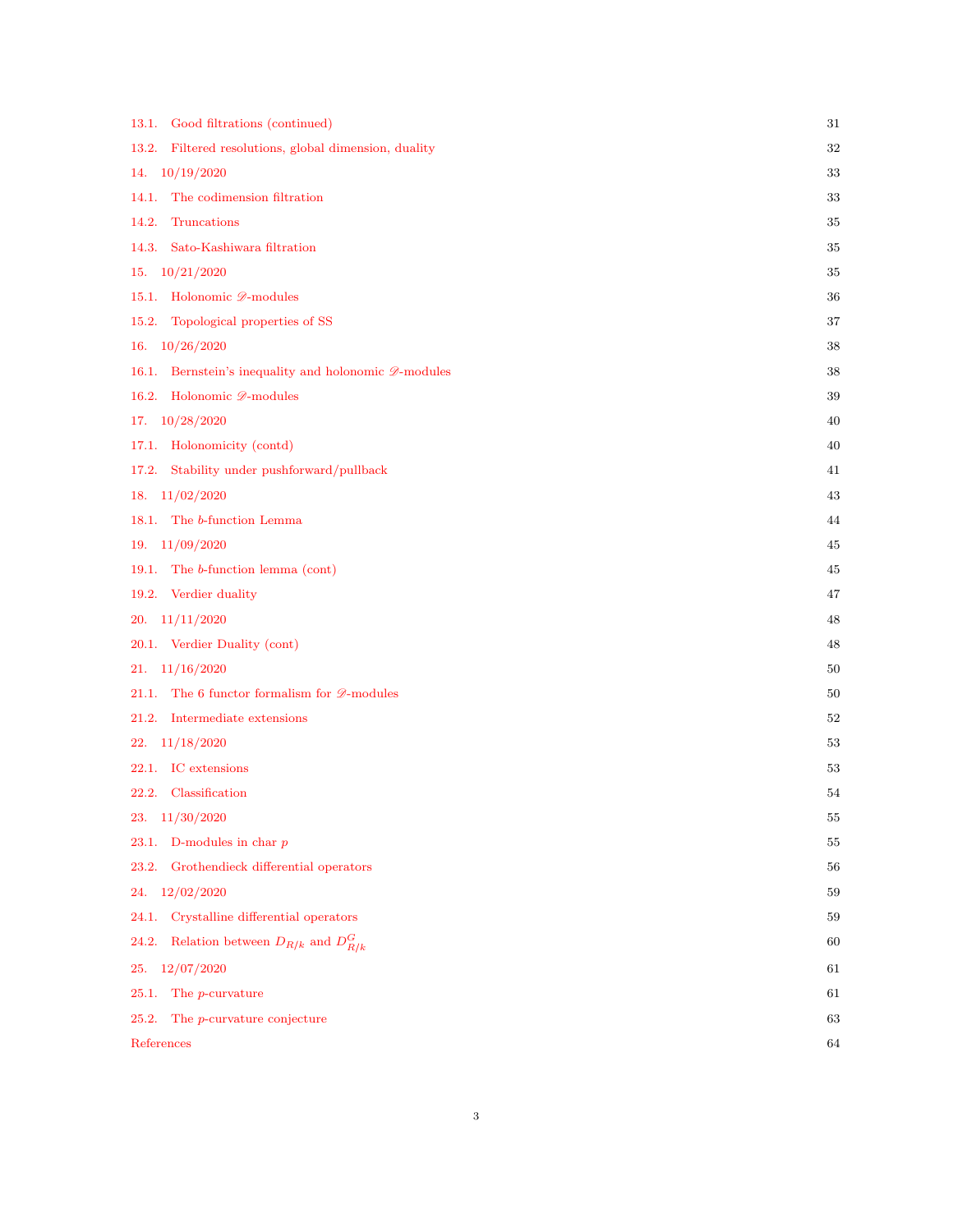#### 1. 08/31/2020

<span id="page-3-1"></span><span id="page-3-0"></span>1.1. Introduction. Let X be a smooth projective variety over  $\mathbb C$ . Then  $X^{\text{an}} = X(\mathbb C)$  is a compact complete manifold. We have four categories:

- (1)  $\mathbf{Rep}_{\mathbb{C}}(\pi, (X^{\mathrm{an}}))$ : finite dimensional C-representations of  $\pi_1(X^{\mathrm{an}})$ .
- (2)  $\text{Loc}_{\mathbb{C}}(X^{\text{an}})$ : locally constant sheaves of finite dimensional C-vector spaces.
- (3)  $\operatorname{{\bf Vect}}^{\nabla}(X^{\rm an})$

$$
= \{(\mathscr{E}, \nabla) \,|\, \mathscr{E} \in \mathbf{Vect}(X^{\mathrm{an}}), \nabla : \mathscr{E} \to \mathscr{E} \otimes \Omega'_{X^{\mathrm{an}}} \text{ such that } \nabla \text{ is a derivation}, \nabla^2 = 0. \}
$$

where **Vect** is the category of holomorphic vector bundles.

(4) **Vect**<sup> $\nabla$ </sup>(*X*) is similar to above.

Theorem 1.1. All 4 categories are equivalent to each other

Proof. (1)  $\Leftrightarrow$  (2):  $V \in \mathbf{Rep}_{\mathbb{C}}(\pi,(X^{\mathrm{an}})) \mapsto L(V) \in \mathbf{Loc}_{\mathbb{C}}(X^{\mathrm{an}})$  where  $L(V)$  is the descent to  $X^{\mathrm{an}}$  of the constant sheaf  $\underline{V}$  on  $\widetilde{X}$  = universal cover of  $X$ ,  $\pi_1$ -equivariantly.

(2)  $\Leftrightarrow$  (3): L  $\in$  Loc<sub>C</sub>(X<sup>an</sup>)  $\mapsto$   $\mathscr{E}(L) = L \otimes_{\mathbb{C}} \mathcal{O}_{X^{\text{an}}} \in \textbf{Vect}(X^{\text{an}})$  with  $\nabla = \text{id} \otimes \text{d}$  flat connection.  $(\mathscr{E}, \nabla) \mapsto$  $\mathscr{E}^{\nabla=0} \coloneqq \mathrm{Ker}(\mathscr{E} \to \mathscr{E} \otimes \Omega^1_{X^{\mathrm{an}}}).$ 

 $(3) \Leftrightarrow (4) : (\mathscr{E}, \nabla) \in \mathbf{Vect}^{\nabla}(X) \mapsto (\mathscr{E}^{\rm an}, \nabla^{\rm an}) \in \mathbf{Vect}^{\nabla}(X^{\rm an})$ 

Use GAGA in other direction.  $\Box$ 

Now  $\overline{\text{Loc}_{\mathbb{C}}(X^{\text{an}})}$  is the closure of theory of local systems under standard geometric operations (ex: pushforward, pullback, extension by 0,  $\mathbb{D}(-)$ , ...) = theory of constructive sheaves of  $\mathbb{C}$ -vector spaces.

Analogously,  $\mathbf{Vect}^{\nabla}(X)$  is the closure of theory under geometric operations = theory of holonomic  $\mathscr{D}$ modules.

In fact, there exists an equivalence  $D^{\flat}_{\text{cons}}(X^{\text{an}}) \stackrel{\text{RH}}{\cong} D^{\flat}_{\text{reg-hol}}(\mathscr{D}_X)$ .

Why do we care about this?

- (1) A holonomic  $\mathscr{D}_X$ -module has an underlying quasi-coherent sheaf. So nontrivial theorem on constructible sheaves  $\overset{\text{RH}}{\Rightarrow}$  nontrivial theorems for quasicoherent sheaves.
- (2)  $\mathscr{D}_X$  = "universal enveloping algebra of  $T_{X/\mathbb{C}}$ "  $\Rightarrow$  for  $X = G/B$  where G is a complex Lie group,  $B \subseteq G$ Borel subgroup, we get a close link between {reps of  $\mathfrak{g}$ } and  $\mathscr{D}_X$ -modules (where  $\mathfrak{g} = \text{Lie}(G)$ . (ex: Kazhdan-Lusfzig conjecture by B-B)
- (3) Holonomic  $\mathscr{D}_X$ -modules give quasi-coherent sheaves with "hidden finiteness"  $\Rightarrow$  applications in commutative algebra.

## <span id="page-3-2"></span>1.2. Review of differential forms. Fix a map  $k \rightarrow T$  of commutative rings

- (1) For any  $M \in \mathbf{Mod}_R$ , a derivation  $d : R \to M$  is a k-linear map such that  $d(fg) = fd(g) + gd(f) \rightsquigarrow$  $Der_k(R,M) = R$ -linear module of all derivations.
- (2) The map  $d: R \to \Omega^1_{R/k}$ ,  $f \to df$  is the universal derivation  $\Rightarrow \text{Hom}_R(\Omega^1_{R/k}, M) = \text{Der}_k(R, M)$ .
- (3) Assume  $k \to R$  is finitely presented. Then R is smooth over  $k \Leftrightarrow \Omega_{R/k}^1$  is locally free of "correct" rank" (use:  $\Omega^1_{R/k} \otimes_k k' = \Omega^1_{R'/k'}$ , where  $R' = R \otimes_k k'$ ).
- (4) In (2), take  $M = R \Rightarrow$

$$
\mathrm{T}_{R/k} \coloneqq \mathrm{Hom}_R(\Omega^1_{R/k},R) = \mathrm{Der}_k(R,R) \subseteq \mathrm{End}_k(R)
$$

**Exercise 1.2.**  $T_{R/k}$  is closed under  $[-,-]$  in  $\text{End}_k(R)$ . (i.e.:  $a, b \in T_{R/k}$ , then  $ab - ba \in T_{R/k}$  where *ab* is the product in  $\text{End}_k(R)$ .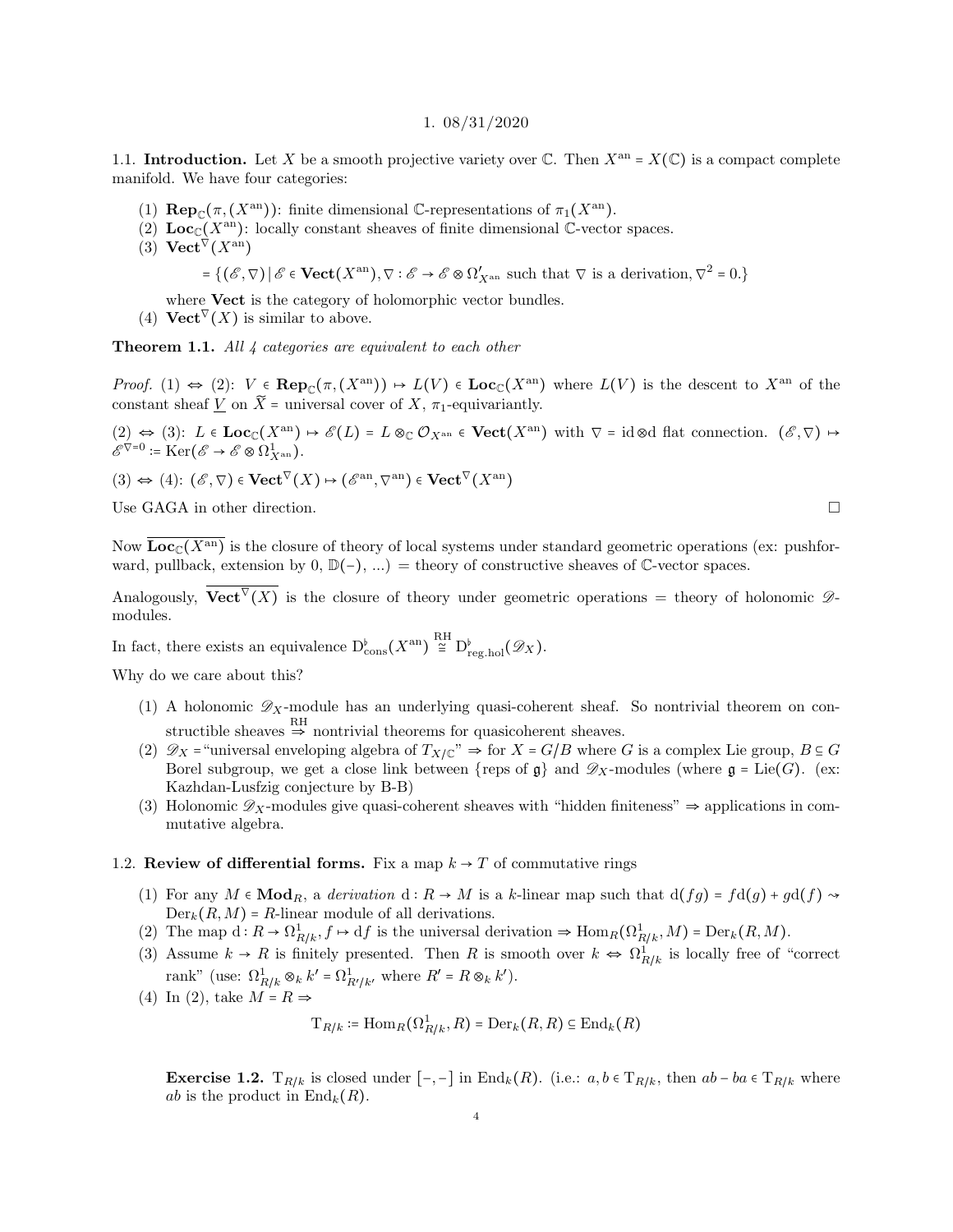[a, b] is certainly an element in  $\text{End}_{k}(R)$ . So we need to verify that [a, b] is a derivation, i.e.,  $[a, b](fg) = f[a, b](g) + g[a, b](f)$  for any  $f, g \in R$ . Note that

$$
ab(fg) = a(fb(g) + gb(f)
$$
  
= 
$$
fab(g) + a(f)b(g) + gab(f) + a(g)b(f)
$$
  

$$
ba(fg) = b(fa(g) + ga(f)
$$
  
= 
$$
fba(g) + b(f)a(g) + gba(f) + b(g)a(f)
$$
  
[a, b](fg) = 
$$
f[a, b](g) + g[a, b](f)
$$
.

So  $[a, b] \in Der_k(R, R)$ .

So one may think of  $T_{R/k}$  as a Lie algebra over k.

Example 1.3.  $R = k[x_1, \ldots, x_n]$ .  $\Omega_{R/k}^1 = R dx_1 \oplus \cdots \oplus R dx_n$  and  $T_{R/k} = R\partial_1 \oplus \cdots \oplus R\partial_n$  where  $\partial_i = \frac{\partial}{\partial x_i} \in$ End<sub>k</sub> $(R)$ .  $[\partial_i, \partial_j] = 0$  for any  $i, j$ . Note that  $[-,-] \neq 0$ , for example  $[\partial_1, x_1 \partial_2] = \partial_2$ .

<span id="page-4-0"></span>1.3. (Grothendieck's) Ring of differential operators. Fix a map  $k \to R$  between commutative rings.

**Definition 1.4.** Define an increasing family  $F_i\mathcal{D}(R/k) \subseteq \text{End}_k(R)$  for  $i \geq 0$  as follows:

- $F_0 \mathscr{D}(R/k) = R \subseteq \text{End}_k(R)$  are all the scalar multiplications.
- $a \in \mathbb{F}_i \mathscr{D}(R/k) \Leftrightarrow [a, f] \in \mathbb{F}_{i-1} \mathscr{D}(R/k)$  for any  $f \in R = \mathbb{F}_0 \mathscr{D}(R/k)$ .

 $\Rightarrow$  the ring of differential operators  $\mathscr{D}(R/k) = \cup_i F_i \mathscr{D}(R/k) \subseteq \text{End}_k(R)$ . Here  $F_i$  are called *order filtration*.

**Example 1.5.** (1) For any  $f \in R$ , the map  $g \mapsto fg$  is in  $F_0 \mathscr{D}(R/k)$ . (2)  $R = k[x]$ , so the map  $f(x) \mapsto \left(\frac{\partial}{\partial x}\right)^n (f(x))$  lies in  $F_n \mathscr{D}(R/k)$ .

<span id="page-4-5"></span>**Lemma 1.6.** Fix a map  $k \to R$  as before. Fix  $a \in \mathbb{F}_m \mathscr{D}(R/k)$ ,  $b \in \mathbb{F}_n \mathscr{D}(R/k)$ .

<span id="page-4-3"></span>(i) ab  $\in \mathbb{F}_{m+n}\mathscr{D}(R/k) \Rightarrow \mathscr{D}(R/k)$  is an associative k-subalgebra of  $\text{End}_k(R)$  and  $gr_* \mathscr{D}(R/k) = \oplus_{m \geq 0} F_{m+1} \mathscr{D}(R/k) / F_m \mathscr{D}(R/k)$ 

is a ring.

<span id="page-4-4"></span>(ii)  $[a, b] \in F_{m+n-1} \Rightarrow \text{gr}_{*} \mathscr{D}(R/k)$  is a commutative ring.

*Proof.* For [1.6.\(i\):](#page-4-3) Want  $ab \in F_{m+n} \Leftrightarrow [ab, f] \in F_{m+n-1}$  for any  $f \in R$ . Prove by induction on  $m+n$ :

- $m = n = 0$ : clear because R is commutative,
- $[ab, f] = abf fab = a(fb + [b, f]) (af [a, f])b = afb + a[b, f] afb + [f, a]b$ . The remaining terms are both in  $F_{m+n-1}$ . Hence the left-hand side is in  $F_{m+n-1}$ .

2. 09/02/2020

#### <span id="page-4-2"></span><span id="page-4-1"></span>2.1. (Grothendieck's) Ring of differential operators (continued).

*Proof of Lemma [1.6.\(ii\).](#page-4-4)*  $a \in F_m$ ,  $b \in F_n$ , we want to show that  $[a, b] \in F_{m+n-1}$ .

So we want to show that  $\forall f \in R$ , we have  $[[a, b], f] \in F_{m+n-2}$ .

- If  $m = 0$  or  $n = 0$ , then this is clear
- In general, Jacobi identity says

$$
[[a,b],f] = [a,[b,f]] - [b,[a,f]]
$$

By induction, both terms are in  $F_{m+n-1-1}$ . So left-hand side is in  $F_{m+n-2}$ .

 $\Box$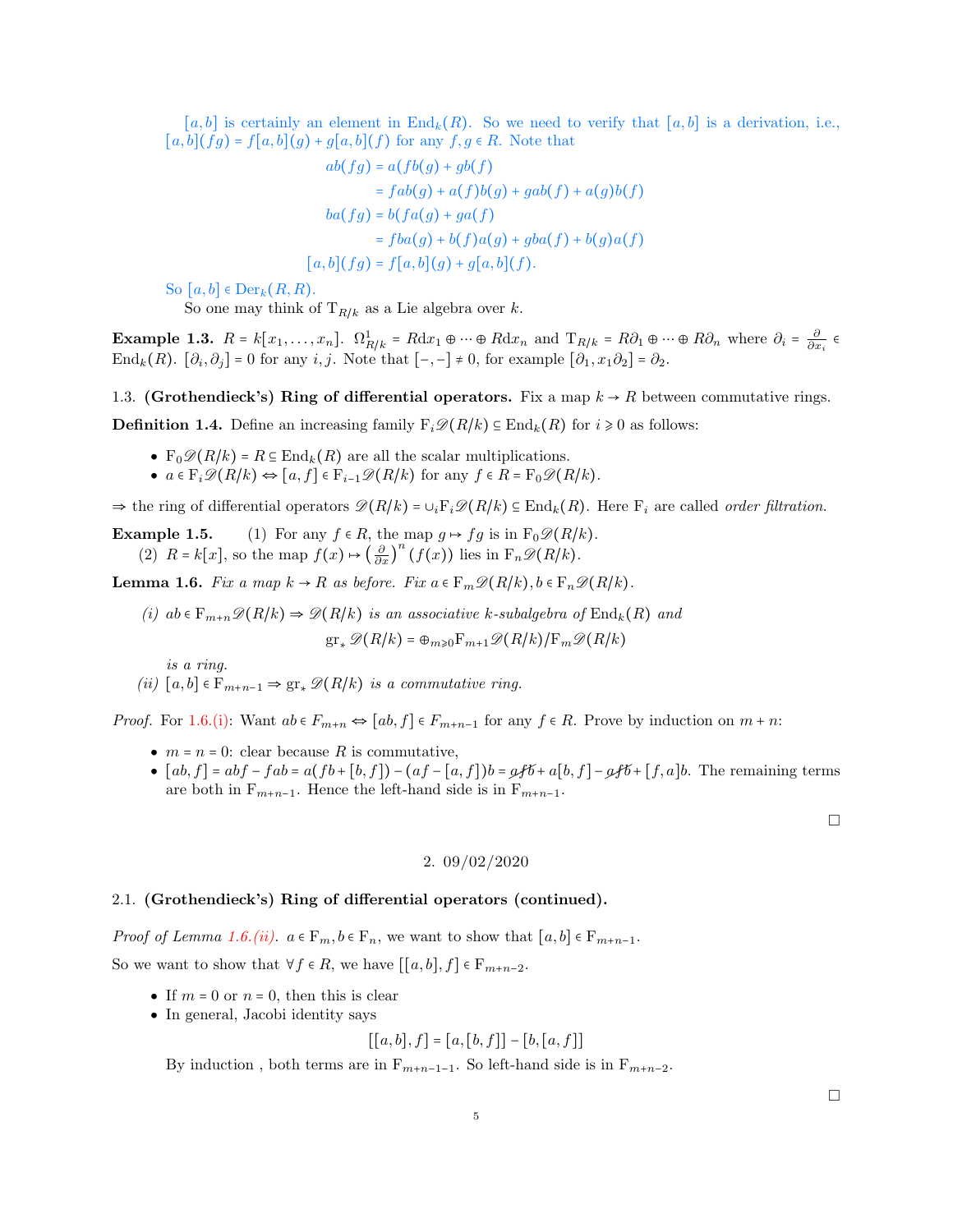Remark 2.1. (1) A filtered ring is an associated ring R equipped with an increasing multiplicative exhaustive N-graded filtration  $\{F_iR\}_{i\geqslant 0}$ . Such an R is almost commutative if  $gr_*(R)$  is commutative.

*Exercise* 2.2. If  $gr_*(R)$  is noetherian, so is R.

Consider the corresponding ideal  $gr_*(I) = \bigoplus_{i=1}^{\infty} (I \cap F_{k+1}R)/(I \cap F_kR)$  of I in  $gr_*(R)$ . It is not hard to see that this is an ideal of  $gr_*(R)$ . Since  $gr_*(R)$  is noetherian, the ideal  $gr_*(I)$  is finitely generated. Since  $gr_*(I)$  is a homogeneous ideal, we can assume that it is generated by homogeneous elements  $\overline{a}_1, \ldots, \overline{a}_n$  where  $a_i \in R$ .

Now we claim that  $a_1, \ldots, a_n$  generates I in R. For any  $f \in I$ , there is some k such that  $f \in F_k R$ and  $f \notin F_{k-1}R$ . We have

$$
\overline{f} = \overline{a_1}u_1 + \dots + \overline{a_n}u_n
$$

for some elements  $\overline{u}_1,\ldots,\overline{u}_n$  in  $\operatorname{gr}_*(R)$ . Suppose that each  $\overline{u}_i$  is  $\sum_{j=1}^{k_i} u_{ij}$  where  $u_{ij}$  are images of  $v_{ij}$  ∈ R. Then  $f - (\sum_{i=1}^n \sum_{j=1}^{k_i} a_i v_{ij})$  ∈  $I \cap F_{k-1}R$ . Therefore by induction, we can find elements  $w_1, \ldots, w_n$  in R such that  $f - (\sum_{i=1}^n a_i w_i) = 0$ .

(2) For  $k \to R$  as above, have a natural map

$$
R \oplus T_{R/k} \to F_1 \mathscr{D}(R/k) \subseteq \mathscr{D}(R/k)
$$

Check: This is actually an isomorphism. (Key point: for any  $a \in T_{R/k}$ ,  $f \in R$  we have  $[a, f] = a(f)$ . Implicitly  $T_{R/k} = \text{Der}_k(R, R)$ .)

This is trivially an injection. So we only need to show surjectivity. We first note that  $h \in$  $F_1\mathcal{D}(R/k)\setminus F_0\mathcal{D}(R/k)\Rightarrow h(1)=0$ . This is because  $[h,1]\in R$  and  $[h,1](f)=h(f)-h(f)=0$  for any  $f \in R$ . Then  $[h, 1] = 0$ . Then we need to show that  $[h, f] \in R$  for any  $f \in R$ , i.e.,  $h(fg) - fh(g) \in R$ for any  $g \in R$ . Note that  $[h, f] \in R$  is R-linear, so

$$
[h, f](g) = g[h, f](1)
$$
  
=  $g(h(f) - fh(1))$   
=  $gh(f)$ .

Thus we have  $h(fg) - fh(g) = gh(f)$ , which shows that  $h \in T_{R/k}$ .

(3) Left/right multiplication makes  $\mathscr{D}(R/k)$  a  $(R, R)$ -bimodule ( $\Leftrightarrow R\otimes_k R$ -module). Moreover,  $F_i\mathscr{D}(R/k) \subseteq$  $\mathscr{D}(R/k)$  is a sub-bimodule (by Lemma [1.6\)](#page-4-5).

**Proposition 2.3.** Fix  $k \to R$  as before. Regard  $R \otimes_k R$  as an R-algebra via the first factor. Then we have a map

 $\mathscr{D}(R/k) \subseteq \text{Hom}_k(R, R) \cong \text{Hom}_R(R \otimes_k R, R)$ 

identifies  $F_n \mathscr{D}(R/k) \cong \text{Hom}_R(R \otimes_k R/I^{n+1}_{\Delta}, R)$  where  $I_{\Delta} = \text{Ker}(R \otimes_k R \to R)$ .

So  $\mathscr{D}(R/k) = \lim_{n \to \infty} \text{Hom}_{R}(R \otimes_{k} R/I_{\Delta}^{n+1}, R) := \text{Hom}_{R}(\lbrace R \otimes_{k} R/I_{\Delta}^{n+1} \rbrace, R).$ 

Proof. Note that we have

- (1) For any  $a \in \text{Hom}_k(R, R)$ , write  $\text{ad}(a) = [-, a]$  (operator on  $\text{Hom}_k(R, R)$ ). Check: for any  $b \in \mathbb{F}_n \mathscr{D}(R/k) \Leftrightarrow ad(f_0) \cdot ad(f_1) \cdot \cdots ad(f_n) \cdot b = 0$  for any  $f_0, \ldots, f_n \in R$ . Note that  $\mathrm{ad}(f_0)\cdot\varphi(r)=[f_0,\varphi](r)=\widetilde{\varphi}((1\otimes f_0-f_0\otimes 1)\cdot(1\otimes r)).$
- (2) The isomorphism  $\text{Hom}_k(R, R) \cong \text{Hom}_R(R \otimes R, R)$  carries ad(f)  $(f \in R)$  on the left-hand side to scalar multiplication by  $1 \otimes f - f \otimes 1$ . One direction of this isomorphism is given by  $\varphi \mapsto (\sum a \otimes b \mapsto \sum a \varphi(b))$ .
- (3) The isomorphism in (2) is a  $(R, R)$ -bimodule isomorphism.

Combine the above to see:

$$
\mathcal{F}_n \mathscr{D}(R/k) \cong \{ f \in \text{Hom}_R(R \otimes R, R) \mid f(I_{\Delta}^{n+1}) = 0 \}
$$

where  $I_{\Delta} = \text{Ker}(R \otimes R \to R) = (1 \otimes f - f \otimes 1)_{f \in R}$ . So the proposition is proved.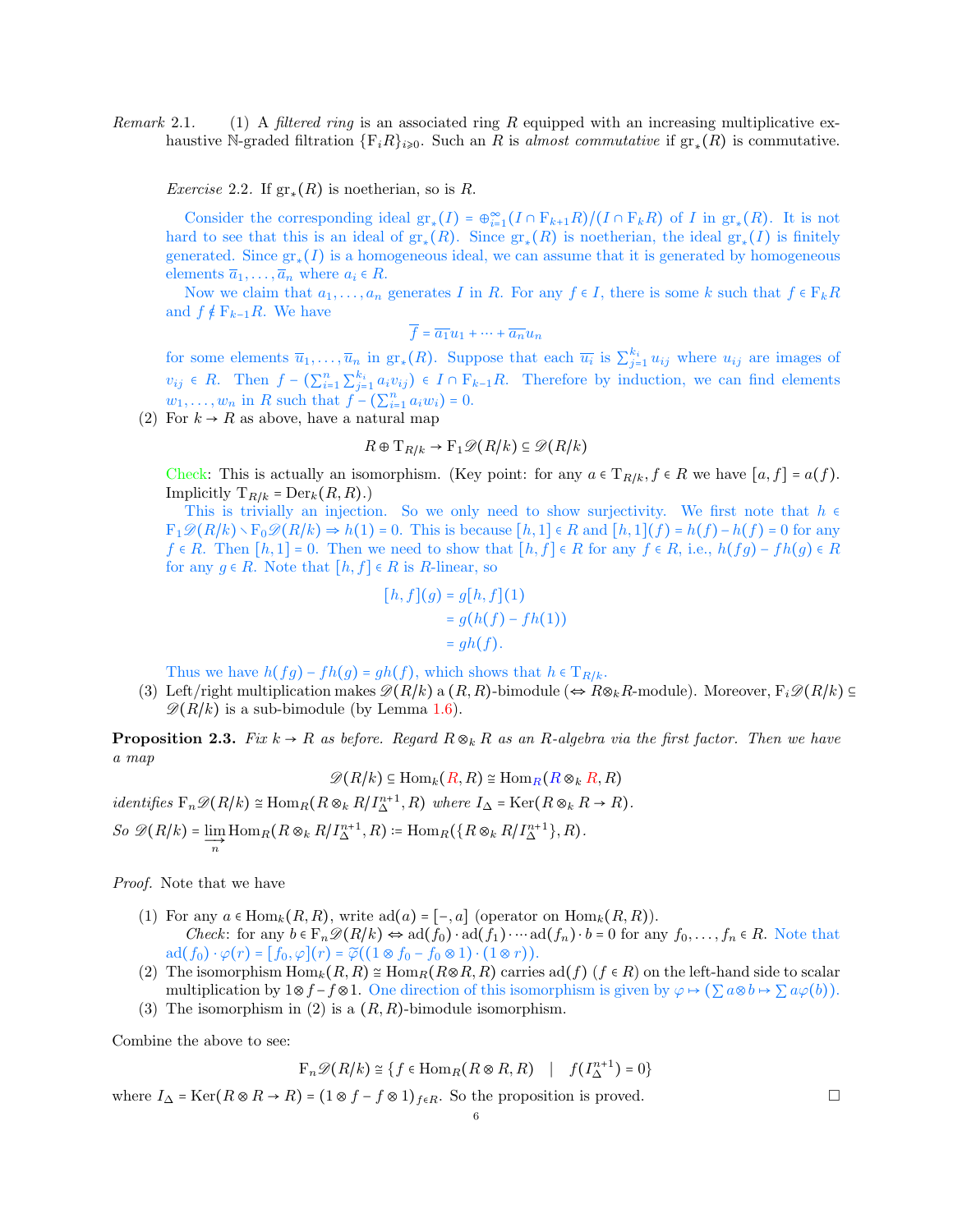This is sort of arranging all the "twist" first, and then apply the map. Higher-order elements in  $F_n\mathscr{D}(R/k)$ are those commuting with longer "twists".

Notation:

- (1)  $P^{n}(R) = R \otimes R/I_{\Delta}^{n+1}$ , regarded as  $(R, R)$ -bimodule (or as R-module via left action).
- (2) For a k-scheme  $\overline{X}$ , write  $P^{n}(\mathcal{O}_{X}) = pr_{1,*}(\mathcal{O}_{X\times_{k}X}/I_{\Delta}^{n+1}) \in \mathbf{QCoh}(X)$ .

<span id="page-6-1"></span>Corollary 2.4. Let k be a noetherian ring and consider  $X/k$  finite type scheme. The assignments (Spec(R)  $\subseteq$  $(X) \mapsto F_n \mathscr{D}(R/k)$  ( $\mathscr{D}(R/k)$ , resp.) are quasi-coherent sheaves  $F_n \mathscr{D}_{X/k}$  ( $\mathscr{D}_{X/k}$ , resp.) on X.

In fact,

$$
F_n \mathscr{D}_{X/k} = \mathscr{H}om_X(P^n(\mathcal{O}_X), \mathcal{O}_X),
$$
  

$$
\mathscr{D}_{X/k} = \text{Colim}_n \mathscr{H}om_X(P^n(\mathcal{O}_X), \mathcal{O}_X).
$$

*Proof.* Left as an exercise, use  $\mathcal{H}_{om}(\mathbf{Coh}, \mathbf{Coh}) = \mathbf{Coh}$ .

**Exercise 2.5.** Use Corollary [2.4](#page-6-1) to show: if  $R \rightarrow S$  is an étale map, then there exists a natural isomorphism:

$$
S \otimes_R \mathscr{D}(R/k) \cong \mathscr{D}(S/k)
$$

and the same for  $F_n\mathscr{D}(-/k)$ .

<span id="page-6-0"></span>2.2. Some calculations of  $\mathscr{D}(R/k)$ .

**Proposition 2.6.** Say  $X/k$  is a smooth k-scheme

- Each  $F_n \mathscr{D}_{X/k}$  is a vector bundle over X (finite locally free sheaf on X).
- There exists a natural algebra isomorphism  $gr_* \mathscr{D}_{X/k} \equiv \Gamma_X^*(T_{X/k}) = \bigoplus_{n \geq 0} \Gamma_X^n(T_{X/k}).$

In particular, if k is noetherian and a Q-algebra, then  $gr_*(\mathscr{D}_{X/k}) = \mathscr{J}_{\mathscr{Y}^m X}(T_{X/k}) = \pi_* \mathcal{O}_{T^* X}$  where  $\pi$ :  $T^*X \to X$ . So  $\mathscr{D}_{X/k}$  is a sheaf of noetherian rings.

*Proof.* For (1),  $F_0 \mathscr{D}_{X/k} = \mathscr{O}_X$  is a vector bundle. By induction, it suffices to show that  $gr_n \mathscr{D}_{X/k}$  is a vector bundle. Using Corollary [2.4,](#page-6-1) get  $gr_n \mathscr{D}_{X/k} = \mathscr{H}_{\ell m} \mathcal{O}_X (I_{\Delta}^{n}/I_{\Delta}^{n+1}, \mathcal{O}_X)$ . Then we're done because  $X/k$  is smooth, therefore  $X \hookrightarrow X \times_k X$  is a complete intersection.

In fact,  $I_{\Delta}^{n}/I_{\Delta}^{n+1} = \mathscr{S}_{\mathscr{Y}m}^{n}(I_{\Delta}/I_{\Delta}^{2})$  by regularity of  $X \hookrightarrow X \times X$ , which is  $\mathscr{S}_{\mathscr{Y}m}^{n}(\Omega_{X/k}^{1})$ . And  $\Omega_{X/k}^{1}$  is a vector bundle because  $X/k$  is smooth.

So  $gr_n(\mathscr{D}_{X/k}) = \mathscr{H}om_X(\mathscr{G}_{\mathscr{Y}m}^n(\Omega^1_{X/k}), \mathcal{O}_X) =: \Gamma_X^n(T_{X/k})$ . This also gives (2) by ignoring multiplication.

For multiplication: left as an exercise ([\[BO15,](#page-63-1) Section 2]).

Remark 2.7. (1) Noetherionness of  $\mathcal{D}(R/k)$  fails in char p (2) Even in char 0, if  $R/k$  is not smooth, then  $\mathscr{D}(R/k)$  might fail to be noetherian.

*Exercise* 2.8. Bernstein-Gelfand-Gelfand:  $k = \mathbb{C}, R = \mathbb{C}[x, y, z]/(x^3 + y^3 + z^3)$ .

The Weyl algebra: k field of characteristic 0,  $R = k[x_1, \ldots, x_n]$ . Set  $A_n(k) = R \otimes_k k[\partial_1, \ldots, \partial_n]$  as a k-vector space. Then make it an algebra via

- $R \to A_n(k)$ ,  $f \mapsto f \otimes 1$  is a ring map.
- $k[\partial_1,\ldots,\partial_n] \to A_n(k)$  is a ring map.
- Have  $\partial_i x_j x_j \partial_i = \delta_{ij}$  for any  $i, j$ .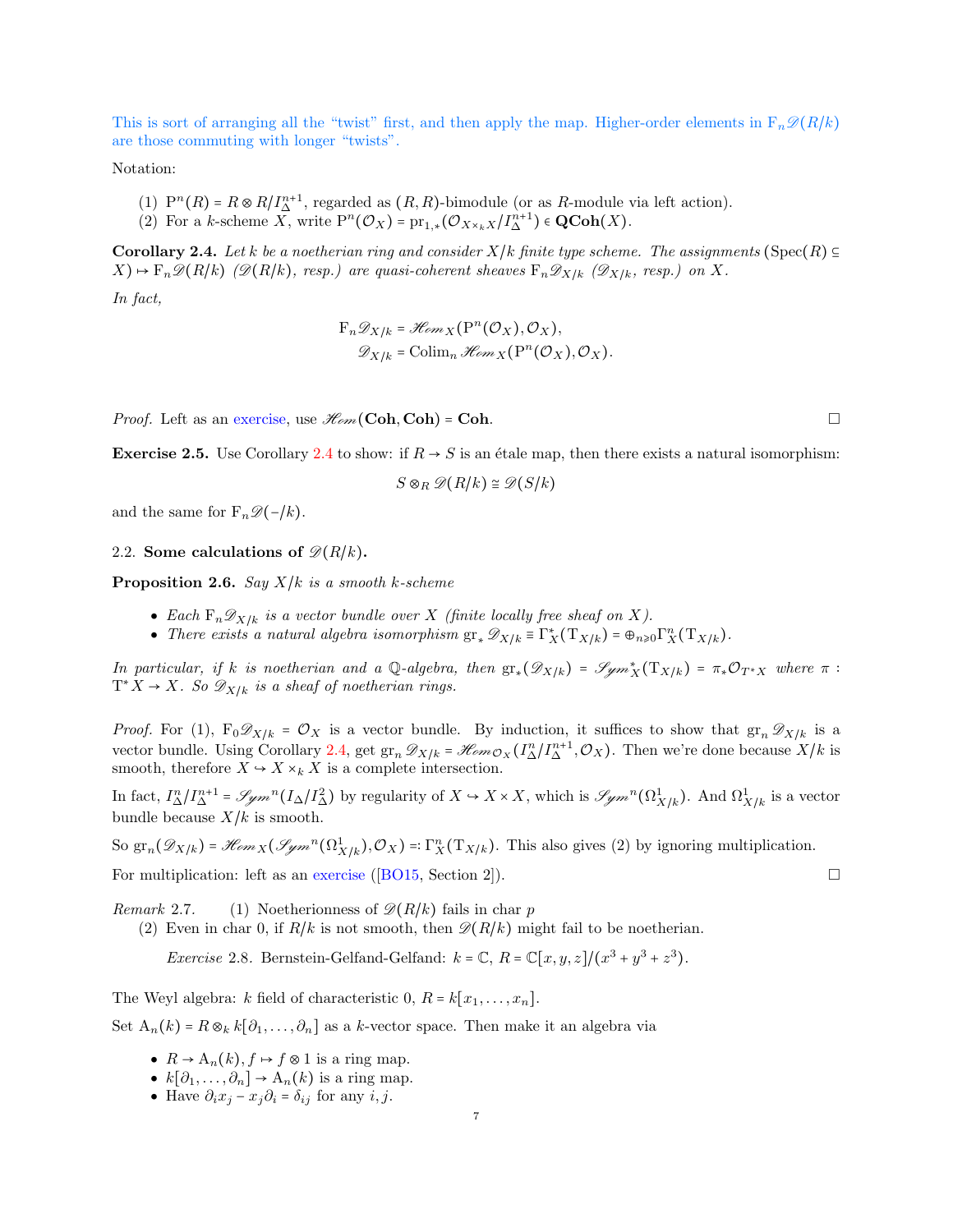Have a natural map

$$
A_n(k) \to \mathcal{D}(R/k)
$$

$$
x_i \mapsto x_i
$$

$$
\partial_i \mapsto \frac{\partial}{\partial x_i}
$$

Claim. This is an isomorphism (uses char 0).

Have  $A_n(k) = \bigoplus_{(\alpha_1,\ldots,\alpha_n)\in \mathbb{N}^n} R \cdot \partial_1^{\alpha_1}\cdots \partial_n^{\alpha_n}.$ Set  $F_i A_n(k) = \bigoplus_{\substack{\alpha \in \mathbb{N}^n \\ \sum_j \alpha_j \leq i}} R \cdot \partial_1^{\alpha_1} \cdots \partial_n^{\alpha_n}.$ 

**Exercise 2.9.** Let k be a perfect field of characteristic p, R a finite type k-algebra. Then

$$
\mathscr{D}(R/k) \cong \bigcup_{e \geq 0} \text{Hom}_{R^{p^e}}(R, R) \subseteq \text{Hom}_k(R, R)
$$

Hint: Use that projective systems  $\{I_{\Delta}^{n}\}\$  and  $\{I_{\Delta}^{[p^{e}]}\}\$ , give the same pro-object.

<span id="page-7-2"></span>**Proposition 2.10.** Let k be a Q-algebra, R a smooth k-algebra. Then  $\mathscr{D}(R/k)$  is the free associative k-algebra generated by  $\{\widetilde{f} \mid f \in R\}$  and  $\{\widetilde{a} \mid a \in T_{R/k}\}$  satisfying

- a)  $f \mapsto \widetilde{f}$  is a ring map  $R \to \mathscr{D}$ .
- b)  $a \mapsto \tilde{a}$  is a Lie algebra homomorphism  $T_{R/k} \rightarrow \mathscr{D}(R/k)$ .
- c) The map in (b) is an R-module map via the action of (a), i.e.,  $\widetilde{f \cdot a} = \widetilde{f} \cdot \widetilde{a}$ .
- d) For  $f \in R$ ,  $a \in T_{R/k}$ ,  $[\widetilde{a}, \widetilde{f}] = \widetilde{a(f)}$ .

In particular,  $\mathcal{D}(R/k)$  is the k-subalgebra of  $\text{End}_k(R)$  generated by R and  $T_{R/k}$ .

<span id="page-7-0"></span>This statement is only true in characteristic 0, but not in characteristic p.

$$
3.\, 09/09/2020
$$

## <span id="page-7-1"></span>3.1. Some calculations of  $\mathcal{D}(R/k)$  (continued).

*Proof of Proposition [2.10.](#page-7-2)* Set  $\mathscr D$  to be the free associated k-algebra satisfying (a) through (d). Then we get a natural map  $\mathscr{D} \to \mathscr{D}(R/k)$  of associated k-algebras.

Set  $F_i\mathscr{D}$  to be the left R-submodule of  $\mathscr{D}$  generated by  $(T_{R/k})^{\otimes_k j}$  where  $j \leq i$ . (Elements are R-linear combinations of monomials of degree  $\leq i$  in  $T_{R/k}$ .

Propisiton (d)  $\Rightarrow$  F<sub>i</sub> $\mathscr D$  is stable under right multiplication by R. (becase  $af = fa + a(f)$ )

 $\Rightarrow \{F_i \mathscr{D}\}\$ is a multiplicative filtration (also increasing, exhaustive and N-indexed)

So  $\mathscr{D}$  is naturally a filtered ring.

**Claim.**  $\mathscr{D}$  is almost commutative, i.e.,  $a \in \mathbf{F}_i$ ,  $b \in \mathbf{F}_j \Rightarrow [a, b] \in \mathbf{F}_{i+j-1}$ .

*Proof.* If  $a, b \in F_1 \mathcal{D}$ , by (b) and (d)

In general, use  $[a,b,c] = a[b,c] + [a,c]b + \text{induction}.$ 

Also, the map  $\mathscr{D} \to \mathscr{D}(R/k)$  is a filtered map, i.e.,  $F_i \mathscr{D} \to F_i \mathscr{D}(R/k)$  for any *i*.

So it sufficies (Exercise [3.1\)](#page-8-1) to show that  $gr_*(\mathscr{D}) \to gr_*(\mathscr{D}(R/k))$  is an isomorphism.

Now use: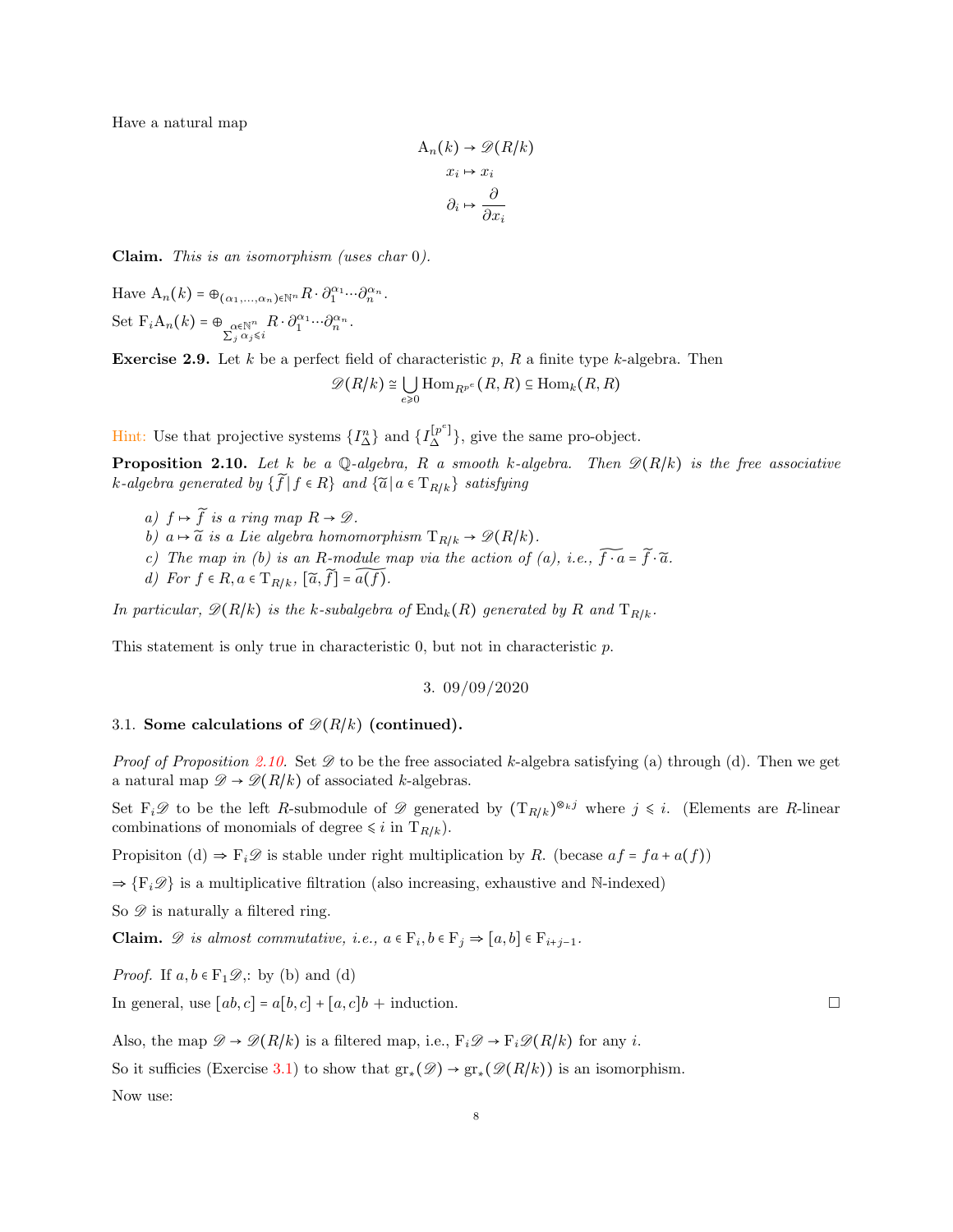- $gr_*(\mathscr{D}(R/k)) = Sym_R^*(gr_1 \mathscr{D}_{R/k})$  $\overline{\rule{0pt}{0pt}}$  $\mathrm{T}_{R/k}$ ).
- $gr_* \mathscr{D}$  is a quotient of  $Sym_R^*(gr_1 \mathscr{D})$ .

Now  $\operatorname{gr}_1 \mathscr{D}$  is a quotient of  $T_{R/k}$ , get

Sym<sub>R</sub><sup>\*</sup>(T<sub>R/k</sub>) 
$$
\longrightarrow
$$
 Sym<sub>R</sub><sup>\*</sup>(gr<sub>1</sub>  $\mathscr{D}$ )  $\longrightarrow$  Sym<sub>R</sub><sup>\*</sup>(T<sub>R/k</sub>)  
 $\downarrow$   
gr<sub>\*</sub> $(\mathscr{D}) \longrightarrow$  gr<sub>\*</sub> $(\mathscr{D}(R/k))$ 

Diagram chase  $\Rightarrow$  all maps above are isomorphism.

<span id="page-8-1"></span>Exercise 3.1. a map of N-filtered exhaustive vector space is an isomorphism if  $gr_*$  is an isomorphism.

**Exercise 3.2.** Use similar reasoning to check that  $k[x_1, \ldots, x_n] \otimes_k k[\partial_1, \ldots, \partial_n] \cong \mathscr{D}(\mathbb{A}_k^n)$ .

<span id="page-8-0"></span>3.2.  $\mathscr{D}\text{-modules.}$  Let k be a Q-algebra, R a smooth k-algebra and X = Spec(R). For the associated algebra A, we have  $LMod_A = \text{left } A\text{-modules}, \text{RMod}_A = \text{right } A\text{-modules}.$ 

**Corollary 3.3.** Specifying a left  $\mathcal{D}(R/k)$ -module M is equivalent to giving

- (1) A left R-module M
- (2) A Lie algebra map  $T_{R/k} \to \text{End}_k(M), a \mapsto (\nabla_a : M \to M).$

satisfying

- (3) The map in (2) is R-linear continuous left R-actions on both sides, i.e., for any  $f \in R$ ,  $a \in T_{R/k}$  and  $m \in M$ ,  $\nabla_{fa}(m) = f \nabla_a(m)$ .
- (4) for all  $a \in T_{R/k}$ , the map  $\nabla_a : M \to M$  is a derivation. (i.e.,  $\nabla_a(fm) = f \nabla_a(m) + a(f)m$  for all  $f \in R, m \in M$ .)

*Proof.* Use Proposition [2.10.](#page-7-2)

**Exercise 3.4.** Show that giving a  $\mathcal{D}(R/k)$ -module M is equivalent to giving an R-module  $M + k$ -linear map

$$
\nabla: M \to \Omega^1_{R/k} \otimes_R M
$$

satisfying

- (1)  $\nabla$  is a connection:  $\nabla(f_m) = f \nabla(m) + df \otimes m$
- (2)  $\nabla$  is flat: (a) gives a "curvature" map  $\nabla^2 : M \to \Omega_{R/k}^2 \otimes_R M = \text{Hom}_R(\Lambda^2 T_{R/k}, M)$  which is R-linear, given by

$$
m \mapsto (a \wedge b \mapsto (\nabla_{[a,b]} - [\nabla_a, \nabla_b])(m))
$$

where  $\nabla_a : \overline{\Omega}_{R/k}^1 \otimes_R M \stackrel{a}{\rightarrow} M$ . The condition is  $\nabla^2 = 0$ .

Exercise 3.5. Fix an  $R$ -module  $M$ ,

- (1) Giving a connection on  $M \Leftrightarrow$  Giving  $\eta_{a,b}: a^*M \cong b^*M$  (where  $a,b: R \Rightarrow R \otimes_k R/I^2_{\Delta}$  are the natural maps) reducting to  $\mathrm{id}_M$  mod  $I_{\Delta}$ .
- (2) Giving a flat connection on  $M \Leftrightarrow$  giving isomorphism  $\eta_{a,b} : a^*M \cong b^*M$  as above such that  $\eta_{b,c} \circ \eta_{a,b} =$  $\eta_{a,c}$  as isomorphisms  $a^*M \cong c^*M$ , where  $a,b,c:R \to R \otimes R \otimes R/I_{\Delta}^2$ . (See Berthelot-Ogus)

 $p_{23}^*(\eta_{ab}) \circ p_{12}^*(\eta_{ab}) = p_{13}^*(\eta_{ab})$  as isomorphisms  $i_1^*M \cong i_3^*(M)$  where  $i_1, i_2, i_3: R \to (R \otimes R \otimes R)/I^2_{\Delta}$ .

Assume k noetherian.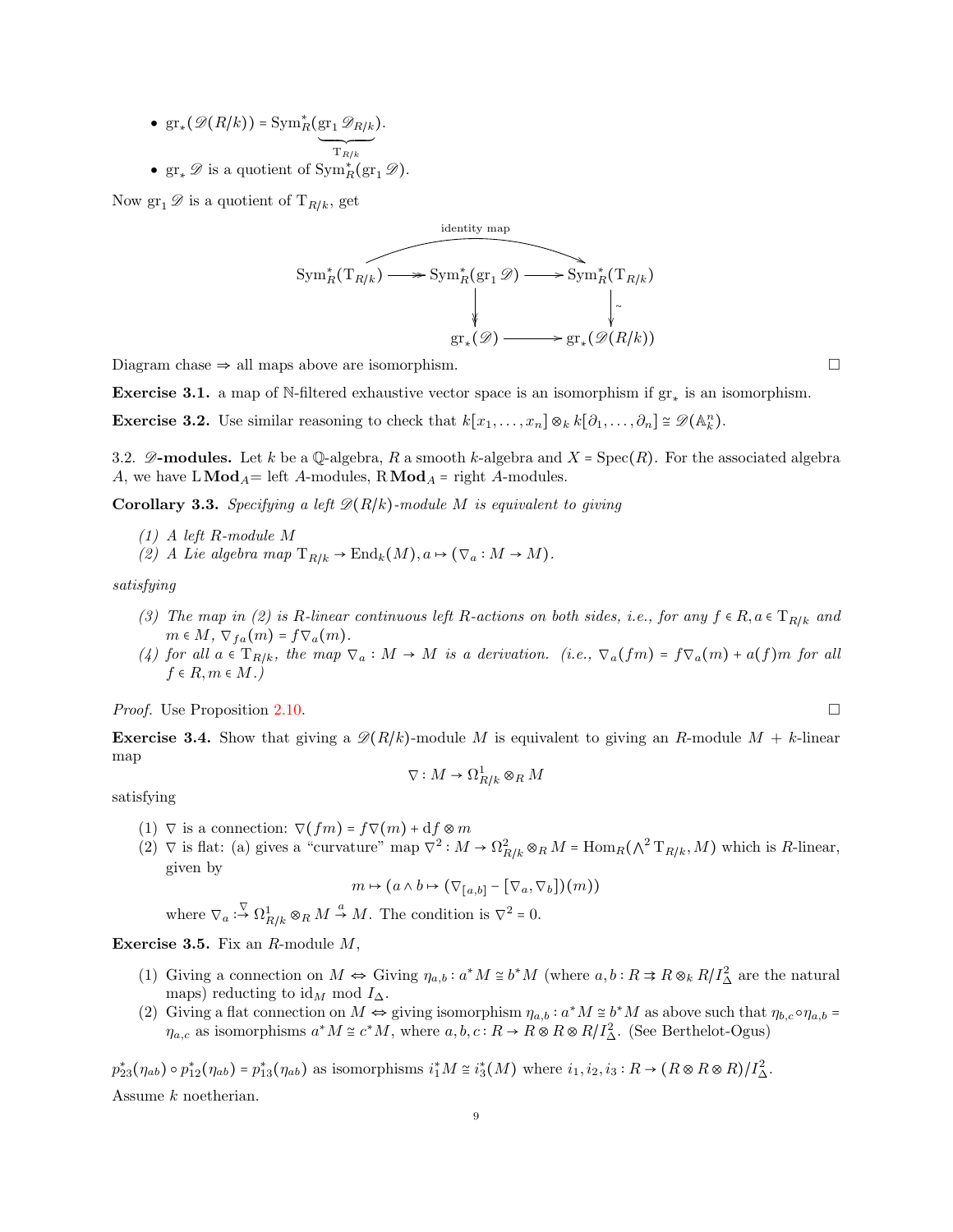**Definition 3.6.** A  $\mathscr{D}(R/k)$  -module M is called O-coherent if it is finitely generated over R.

**Example 3.7.** (1) R is  $\mathcal{D}(R/k)$ -moduel (Use:  $\mathcal{D}(R/k) \rightarrow \text{End}_k(R)$ ) and it is O-coherent.

- (2) If S is an étale R-algebra (ex: a localization), then  $S \otimes_R \mathcal{D}(R/k) \cong \mathcal{D}(S/k)$  as before  $\Rightarrow$  the map  $\mathscr{D}(R/k) \to \mathscr{D}(S/k)$  is a ring map, so S is a  $\mathscr{D}(R/k)$ -module. Explicitly, since  $R \to S$  is étale, we have  $T_{R/k} \otimes_R S \equiv T_{S/k}$ . So each  $a \in T_{R/k}$  has a natural lift  $a \otimes 1 \in T_{S/k}$ . Use this to define the action. *Note:* S is  $\mathcal{O}\text{-coherent} \Leftrightarrow S$  is finite étale over R.
- (3) Say  $I = (f_1, \ldots, f_r) \subseteq R$  is an ideal. Have

$$
K = (R \to \prod_{i=1}^r R_{f_i} \to \prod_{i < j} R_{f_i f_j} \to \cdots \to R_{f_1 \cdots f_r})
$$

(This is the argumented Cech complex)

The obesrvation is that K is a complex of  $\mathcal{D}(R/k)$ -modules. So each homology group  $H^{i}(K)$  $(=\mathrm{H}_I^i(R))$  is a  $\mathscr{D}(R/k)$ -module.

**Example 3.8.**  $R = k[x]$ ,  $I = (x)$  then  $K = (R \stackrel{\text{can}}{\rightarrow} R_x) \underset{\text{qis}}{\rightarrow} (\frac{k[x,x^{-1}]}{k[x]}$  $\frac{x,x}{k[x]}$ )[-1]. So  $\frac{k[x,x^{-1}]}{k[x]}$  $\frac{x,x-1}{k[x]}$  is a  $\mathscr{D}(R/k)$ -module. In fact, it is cyclic (use:  $\frac{d}{dx}(\frac{1}{x^n}) = \frac{-n}{x^{n+1}}$ )

(4) (Solutions of differential equations):  $R = k[x]$ 

**Example 3.9.** (a) Consider  $\mathcal{O}_X \cdot e^x = \frac{\mathscr{D}(R/k)}{\mathscr{D}(R/k) \cdot (2\pi)^2}$  $\mathscr{D}(R/k)\cdot(\frac{\partial}{\partial x}-1)$ 

Note that the element  $1 \in \mathcal{D}$  gives a generator  $e^x$  in  $\mathcal{O}_X \cdot e^x$  satisfying  $\frac{\partial}{\partial x} (e^x) = e^x$ .

(b)  $\mathcal{O}_X \cdot x^{\lambda} = \frac{\mathscr{D}(R/k)}{\mathscr{D}(R/k) \cdot (x \cdot \theta)}$  $\frac{\mathscr{D}(R/k)}{\mathscr{D}(R/k)\cdot(x\frac{\partial}{\partial x}-\lambda)}$  for  $\lambda \in k$ . Note: if  $\lambda = n \in \mathbb{Z}_{\geq 0}$ , then " $x^{n}$ "  $\in$   $\text{Hom}_{\mathscr{D}}(\mathcal{O}_X \cdot x^n, \mathcal{O}_X)$  where " $x^n$ " means  $\mathscr{D} \to \mathcal{O}_X^n, 1 \mapsto x^n$ .

**Proposition 3.10.** Say  $M \in \mathcal{D}(R/k)$ -module, let  $a, b : R \Rightarrow S$  such that  $a \equiv b \mod I$  where  $I \subseteq S$  nilpotent. Then there exists a natural isomorphism  $a^*M \underset{\eta_{a,b}}{\cong} b^*M$ . Moreover, if  $a,b,c:R \to S$  are all congruent mod I, then  $\eta_{b,c} \circ \eta_{a,b} = \eta_{a,c}$  as isomorphisms  $a^*M \cong c^*M$ .

Sketch. Step 1: reduce to the case  $S = (R \otimes R)/I_{\Delta}^n$  for some n and  $a, b : R \Rightarrow S$  are the natural maps.

Step 2: Want  $\eta_{a,b}: a^*M \to b^*M \Leftrightarrow \eta'_{a,b}: M \to a^*b_*M = (\frac{R\otimes_k R}{I^n_{\Delta}}) \otimes_R M =: \mathbb{P}^n(R) \otimes_R M$ . (Needs an arugment)  $\Rightarrow P^{n}(R)^{\vee} \otimes_{R} M \rightarrow M \Leftrightarrow F_{n} \mathscr{D}(R/k) \otimes_{R} M \rightarrow M$  and the last map is the  $\mathscr{D}\text{-action on } M$ .

<span id="page-9-0"></span>References are [\[BO15,](#page-63-1) Chapter 2] and [\[BD99,](#page-63-2) Section 7.10 - 7.14].

4. 09/14/2020

<span id="page-9-1"></span>4.1.  $\mathscr{D}\text{-modules}$  (continued). We want to discuss the  $n = 2$  case of the crystal structure. Let k be an Q-algebra, R a smooth k-algebra and M a left  $\mathcal{D}(R/k)$  module.

The goal is that if  $a, b: R \Rightarrow (R \otimes_k R)/I^2_{\Delta}$  are two algebra maps, then we want  $\eta_{ab}: a^*M \cong b^*M$ .

$$
\eta_{ab} \Leftrightarrow M \otimes_R (R \otimes_R R) / I^2_{\Delta} \to (R \otimes R) / I^2_{\Delta}) \otimes_R M \quad R \otimes R
$$
-linear  

$$
\Leftrightarrow M \stackrel{\eta}{\to} (R \otimes R) / I^2_{\Delta}) \otimes_R M \quad R
$$
-linear

Here  $\eta(m) = (1 \otimes m) + \nabla_M(m)$  (Use:  $I_{\Delta}/I_{\Delta}^2 \cong \Omega_{R/k}^1$  ( $f \otimes 1 - 1 \otimes f \leftrightarrow df$ ) therefore  $\nabla_M : M \to I_{\Delta}/I_{\Delta}^2 \otimes M$ ) Check: This works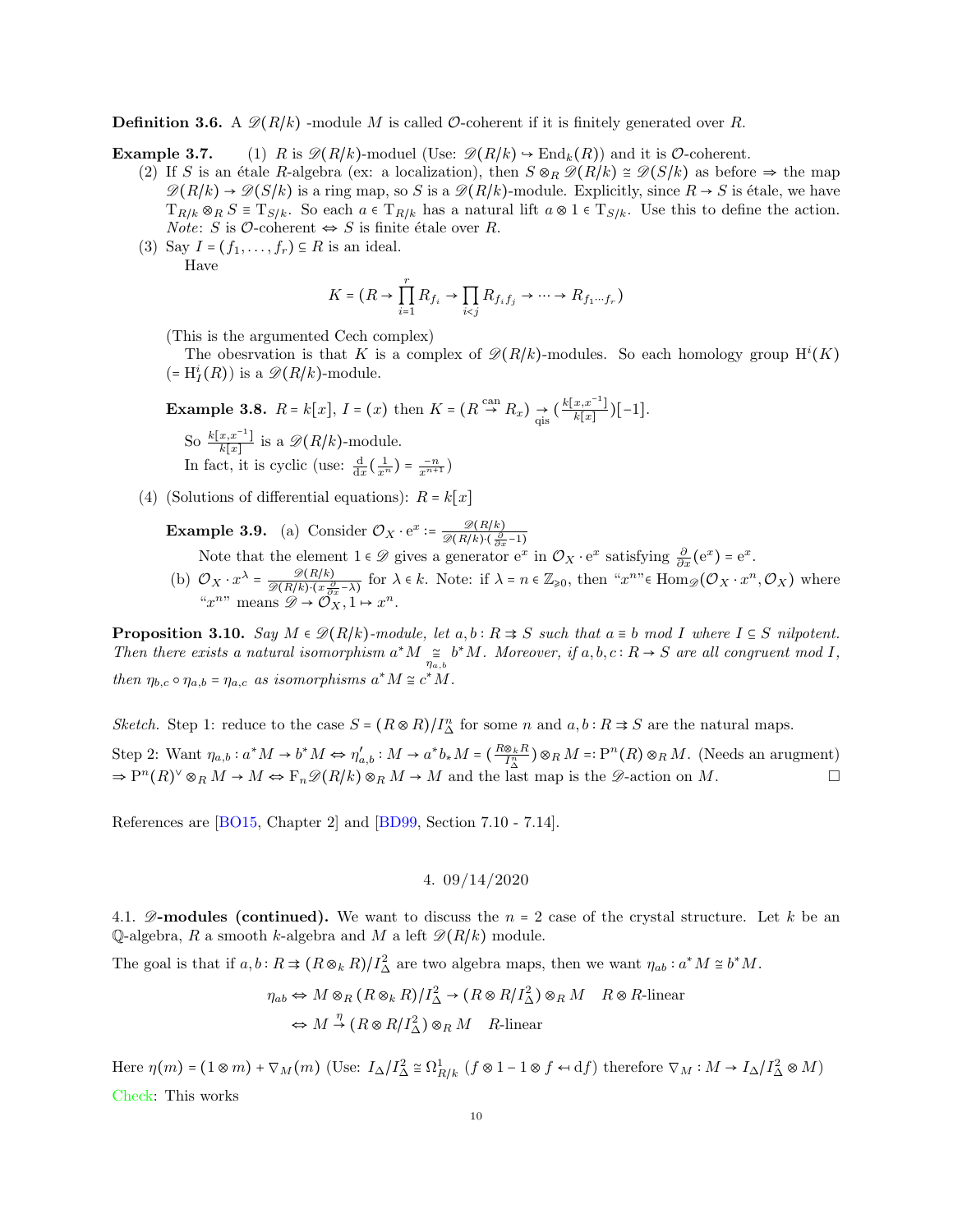Key point:

$$
\eta(fm) = 1 \otimes fm + \nabla_M(fm) \quad \in R \otimes (R/I_{\Delta}^2) \otimes_R M
$$

$$
= (1 \otimes f) \otimes m + (f \otimes 1 - 1 \otimes f) \otimes m + f \cdot \nabla_M(m)
$$

$$
= f \otimes 1 \otimes m + f \otimes \nabla_M(m)
$$

$$
= f\eta(m)
$$

**Example 4.1.** Say R is étale over  $k[x]$ . Fix  $a, b : R \Rightarrow S$  such that  $a \equiv b$  module I (where I is nilpotent). Let  $M$  be a left  $\mathscr{D}\text{-module.}$ 

Fact 4.2.

$$
\eta_{ab}: M \otimes_{R,a} S \cong M \otimes_{R,b} S
$$

$$
m \otimes 1 \mapsto \sum_{i \ge 0} \frac{\partial}{\partial x}^i (m) \otimes \frac{(b(x) - a(x))^i}{i!} \in M \otimes_{R,b} S
$$

$$
= \exp\left(\frac{\partial}{\partial x}(-) \otimes (b(x) - a(x))\right)(m)
$$

<span id="page-10-1"></span>**Corollary 4.3.** Assume k i a field, Say M is an O-coherent  $\mathcal{D}(R/k)$ -module. Then M is finite projective over R.

Proof. Small commutative algebra argument reduce to following:

for all  $S = R/I$  where S artinian, the base change  $M \otimes_R S$  is finite projective.

Set  $k' = S_{\text{red}}$ , so  $k'/k$  is a finite extension  $(\Rightarrow k'/k$  is étale because this is char 0).

Choose a k-algebra map  $k' \to S$  splitting  $S \to S_{\text{red}} = k'$ .

So we get two maps:



Crystal property  $\Leftarrow M \otimes_R S = a^*M \cong b^*M$  where  $b^*M$  is finite free because k' is a field.

Note that the isomorphism  $M \otimes_R S \cong$  free modules is "canonical".

Remark 4.4. (1)  $\mathcal{O}\text{-coherence}$  is necessary for Corollary [4.3.](#page-10-1) (Ex:  $k[x, x^{-1}]/k[x]$  over  $k[x]$ )

- (2)  $M = R/I$  only supports a  $\mathscr{D}(R/k)$ -module structure if  $I = (e)R$  for e idempotent.
- (3) Vect<sup> $\nabla$ </sup>(R)= The category of vector bundles over R with flat connections is equivalent to the category of O-coherent  $\mathscr{D}(R/k)$ -modules. The right-hand side category is obviously abelian. Thus the lefthand side is abelian. (This is saying that kernels, cokernels, images of maps in  $\mathbf{Vect}^{\nabla}(R)$  Lie in  $\mathbf{Vect}^{\nabla}(R)).$
- (4) If  $M, N \in \text{Vect}^{\nabla}(R)$ , then  $\text{Hom}_{\text{Vect}^{\nabla}(R)}(M, N)$  is a finite dimensional k-vector space.

*Proof.* By the proof of Corollary [4.3,](#page-10-1) for all  $R \rightarrow k'$  where k' is a field, the map

 $\text{Hom}_{\textbf{Vect}^{\nabla}(R)}(M,N) \to \text{Hom}_{k'}(M \otimes_R k',N \otimes_R k')$ 

is injective (if  $Spec(R)$  is connected). Then conclude using finiteness of right-hand side.

<span id="page-10-0"></span>4.2. Recollections on the Lie derivative. Motivation: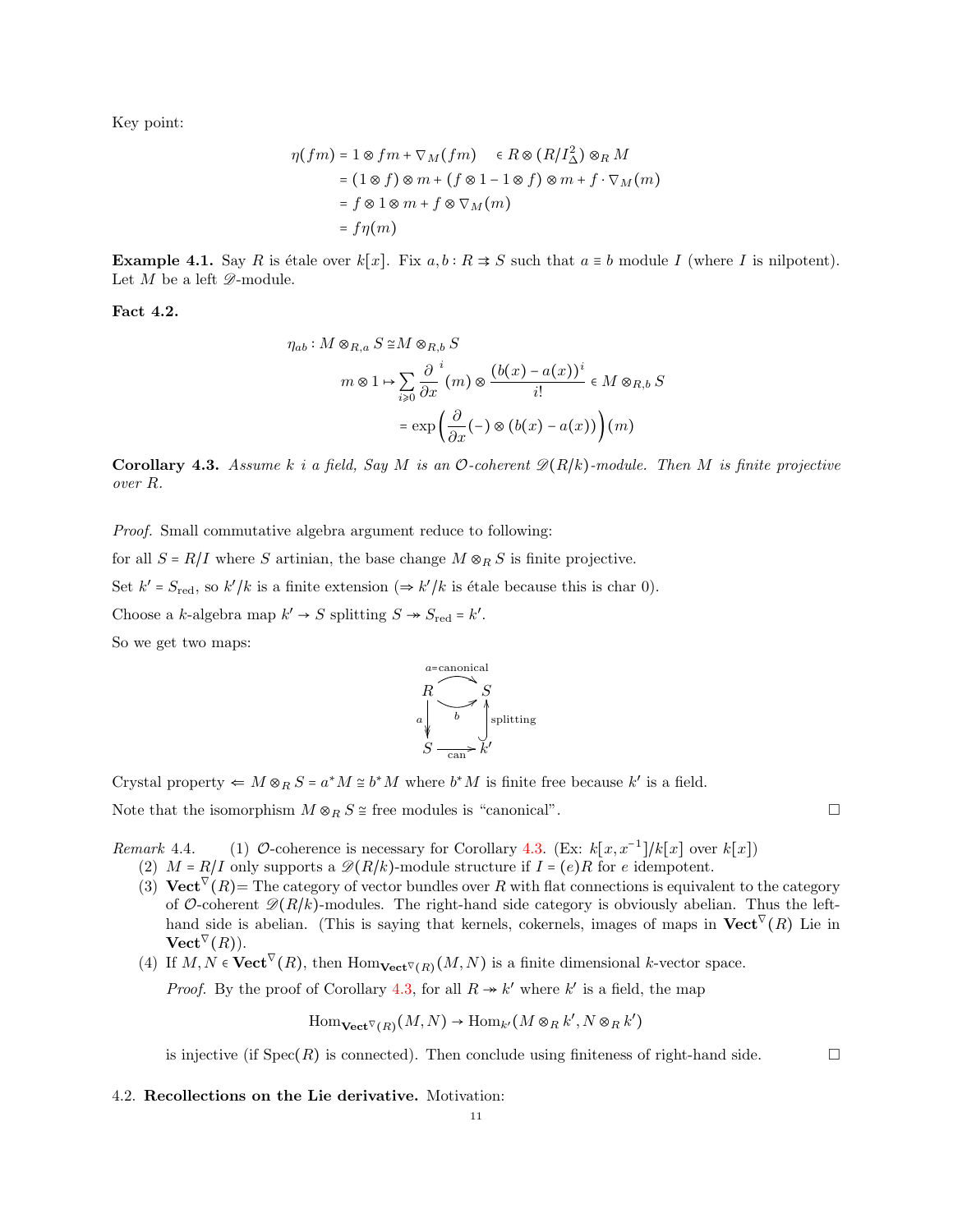

For  $v \in \Gamma(M, T_M)$ , we get a infinitesimal automorphism of M, hence, get an action of v on  $\Omega^*(M)$ . The goal is to make this explicit.

Construction 4.5. Let k be a Q-algebra and R smooth k-algebra. Given  $a \in T_{R/k} = Der_k(R, R) = Hom_R(\Omega'_R, R)$ , Let  $a: R \to R$  be the derivation and  $i_a: \Omega'_R \to R$  be its linearization (so  $i_a(df) = a(f)$ ) Regard a as infinitesimal aut of  $R \Leftrightarrow k[\varepsilon]$ -linear automorphism of  $R[\varepsilon]$  ( $\varepsilon^2 = 0$ )

Explicitly,

$$
a \Leftrightarrow \varphi_a : R[\varepsilon] \to R[\varepsilon]
$$

sending  $f \in R$  to  $f + \varepsilon a(f) = f + \varepsilon i_a(\mathrm{d} f)$ .

 $\phi_a^*$  gives a  $k[\varepsilon]$ -linear automorphism

$$
\Omega^i(\phi_a) : \Omega^i_{R[\varepsilon]/k[\varepsilon]} \to \Omega^i_{R[\varepsilon]/k[\varepsilon]} \forall i
$$

lifting the identity at  $\varepsilon = 0$ .

Set Lie<sub>a</sub>( $\omega$ ) =  $\frac{\Omega^i(\phi_a)(\omega \otimes 1) - \omega \otimes 1}{\varepsilon} \in \Omega^i_{R/k} = \varepsilon \cdot \Omega^i_{R[\varepsilon]/k[\varepsilon]}$  where  $\omega \in \Omega^i_{R/k}$ . So Lie<sub>a</sub>:  $\Omega_{R/k}^i \to \Omega_{R/k}^i$  Lie derivative attached to  $a \in T_{R/k}$ .

Properties of Lie<sub>a</sub>:

- (1) Action on functions:  $f \in R = \Omega_{R/k}^0$ : Lie $_a(f) = a(f) = i_a(\mathrm{d}f) \in R$ .
- (2) de Rham differentials: For  $d : \Omega^i_{R/k} \to \Omega^{i+1}_{R/k}$  the de Rham differential, have  $d \circ Lie_a = Lie_a \circ d$ . *Proof.*  $\Omega^{i}(\phi_a)$ , id are both maps of complexes.
- (3) Multiplicativity: Lie<sub>a</sub> :  $\Omega^*_{R/k} \to \Omega^*_{R/k}$  is a (non-signed) derivation:

$$
\mathrm{Lie}_a(\omega_1 \wedge \omega_2) = \mathrm{Lie}_a(\omega_1) \wedge \omega_2 + \omega_1 \wedge \mathrm{Lie}_a(\omega_2).
$$

Proof.

$$
\varepsilon \cdot \text{Lie}_a(\omega_1 \wedge \omega_2) = \Omega(\phi_a)(\omega_1 \wedge \omega_2) - \omega_1 \wedge \omega_2
$$
  
\n
$$
= \Omega(\phi_a)(\omega_1) \wedge \Omega(\phi_a)(\omega_2) - \omega_1 \wedge \omega_2
$$
  
\n
$$
= \Omega(\phi_a)(\omega_1) \wedge \Omega(\phi_a)(\omega_2) - \Omega(\phi_a)(\omega_1) \wedge \omega_2 + \Omega(\phi_a)(\omega_1) \wedge \omega_2 - \omega_1 \wedge \omega_2
$$
  
\n
$$
= \Omega(\phi_a)(\omega_1) \wedge (\Omega(\phi_a)(\omega_2) - \omega_2) + (\Omega(\phi_a)(\omega_1) - \omega_1) \wedge \omega_2
$$
  
\n
$$
= \Omega(\phi_a)(\omega_1) \wedge \varepsilon \text{ Lie}_a(\omega_2) + \varepsilon \text{ Lie}_a(\omega_1) \wedge \omega_2
$$
  
\n
$$
= \omega_1 \wedge \varepsilon \text{ Lie}_a(\omega_2) + \varepsilon \text{Lie}_a(\omega_1) \wedge \omega_2
$$

(4) Cartan's magic formula: Extend  $i_a: \Omega'_{R/k} \to R$  to a graded  $\mathcal{O}_X$ -linear map  $\Omega^*_{R/k} \to \Omega^{*-1}_{R/k}$  by requiring  $i_a(\omega_1 \wedge \omega_2) = i_a(\omega_1) \wedge \omega_2 + (-1)^{\deg(\omega_1)} \omega_1 \wedge i_a(\omega_2).$ Explicitly,

 $\Box$ 

$$
i_a(\mathrm{d}x_1 \wedge \dots \wedge \mathrm{d}x_k) = \sum_{i=1}^k (-1)^{i+1} i_a(\mathrm{d}x_i) \cdot \mathrm{d}x_1 \wedge \dots \wedge \widehat{\mathrm{d}x_i} \wedge \dots \wedge \mathrm{d}x_k
$$

Then Cartan's formula: Lie<sub>a</sub> = d  $\circ i_a + i_a \circ d$ . In particular, Lie<sub>a</sub> :  $\Omega^*_{R/k} \to \Omega^*_{R/k}$  is null homotopic. Hint: Reduce to checking statement for  $f \in R$ . Left as an exercise.

(5) Brackets: Lie<sub>[a,b]</sub> = [Lie<sub>a</sub>, Lie<sub>b</sub>] for  $a, b \in T_{R/k}$ . Hint: [ $\varepsilon$  Lie<sub>a</sub>,  $\varepsilon$  Lie<sub>b</sub>] = [ $\Omega(\phi_a)$ ,  $\Omega(\phi_b)$ ] (exercise)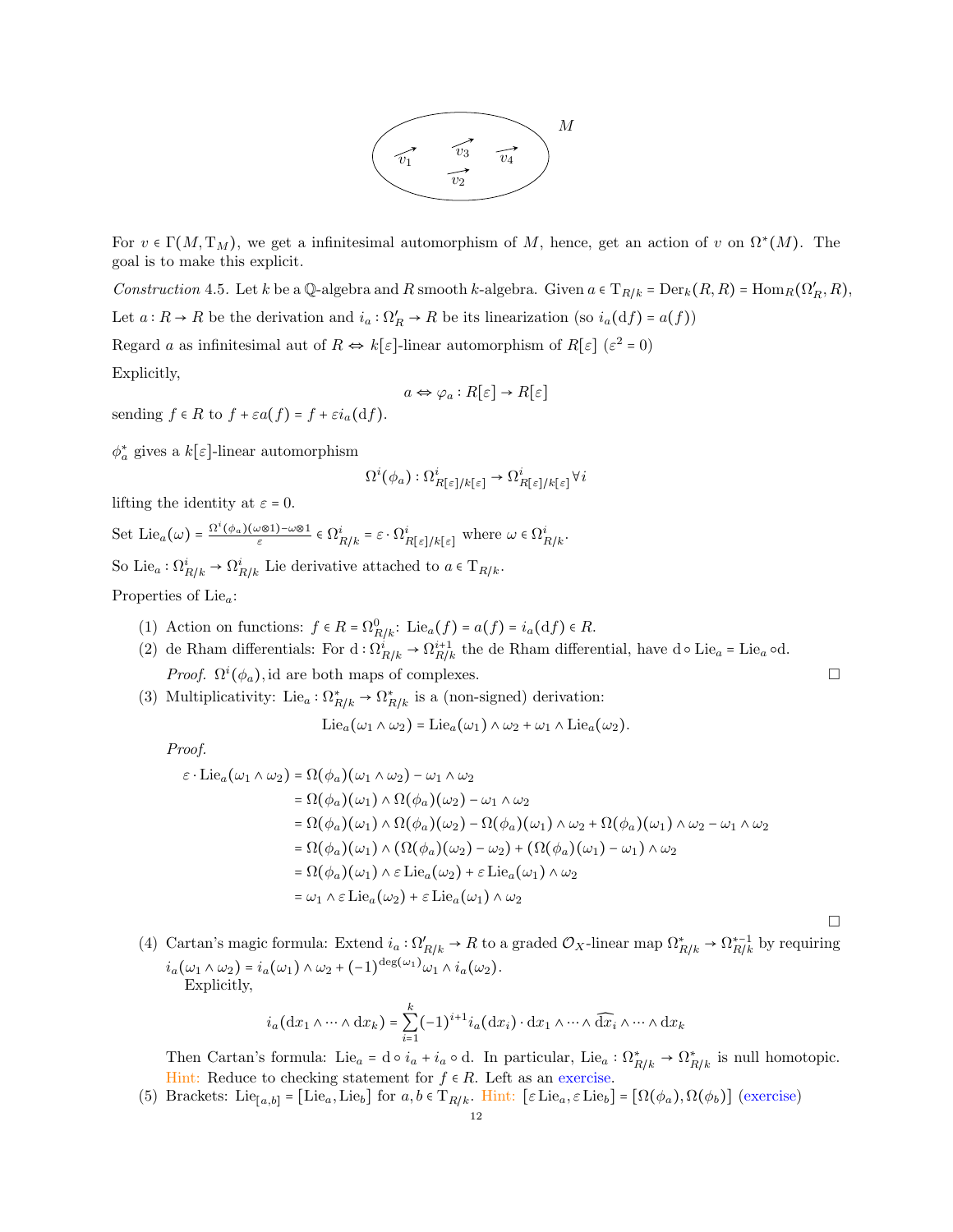(6) Scalar multiplication on left: Given  $f \in R, \omega \in \Omega^i_{R/k}$ ,

$$
\mathrm{Lie}_a(f\omega) = f \mathrm{Lie}_a(\omega) + a(f)\omega
$$

*Proof.* Use (3)  $\Box$ 

(7) Scalar multiplication on the right: Given  $f \in R$ ,  $\omega \in \Omega_{R/k}^n$  where n is the relative dimension,

$$
\mathrm{Lie}_{fa}(\omega) = \mathrm{Lie}_a(fw)
$$

*Proof.* Use Cartan's magic formula +  $d(\omega) = 0$ . We get Lie<sub>fa</sub> $(\omega) = di_{fa}(\omega)$ . So it sufficies to show that  $i_{fa}(-) = f \cdot i_a(-) = i_a(f(-))$ . Check by hand using  $\mathcal{O}$ -linearity + multiplicativity of  $i_a$ . □

5. 
$$
09/16/2020
$$

<span id="page-12-1"></span><span id="page-12-0"></span>5.1. Left-right switch. Recall that a Lie derivative gave an action of  $T_{R/k}$  on  $\Omega_{R/k}^*$ . Today, we want to use the special case of  $\omega_{R/k} = \Omega_{R/k}^n$ ,  $n = \dim(R/k)$ .

Observation: R is a left  $\mathscr{D}\text{-module} \Rightarrow \text{Hom}_k(R, k)$  is a right  $\mathscr{D}\text{-module}$ .

So if  $Spec(R)$  were compact manifold, then would expect

$$
\omega_{R/k} \subseteq \text{Hom}_k(R, k)
$$

$$
\omega \mapsto (f \mapsto \int f \omega)
$$

is a right  $\mathscr{D}$ -submodule.

**Proposition 5.1.** Giving a left  $\mathcal{D}^{\text{op}}$ -module (right  $\mathcal{D}\text{-module}$ ) is equivalent to giving:

- (a) An R-module M
- (b) A map  $\psi: \mathrm{T}_{R/k} \to \mathrm{End}_k(M)$  which is an anti-Lie algebra homomorphism (i.e.:  $\forall a, b \in \mathrm{T}_{R/k}$ , then  $[\psi(a), \psi(b)] = -\psi([a, b]).$

satisfying

- (3) For  $f \in R$ ,  $a \in T_{R/k}$ , we have  $\psi(fa) = \psi(a) \cdot f$  in  $\text{End}_k(M)$
- (4) For  $f \in R$ ,  $a \in T_{R/k}$ , we have  $f\psi(a) = \psi(fa) + a(f)$  in  $\text{End}_k(M)$

*Proof.* Use presentation of  $\mathscr{D}$  to get a presentation for  $\mathscr{D}^{op}$ , check that  $\psi : T_{R/k} \to \text{End}_k(M)$  extends to a ring map  $\mathscr{D}^{\mathrm{op}} \to \mathrm{End}_k(M)$ .

**Theorem 5.2** (left-right switch). Say M is a left  $\mathscr{D}\text{-module}$ . Then  $\omega_{R/k}\otimes_R M$  is naturally a right  $\mathscr{D}\text{-module}$ via

$$
(x \otimes m) \cdot a = -\mathrm{Lie}_a(x) \otimes m - x \otimes a(m)
$$

where  $x \in \omega_{R/k}$ ,  $m \in M$ ,  $a \in T_{R/k}$ . Moreover, the functor  $M \mapsto \Omega(M) = \omega_{R/k} \otimes_R M$  gives an equivalence between left and right  $\mathscr{D}\text{-modules with inverse given by } N \mapsto N \otimes_R \omega_{R/k}^{-1}$ .

*Proof.* Check that  $\psi(a) = (x \otimes m \mapsto (x \otimes m) \cdot a)$  gives a homomorphism  $\mathscr{D}^{\text{op}} \to \text{End}_k(M)$  using previous proposition.

Why is formula well-definied?

$$
(x \otimes fm) \cdot a := -\text{Lie}_a(x) \otimes fm - x \otimes a(fm)
$$

$$
= -f \text{Lie}_a(x) \otimes m - x \otimes a(f)m - x \otimes fa(m)
$$

$$
= -(f \text{Lie}_a(x) \otimes m + a(f)x \otimes m) - fx \otimes am
$$

$$
= -(f \text{Lie}_a(x) + a(f)x) \otimes m - fx \otimes m
$$
property (6) of Lie derivative  $\rightarrow = -\text{Lie}_a(fx) \otimes m - fx \otimes m =: (fx \otimes m) \cdot a$ 

 $\Box$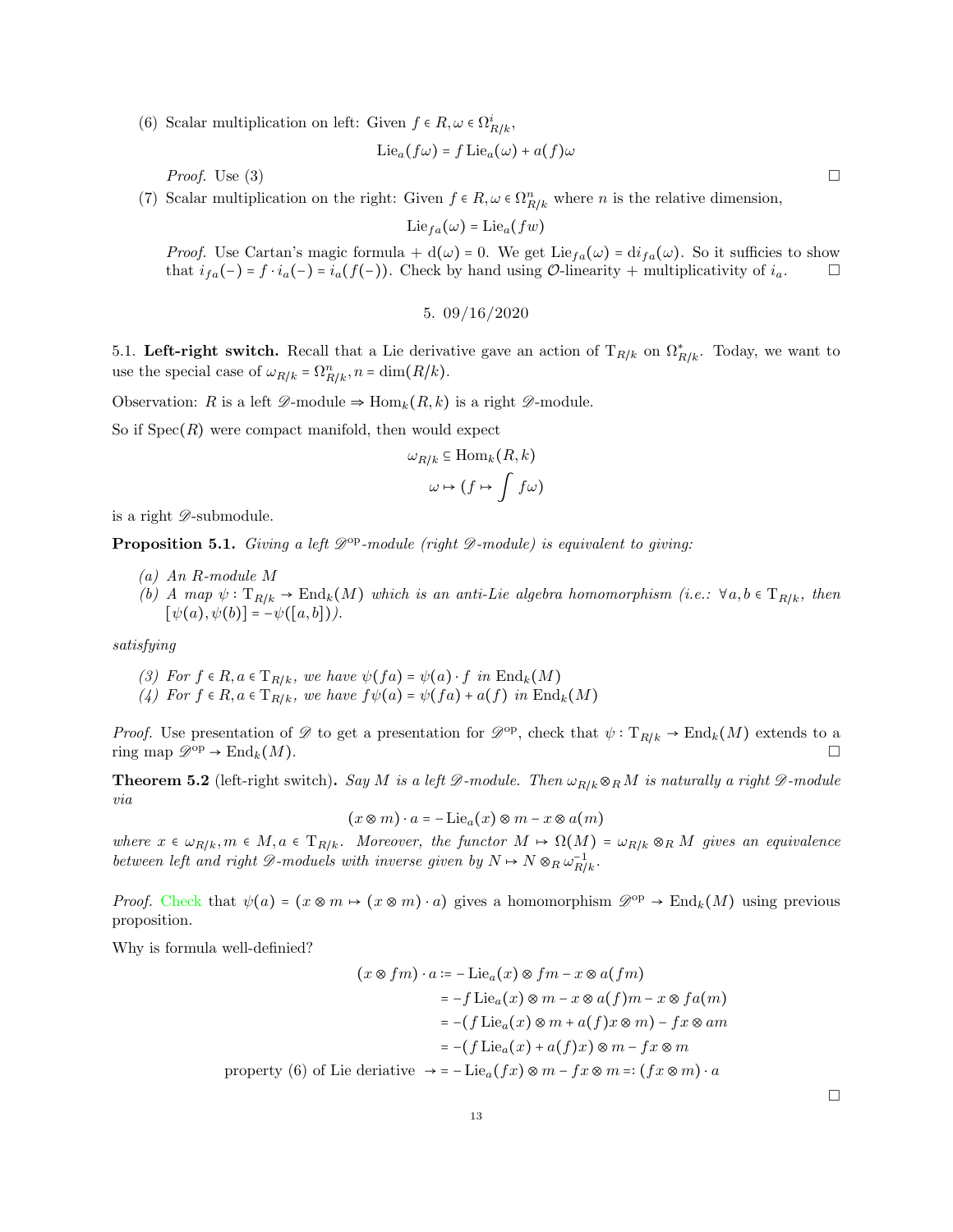**Exercise 5.3.** Say  $R = k[x_1, \ldots, x_n], \mathcal{D} = R[\partial_1, \ldots, \partial_n]$  and  $\omega_{R/k} \cong Rdx_1 \wedge \cdots \wedge dx_n$ . So if  $M = R$  is a left  $\mathscr{D}\text{-module, then }\omega_{R/k}\otimes M=R$  is a right  $\mathscr{D}\text{-module.}$ 

Explicitly, if  $P = \sum_{\alpha} a_{\alpha}(\underline{x}) \underline{\partial}^{\alpha} \in \mathcal{D}$  and  $f \in R$ , then  $f \cdot P = P^t(f)$  where  $P^t = \sum_{\alpha} (-\partial)^{\alpha} a_{\alpha}(x) \in \mathcal{D}$  [Key check:  $-\operatorname{Lie}_{\frac{\partial}{\partial x}}(\mathrm{d}x) = \mathrm{d}i_{\frac{\partial}{\partial x}}(\mathrm{d}x) = \mathrm{d}(\frac{\partial}{\partial x}) = 0$ 

**Exercise 5.4.** Have left  $\mathscr{D}$ -modules equivlent to right  $\mathscr{D}$ -module. This is given by  $N \mapsto M \otimes_{\mathscr{D}} N$  where M is a  $(\mathscr{D}^{op}, \mathscr{D})$ -bimodule  $\Leftrightarrow$  a k-vecotr space with two left  $\mathscr{D}^{op}$ -actions.

Show that  $M = \Omega(\mathscr{D}) = \omega_{R/k} \otimes_R \mathscr{D}$  with two  $\mathscr{D}^{\text{op}}$ -actions given by

- (1) right multiplication by  $\mathscr{D}$
- (2) the formual in the theorem

<span id="page-13-0"></span>5.2. Operations on  $\mathscr{D}\text{-modules.}$  Setup:  $f : X \to Y$  map of smooth k-schemes (k = Q-algebra)

$$
\begin{aligned} &\text{L}\,\mathbf{Mod}_{\mathscr{D}_X} = \text{all left }\mathscr{D}_X-\text{modules on }X\\ &\text{L}\,\mathbf{Mod}_{\mathscr{D}_X}^{\text{qc}} = \{M \in \text{L}\,\mathbf{Mod}_{\mathscr{D}_X}\,|\,M \text{ quasi coherent on }\mathcal{O}_X\} \end{aligned}
$$

In the case where X is affine, we have  $L\text{Mod}_{\mathscr{D}_X}^{\text{ac}} \cong L\text{Mod}_{\mathscr{D}(\mathcal{O}(X))}$ .

Pullback: Construct  $f^*:\mathbf{LMod}_{\mathscr{D}_Y}\to \mathbf{LMod}_{\mathscr{D}_X}$  preserving quasicompact objects.

If M is a left  $\mathscr{D}_Y$ -module, set

$$
f^*(M) = \underbrace{f^*(M)}_{\text{as } \mathscr{D}\text{-modules}} = \mathcal{O}_X \otimes_{f^{-1}\mathcal{O}_Y} f^{-1}M
$$

as O-modules

We obtain a flat connection  $f^*M \overset{\nabla_{f^*M}}{\to} \Omega^1_X \otimes_{\mathcal{O}_X} f^*M$  as follows: Given local sections  $s \in \mathcal{O}_X, m \in M$  set

$$
\nabla_{f^*M}\big(s\otimes m\big)=\mathrm{d} s\otimes m+s\cdot f^*\underbrace{\nabla(m)}_{f^*:f^*(\Omega^1_Y\otimes_{\mathcal{O}_Y}M)\to \Omega^1_X\otimes f^*M}
$$

Sanity check: given a  $r \in \mathcal{O}_Y$ , have

$$
\nabla_{f^*M}(sr \otimes m) = d(sr) \otimes m + srf^* \nabla_M(m)
$$
  
=  $(ds)r \otimes m + sdr \otimes m + srf^* \nabla_M(m)$   
=  $ds \otimes rm + s(dr \otimes m + rf^* \nabla_M(m))$   
=  $ds \otimes rm + s \cdot f^* \nabla_M(rm)$   
=  $\nabla_{f^*M}(s \otimes rm)$  as wanted

 $Remark 5.5.$ \* preserves quasi-coherence (because we are also doing  $f^*$  on underlying  $\mathcal{O}\text{-modules}$ ) 2) Explicitly, given local sections  $s \in \mathcal{O}_X, m \in M, a \in T_X$ , how to describe  $a \cdot (s \otimes m)$ ? Use

$$
\mathrm{T}_X \to f^* \mathrm{T}_Y = \mathcal{O}_Y \otimes_{f^{-1}\mathcal{O}_Y} \mathrm{T}_Y
$$

$$
a \mapsto \sum_{i=1}^n t_i \otimes b_i
$$

$$
a \cdot (s \otimes m) = a(s) \otimes m + \sum_{i=1}^{n} st_i \otimes b_i(m)
$$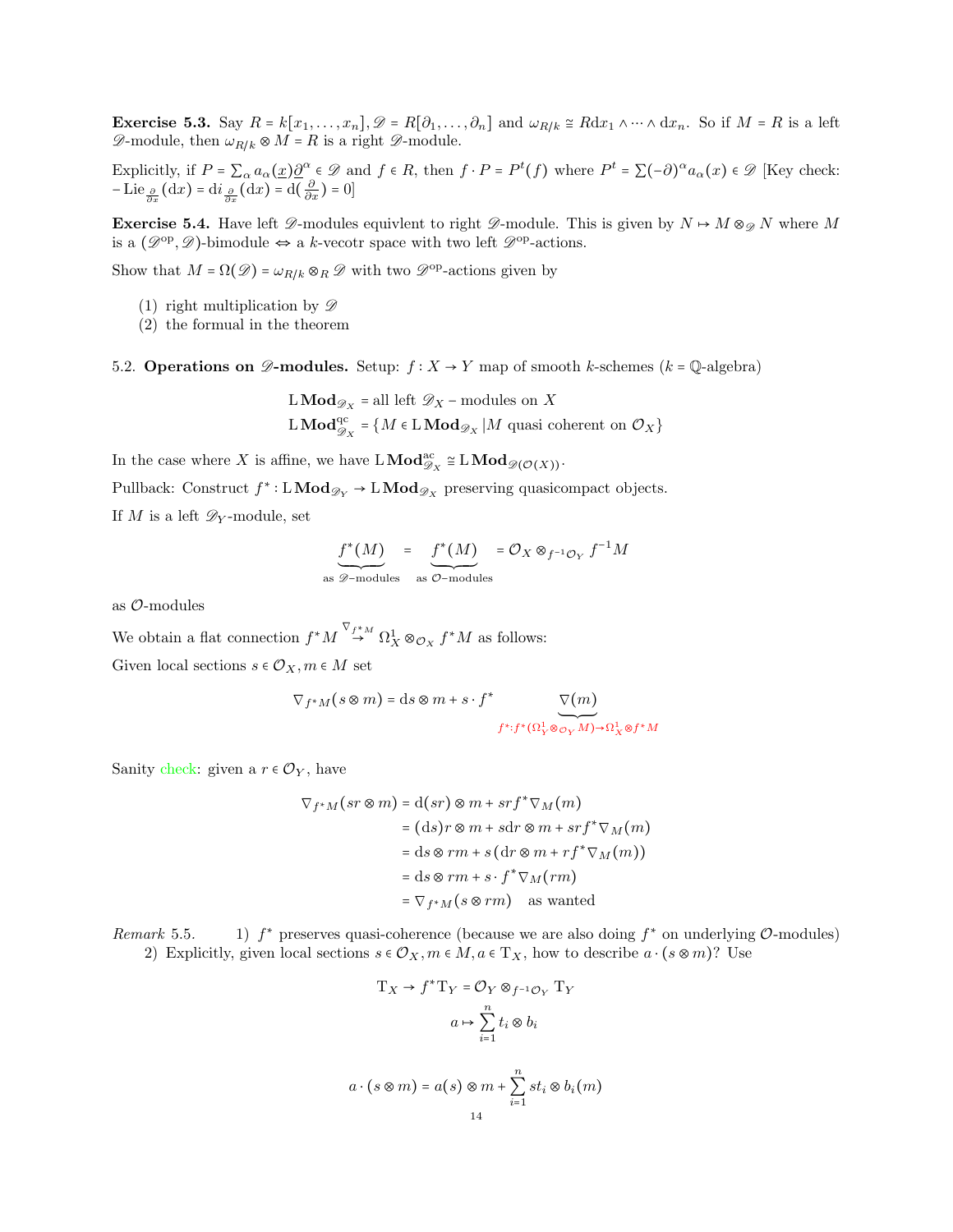3) (Pullback via transfer module): Set  $\mathscr{D}_{X\to Y} = f^* \mathscr{D}_Y = \mathcal{O}_X \otimes_{f^{-1}\mathcal{O}_Y} \mathscr{D}_Y$ , this is actually a  $(\mathscr{D}_X, f^{-1}\mathscr{D}_Y)$ bimodule. Then

$$
f^*M = \mathcal{O}_X \otimes_{f^{-1}\mathcal{O}_Y} f^{-1}M
$$
  
=  $\mathcal{O}_X \otimes_{f^{-1}\mathcal{O}_Y} f^{-1} \mathcal{D}_Y \otimes_{f^{-1}\mathcal{D}_Y} f^{-1}M$   
=  $\mathcal{D}_{X \to Y} \otimes_{f^{-1}\mathcal{D}_Y} f^{-1}M \leftarrow \text{ left } \mathcal{D}_X\text{-module}$ 

**Example 5.6.** Consider  $i : X \to Y$  where X is a point and  $Y = \mathbb{A}^1 = \text{Spec}(k[x])$ . What is  $\mathscr{D}_{X\to Y}$ ?

$$
\mathscr{D}_{X \to Y} = k \otimes_{k[x]} k[x, \partial] = \frac{k[x, \partial]}{x \cdot k[x, \partial]}
$$

TO FIX LATER

Claim.

$$
\frac{k[x,\partial]}{x \cdot k[x,\partial]} \cong \frac{k[x,x^{-1}]}{k[x]}
$$

as  $k[x]$ -module via  $\partial^{n-1} \mapsto x^{-n}$  for  $n \geq 1$ .

Have  $x\partial - \partial x = 1$  in  $k[x, \partial]$ . So  $\partial x = 1$  on left-hand side. Therefore  $\partial^n x = \partial \cdot (\partial^{n-1} x) = \partial \cdot \partial^{n-2} = \partial^{n-1}$ .

Given a Q-algebra k, set  $R = k[x]$  and  $\mathcal{D} = \mathcal{D}(R/k) = R[d]$  (where  $d = d/dx$ ). Recall that, thanks to the involution  $\mathscr{D} \to \mathscr{D}^{op}$  given by  $P \to P^t$  that we discussed today, any left  $\mathscr{D}$ -module M has a unique right  $\mathscr{D}$ -module structure given by  $m * P = P^t(m)$  for  $m \in M$  and  $P \in \mathscr{D}$ .

The correct statement that I should have stated and proved at the end of the lecture was the following:

Claim: The right  $\mathscr{D}$ -module  $\mathscr{D}/x\mathscr{D}$  identifies with the right  $\mathscr{D}$ -module  $R[x^{-1}]/R$  (where I turn the natural left  $\mathscr{D}$ -module structure on the target into a right  $\mathscr{D}$ -module structure via the left-right switch)

Proof: To give a map  $\mathscr{D}/x\mathscr{D} \to R[x^{-1}]/R$ , we must give an element of the target annihilated by right multiplication by x. For this element, I simply take the class of  $x^{-1} \in R[x^{-1}]/R$ , noting that  $x^{-1} * x = x^t * x^{-1} =$  $x * x^{-1} = 1 = 0$  (where I use  $x^t = x$  and that  $1 = 0 \in R[x^{-1}]/R$ ). Explicitly, the map sends  $P \in D/xD$  to  $P^{t}(1/x)$ . The map is then seen to be surjective (as it carries  $P = d^{n} to (d^{n})^{t}(1/x) = (-1)^{n} d^{n}(1/x) = n!1/x^{n+1}$ if I'm computing correctly) as well as injective (as a k-module basis for  $\mathscr{D}/x\mathscr{D}$  is given by  $\{1, d, d^2, d^3, ...\}$ and this is mapped to a k-module basis for the target by the previous parenthetical).

$$
6. \ 09/21/2020
$$

<span id="page-14-0"></span>Let  $k$  be a  $\mathbb Q$ -algebra.

<span id="page-14-1"></span>6.1. **Pushforwards.** Let  $f: X \to Y$  be a map of smooth k-schemes of finite type. Given M a right  $\mathscr{D}_{X}$ module, consider  $M \otimes_{\mathscr{D}_X} \mathscr{D}_{X \to Y} \in \mathbb{R} \text{Mod}_{f^{-1}\mathscr{D}_Y}.$ 

Set  $f_{\dagger}^{\text{naive}}(M) = f_{*}(M \otimes_{\mathscr{D}_X} \mathscr{D}_{X \to Y}) \in \mathbb{R} \text{Mod}_{\mathscr{D}_Y}$ , this is the naive †-pushforward of right  $\mathscr{D}$ -modules.

*Remark* 6.1. (1) One can show that  $f_{\dagger}^{\text{naive}}$  preserves quasi-coherence and all coproducts.

- (2) This is called "naive" because it mixes a left-exact functor  $f_*$  with the right exact functor  $-\otimes_{\mathscr{D}} \mathscr{D}_{X\to Y}$ (⇒ no good properties of  $f_i^{\text{naive}}$ ).
- (3) Using the left-right switch, obtain  $f_{\dagger}^{\text{naive}}:\mathbf{LMod}_{\mathscr{D}_X} \to \mathbf{LMod}_{\mathscr{D}_Y}$  via

$$
f_1^{\text{naive}}(M) = (f_*(\omega_X \otimes_{\mathcal{O}_X} M) \otimes_{\mathcal{D}_X} \mathcal{D}_{X \to Y}) \otimes_{\mathcal{O}_Y} \omega_Y^{-1}
$$

$$
= (r \to l) \circ f_1^{\text{naive}} \circ (l \to r)(M)
$$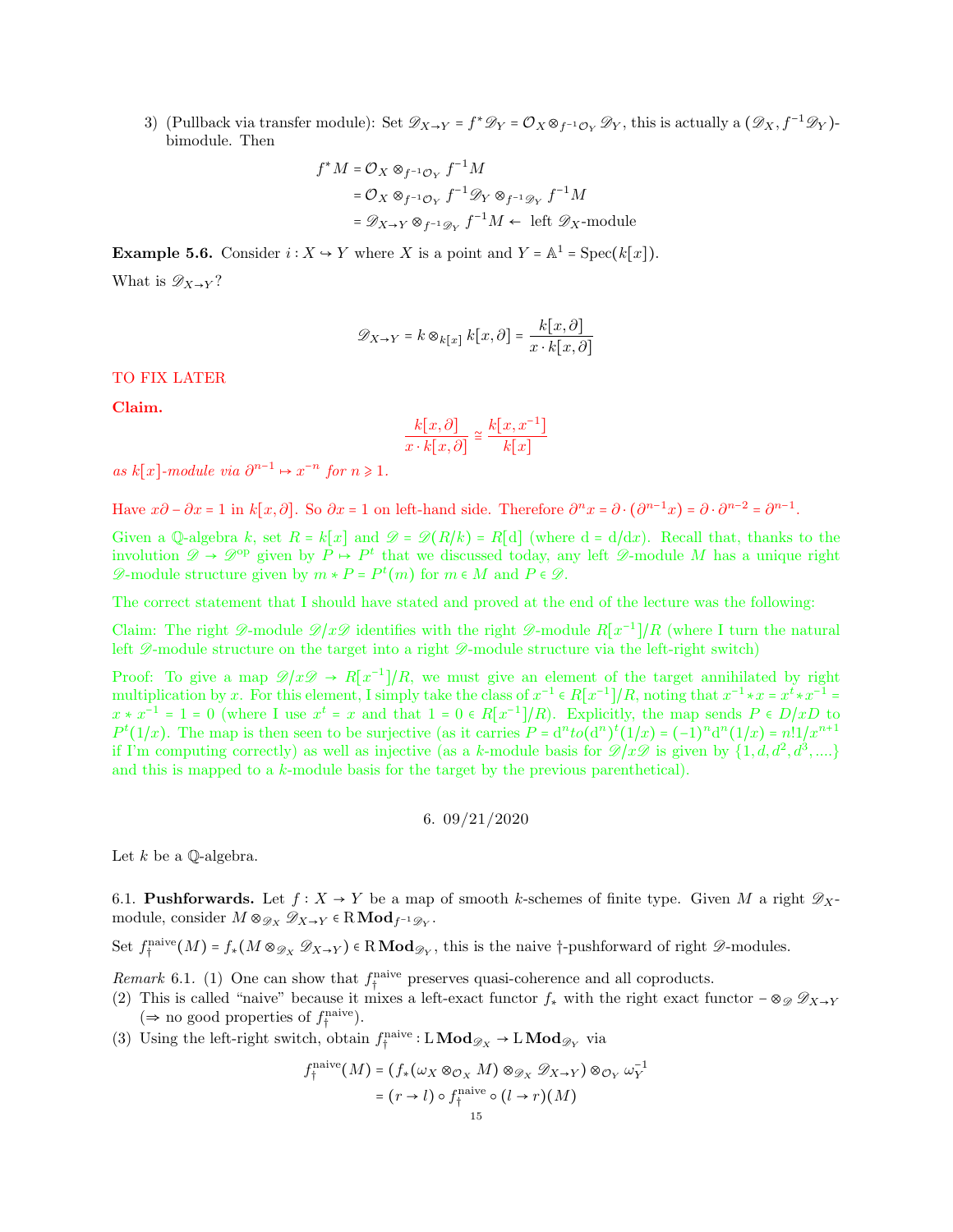Define  $\mathscr{D}_{Y \leftarrow X} = (\omega_X \otimes_{\mathcal{O}_X} \mathscr{D}_{X \rightarrow Y}) \otimes_{f^{-1}\mathcal{O}_Y} f^{-1}\omega_Y^{-1}$ , which is a  $(f^{-1}\mathscr{D}_Y, \mathscr{D}_X)$ -bimodule on X. Then  $f_{\dagger}^{\text{naive}}(M) = f_{*}(\mathscr{D}_{Y \leftarrow X} \otimes_{\mathscr{D}_{X}} M) \in \mathbf{LMod}_{\mathscr{D}_{Y}}$  where M is a left  $\mathscr{D}_{X}$ -module. **Example 6.2.** Consider  $\iota: X \to Y$  where X is a point and Y is  $\mathbb{A}^1$ . Then

$$
u_t^{\text{naive}}\left(\begin{array}{c}\omega_{\text{pt}}\\
\phi_{\text{coherent}}\end{array}\right) = i_*(\omega_{\text{pt}} \otimes_{\mathcal{D}_{\text{pt}}} \mathcal{D}_{X \to Y})
$$
\n
$$
= i_* \mathcal{D}_{X \to Y}
$$
\n
$$
= \frac{k[x, \partial]}{x \cdot k[x, \partial]} \cong \underbrace{k[x, x^{-1}]/k[x]}_{\text{not } \mathcal{O}\text{-coherent}}
$$

Some examples:

de Rham Chomology: Assume  $X$  is a smooth curve over  $k$ .

Claim. There exists a resolution

$$
dR(\mathscr{D}_X) \coloneqq (\mathscr{D}_X \stackrel{d}{\to} \Omega^1_X \otimes \mathscr{D}_X) \stackrel{\eta}{\to} \omega_X
$$

in  $\mathbb{R}\mathrm{Mod}_{\mathscr{D}_X}$  where

- d is the flat connection for left  $\mathscr{D}_X$ -module  $\mathscr{D}_X$ .
- $dR(\mathscr{D}_X)$  is a complex of right  $\mathscr{D}_X$ -modules through the right  $\mathscr{D}_X$ -action on itself.
- $\eta$  is the right  $\mathscr{D}_X$ -action on  $\Omega^1_X = \omega_X$  (because X is a curve).

Things to check:

- (1) d,  $\eta$  are right  $\mathscr{D}$ -module maps
- (2)  $\eta \circ d = 0$ :  $d(1) =$  canonical element in  $\Omega_X^1 \otimes T_X \subseteq \Omega_X^1 \otimes \mathcal{D}_X$ . So need  $\eta(d(1)) = 0$ unwind identifications: need to show, given  $\omega \in \Omega^1_X$ ,  $a \in T_X$  such that  $\langle \omega, a \rangle = 1$ . Have  $\eta(\omega \otimes a) = 0$ *Proof.*  $\eta(\omega \otimes a) = \text{Lie}_a(\omega) = d(1) = 0$  (idea:  $\omega = dx$ ,  $a = \frac{\partial}{\partial x}$ , reduce to that case)
- (3) This gives a resolution: by étale localization, reduce to the case  $X = \mathbb{A}^1$ , where we get: Since  $\omega_X = k[x]dx$ , the candidate resolution is

$$
\left( k[x,\partial]\stackrel{P\mapsto\partial P}{\longrightarrow}k[x,\partial]\right) \stackrel{xxx}{\rightarrow}k[x]
$$

One checks, by hand, that this is a resolution.

Remark 6.3. There exists an analogous resolution in higher dimensions

**Example 6.4** (de Rham Coh).  $X/k$  smooth affine curve,  $f: X \to \text{Spec}(k)$ . Then  $f_1^{\text{naive}}(\omega_X) = f_*(\omega_X \otimes_{\mathscr{D}_X}$  $\mathscr{D}_{X\to Y}$ ). Now  $\mathscr{D}_{X\to Y} = \mathcal{O}_X$  as Y is a point. So  $f_{\dagger}^{\text{naive}} = f_*(\omega_X \otimes_{\mathscr{D}_X} \mathcal{O}_X)$ .

Using  $\mathrm{dR}(\mathscr{D}_X) \cong \omega_X$ , for any left  $\mathscr{D}_X$ -module M, have  $\omega_X \otimes_{\mathscr{D}_X} M = \mathrm{Coker}(M \stackrel{\nabla_M}{\to} \Omega^1_X \otimes M)$ .

$$
f_1^{\text{naive}}(\omega_X) = f_* (\omega_X \otimes_{\mathcal{D}_X} \mathcal{O}_X)
$$
  
=  $f_* (\text{Coker}(\mathcal{O}_X \stackrel{d}{\to} \Omega_X^1))$   
=  $H_{\text{dR}}^1(X/k) (\underset{X \text{ affine}}{\coloneqq} H^1(\mathcal{O}(X) \to \Omega_X^1(X)))$ 

**Example 6.5** (Failure of non-derived Kashiwara). Consider  $i: X \to Y$  where X is a point and Y =  $\mathbb{A}^1$  (they intersect at 0).

 $i_{\dagger}: L\textbf{Mod}_{\mathscr{D}_{\mathbb{P}^{\mathfrak{t}}}} \to L\textbf{Mod}_{\mathbb{A}^1}$  and  $i^*: L\textbf{Mod}_{\mathscr{D}_{\mathbb{A}^1}} \to L\textbf{Mod}_{\mathscr{D}_{\mathbb{P}^{\mathfrak{t}}}}.$ Claim.  $i^*i_j = 0$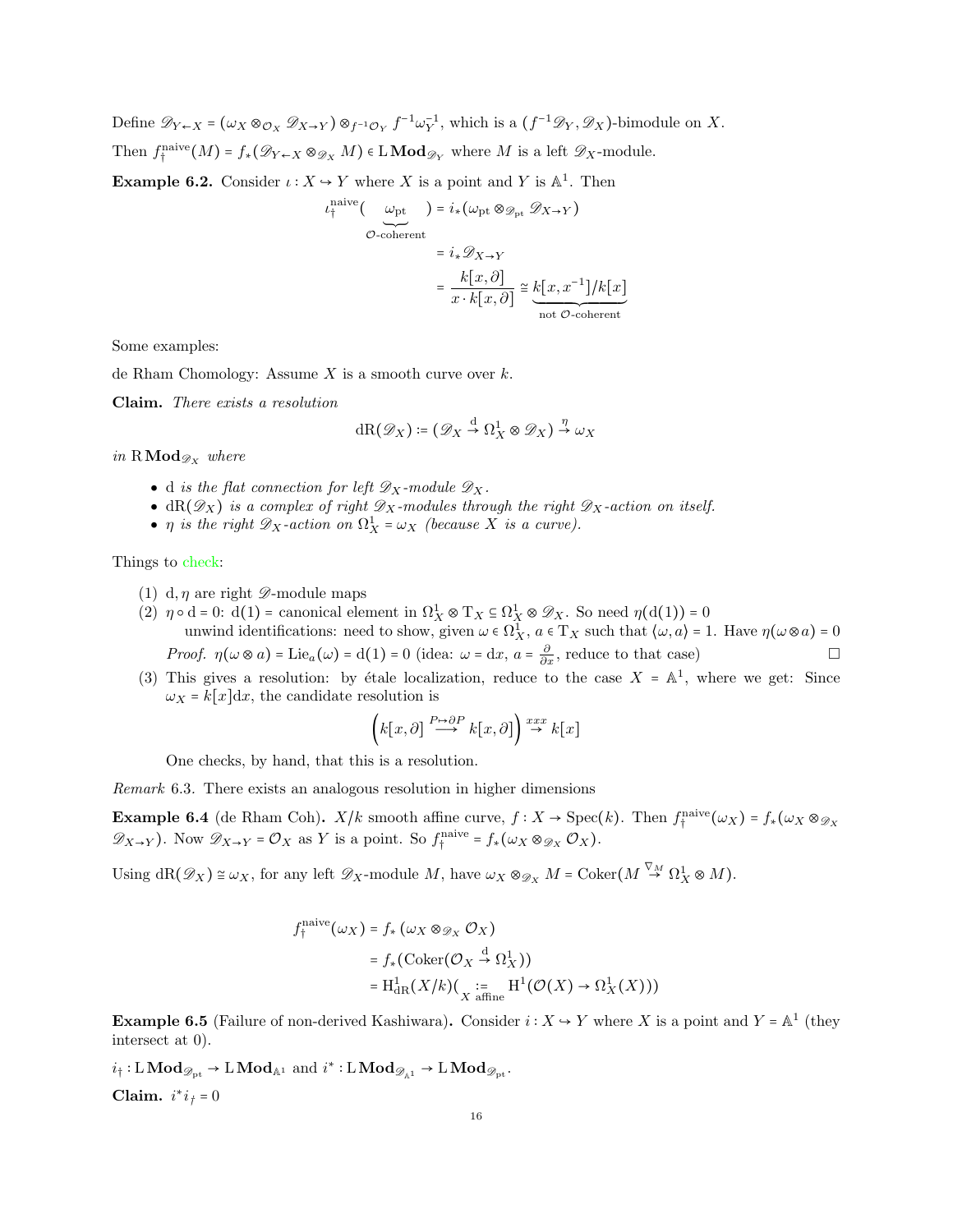*Proof.* L  $\mathbf{Mod}_{\mathscr{D}_{\mathbb{P}^t}} = \mathbf{Vect}(k)$  Need to show that  $i^*i_{\dagger}(k) = 0$ . As k-modules,

$$
i^*i_{\uparrow}(k) = i^*(k[x, x^{-1}]/k[x])
$$
  
=  $k \otimes_{k[x]} k[x, x^{-1}]/k[x]$   
= 0(because  $k[x, x^{-1}]/k[x]$  is X-divisible)

 $\Box$ 

Note  $\text{Tor}_{1}^{k[x]}(k, k[x, x^{-1}]/k[x]) \cong k$  So would have  $\text{Li}^* \circ \text{R}i_{\dagger} \cong \text{id}[1]$  once we derive.

<span id="page-16-0"></span>6.2. Quick review of derived categories. Let A be an abelian category (ex:  $A = Ab$ ,  $QCoh(X)$ ,  $Mod(X, \mathcal{O}_X)$ where  $X$  are schemes).

The category  $Ch(A)$  is the chain complexes of objects in  $A$ . (cohomologically graded)

**recall**: if  $f: K \to L$  map in Ch(A) is called a *quasi-isomorphism* (qis) if  $H^*(K) \cong H^*(L)$  via f.

**Definition 6.6.**  $D(A) = Ch(A)[(qis)^{-1}].$ 

So we get a functor  $q: Ch(A) \to D(A)$  where  $q(qis)$  =isomorphism and q is universal with this property. Goal:

- (1) Give more explicit description of  $D(A)$  via triangulated categories
- (2) Understand  $D(A)$  as a functor of A.

References are [\[GM03\]](#page-63-3), [\[Wei94,](#page-63-4) Chapter 10], [\[SG08,](#page-63-5) Appendix B, C ], [Stacks project,](https://stacks.math.columbia.edu/) [\[Bei\]](#page-63-6).

<span id="page-16-1"></span>6.3. Triangulated category. Let C be an additive category. The *shift functor*  $X \rightarrow X[1]$  is an automorphism of  $C$ .

**Definition 6.7.** A *triangle* in  $\mathcal C$  is the datum of loops

$$
X \stackrel{u}{\to} Y \stackrel{v}{\to} Z \stackrel{w}{\to} X[1]
$$

The intuition is that a (exact) triangle as above is equivalent to the data of " $Z = Y/X$ ".

**Definition 6.8.** Assume C comes quipped with a collection of triangles, called exact triangles. Then C is triangulated if

(TR1) (Cones exists) Every map  $u: X \to Y$  in C fits into an exact triangle

$$
X \stackrel{u}{\to} Y \stackrel{v}{\to} Z \stackrel{w}{\to} X[1]
$$

and

$$
X \stackrel{\text{nd}}{\rightarrow} X \rightarrow 0 \rightarrow X[1]
$$

id

is exact.

(TR2) (Rotational Symmetry) If  $X \stackrel{u}{\rightarrow} Y \stackrel{v}{\rightarrow} Z \stackrel{w}{\rightarrow} X[1]$  is exact, then

$$
Y \stackrel{v}{\rightarrow} Z \stackrel{w}{\rightarrow} X[1] \stackrel{-u[1]}{\rightarrow} Y[1]
$$

$$
Z[-1] \stackrel{-w[-1]}{\rightarrow} X \stackrel{u}{\rightarrow} Y \stackrel{v}{\rightarrow} Z
$$

are exact.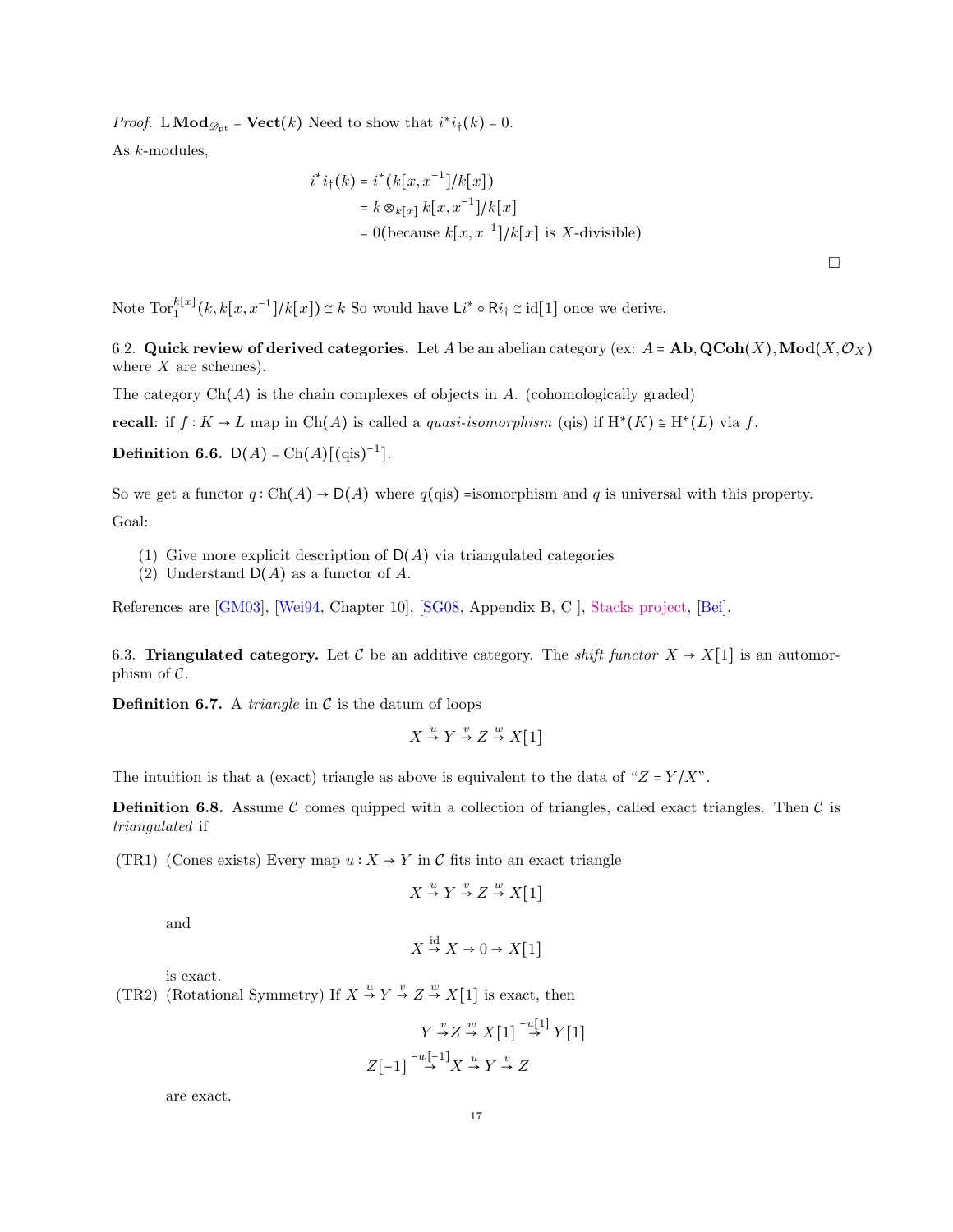(TR3) (Cones are weakly functorial) Given  $X \stackrel{u}{\rightarrow} Y \stackrel{v}{\rightarrow} Z \stackrel{w}{\rightarrow} X[1]$  and  $X' \stackrel{u'}{\rightarrow} Y' \stackrel{v'}{\rightarrow} Z' \stackrel{w'}{\rightarrow} X'[1]$  two exact triangles and maps



, then there exist a map of triangles from the first to the second extending  $f$  and  $g$ .

<span id="page-17-0"></span>(TR4) (Octahedrel axiom, informal version): Given map  $A \rightarrow B$  and  $B \rightarrow C$ , have  $(C/A)/(B/A) \cong C/B$ .

7. 09/23/2020

<span id="page-17-1"></span>7.1. Triangulated category (continued). A functor  $F: \mathcal{C} \to \mathcal{D}$  of triangulated categories is called *exact* if

- (1)  $F$  commutes with  $\lceil 1 \rceil$  (extra data)
- (2) F preserves exact triangles.

**Example 7.1.**  $F = [n]$  for any  $n \in \mathbb{Z}$ 

**Exercise 7.2.** Say C is a triangulated category, and  $X \stackrel{u}{\rightarrow} Y \stackrel{v}{\rightarrow} Z \stackrel{w}{\rightarrow} X[1]$  is an exact triangle.

- (1)  $vu = 0, wv = 0.$
- (2) For any  $T \in \mathcal{C}$ , the natural maps gives a long exact sequence



- (3) Z is unique up to non-unique isomorphism
- (4) (May) (TR3) follows from the other axioms.

Remark 7.3. Given a triangulated category  $C$ , here is typically no functor

$$
Mor(\mathcal{C}) \to \mathcal{C}
$$
  

$$
u: x \to y \mapsto \text{``cone of'' } u
$$

<span id="page-17-2"></span>7.2. The homotopy category. Let A be an abelian category (for example,  $Mod(X, \mathcal{O}_X)$ .)

The homotopic category K(A) is the category where objects are  $K \in Ch(\mathcal{A})$  with morphisms being  $\text{Hom}_{K(\mathcal{A})}(K, L)$  = Hom<sub>Ch(A)</sub> $(K, L)/ \sim$  where  $\sim$  is the homotopic equivalence of maps: where  $f, g: K \to L$  are maps in Ch(A) are homotopic  $(f \sim g)$  if there exists  $s^i : K^i \to L^{i-1}$  in A such that  $f - g = ds + sd$ .

Check: This gives an additive category and the functors  $K \in \text{Ch}(\mathcal{A}) \to H^i(K) \in \mathcal{A}$  factor over  $\text{Ch}(\mathcal{A}) \to \mathsf{K}(\mathcal{A})$ .

<span id="page-17-3"></span>7.3. Structures on  $K(\mathcal{A})$ . Shift functor:

$$
K \mapsto K[1]
$$

$$
K[1]^i = K^{i+1}
$$

$$
d_{K[1]} = -d_K
$$

So  $H^{i}(K[1]) = H^{i+1}(K)$ .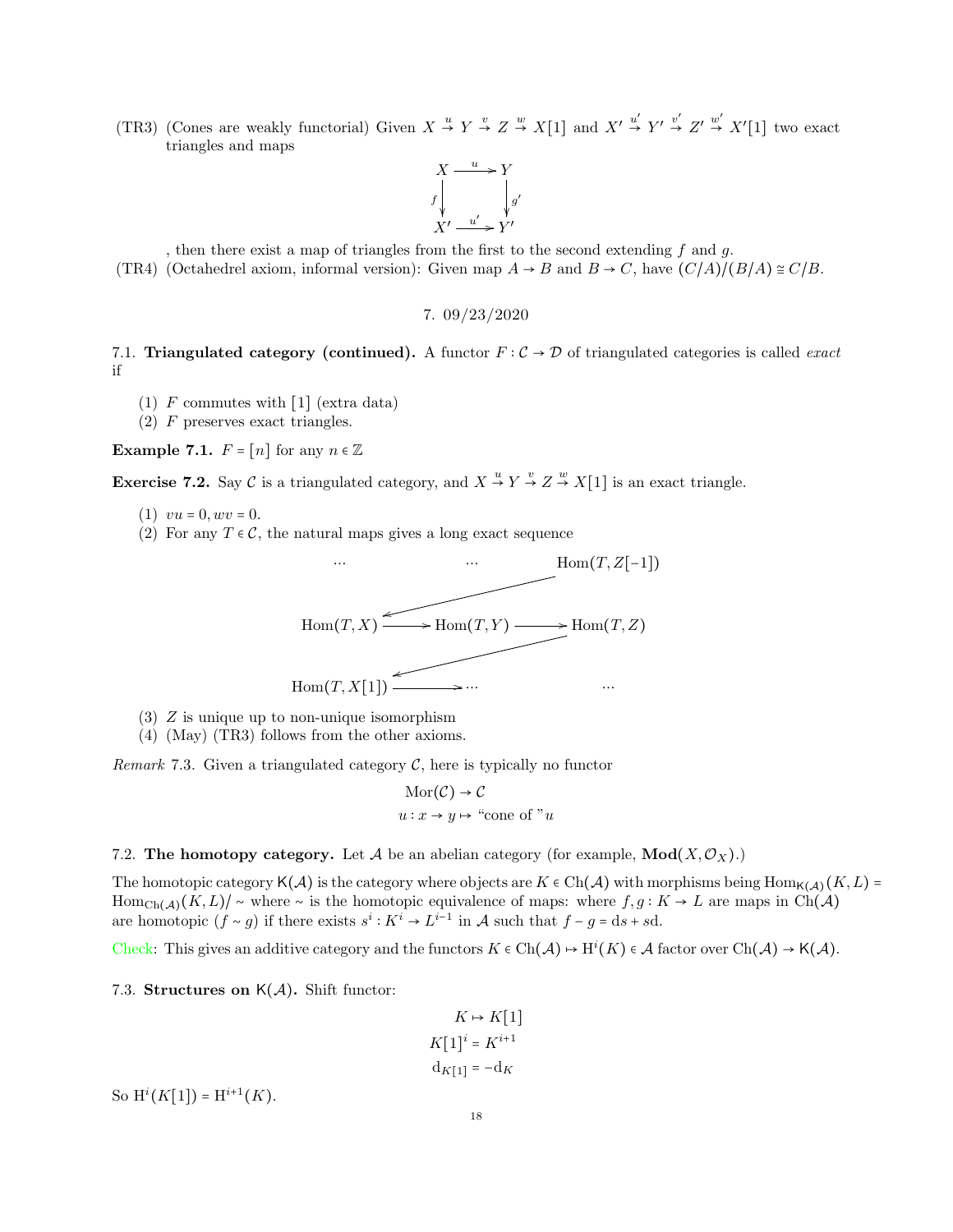Exact triangles: Given a map  $f: K \to L$  in Ch(A), set  $C(f) \in \text{Ch}(\mathcal{A})$ :  $C(f)^i = L^i \oplus K[1]^i = L^i \oplus K^{i+1}$ . where  $d(x, y) = (dx + f(y), -dy)$ .

So we get a triangle  $K \stackrel{f}{\rightarrow} L \stackrel{\text{can}}{\rightarrow} C(f) \stackrel{\text{pr}_2}{\rightarrow} K[1]$ .

A triangle in  $K(\mathcal{A})$  is called *exact* if it is isomorphic to a triangle of the above form.

**Theorem 7.4.** These structures turn  $K(A)$  into a triangulated category.

Variants: For  $x \in \{b, +, -, \emptyset\}$ , have a full triangulated subcategory  $\mathsf{K}^*(\mathcal{A}) \subseteq \mathsf{K}(\mathcal{A})$  defined as follows:

- $K \in \mathsf{K}^b(\mathcal{A}) \Leftrightarrow \mathrm{H}^i(K) = 0$  for any  $i >> 0, i << 0$ .
- $K \in \mathsf{K}^+(\mathcal{A}) \Leftrightarrow \mathrm{H}^i(K) = 0$  for any  $i \ll 0$ .
- $K \in K^{-}(A) \Leftrightarrow H^{i}(K) = 0$  for any  $i >> 0$ .

Or  $K \in \mathsf{K}^{[a,b]}(\mathcal{A}) \Leftrightarrow \mathrm{H}^i(K) = 0$  for any i outside  $[a,b]$ .

**Example 7.5.** In  $K(Ab)$ , we have a quasiisomorphism

$$
(\mathbb{Z} \stackrel{2}{\to} \mathbb{Z}) \stackrel{\varepsilon}{\to} \mathbb{Z}/2\mathbb{Z}
$$

which is not an isomorphism in  $K(Ab)$ .

<span id="page-18-0"></span>7.4. The derived category. Let A be an abelian category and  $f: K \to L$  in  $K(\mathcal{A})$  is a quasiisomorphism if  $H^*(f)$  is an isomorphism.

**Theorem 7.6.** (1) The localization  $q : K(\mathcal{A}) \to K(\mathcal{A})[(qis)^{-1}] = D(\mathcal{A})$  exists (i.e., there exists an initial object in the 2-category of maps  $K(\mathcal{A}) \to \mathcal{C}$  that invert quasiisomorphisms.)

- (2) The localization map  $q: K(\mathcal{A}) \to D(\mathcal{A})$  induces a triangulated structure on  $D(\mathcal{A})$ .
- (3) (A calculus of fractions) For  $K, L \in \mathsf{K}(\mathcal{A})$ , we have

$$
\text{Hom}_{\mathsf{D}(\mathcal{A})}(K, L) = \text{Colim}_{\substack{K' \to K \\ qis \text{ in } \mathsf{K}(\mathcal{A})}} \text{Hom}_{\mathsf{K}(\mathcal{A})}(K', L)
$$
\n
$$
= \text{Colim}_{\substack{L \to L' \\ qis \text{ in } \mathsf{K}(\mathcal{A})}} \text{Hom}_{\mathsf{K}(\mathcal{A})}(K, L')
$$

 $(4)$  If  $I^*$  is a bounded below complex of injectives, then

$$
\mathrm{Hom}_{\mathsf{K}(\mathcal{A})}(-,I^*) \cong \mathrm{Hom}_{\mathsf{D}(\mathcal{A})}(-,I^*)
$$

So if A has enough injectives, then  $\mathsf{K}^{\dagger}(\mathrm{Inj}(\mathcal{A})) \cong \mathsf{D}^{\dagger}(\mathcal{A})$ .

- (5) Dual statement for projectives.
- (6) For  $X, Y \in \mathcal{A} \subseteq \text{Ch}(\mathcal{A})$ , have

$$
\operatorname{Hom}_{\mathsf{D}(\mathcal{A})}(X,Y[n]) \cong \operatorname{Ext}^n_{\mathcal{A}}(X,Y)
$$

**Example 7.7.** The map  $(\mathbb{Z} \stackrel{2}{\to} \mathbb{Z}) \stackrel{\varepsilon}{\to} \mathbb{Z}/2\mathbb{Z}$  is quasiisomorphism in  $D(\mathcal{A})$ , we get a map



One checks that  $\alpha \in \text{Hom}_{D(\textbf{Ab})}(\mathbb{Z}/2\mathbb{Z}, \mathbb{Z}[1])$  corresponds 1-1 to nonzero elements in  $\text{Ext}^1_{\mathbb{Z}}(\mathbb{Z}/2\mathbb{Z}, \mathbb{Z})$ .

Remark 7.8. K( $\text{Inj}(\mathcal{A})$ ) is a triangulated subcategory of K( $\mathcal{A}$ ) but it does NOT map isomorphically to D( $\mathcal{A}$ ) in general. But Spaltenstein(-Serpe) defined a notion of "K-injective" complexes in  $K(\mathcal{A})$  and showed

$$
\mathsf{K}(\mathsf{K}\text{-}\mathrm{injectives})\cong\mathsf{D}(\mathcal{A})
$$

when  $A$  is a Grothendieck abelian category.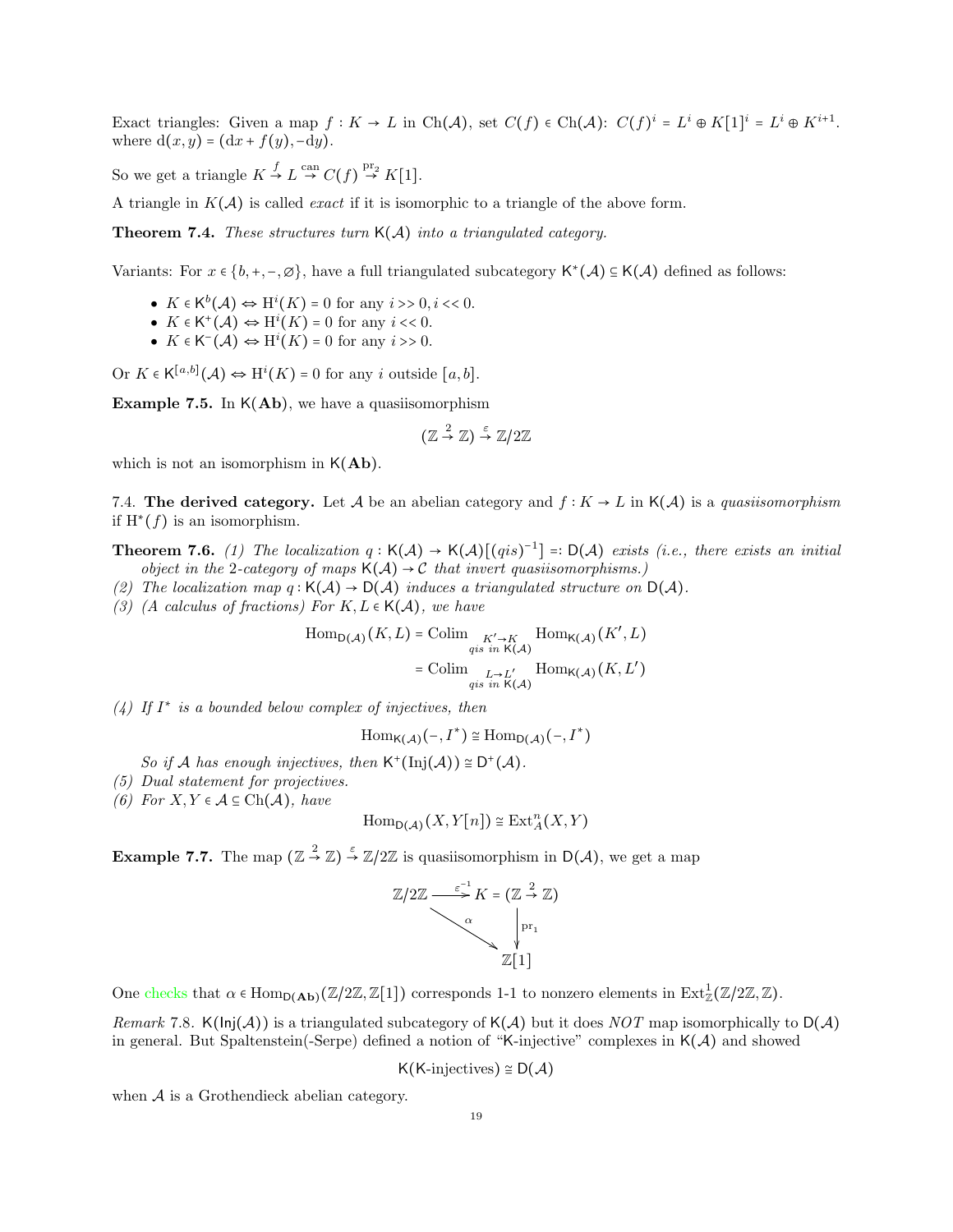- **Example 7.9.** (1) R associated ring  $\Rightarrow$   $D(R) := D(L \text{Mod}_R)$  derived category of modules of R. Check:  $D(R)$  is generated by R as a triangulated category under coproducts. For example,  $R = k$  is a field, then  $D(k) \cong \{ \text{graded } k-\text{v.s.} \}$  where  $V \mapsto \bigoplus_i H^i(V)$ . Note: in general, given  $K \in D(\mathcal{A})$ , the objects K and  $\oplus_i H^i(K)[-i]$  are not isomorphic even though they have the same H<sup>\*</sup>. (ex: in D(Z/4Z), take  $K = (\mathbb{Z}/4\mathbb{Z} \stackrel{2}{\rightarrow} \mathbb{Z}/4\mathbb{Z}).$ 
	- (2) Given a ringed space  $(X, \mathcal{O}_X)$ , have  $D(X, \mathcal{O}_X) := D(\text{Mod}(X, \mathcal{O}_X))$ . Exercise: check that  $D(X, \mathcal{O}_X)$ is generated (as before) by  $\{j_!\mathcal{O}_U\}$  where  $j:U\subseteq X$  is an open subset.
	- $(3)$  Say X scheme

 $\mathsf{D}_{\mathrm{qc}}(X)$  = { $K \in \mathsf{D}(X, \mathcal{O}_X)|\mathrm{H}^i(K) \in \operatorname{\mathbf{QCoh}}_X \forall i$ }

Claim:  $D_{\text{qc}}(X)$  is a triangulated subcategory of  $D(X, \mathcal{O}_X)$  stable under all coproducts.

Remark 7.10. If X is quasicompact with affine diagonal, then  $D_{\text{qc}}(X) \cong D(\text{QCoh}_X)$ .

(4) X noetherian scheme

$$
\mathsf{D}_{\mathbf{Coh}}(X) = \{ K \in \mathsf{D}_{\mathrm{qc}}(X) | \mathrm{H}^i(K) \in \mathbf{Coh}_X \; \forall i \}
$$

and similar statements for  $D_{\textbf{Coh}}^b(X)$ ,  $D_{\textbf{Coh}}^+$ ,  $D_{\textbf{Coh}}^-$ , etc.

(5) X scheme. A quasicoherent sheaf of associated  $\mathcal{O}_X$ -algebras. Then

 $D_{\mathrm{qc}}(X, \mathcal{A}) = \{ K \in D(\mathrm{Mod}(X, A)) | H^i(K) \text{ is quasicoherent over } \mathcal{O}_X, \forall i \}$ 

ex:  $A = \mathscr{D}_X$  (X/k finite type scheme where k noetherian).

Remark 7.11. If k is a Q-algebra and  $X/k$  is smooth, we have

 $\mathsf{D}^b_{\mathbf{Coh}}(\mathscr{D}_X)$ important for our purpose  $\subseteq D_{\mathbf{Coh}}(\mathscr{D}_X)$  $\overline{\text{coherent }\mathscr{D}_X}$  $\subseteq D_{\mathrm{qc}}(\mathscr{D}_X).$ 

8. 09/28/2020

<span id="page-19-1"></span><span id="page-19-0"></span>8.1. Derived category (continued). Last time, for  $A$  abelian category, we have

- $K(\mathcal{A})$  homotopy category of chain complexes (triangulated category)
- $D(\mathcal{A})$  derived category =  $K(\mathcal{A})$ [qis<sup>-1</sup>] (triangulated category)

**Example 8.1.** (1)  $D(R)$  for associative ring R

- (2)  $D(X, \mathcal{O}_X)$  for ringed space  $(X, \mathcal{O}_X)$ .
- (3)  $D_{\text{qc}}(X) \subseteq D(X, \mathcal{O}_X)$  for scheme X
- (4)  $D^b_{\text{Coh}}(\mathscr{D}_X) \subseteq D_{\text{qc}}(\mathscr{D}_X) \subseteq D(X, \mathscr{D}_X)$  for smooth k-scheme X (where k is a field of char 0).

Generators (Thomason): Say X is a qcqs scheme. An object  $K \in D_{qc}(X)$  is called *perfect* if it satisfies one of:

- (1) locally on X, K can be represented by a finite complex of finite free  $\mathcal{O}_X$ -modules
- (2) Hom $(K, -)$  commutes with all coproducts

Theorem 8.2 (Thomason, Bondal-van der Begrgh, Hopkins, Neeman).

$$
\mathsf{D}_{\mathrm{perf}}(X) \coloneqq \{ K \in \mathsf{D}_{\mathrm{qc}}(X) | K \ \mathit{perfect} \}
$$

This generates  $D_{qc}(X)$  under coproducts as a triangulated category.

<span id="page-19-2"></span>8.2. Derived functors. [\[Sta20,](#page-63-7) [Tag 05S7\]](https://stacks.math.columbia.edu/tag/05S7)

**Definition 8.3** (Deligne). Say  $F : K(A) \to K(B)$  is an exact functor and  $X \in K(A)$ . We say that RF is defined on X if the ind-object  $\{F(X')\}_{\substack{X\to X'\\ \text{qis in } K(A)}}$ is essentially constant.

If this happens, then write  $RF(X)$  = constant value. (Dual notion of  $LF$ ).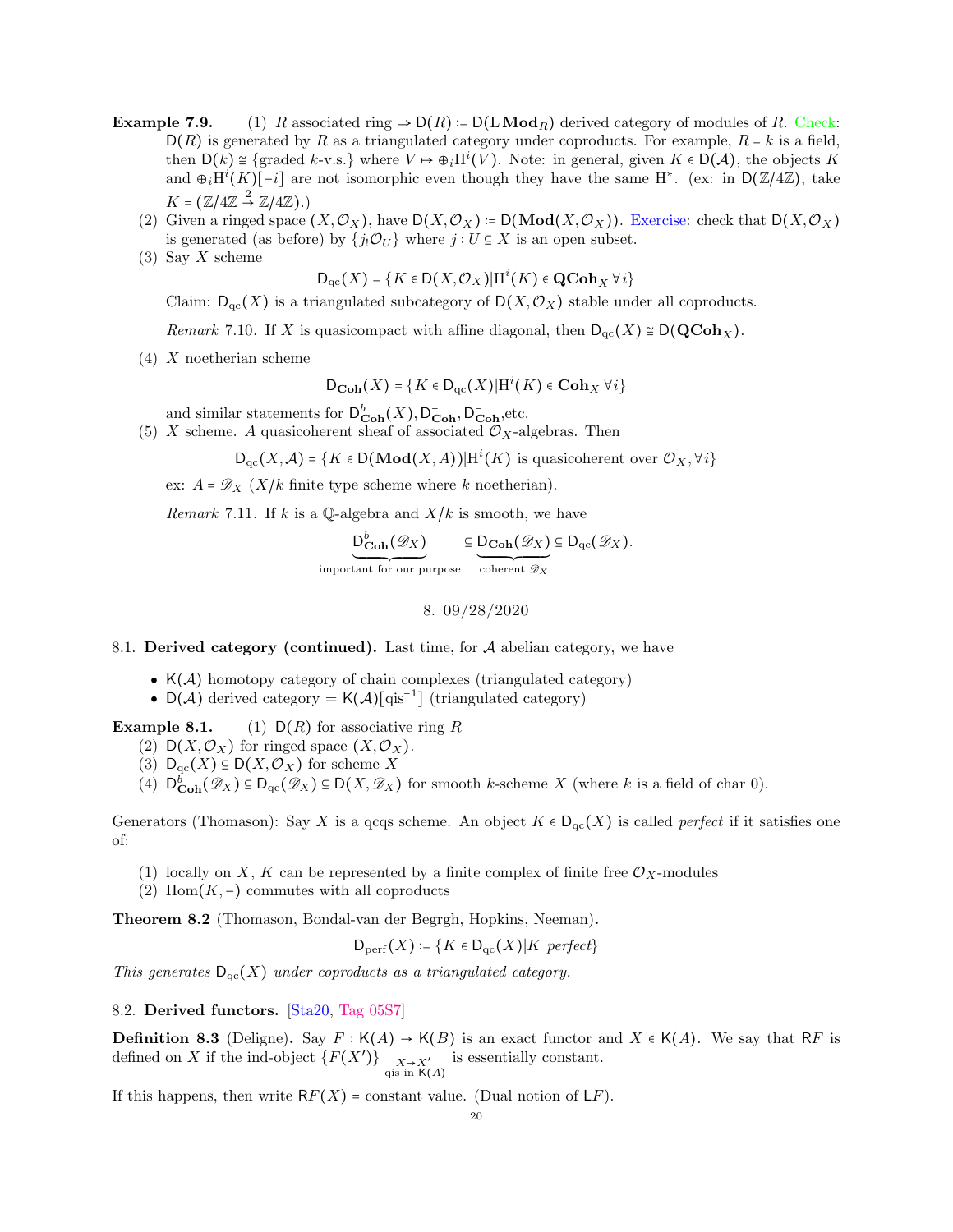**Example 8.4** (Easy examples). (1) Any exact functor  $F : A \to B$  induces a functor  $F' : K(A) \to K(B)$ . Then RF' is defined for all  $X \in K(A)$ . The proof is that  $F'(\text{qis})$  is invertible because F is exact.

(2) Say  $F: A \to B$  is a left-exact functor. Assume A has enough injectives, then  $F': \mathsf{K}(A) \to \mathsf{K}(B)$ .

Claim. RF' is defined for all  $X \in K^+(A)$ 

*Proof.* Assume  $X \in A$  for simplicity. Then  $RF'(X) = F'(I^{\bullet})$  for any injective resolution  $X \to I^{\bullet}$ .  $\Box$ 

Properties of derived functors: Fix an exact functor  $F : K(A) \to K(B)$ .

- (1) Consider  $\mathcal{E} = \{X \in \mathsf{K}(A)|\mathsf{R}F \text{ defined of } X\} \subseteq \mathsf{K}(A)$ . Then
	- (a)  $\mathscr{E} \subseteq K(A)$  is a full triangulated subcategory and we have a functor  $\mathsf{R} F : \mathscr{E} \to \mathsf{D}(\mathscr{E})$  sending X to RF(X). Moreover, R(qis) is an isomorphism. and any qis in K(A) whose source/target lies in  $\mathscr E$ itself lies in  $\mathscr E$ .
	- (b) The map  $\mathscr{D}' = \mathscr{E}[\text{qis}^{-1}] \to \mathsf{K}(A)[\text{qis}^{-1}] = \mathsf{D}(A)$  is fully faithful and realizes the source as a triangulated subcategory of target
	- (c) The functor RF in (a) induces an exact functor  $RF : \mathscr{D}' \to D(B)$ .
	- Note:  $\mathcal{E}$  =preimage of  $\mathcal{D}'$  under  $\mathsf{K}(A) \to \mathsf{D}(A)$ .
- (2) Say A is a Grothendieck abelian category (ex:  $\text{Mod}(X, \mathcal{O}_X)$ ). Fix  $F : \mathsf{K}(A) \to \mathsf{K}(B)$  an exact functor. Serpe-Spaltenstein: RF is defined on all  $X \in K(A)$ . Explicitly, given  $X \in K(A)$ , choose a "K-injective" representative  $I^{\bullet} \in \text{Ch}(A)$  of X, and set  $RF(X) = F(I^{\bullet})$  [\[Sta20,](#page-63-7) [Tag 070Y\]](https://stacks.math.columbia.edu/tag/070Y) (Dually, there exists a notion of "K-flat" complexes to compute  $LF$  for  $F = -\otimes_{\mathcal{O}_X}^{\mathsf{L}} M$ )

Example 8.5. Say  $f : (X, \mathcal{O}_X) \to (Y, \mathcal{O}_Y)$  map of ringed spaces

- (1) The pushforward  $f_* : Mod(X, \mathcal{O}_X) \to Mod(Y, \mathcal{O}_Y)$  has a right derived functor  $Rf_* : D(X, \mathcal{O}_X) \to Q$  $D(Y, \mathcal{O}_Y)$ . Note: if f is a qcqs map of schemes, then  $Rf_*$  is a qcqs map of schemes, then  $Rf_*$  preserves  $D_{\rm qc}(-)$ .
- (2) The pullback  $f^* : Mod(Y, \mathcal{O}_Y) \to Mod(X, \mathcal{O}_X)$  has a left derived functor  $Lf^* : D(Y, \mathcal{O}_Y) \to Mod(X, \mathcal{O}_X)$  $D(X, \mathcal{O}_X)$  Note: For maps of schemes,  $Lf^*$  preserves  $D_{qc}(-)$ .

**Exercise 8.6.** Show  $Lf^*$  is left adjoint to  $Rf_*$ .

- (3) For  $K \in \text{Ch}(X,\mathcal{O}_X)$ , the functor  $\text{Hom}_X^{\bullet}(K,-): \mathsf{K}(X,\mathcal{O}_X) \to \mathsf{D}(\mathbf{Ab})$  admits a right derived functor RHom<sub>X</sub>(K,-): D(X, $\mathcal{O}_X$ ) → D(Ab). Dually, have RHom<sub>X</sub>(-, K). Note that RHom<sub>X</sub>(-, K)(L) =  $R\operatorname{Hom}_X(L,-)(K)$ .
- (4) For  $K \in \text{Ch}(X, \mathcal{O}_X)$ , the functor  $\mathcal{H}om_X(K, -)$  derives to  $\mathcal{H}om_X(K, -) : D(X, \mathcal{O}_X) \to D(X, \mathcal{O}_X)$ . (dual notion:  $R\mathcal{H}_{\ell m}(\text{-},K)$ .)
- (5) For  $K \in Ch(X, \mathcal{O}_X)$ , have  $-\otimes_{\mathcal{O}_X} K : K(X, \mathcal{O}_X) \to D(X, \mathcal{O}_X)$  derives to  $-\otimes_{\mathcal{O}_X} K : D(X, \mathcal{O}_X) \to$ D(X,  $\mathcal{O}_X$ ). FACT:  $(- \otimes_{\mathcal{O}_X}^{\mathsf{L}} K)(M) = (M \otimes_{\mathcal{O}_X}^{\mathsf{L}} -)(K)$

Exercise 8.7. R $\mathcal{H}_{emX}(K, R\mathcal{H}_{emX}(M,N)) \cong R\mathcal{H}_{emX}(K \otimes^{\mathsf{L}}_{\mathcal{O}_X} M, N)$ 

(6) ([\[Nee96\]](#page-63-8)) Say  $f: X \to Y$  is a map of qcqs schemes. Then  $Rf_* : D_{\text{nc}}(X) \to D_{\text{nc}}(Y)$  commutes with all coproducts. Then by adjoint functor theorem,  $Rf_*$  has a right adjoint  $f^*$ . One can show that if f is proper map of noetherian schemes, then  $f^*$  preserves coherence and we have natural isomorphisms

$$
\mathsf{R}\operatorname{Hom}_X(F, f^{\times}G) \cong \mathsf{R}\operatorname{Hom}_Y(\mathsf{R}f_*F, G)
$$

and

$$
Rf_*R\mathcal{H}om_X(F, f^*G)\cong R\mathcal{H}om_Y(Rf_*F, G)
$$

(This is Grothendieck duality)

Remark 8.8 (Notation). If f is proper, then write  $f'$  for  $f^*$ .

Proposition 8.9. Say f is a proper map of noetherian schemes. Assume that f has finite Tor-dimension  $(e.g., f is flat or Y is regular).$ 

(1) Rf<sub>\*</sub> preserves  $D_{\text{perf}}(-)$ , so  $f'(M) \cong Lf^*(M) \otimes f' \mathcal{O}_Y$ . (Formal part)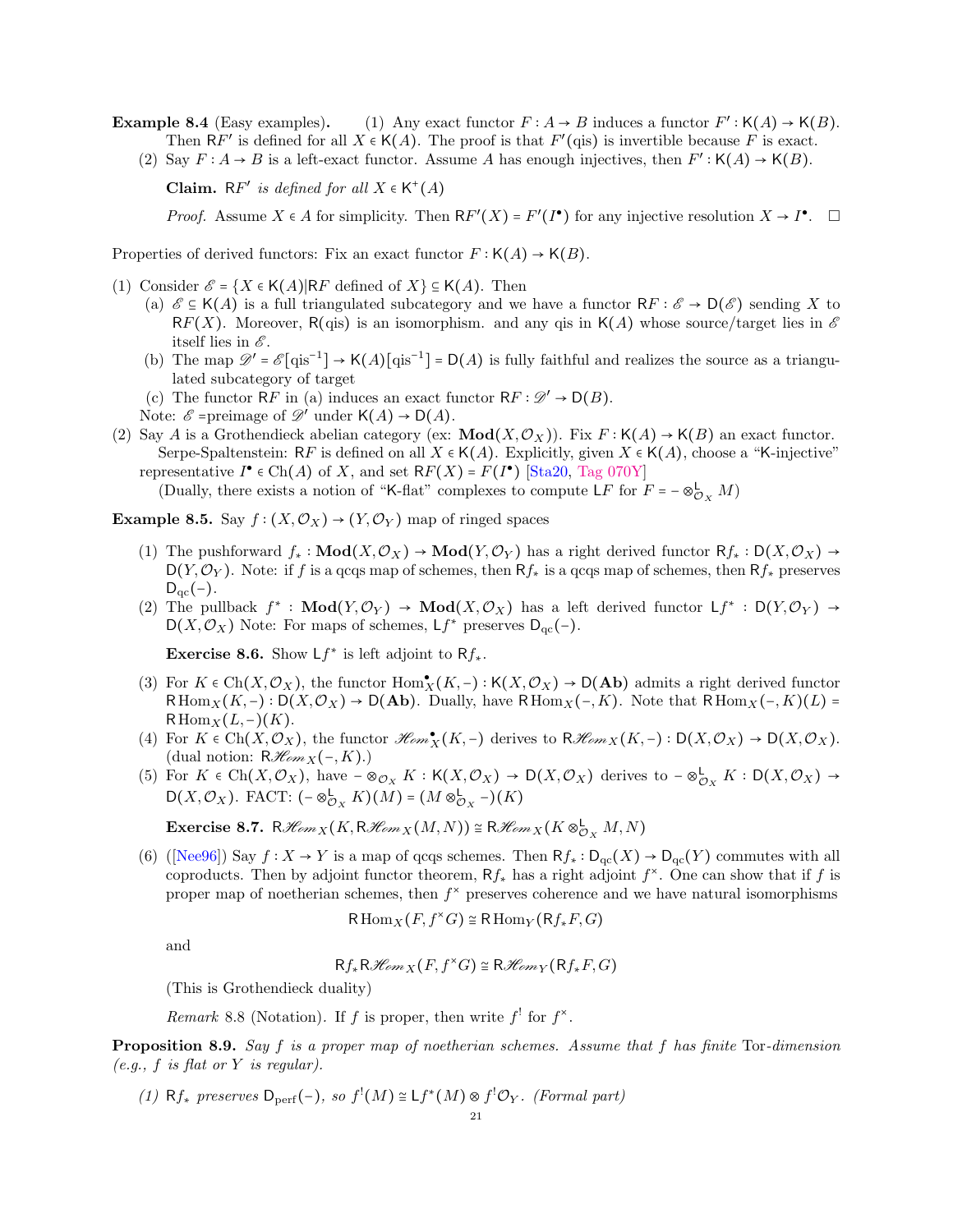(2) If X and Y are smooth over a field k, then

 $f'$ O<br>relative dualizing complex  $\cong \omega_X \otimes f^* \omega_Y^{-1} [\dim X - \dim Y]$ 

(nonformal part)

<span id="page-21-0"></span>8.3. Neeman's Adjoint Functor theorem. Fix qcqs schemes  $X, Y$  and  $F : D_{qc}(X) \to D_{qc}(Y)$  exact functor. (In fact, one only needs much milder conditions)

Neeman:

- (1) F has a right adjoint  $\Leftrightarrow$  F perserves coproducts.
- <span id="page-21-1"></span>(2) Assume F has a right adjoint G, then G preserves coproducts  $\Leftrightarrow$  F preserves  $D_{\text{perf}}(-)$ .

9. 09/30/2020

<span id="page-21-2"></span>9.1. Derived operations on  $\mathscr{D}$ -modules. Say k a field of characteristic 0,  $f : X \to Y$  map of smooth k-schemes.

We have "transfer  $\mathscr{D}\text{-modules}$ "

(1)  $\mathscr{D}_{X\to Y} = \mathcal{O}_X \otimes_{f^{-1}\mathcal{O}_Y}^{\mathsf{L}} \mathscr{D}_Y$ . Here we use that  $\mathscr{D}_Y$  is flat over  $\mathcal{O}_Y$ . This is a  $(\mathscr{D}_X, f^{-1}\mathscr{D}_Y)$ -bimodule. Observation: Given  $g: Y \to Z$  map of smooth k-schemes, we have a "transitivity isomorphism"

$$
\mathscr{D}_{X \to Z} = \mathscr{D}_{X \to Y} \otimes_{f^{-1} \mathscr{D}_Y}^{\mathsf{L}} f^{-1}(\mathscr{D}_{Y \to Z})
$$

Proof.

RHS = 
$$
\mathscr{D}_{X \to Y} \otimes_{f^{-1}\mathscr{D}_Y}^{\mathsf{L}} f^{-1} \mathscr{D}_{Y \to Z}
$$
  
\n=  $(\mathcal{O}_X \otimes_{f^{-1}\mathcal{O}_Y}^{\mathsf{L}} f^{-1} \mathscr{D}_Y) \otimes_{f^{-1}\mathscr{D}_Y}^{\mathsf{L}} f^{-1} (\mathcal{O}_Y \otimes_{g^{-1}\mathcal{O}_Z} g^{-1} \mathscr{D}_Z)$   
\n=  $\mathcal{O}_X \otimes_{f^{-1}g^{-1}\mathcal{O}_Z}^{\mathsf{L}} f^{-1} g^{-1} \mathscr{D}_Z = \text{LHS}$ 

 $\Box$ 

(2)  $\mathscr{D}_{Y \leftarrow X} = \omega_X \otimes_{\mathcal{O}_X}^{\mathsf{L}} \mathscr{D}_{X \rightarrow Y} \otimes_{f^{-1}\mathcal{O}_Y}^{\mathsf{L}} f^{-1} \omega_Y^{-1}$  because  $\omega_X$  flat over  $\mathcal{O}_X$  and  $\omega_Y$  flat over  $\mathcal{O}_Y$ . This is a  $(f^{-1}\mathscr{D}_Y,\mathscr{D}_X)$ -bimodule. Also have for  $g:Y\to Z$  as above, we have  $\mathscr{D}_{Z\leftarrow X} = f^{-1}\mathscr{D}_{Z\leftarrow Y}\otimes^{\mathsf{L}}_{f^{-1}\mathscr{D}_Y}\mathscr{D}_{Y\leftarrow X}$ (exercise)

From now on, all functors are derived, e.g.,  $f_* = Rf_*, f^* = Lf^*$ . And usual functor will be the zeroth homology of these derived ones.

9.1.1. Pullback. Have  $f^* : D(\mathscr{D}_Y) \to D(\mathscr{D}_X)$  where  $f^*(M) = \mathscr{D}_{X \to Y} \otimes_{f^{-1}\mathscr{D}_Y} f^{-1}M$ .

This has the following properties:

(1) On underlying  $\mathcal{O}\text{-modules}$ , have  $f^* = f^*$  where the later is the  $\mathcal{O}\text{-module pullback}$ 

$$
f^*M = \mathscr{D}_{X \to Y} \otimes_{f^{-1}\mathscr{D}_Y} f^{-1}M
$$
  
=  $\mathcal{O}_X \otimes_{\mathcal{O}_Y} f^{-1}\mathscr{D}_Y \otimes_{f^{-1}\mathscr{D}_Y} f^{-1}M$   
=  $\mathcal{O}_X \otimes_{f^{-1}\mathcal{O}_Y} f^{-1}M = f^*M$ 

- (2)  $f^*$  perserves  $D_{qc}(\mathscr{D})$  use  $(1)$  + stability of  $D_{qc}(\mathscr{O})$  under  $f^*$
- (3) Compositions:  $(gf)^* = f^*g^*$  for  $X \stackrel{f}{\rightarrow} Y \stackrel{g}{\rightarrow} Z$ . The proof uses transitivity isomorphism.
- (4) Cohomological dimension:  $f^*$  has bounded cohomological dimension. In fact,  $f^*(D^{[a,b]}(\mathscr{D}_Y)) \subseteq D^{[a-\dim(Y),b]}(\mathscr{D}_X)$ . The proof uses  $(1) + Y$  has global dimension  $\leq \dim Y$  (so  $Tor_i^Y(M, N) = 0$  for any  $i > \dim(Y)$  and  $M, N \in \mathcal{O}_Y$ -modules). (left as an exercise: use spectral sequence for Tor).

Remark 9.1. (a) If f is flat, then  $f^*: D(\mathscr{D}_Y) \to D(\mathscr{D}_X)$  is t-exact (i.e.,  $f^*(D^{[a,b]}) \subseteq D^{[a,b]}$ ).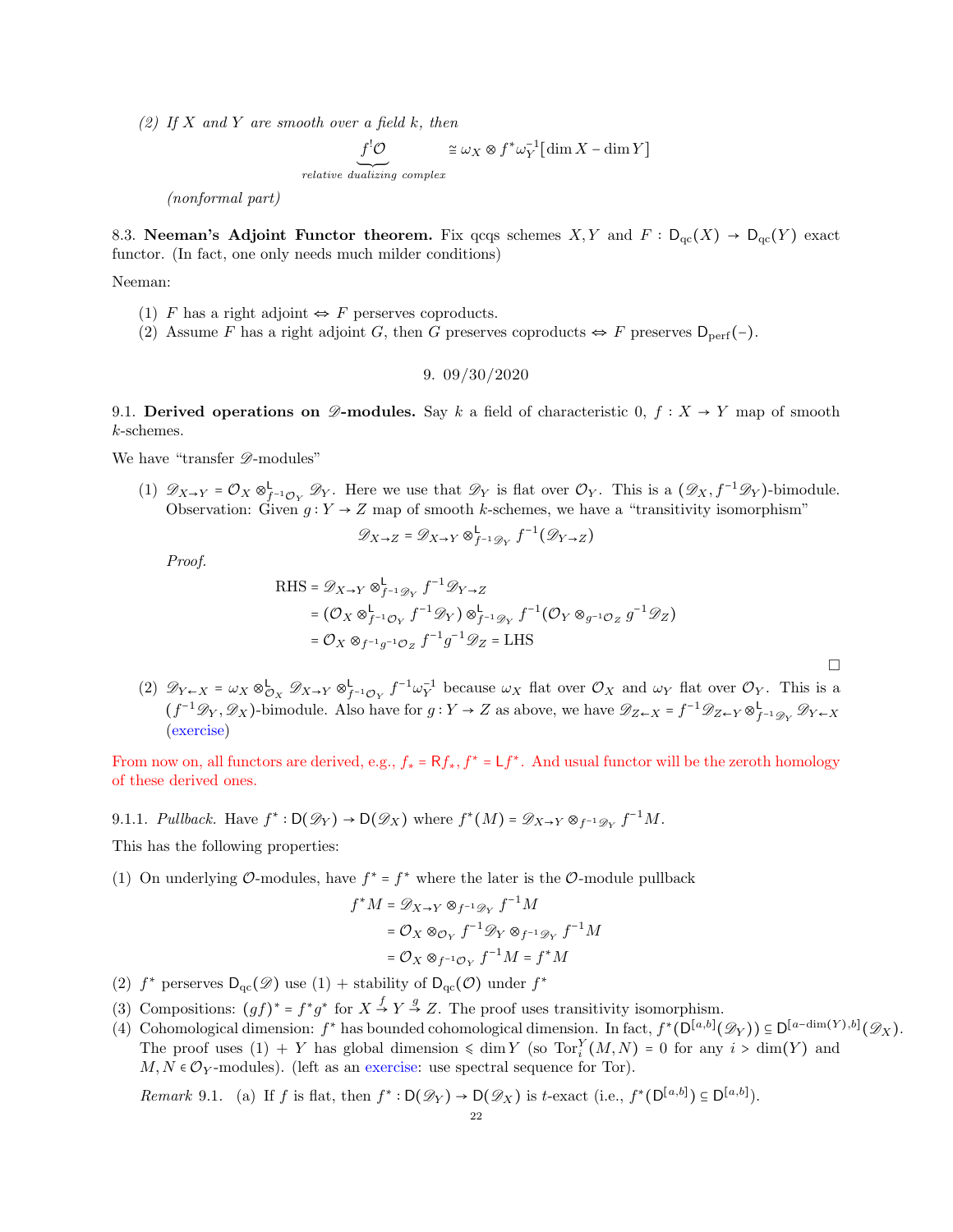- (b) Later,  $\mathscr{D}_Y$  has global dimension  $\leq 2 \dim(Y)$ .
- (5) If f is smooth, then  $f^*$  preserves  $D^b_{\text{Coh}}(\mathscr{D})$ : Say  $f : X \to Y$  is smooth, first, reduce to  $X, Y$  being affine. Next, using a resolution over  $\mathscr{D}_Y$ , reduce to checking  $f^*\mathscr{D}_Y$  is coherent over  $\mathscr{D}_X$ .

Using étale localization property of  $\mathscr{D}$ , reduce to the following:

$$
X = \mathbb{A}^{n+m} \xrightarrow{f} Y = \mathbb{A}^m
$$
  
\n
$$
\downarrow = \qquad \qquad \downarrow =
$$
  
\n
$$
\text{Spec}(k[x_1, \dots, x_m, y_1, \dots, y_n]) \longrightarrow \text{Spec}(k[x_1, \dots, x_m])
$$

where

$$
\mathscr{D}_Y = k[x_1, \dots, x_m, \partial_1, \dots, \partial_m]
$$
  

$$
f^* \mathscr{D}_Y = k[x_1, \dots, x_m, y_1, \dots, y_n, \partial_1, \dots, \partial_m]
$$

Check  $f^* \mathscr{D}_Y = \mathscr{D}_X/\mathscr{D}_X(\partial_{y_1}, \dots, \partial_{y_n})$ . (exercise) Reference: [\[HTT08\]](#page-63-9)

Remark 9.2. If f is not smooth,  $f^*$  need not preserve  $\mathscr{D}$ -coherence. The example is that  $0 \stackrel{f}{\hookrightarrow} \mathbb{A}^1$ , we show that  $f^*\mathscr{D}_{\mathbb{A}^1} = k[x,\partial]/k[x,\partial] \cdot x$ , which is not coherent over a point.

 $\deg=0$ 

**Example 9.3.** For  $i : \text{Spec}(k) = 0 \rightarrow \text{Spec}(k[x]) = \mathbb{A}^1$ . Then  $M = \frac{k[x, x^{-1}]}{k[x]}$  $\frac{x,x-1}{k[x]} \in \text{LMod}_{\mathbb{A}^1}$  and  $i^*M = k \otimes_{k[x]}^{\mathsf{L}}$  $k[x, x^{-1}]$  $\frac{x, x^{-1}}{k[x]} = \left(\frac{k[x, x^{-1}]}{k[x]}\right)$  $k[x]$  $x \xrightarrow[k\infty]{} k[x,x^{-1}]$  $k[x]$ ´¹¹¹¹¹¹¹¹¹¸ ¹¹¹¹¹¹¹¹¹¶  $) = k \cdot \frac{1}{k}$  $\frac{1}{x}[1] = k[1]$ 

This motivates the renormalized pullback.

**Definition 9.4.** For  $f: X \to Y$  map of smooth k-schemes, set  $f^*: D(\mathscr{D}_Y) \to D(\mathscr{D}_X)$  to be  $f^* = f^*$  [dim(X) –  $dim(Y)$ ].

- Remark 9.5. (1) Under the left-right adjoint, the corresponding pullback  $f^{\dagger} : D(\mathscr{D}_Y^{\text{op}}) \to D(\mathscr{D}_X^{\text{op}})$  concides with  $f'$  on underlying  $\mathcal{O}\text{-modules.}$ 
	- (2) If f is a closed immersion, then  $f^+$  is t-left exact, i.e.,  $f^+(\mathsf{D}^{\geq 0}) \subseteq \mathsf{D}^{\geq 0}$ . Proof.

$$
f^+(M) = \mathcal{O}_X \otimes_{\mathcal{O}_Y} M[\dim(X) - \dim(Y)]
$$
  
=  $\mathcal{O}_X \otimes_{\mathcal{O}_Y} M[-c]$ 

where  $c = \text{codim}(X \subseteq Y)$ . Now use  $\text{Tordim}_{\mathcal{O}_Y}(\mathcal{O}_X) = c$  (because  $X, Y$  smooth)

**Exercise 9.6.** Show that the left  $\mathscr{D}_X$ -module  $\mathscr{D}_{X\to Y}$  has

- (1) Tordim 0 if  $f$  is a closed immersion.
- (2) Tor dim  $\leq$  dim(X) dim(Y) for f smooth.
- (3) Tor dim  $\leq$  dim(X).

9.1.2. Pushforward. Let  $f: X \to Y$  map of smooth qcqs k-schemes. Set  $f_+ : D(\mathscr{D}_X) \to D(\mathscr{D}_Y)$  via

$$
f_+(M) = f_*(\mathscr{D}_{Y \leftarrow X} \otimes_{\mathscr{D}_X} M) \in \mathsf{D}(\mathscr{D}_Y)
$$

This has the following properties:

(1)  $f_+$  perserves quasi-coherence  $D_{qc}$ : as f is qcqs,  $f_*$  preserves  $D_{qc}(\mathcal{O})$ . It sufficies to show that for  $M \in D_{\text{qc}}(\mathscr{D}_X) \Rightarrow \mathscr{D}_{Y \to X} \otimes_{\mathscr{D}_X} M \in D_{\text{qc}}(\mathscr{D}_X)$ . Check:  $\mathscr{D}_{Y \leftarrow X} \in \mathscr{D}_{\text{qc}}(\mathscr{D}_X^{\text{op}})$ as derived tensor  $-\otimes_{\mathcal{O}_X}$  – preserves  $D_{qc}(\mathcal{O})$ , use the "bar" resolution:

$$
(\cdots \to \mathscr{D}_{Y \leftarrow X} \otimes_{\mathcal{O}_X} \mathscr{D}_X \otimes_{\mathcal{O}_X} M \to \mathscr{D}_{Y \leftarrow X} \otimes_{\mathcal{O}_X} M) \cong \mathscr{D}_{Y \leftarrow X} \otimes_{\mathscr{D}_X} M
$$

(2) Transtivity: For  $X \stackrel{f}{\rightarrow} Y \stackrel{g}{\rightarrow} Z$ , have  $g_+ f_+ \cong (gf)_+$  as functors  $\mathsf{D}(\mathscr{D}_X) \rightarrow \mathsf{D}(\mathscr{D}_Y)$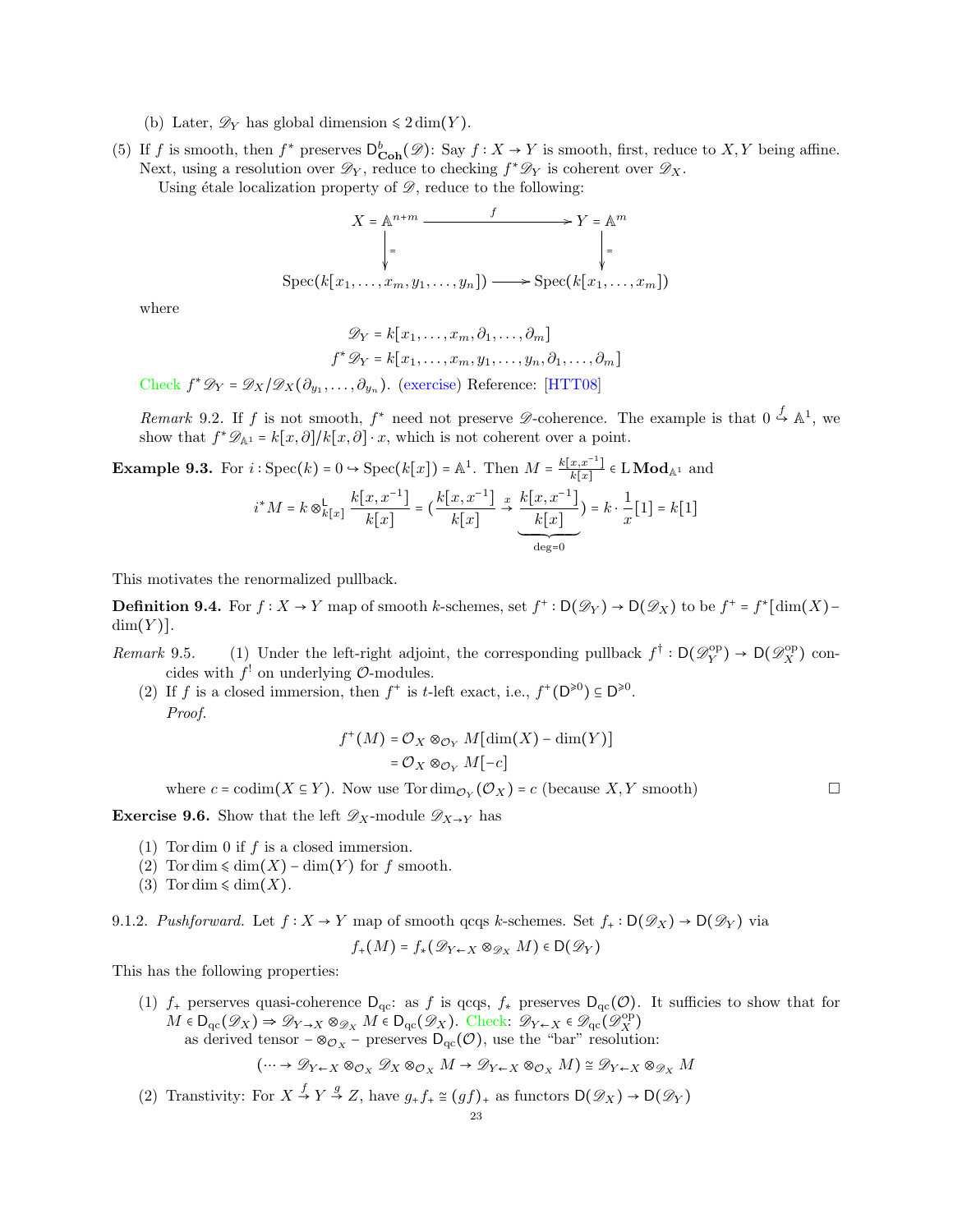*Proof.* Given  $M \in D(\mathscr{D}_X)$ , we have

$$
g_{+}(f_{+}(M)) = g_{+}(f_{*}(\mathcal{D}_{Y \leftarrow X} \otimes_{\mathcal{D}_{X}} M))
$$
  
\n
$$
= g_{*}(\mathcal{D}_{Z \leftarrow Y} \otimes_{\mathcal{D}_{Y}} f_{*}(\mathcal{D}_{Y \leftarrow X} \otimes_{\mathcal{D}_{X}} M))
$$
  
\n
$$
\text{(projection formula)} = g_{*}f_{*}(f^{-1}\mathcal{D}_{Z \leftarrow Y} \otimes_{f^{-1}\mathcal{D}_{Y}} \mathcal{D}_{Y \leftarrow X} \otimes_{\mathcal{D}_{X}} M)
$$
  
\n
$$
= g_{*}f_{*}(\mathcal{D}_{Z \leftarrow X} \otimes_{\mathcal{D}_{X}} M)
$$
  
\n
$$
= (gf)_{+}(M)
$$

- (3) if f is a closed immersion, then  $f_+$  is t-exact.  $(f_+({\mathsf{D}}^{[a,b]}) \subseteq {\mathsf{D}}^{[a,b]})$ *Proof.*  $f_+(M) = f_*(\mathscr{D}_{Y \leftarrow X} \otimes_{\mathscr{D}_X} M)$  where  $f_*$  is t-exact. Now use that  $\mathscr{D}_{Y \leftarrow X}$  is flat over  $\mathscr{D}_X$  (exercise).  $\Box$
- (4) f étale morphism  $\Rightarrow f_{+} = f_{*}$ *Proof.*  $\mathscr{D}_{Y \leftarrow X} \cong \mathscr{D}_X$  for f étale. (⇒ f affine + étale ⇒ f<sub>+</sub> is t-exact).

## 10. 10/05/2020

- <span id="page-23-0"></span>10.0.1. Pushforward (continued). Let  $f: X \to Y$  map of smooth qcqs k-schemes.
	- (5) Chomological dimension:  $f_+$  has bounded cohomological dimension. In fact,  $f_+$ ( $D^{[a,b]}$ )  $\subseteq D^{[a-\dim(X),b+\dim(X)]}$ . *Proof.*  $f_+(M) = f_*(\mathscr{D}_{Y \leftarrow X} \otimes_{\mathscr{D}_X}^{\mathsf{L}} M)$ . Use
		- $\mathscr{D}_{Y \leftarrow X}$  has Tor dimension  $\leq \dim(X)$  over  $\mathscr{D}_X$ .
		- $f_*$  has cohomological dimension  $\leq \dim(X)$ .
	- (6)  $\mathscr{D}$ -coherence for proper f: If f is proper, then  $f_+(\mathsf{D}_{\mathbf{Coh}}) \subseteq \mathsf{D}_{\mathbf{Coh}}$  (and not otherwise).

*Proof for f a closed immersion.* May assume  $f: X \rightarrow Y$  where  $X, Y$  are both affine.

Devissage  $\Rightarrow$  enough to show  $f_+(\mathscr{D}_X)$  is  $\mathscr{D}_Y$ -coherent. In this case,  $f_+(\mathscr{D}_X) = f_*(\mathscr{D}_{Y \leftarrow X} \otimes_{\mathscr{D}_X}^{\mathsf{L}} \mathscr{D}_X) =$  $f_*(\mathscr{D}_{Y\leftarrow X})$ .

Use induction on relative dimension to show that  $\mathscr{D}_{Y \leftarrow X} = \mathscr{D}_{Y}/\mathscr{D}_{Y} \cdot I_{X \subseteq Y}$ , where RHS is clearly  $\mathscr{D}_Y$ -coherent.

Exercise 10.1. Say  $f: X \to Y$  is a proper map. Fix  $K \in D^b_{\mathbf{Coh}}(X) \rightsquigarrow \mathscr{D}_X \otimes^{\mathsf{L}}_{\mathbf{Coh}}(\mathscr{D}_X)$ . Show that  $f_+(K)$  is  $\mathscr{D}$ -coherent. (Using coherence of  $f_*K$  and projection formula.)

(7) Adjointness for proper maps: If  $f : X \to Y$  is proper then  $f_+ : D_{\text{qc}}(\mathscr{D}_X) \to D_{\text{qc}}(\mathscr{D}_Y)$  is left-adjoint to  $f^+$ .

Idea: Pass to right  $\mathscr{D}\text{-modules}$ , and use † right version of  $f^+$  $= f'$  on  $\mathcal{O}\text{-modules}$ 

Exercise 10.2. Check this for closed immersions

Example 10.3 (Smooth Maps). X smooth k-scheme,  $f: X \to \text{Spec}(k)$ .

Claim.  $f_+(\mathcal{O}_X) \cong \mathsf{R}\Gamma_{\mathrm{dR}}(X/k) \coloneqq \mathsf{R}\Gamma(X,\Omega^{\bullet}_{X/k}).$ 

*Proof.* Since  $LMod_{\mathscr{D}_k} \cong RMod_{\mathscr{D}_k}$  compatible with forgetful functor to  $Vect_k$ . It sufficies to show that  $f_{\dagger}(\omega_X) = R\Gamma_{\text{dR}}(X/k).$ 

Recall: we have a de Rham resolution in  $R\text{Mod}_{\mathscr{D}_X}$ .

$$
dR(\mathscr{D}_X) := (\mathscr{D}_X \stackrel{\nabla}{\to} \Omega_X^1 \otimes_{\mathcal{O}_X}^{\mathbb{L}} \mathscr{D}_X \to \cdots \to \omega_X \otimes_{\mathcal{O}_X}^{\mathbb{L}} \mathscr{D}_X) \stackrel{\eta}{\to} \omega_X
$$

where  $\eta$  is the action map.

 $\Box$ 

 $\Box$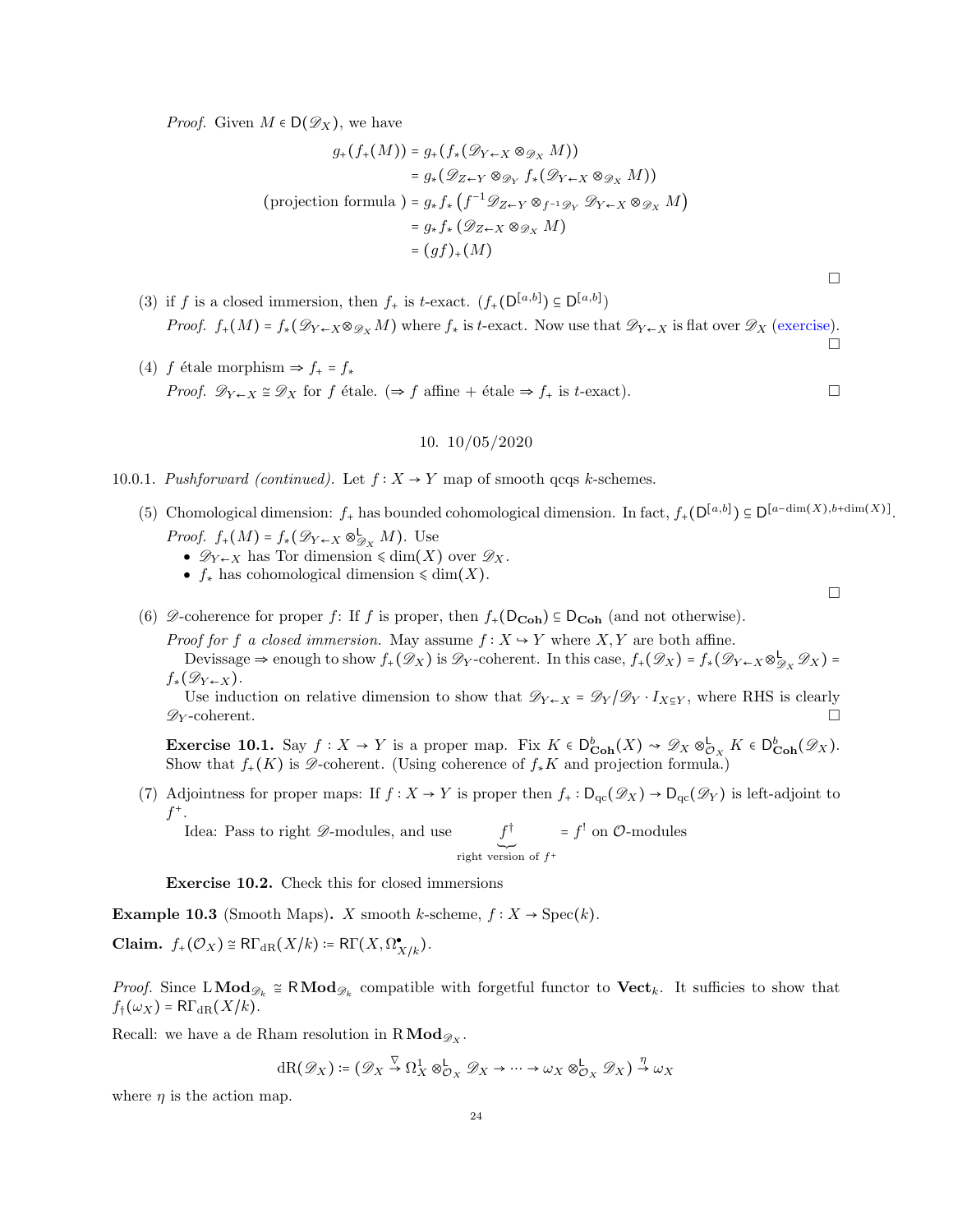So

$$
f_{+}(\omega_{X}) = f_{*}(\omega_{X} \otimes_{\mathscr{D}_{X}}^{L} \mathscr{D}_{X \to pt})
$$
  
=  $f_{*}(\omega_{X} \otimes_{\mathscr{D}_{X}}^{L} \mathscr{O}_{X})$   
=  $f_{*}(\mathscr{O}_{X} \otimes_{X}^{L} \mathscr{O}_{X} \to \cdots \to \omega_{X}) \quad (\nabla = d_{dR})$   
=  $RT_{dR}(X/k)[dim(X)]$ 

Exercise 10.4. Say  $f : X \to Y$  is a smooth map of smooth k-schemes. Then  $f_+(\mathcal{O}_X) = f_*(\bigotimes_{x \in X} \mathcal{O}_{X/X}^*$ <br>relative de Rham complex )

 $\Box$ 

Example 10.5. Say  $\iota: X \to Y$  is a closed immersion of affine schemes such that there exists a fiber square



with vertical maps étale. Let  $x \in \mathcal{O}(Y)$  be the coordinates vanishing on  $x$ , and  $\partial = \frac{\partial}{\partial x} \in T_Y$  the corresponding vector field. Then  $\mathscr{D}_{X\to Y} = \mathscr{D}_X[\partial]$  as a left  $\mathscr{D}_X$ -module. (exercise: use the explicit description of Weyl algebra)

For any  $M \in L \textbf{Mod}^{\text{qc}}_{\mathscr{D}_X}$ , then

$$
\iota_+(M) = \iota_*(\mathscr{D}_{Y \leftarrow X} \otimes_{\mathscr{D}_X}^{\mathsf{L}} M) = k[\partial] \otimes_k M
$$

Note  $x \in \mathcal{O}(Y)$  acts nontrivially on  $\iota_+(M)$ , even though it kills M, e.g.

$$
x \cdot (\partial^0 \otimes m) = \partial^0 \otimes xm = 0 \quad \text{because } x \cdot M = 0
$$

$$
x \cdot (\partial \otimes m) = (\partial x - 1)m = -m
$$

More generally,  $\partial^n x = x \partial^{n} + n \partial^{n-1}$  tells us that

$$
x(\partial^n m) = (\partial^n x - n\partial^{n-1})m = -n\partial^{n-1}m
$$

So  $\iota_+(M)$  has a filtration  $F_i = k[\partial]_{\leq i} \otimes M$  such that  $x \cdot F_i \subseteq F_{i-1}$  and  $x : \text{gr}_i \cong \text{gr}_{i-1}$  for  $i-1 \geq 0$ . Let us compute  $\iota^+ \iota_+(M)$ :

$$
\iota^+(k[\partial] \otimes_k M) = \iota^*(k[\partial] \otimes_k M)[-1]
$$
  
= 
$$
\left(k[\partial] \otimes_k M \underset{\text{surjective by previous arguments}}{\overset{x}{\underset{\text{deg 0}}{\sum}} \underbrace{k[\partial] \otimes_k M}}\right)[-1]
$$
  
= 
$$
((k \cdot 1 \otimes_k M)[1]) [-1]
$$
  
= M

The upshot is that  $\iota^+ \iota_+(M) \cong M$ , unlike  $i^*i_*(M) = M \oplus M[1]$ .

**Theorem 10.6** (Kashiwara). Say  $i: X \rightarrow Y$  closed immersion of smooth k-schemes.

(1) LMod<sup>qc</sup> = { $M \in LMod_{\mathscr{D}_Y}^{\text{qc}} | M \text{ set-theoretically supported on } X$ }. i<sub>+</sub> and i<sup>+</sup> give naturally inverse equivalences  $\operatorname{LMod}_{\mathscr{D}_X}^{\rm qc} \cong \operatorname{LMod}_{X,\mathscr{D}_Y}^{\rm qc} \iff$  for  $M \in \operatorname{LMod}_{X,\mathscr{D}_Y}^{\rm qc}$ , have  $i^+(M) = \mathrm{H}^0(i^+(M)))$ (2)  $i_+$  and  $i^+$  give equivalences  $D^b_{\mathrm{qc}}(\mathscr{D}_X) \cong D^b_{X,\mathrm{qc}}(\mathscr{D}_Y)$ .

*Proof.* First, observe that  $M \cong$  (unit of adjunction)  $i^+i_+(M)$  for any  $M \in \mathbf{L} \mathbf{Mod}^{\mathrm{qc}}_{\mathscr{D}_X}$  is an isomorphism by previous

calculation.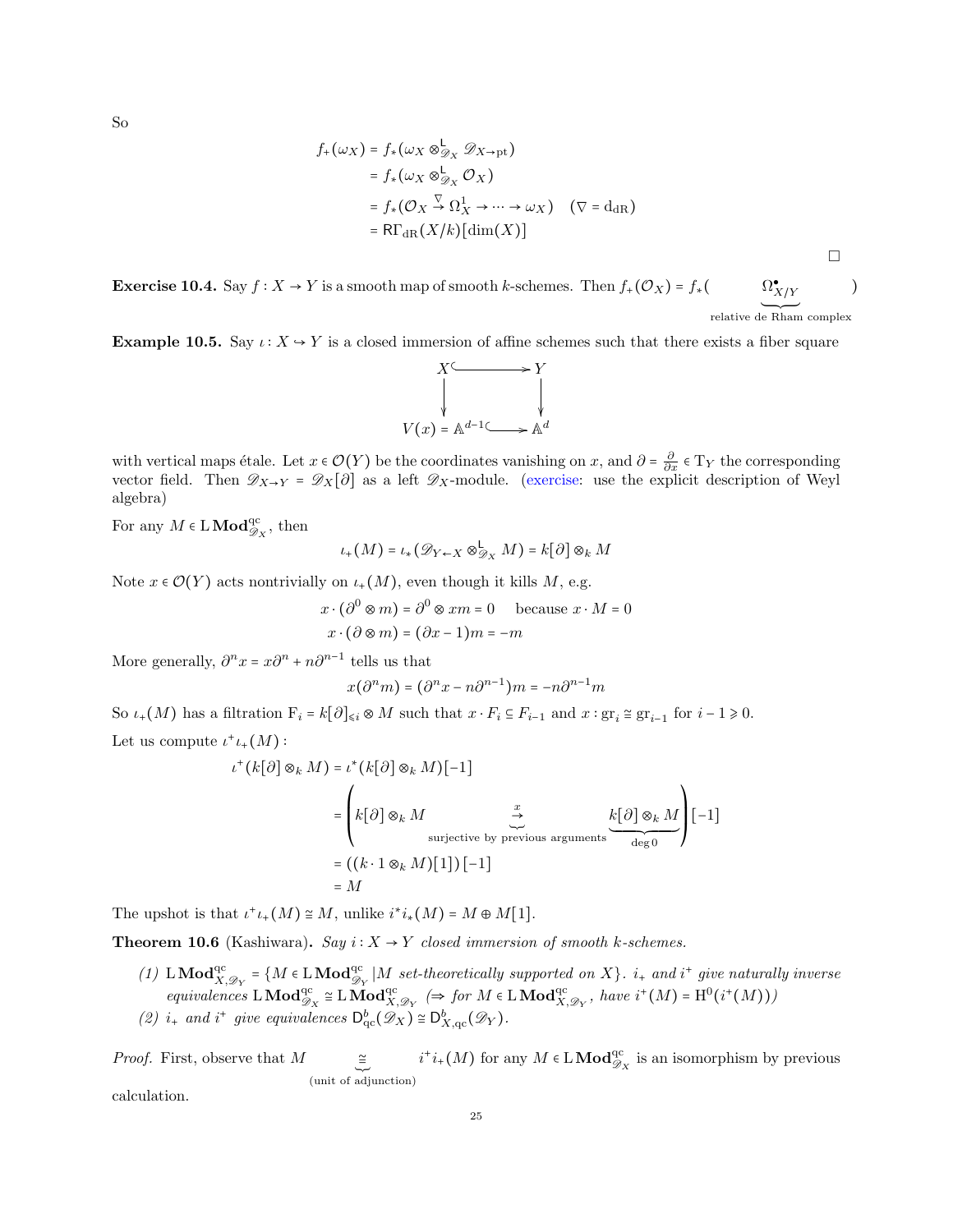So we get  $i_+ : D^b_{\mathrm{qc}}(\mathscr{D}_X) \to D^b_{\mathrm{qc},X}(\mathscr{D}_Y)$  is fully faithful with left-inverse  $i^+$  (category theory).

So if we know that  $i_+$  is essentially surjective, it follows that  $i^+$  is t-exact (i.e., for  $M \in LMod_{X,\mathscr{D}_Y}^{qc}$ ,  $i^+(M) = \mathrm{H}^0(i^+(M))).$ 

So it sufficies to check that  $i_+ : L \textbf{Mod}_{\mathscr{D}_X}^{\text{qc}} \to L \textbf{Mod}_{X,\mathscr{D}_X}^{\text{qc}}$  is essentially surjective.

May reduce to the case where Y is étale over  $\mathbb{A}^d$  and  $X = V(x) \subseteq Y$ , x a coordinate on  $\mathbb{A}^d$ .

Let  $\partial = \frac{\partial}{\partial x} \in T_Y$  as before, fix  $M \in L \textbf{Mod}^{\text{qc}}_{X, \mathscr{D}_Y}$ .

Claim.  $M \cong k[\partial] \otimes_k M^{-1}$  (i.e.,  $i_+(M^{-1})$ ) for an  $M^{-1} \in \mathcal{L} \text{Mod}^{\text{qc}}_{\mathscr{D}_X}$ .

 $\Box$ 

# 11. 10/07/2020

<span id="page-25-0"></span>*Proof.* Consider  $D = x\partial$  acts on M. Set  $M^i = \{m \in M | Dm = im\}$  for each  $i \in \mathbb{Z}$ . We will show that  $M^i = 0, \forall i \geq 0 \text{ and } \oplus_{i \leq -1} M^i \cong M.$ 

We have the following properties:

(1) Left multiplication by x gives  $x : M^i \to M^{i+1}$ . Given  $m \in M^i$ , we have

$$
D(xm) = x\partial(xm)
$$
  
=  $x(\partial xm)$   
=  $x(x\partial + 1)m$   
=  $xDm + xm$   
=  $xim + xm = (i + 1)xm$   
 $\Rightarrow xm \in M^{i+1}$ 

(2)  $\partial$  gives  $\partial : M^i \to M^{i+1}$  check this

- (3)  $x\partial : M^i \to M^i$  is an isomorphism unless  $i = 0$ :  $x\partial = D$  acts by i on  $M^i$ .
- (4)  $\partial x : M^i \to M^i$  is an isomorphism unless  $i = -1: \partial x = D + 1$  acts by  $i + 1$  on  $M^i$ .
- (5)  $x: M^i \to M^{i+1}$  is bijective for  $i \neq -1$ : Use (3) and (4)
- (6)  $\partial: M^i \to M^{i-1}$  is bijective for  $i \neq 0$ : Use (3) and (4).

Note:

- Multiplication by x is locally nilpotent on  $M$  because  $M$  is supported on  $X$
- Multiplication by  $\partial$  is bijective on  $\Theta_{i\geqslant 0}M^i$ .

So we get an eigenspace decomposition.

$$
\alpha : k[\partial] \otimes_k M^{-1} \underset{(6) + \oplus_{i \geqslant 0} M^i = 0}{\cong} \oplus_i M^i \underset{\text{injective as } D \text{ acts with distinct eigenvalues on the } M^i \text{ s}}{\cong} M
$$

Claim.  $\alpha$  is surjective

*Proof.* We show that given  $m \in M$ , if  $x^k \cdot m = 0$ , then m comes from  $\bigoplus_{k \leq i \leq -1} M^i \stackrel{\alpha}{\hookrightarrow} M$ . For  $k = 1$ , we have  $xm = 0$ , want  $m \in M^{-1} \Leftrightarrow Dm = -m$ . But  $Dm = x\partial m = (\partial x - 1)m = -m$ .

For general  $k \ge 1$ , use similar (but tricky) algebra.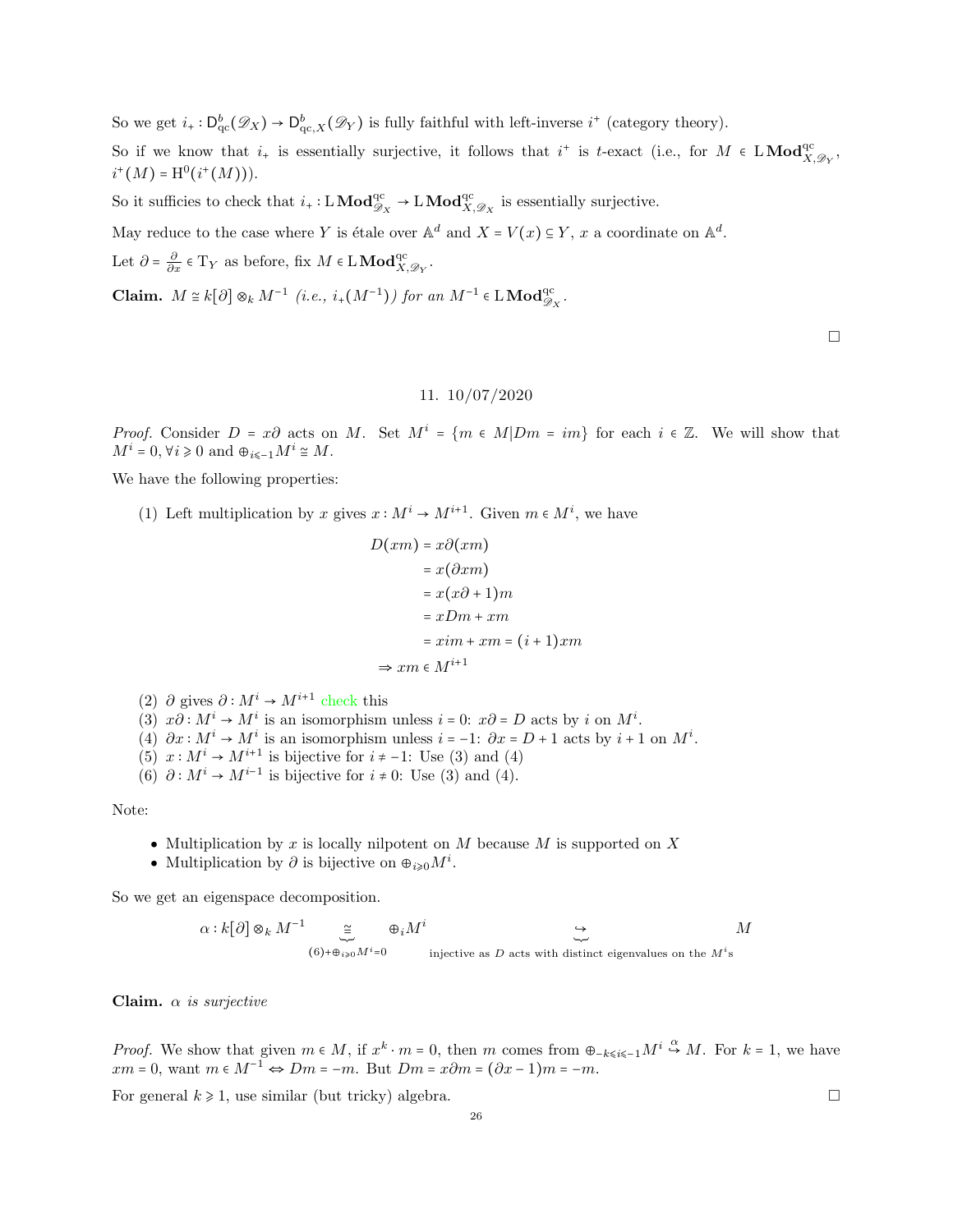To finish, need to show that  $i_+i^+(M) \cong M$ . Using  $\bigoplus_{i \leq -1} M^i \cong M$ , we have

$$
i^+(M) = i^*M[-1] = (R/(x) \otimes_R^{\mathsf{L}} M)[-1]
$$

$$
= (M \xrightarrow{x} M)[-1]
$$

$$
= (M^{-1}[1])[-1] = M^{-1}
$$

Finally, the decomposition

$$
\alpha : k[\partial] \otimes_k M^{-1} \cong M
$$
  

$$
i_+ i^+ M = i_+ M^{-1} \cong M
$$

shows that

$$
\Box
$$

Remark 11.1. (1) Given  $i : X \to Y$ , the equivalence  $i_+ : L \text{Mod}_{\mathscr{D}_X}^{qc} \cong L \text{Mod}_{X, \mathscr{D}_Y}^{qc}$ . (Use that coherent  $\mathscr{D}\text{-modules} = \text{noetherian objects of } L\,\mathbf{Mod}_{\mathscr{D}}^{\mathrm{qc}})$ 

(2) Say  $i: X \to Y$  closed immersion of smooth k-schemes,  $j: U := Y - X \to Y$  open complement. Then  $j_* = j_+$  and  $j^* = j^+$  (because  $\mathscr{D}_Y|_U = \mathscr{D}_U$ ), and  $j_+$  is right-adjoint to  $j^+$ . For any  $M \in D_{qc}(\mathscr{D}_Y)$ , the natural map  $M \to j_*j^*M$  is a map of  $\mathscr{D}_Y$ -modules.

Set 
$$
\underline{R\Gamma}_X(M)
$$
 = Cone $(M \to j_*j^+M)[-1] \in D_{qc}(\mathscr{D}_Y)$ . Then  $i_*i^+M \cong \underline{R\Gamma}_X(M)$ . Because

 $\underline{\mathsf{R}\Gamma}_X(M) \to M \to j_*j^*M$ 

Apply  $i^+$  and use that  $i^+j_* = 0 \Rightarrow i^+\underline{\mathsf{R}\Gamma}_X(M) \cong i^+M$ . Apply  $i_+$  and use Kashiwara:  $\underline{\mathsf{R}\Gamma}_X(M) \cong i_+i^+M$ .

## <span id="page-26-0"></span>11.1. Applications of Kashiwara's Theorem.

**Corollary 11.2.** Let  $i: Z \to X$  be a closed immersion of k-schemes with X smooth. Then L Mod<sup>qc</sup><sub>Z, $\mathscr{D}_X$ </sub> is independent of X.

*Proof.* We give an argument for X affine. Fix a closed immersion  $i: Z \rightarrow X$ ,  $k: Z \rightarrow Y$  wit X, Y smooth affine.

Step 1: Assume that there exists a closed immersion  $h: X \to Y$  such that  $h \circ i = k$ .



 $\textbf{Claim.}~~h_+:\text{L}\,\textbf{Mod}_{Z,\mathscr{D}_X}^{\text{qc}}\cong \text{L}\,\textbf{Mod}_{Z,\mathscr{D}_Y}^{\text{qc}}.$ 

*Proof.* Use Kashiwara and supports matching up under  $h_{+}$ .

Step 2: Assume  $X = \mathbb{A}^n \times Y$ ,  $h: X \to Y$  projection and  $h \circ i = k$ .

$$
Z \xrightarrow{k} X
$$
  
\n
$$
k \uparrow \uparrow \uparrow
$$
  
\n
$$
Y
$$

 $\textbf{Claim.} \ \ h_+:\text{L}\,\textbf{Mod}_{Z,\mathscr{D}_X}^{\text{qc}}\cong \text{L}\,\textbf{Mod}_{Z,\mathscr{D}_Y}^{\text{qc}}.$ 

*Proof.* This is local on Y, so may assume  $Y = \text{Spec}(R)$ . We may choose  $i': Y \to X$  such that i' extends i and  $h \circ i' = id_Y$ . Then  $h_+ i'_+ = (id_Y)_+ = id$ . Kashiwara implies that  $i'_+ : L \textbf{Mod}_{Z, \mathscr{D}_Y}^{qc} \cong L \textbf{Mod}_{Z, \mathscr{D}_X}^{qc}$ . So left inverse  $h_+$  is also an equivalence.

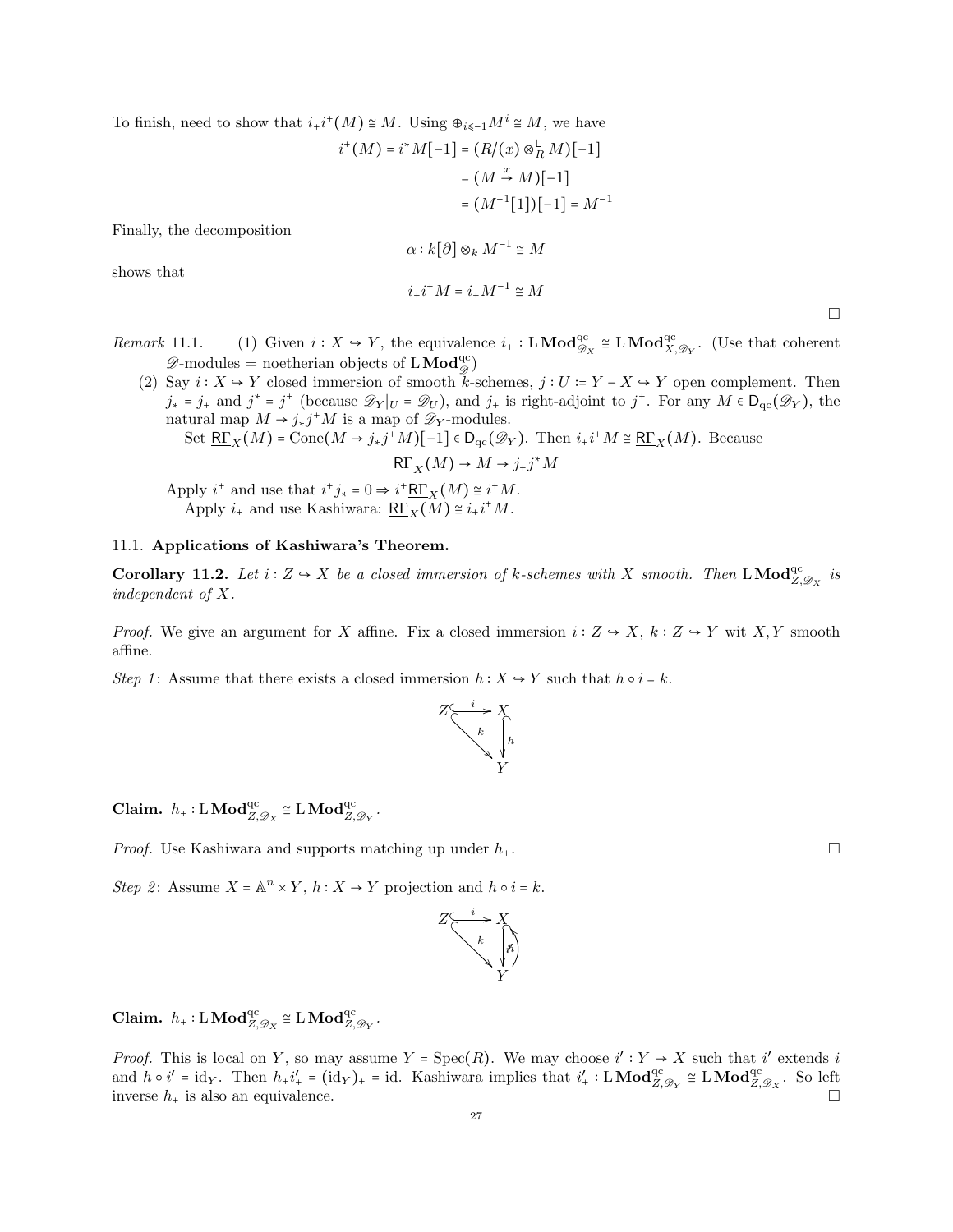Step 3: If there exists an  $h: X \to Y$  such that  $h \circ i = k$ , then  $h_+ : L \textbf{Mod}_{Z, \mathscr{D}_X}^{\text{qc}} \cong L \textbf{Mod}_{Z, \mathscr{D}_Y}^{\text{qc}}$ .

*Proof.* Factor h as  $X \to \mathbb{A}^n \times Y \to Y$  and use Step 2

Step  $\sqrt{4}$ : In general, use



and Step 3 for each projection.

**Corollary 11.3** (Beilinson-Bernstein). Let V be a finite dimensional k vector space,  $X = \mathbb{P}(V)$ . Then  $\Gamma(X, -): L\textbf{Mod}_{\mathscr{D}_X}^{\text{qc}} \to \textbf{Vect}_k$  is exact, where  $\Gamma$  is the nonderived version.

*Proof.* Let  $U = V - \{0\} \stackrel{j}{\hookrightarrow} V$ . Then  $f: U \twoheadrightarrow X = \mathbb{P}(V)$  is a  $\mathbb{G}_m$ -tensor.

For any  $M \in L \textbf{Mod}^{\text{qc}}_{\mathscr{D}_X}$ ,

$$
\Gamma(U, f^*M) = \Gamma(V, (\mathsf{R}j_*)f^*M) = \oplus_{i \in \mathbb{Z}} \Gamma(X, M(i))
$$

So it sufficies to show that  $M \mapsto \Gamma(U, f^*M)_{\text{deg }0} = \Gamma(V, j_*f^*M)_{\text{deg }0}$  is exact.

Given  $0 \to K \to L \to M \to 0$  on X, we get

$$
j_* f^* K \to j_* f^* L \to j_* f^* M
$$

is a complex which is exact outside 0.

 $\Rightarrow$  its cohomology groups are graded  $\mathscr{D}_V$ -modules suppored at 0.

So it sufficies to show that all graded  $\mathscr{D}_V$ -modules supported at 0 have no degree 0 summand. But this is relative easy by Kashiwara:



where the map a is sending k to  $H_0^d(\mathcal{O}_V) = \bigoplus_{i \in \mathbb{Z}} H^{d-1}(\mathbb{P}(V), \mathcal{O}(i))$  where right-hand side vanishes in degree 0 or degree  $\geq -d + 1$ . [\[MZ12\]](#page-63-10)

12. 10/12/2020

## <span id="page-27-1"></span><span id="page-27-0"></span>12.1. Application of Kashiwara's Theorem (continued).

**Corollary 12.1.** Let  $X = \mathbb{P}(V)$  as above. Then every  $M \in L \text{Mod}_{\mathscr{D}_X}^{\text{qc}}$  is generated by global sections.

Proof. Use

$$
U = V - \{0\} \xrightarrow{j} V = \text{Spec}(\text{Sym}(V))
$$
  
\n
$$
\downarrow f
$$
  
\n
$$
X = \mathbb{P}(V) = \text{Proj}(\text{Sym}(V))
$$
  
\n
$$
28
$$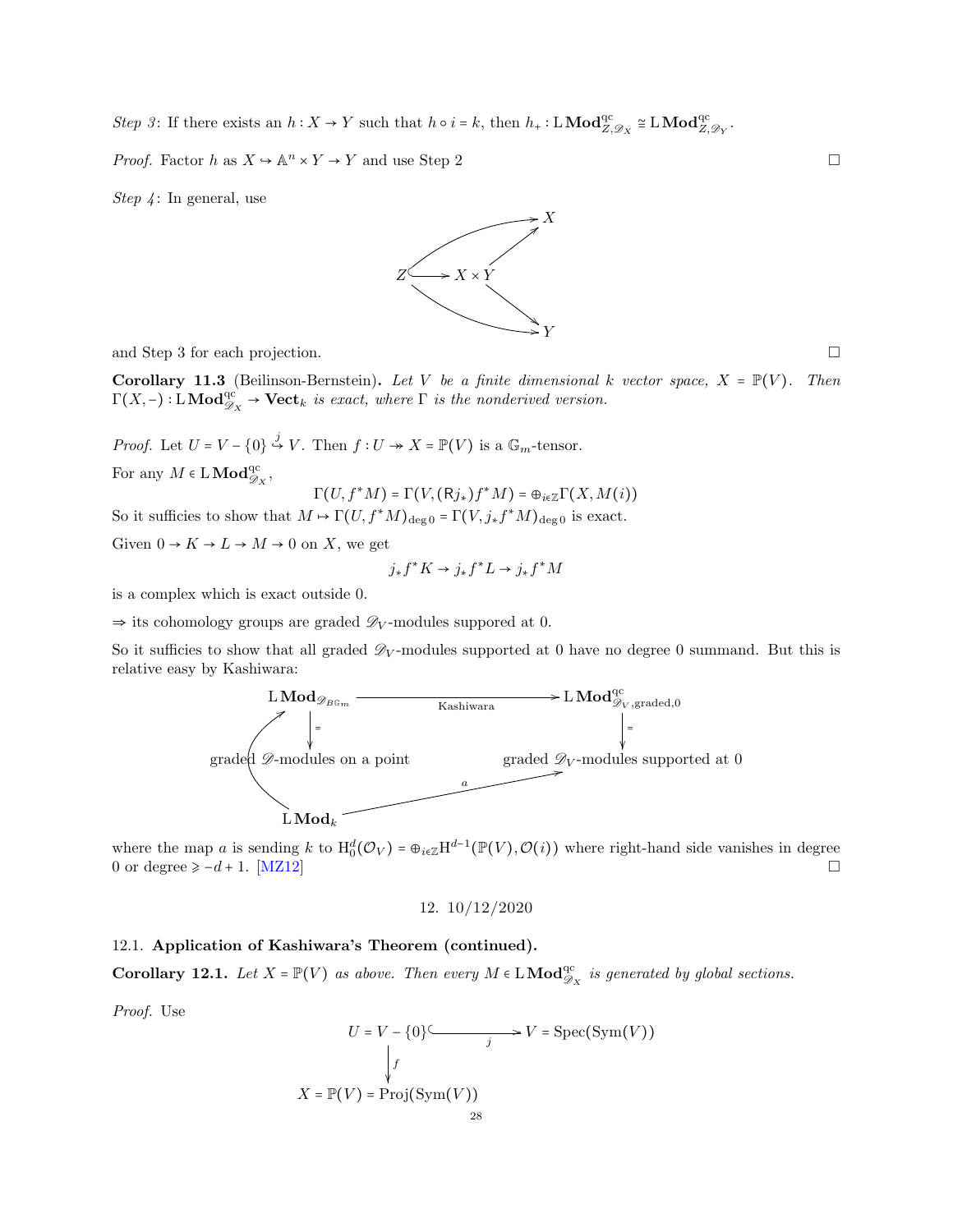Have  $T_V = \mathcal{O}_V \otimes_k V^{\vee}$ . So we have a canonical element  $\theta$ , which is the image of  $1 \in k$  along

$$
k \stackrel{\mathrm{co}\text{-}ev}{\to} V \otimes V^{\vee} \subseteq \mathcal{O}_{V \otimes V^{\vee}} = \mathrm{T}_V \subseteq \mathscr{D}_V.
$$

So  $\theta \in \Gamma(V, \mathscr{D}_V)$  (Euler operator).

(If  $x_1, \ldots, x_n$  basis for V, then  $\theta = \sum x_i \cdot \frac{\partial}{\partial x_i} \in \mathcal{D}_V$ .)

Note that the Euler sequence on  $\mathbb{P}(V)$  pulls back (along f) to the sequence

$$
0 \to \mathcal{O}_U \overset{\theta}{\to} \mathrm{T}_U \overset{\mathrm{can}}{\to} f^* \mathrm{T}_X \to 0
$$

To prove the corollary, it sufficies to show that if  $M \in L\textbf{Mod}_{\mathscr{D}_X}^{\text{qc}}$  is nonzero, then  $\Gamma(X,M) \neq 0$ . (Using extension of  $\Gamma(X,-)$ ).

Using  $f: U \to X$ , we have  $\Gamma(U, f^*M) \cong \bigoplus_{n \in \mathbb{Z}} \Gamma(X, M(n)).$ 

This has a  $\mathscr{D}_V$ -action. Concretely:

- $\bullet \ \omega \in V^\vee$  acts by lowering degree by  $1$
- $\theta$  acts on degree *n* piece by *n*.

Observation:  $\Gamma(X, M(n)) \neq 0$  for  $n \gg 0$  (by projective geometry)

Want to show  $\Gamma(X, M) \neq 0$  if  $M \neq 0$ .

Choose  $n \geq 0$  such that  $\Gamma(X, M(n)) \neq 0$ .

If  $n = 0$ , done

If  $n > 0$ , then each  $w \in V^{\vee}$  kills  $\Gamma(X, M(n))$  by minimality of n. But  $\theta \in \mathscr{D}_X \cdot V^{\vee}$ . So  $\theta$  kills  $\Gamma(X, M(n))$ . But  $\theta$  acts by  $n \neq 0$  on  $\Gamma(X, M(n))$ , which is a contradiction!

Remark 12.2. (1) Beilinson-Bernstein upgraded this to show

- (a) (THM)  $\text{LMod}_{\mathscr{D}_X}^{\text{qc}} \cong \Gamma(X, \mathscr{D}_X)$ -modules, and explicit Lie theoretic description of  $\Gamma(X, \mathscr{D}_X)$  =  $U(\mathfrak{gl}(V))$ /explicit ideal.
- (b) Variant for any  $X = G/P$  where G an algebraic group and P parabolic
- (c) Variant with twisted differential operators  $\mathscr{D}_{X,\lambda}$  for any chacater  $\lambda: T \to \mathbb{G}_m$ .
- (2) It's conjectured (in characteristic 0) that  $\mathscr{D}$ -affine smooth projective varieties  $\Leftrightarrow G/P$ .
- (3) Characteristic p: mystery (Larger's 200 paper)

**Corollary 12.3.** For X smooth variety over k,  $x \in X$  closed point  $k = \overline{k}$ . Then by Kashiwara, we have

 $\{\mathscr{D}$-modules on X support at  $x\} \cong L\textbf{Mod}_k$$ 

$$
i_+(k) = \mathrm{H}_{\{x\}}^{\dim(X)}(\mathcal{O}_X) \leftrightarrow k
$$

*Proof.* To prove this, we want to show that  $i^*(H_{\{x\}}^{\dim(X)})$  $\lim_{\{x\}}(X)(\mathcal{O}_X))[-\dim(X)]$  is 1-dimensional (which can be shown explicitly).

$$
i^*(\operatorname{H}_{\{x\}}^{\dim(X)}(\mathcal{O}_X))[-\dim(X)] = \operatorname{H}_{\{x\}}^{\dim(X)}(\mathcal{O}_X)[- \dim(X)] \otimes_{\mathcal{O}_X}^{\mathbb{L}} k
$$
  

$$
(X \text{ is CM}) = \operatorname{R\Gamma}_{\{x\}}(\mathcal{O}_X) \otimes_{\mathcal{O}_X}^{\mathbb{L}} k
$$
  

$$
(\operatorname{Cone}(\operatorname{R\Gamma}_{\{x\}}(\dim X) \to \mathcal{O}_X) = \operatorname{R}_{\mathbb{L}_*} \mathcal{O}_{X - \{x\}}) = \mathcal{O}_X \otimes_{\mathcal{O}_X}^{\mathbb{L}} k = k
$$

<span id="page-28-0"></span>**Proposition 12.4.** O-coherent  $\mathscr{D}_X$ -modules M are locally free

*Proof.* Since X is reduced, it sufficies to show that  $H^0(i_x^*M)$  has constant rank for any  $x \in X^{\text{closed}}$ . So we may assume that  $X$  is a smooth curve.

By structure theorem of coherent sheaves on X, it sufficies to show that  $M_{\text{tors}} = 0$ .

 $\Box$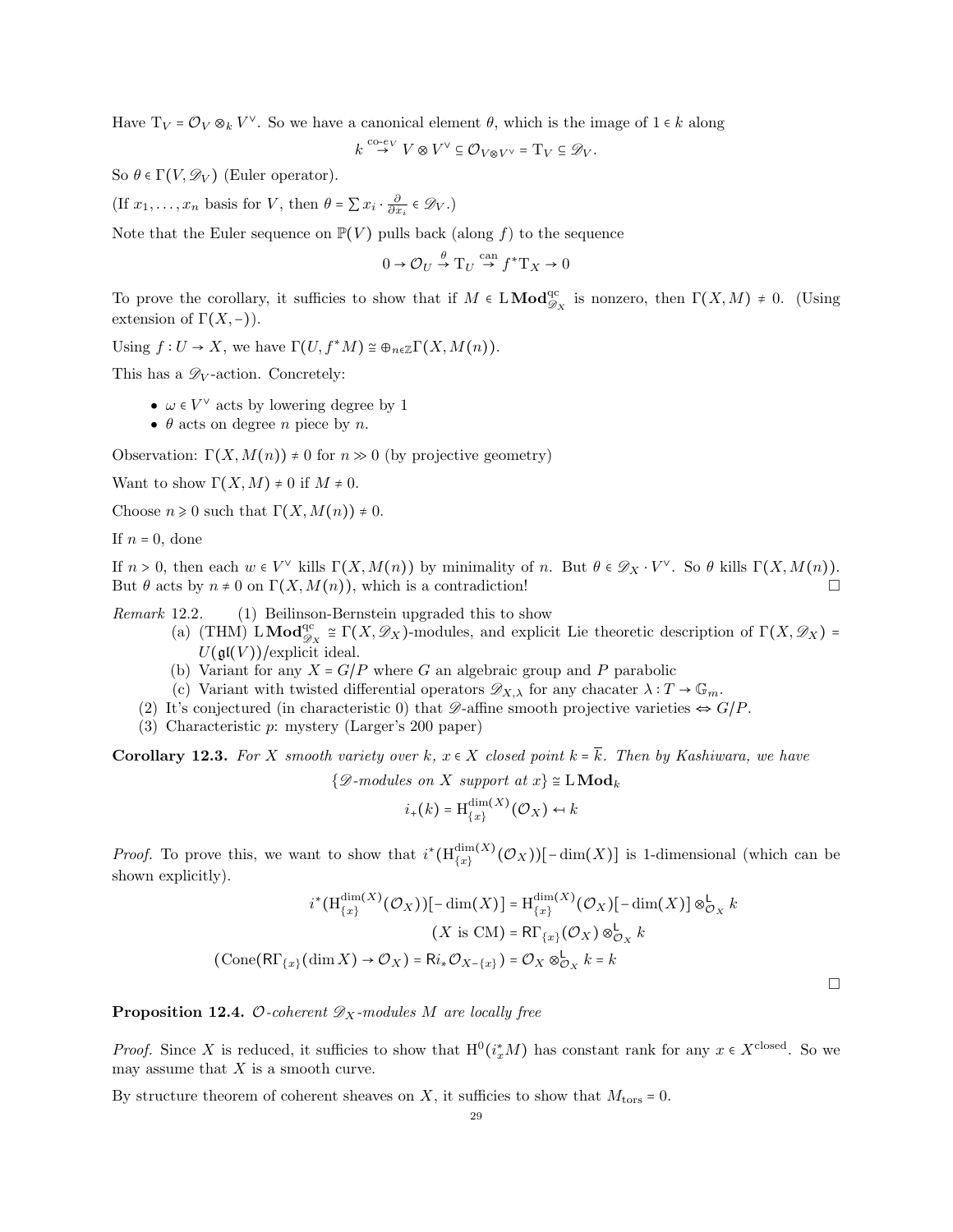Since  $M_{\text{tors}}$  is supported at finitely many points, we may localize to assume that  $M_{\text{tors}}$  supported at  $\{x\}$ . Then  $M_{\text{tors}} = \Gamma_x(M) \subseteq M$ . So  $M_{\text{tors}}$  is a  $\mathscr{D}_X$ -module supported at x and  $M_{\text{tors}}$  is coherent. By Proposition [12.4,](#page-28-0)  $M_{\text{tors}} = 0$  (because  $H^d_{\{x\}}(\mathcal{O}_X)$  is not finitely generated).

#### <span id="page-29-0"></span>12.2. Homological properties of  $\mathscr{D}$ -modules.

**Theorem 12.5.** Let  $(A, \{F_i(A)\}_{i\geq0})$  be a filtered associated ring which is almost commutative (i.e.,  $gr(A)$ ) is commutative). Assume that  $\text{gr}(A)$  is a regular ring of dimension d.

- (1) A is left/right notherian.
- (2) Each  $M \in L \text{Mod}_A$  has global dimension  $\leq d$ .
- (3)  $\mathbb{D}(-)$  := RHom<sub>A</sub>(-, A) :  $D^b_{\text{Coh}}(A) \rightarrow D^b_{\text{Coh}}(A^{\text{op}})$  is an equivalence.

12.2.1. Good filtrations.

**Definition 12.6.** A filtered A-module M is a pair  $(M, \mathbb{F})$  where  $M \in LMod_A$  and  $F = \{F_i(M)\}_{i \in \mathbb{Z}}$  is a filtration such that

- (1)  $F_i M = 0$  for any  $i \ll 0$  and  $\lim_{i \to \infty} F_i M = M$ .
- (2)  $F_i(A) \cdot F_i(M) \subseteq F_{i+j}(M) \Rightarrow \text{gr}(M)$  is a  $\text{gr}(A)$ -module.

We call  $(M, F)$  a good filtration if  $gr(M)$  is finitely generated over  $gr(A)$ .

**Example 12.7.** (1)  $A = \mathscr{D}_{\mathbb{A}^1} = k[x, \partial]$  with order filtration  $\Rightarrow$  gr(A) = k[x, p] where p is the class of  $\partial$ .  $M = k[x, x^{-1}]/k[x] \in \mathbf{LMod}_A$ . Set  $F_n(M) = \frac{1/x^n k[x]}{k[x]}$  $\frac{x-\kappa[x]}{k[x]} \subseteq M.$ 

Claim. F gives a good filtration on M.

- *Proof.*  $\bullet$   $F_n(M) = 0$  for any  $n < 0$ .
	- $\bullet \cup_n \mathbb{F}_n(M) = M$

•  $\partial(\frac{1}{x^n}) = \frac{-n}{x^{n+1}} \Rightarrow \partial F_n \subseteq F_{n+1} \Rightarrow (M, F)$  is a filtered A-module.

Check that  $gr(M) = gr(A)/(x)$  where the map is given by  $P \cdot (\frac{1}{x}) \leftrightarrow P$ . So  $(M, F)$  is a good filtration.  $\Box$ 

(2)  $M = k[x, x^{-1}]$  and  $F_n(M) = \frac{1}{x^n} k[x]$  for any  $n \ge 0$  and = 0 for  $n < 0$ . Check that F is a good filtration and  $gr(M) = k[x, y]/x \cdot y$ .

Proposition 12.8. Fix an A-module M.

- (1) M is finitely generated  $\Leftrightarrow M$  admits a good filtration.
- (2) If F and G are good filtrations on M, then there exists  $c > 0$  such that  $F_{i-c} \subseteq G_i \subseteq F_{i+c}$  for any i.

*Proof.* (1) Assume that M is finitely generated. Fix generators  $m_1, \ldots, m_k \in M$  and  $a_1, \ldots, a_k \in \mathbb{Z}$ . Set  $F_n(M) = \sum_{i=1}^k F_{n-a_i}(A) \cdot M_i \subseteq M$ . It is easy to see that  $F_n(M) = 0$  for  $n \ll 0$  and  $F_i(A) \cdot F_j(M) \subseteq F_{i+j}(M)$ . So  $(M, F)$  is a filtered A-module. Also,  $gr(M)$  is generated over  $gr(A)$  by the classes of  $\overline{m}_i \in gr_{a_i}(M)$ . So F is a good filtration on M.

Conversely, any good filtration  $(M, F)$  has this form: Choose  $m_1, \ldots, m_k \in M$  such that  $\{\overline{m}_i \in \text{gr}_{a_i}(M)\}$  is a generating set for gr(M) over gr(A). Check that  $F_n(M) = \sum_{i=1}^k F_{n-a_i}(A) \cdot m_i$  (by induction on n).

(2) left as an exercise.

So RHom<sub>R</sub> $(M, \omega_R) \cong$  RHom<sub>R</sub> $(R\Gamma_M(M), E)$  for any  $M \in D(R)$ .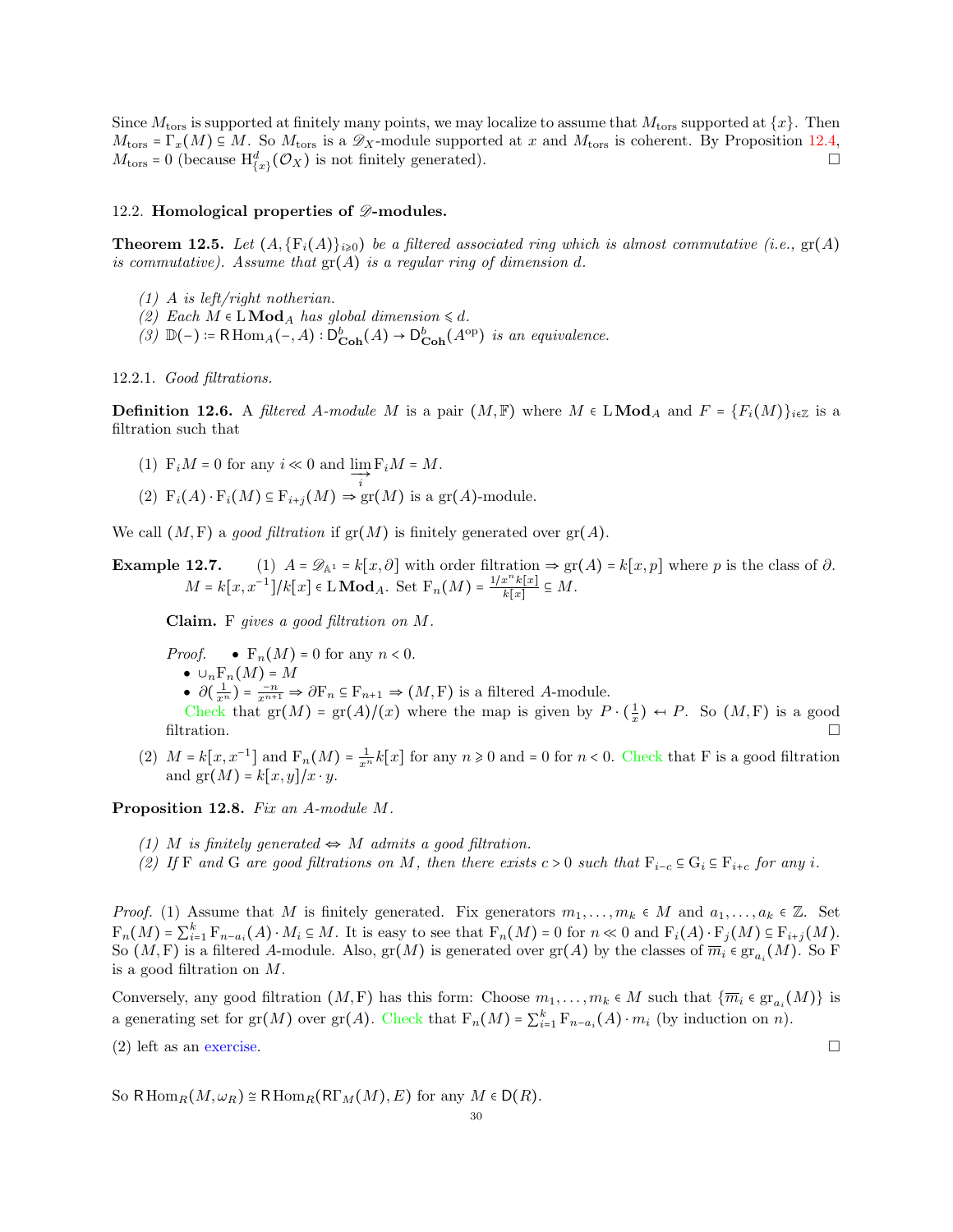#### 13. 10/14/2020

<span id="page-30-1"></span><span id="page-30-0"></span>13.1. Good filtrations (continued). Let  $(A, \{F_i(A)\}_{i\geq0}$  be a filtered almost commutative ring,  $gr(A)$ regular of dimension d.

Corollary 13.1. Let  $M \in LMod_A^{f.g.}$ . For any good filtration F on M, the set  $SS(M) = Supp(gr(M))_{red} \subseteq$  $Spec(gr(A))$  is closed, conical  $(\equiv \mathbb{G}_{m}$ -equivariant) and depends only on M.

*Proof.* Say  $(M, G)$  is another good filtration on M. Choose  $c > 0$  such that  $F_{i-c} \subseteq G_i \subseteq F_{i+c}$  for any i. It sufficies to show that  $\text{Supp}(\text{gr}^{\mathbf{F}}(M))_{\text{red}} \supseteq \text{Supp}(\text{gr}^{\mathbf{G}}(M))_{\text{red}}$ , which is equivalent to

> $\mathrm{Ann}(\mathrm{gr}^{\mathrm{F}}(M))\subseteq$  $\sqrt{\mathrm{Ann}(\mathrm{gr}^{\mathrm{G}}(M))}$

Pick  $f \in \text{Ann}_{gr(A)}(gr^F(M)) \Rightarrow$  we can lift  $\widetilde{f} \in A$  satisfies  $\widetilde{f} \cdot F_i(M) \subseteq F_{i+1}(M)$  for any i.

This implies that  $\tilde{f}^{2c+1} \cdot F_{i+c}(M) \subseteq F_{i-c-1}(M)$  for any i.

But  $F_{i-c-1}(M) \subseteq G_{i-1}(M) \subseteq G_i(M) \subseteq F_{i+c}(M)$ . So we have  $\widetilde{f}^{2c+1} \cdot \frac{G_i(M)}{G_{i+1}(M)}$  $\frac{G_i(M)}{G_{i+1}(M)} = 0$  for any *i*. So  $f^{2c+1} \in$ Ann $(\text{gr}^{\mathbf{G}}(M))$  which implies that  $f \in \sqrt{\text{Ann}(\text{gr}^{\mathbf{G}}(M))}$ .

As in the lecture, say A is an almost commutative filtered ring with  $gr(A)$  regular of dimension d. Let M be a finitely generated A-module. Fix two good filtrations  $F$  and  $G$  on  $M$ . Our goal is to show that  $Supp(\text{gr}^F(M))$  = Supp $(\text{gr}^G(M))$  as Zariski closed subsets of  $Spec(\text{gr}(A))$ ; equivalently, we must show that the annihilators of  $gr^F(M)$  and  $gr^G(M)$  agree up to radicals in  $gr(A)$ . By symmetry, it is enough to show that if  $f \in \text{gr}(A)$  annihilates  $\text{gr}^F(M)$ , then some power of f annihilates  $\text{gr}^G(M)$ . Moreover, as everything is graded, it is enough to check this for f homogenous, say of degree j; choose a lift  $g \in F_i(A)$  of f. Also, choose  $c > 0$  such that  $F_{i-c} \subseteq G_i \subseteq F_{i+c}$  as submodules of M. The assumption on f implies that  $g * F_i$  is contained  $F_{i+j-1}$  for all i. By induction on k, we have  $g^k * F_i$  is contained  $F_{i+kj-k}$  for all  $k > 0$  and all i. Using the containment  $G_i \subseteq F_{i+c}$ , this implies  $g^k G_i$  is contained in  $F_{i+c+kj-k}$  for all  $k > 0$  and all i. Using the containment that  $F_{i-c} \subseteq G_i$  for all i, this then implies that  $g^k G_i$  is contained in  $G_{i+2c+kj-k}$  for all  $k > 0$ and all *i*. For  $k > 2c$ , this gives that  $g^k G_i$  is contained in  $G_{i+kj-i}$  for all *i*. But this implies by passing to the associated graded that  $f^k$  (which is homogeneous of degree  $kj$ ) annihilates  $gr^G(M)$  for  $k > 2c$ , as wanted.  $\Box$ 

**Example 13.2.** Take  $A = \mathscr{D}_{\mathbb{A}^1}$ .



•  $M = \mathscr{D}_{\mathbb{A}^1}$ . Then we can use the order filtration to get  $gr(M) = gr(A) = T^* \mathbb{A}^1$ .

*Remark* 13.3 (Characteristic cycles). Say  $M$  is a finitely generated  $A$ -module. Set

 $\text{Supp}_0(M) = \{\text{minimal points of }SS(M)\}.$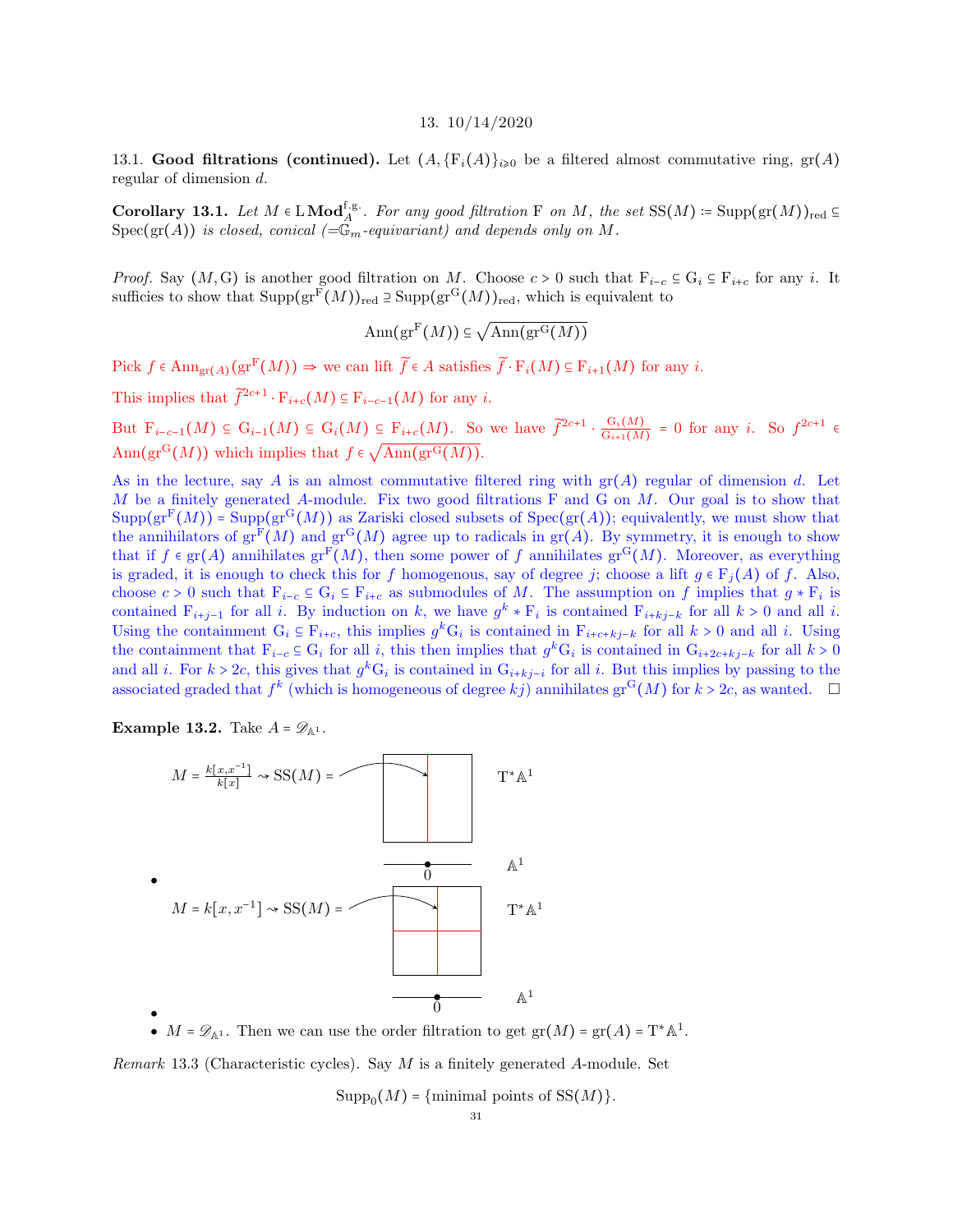We will define  $\ell_P(M) \in \mathbb{N}_{\geq 0}$  for any  $P \in \text{Supp}_0(M)$ . We get

$$
\mathrm{CC}(M) = \sum_{P \in \mathrm{Supp}_0(M)} \ell_P(M) \cdot \left[ \overline{\{P\}} \right]
$$

where  $\{P\}$  are cycles on  $Spec(gr(A)).$ 

To construct it, choose a good filtration F on M and set

$$
\ell_P(M)=\mathrm{length}_{\mathrm{gr}(A)_P}(\mathrm{gr}^{\mathrm{F}}(M)_P)\in\mathbb{N}
$$

We need to check the well-definedness. Let G be another good filtration. Assume that  $F_i \subseteq G_i \subseteq F_{i+1}$  for any i. (Slogan: F and G are "neighbours".)

Consider  $F_i/F_{i-1} \stackrel{\phi_i}{\rightarrow} G_i/G_{i-1}$ . Then  $\text{Ker}(\phi_i) = \frac{G_{i-1}}{F_{i-1}}$  and  $\text{Coker}(\phi_i) = \frac{G_i}{F_i}$ . So we get an exact sequence φ

$$
0 \to \text{Ker}(\phi) \to \text{gr}^{\text{F}}(M) \stackrel{\varphi}{\to} \text{gr}^{\text{G}}(M) \to \text{Coker}(\phi) \to 0
$$

and  $\text{Ker}(\phi) \cong \text{Coker}(\phi)$  as  $\text{gr}(A)$ -modules.

Now localize at  $P \in \text{Supp}_0(M)$  to get

$$
\ell_P(\operatorname{gr}^F M) - \ell_P(\operatorname{gr}^G M) = -\ell_P(\operatorname{Ker}(\phi)) + \ell_P(\operatorname{Coker}(\phi)) = 0.
$$

In general, for any  $k \in \mathbb{Z}$ , define a good filtration  $I(k)$  via  $I(k)_i = F_i + G_{i+k}$  for any i. The we have following observation

- $I(k) = \mathbf{F}, \forall k \ll 0$
- $I(k) = G_{k+k}, \forall k \gg 0$
- $I(k)$  and  $I(k+1)$  are neighbours for any k.

Remark 13.4. If  $0 \rightarrow K \rightarrow L \rightarrow M$  is a SES of finitely generated A-modules, then

$$
SS(L) = SS(K) \cup SS(M)
$$

*Proof.* Choose a good filtration  $F<sub>L</sub>$  on L. It induces good filtrations on M and K as follows

$$
\mathcal{F}_{M,i} \coloneqq \text{Im}(\mathcal{F}_{L,i} \to M) \subseteq M
$$

$$
\mathcal{F}_{K,i} \coloneqq \mathcal{F}_{L,i} \cap K \subseteq K
$$

Then  $0 \to \text{gr}(K) \to \text{gr}(L) \to \text{gr}(M) \to 0$  is a SES. So we have  $\text{Supp}(\text{gr}(L)) \subseteq \text{Supp}(\text{gr}(K)) \cup \text{Supp}(\text{gr}(M)).$ 

This implies that for  $M \in D_{\text{Coh}}^b(A)$ , setting  $SS(M) = \bigcup_i SS(H^i(M))$  gives a reasonable notion of support. E.g., if  $K \to L \to M \to K[1]$  is an exact triangle, then  $SS(L) \subseteq SS(K) \cup SS(M)$  by SES of Coh.

<span id="page-31-0"></span>13.2. Filtered resolutions, global dimension, duality. Notation: For a filtered A-module N and  $j \in \mathbb{Z}$ , set

- (1)  $N(j)$  =filtered A-module defined by  $F_i(N(j)) = F_{i+j}(N)$ . So  $A(-j)$  is generated by the class of  $1 \in F_i(A(-j)).$
- (2) A map  $(M, F) \to N, G$  of filtered A-modules is strict if Im(f)  $\cap G_i(N) = f(F_i(M))$  for any i. (⇔ the filtration on Im(f) coming from  $M \to \text{Im}(f)$  and Im(f)  $\subseteq N$  concide.)

**Proposition 13.5.** Say  $(M, F)$  is an A-module with a good filtration. Then there exists a strict complex  $P^{\bullet}$ of filtered finite free A-modules in degree  $\leq 0$  and a strict augmentation  $\epsilon : P^{\bullet} \to M$  such that  $gr(\epsilon) : gr(P^{\bullet}) \to$  $gr(M)$  is a resolution.

*Proof.* By strictness, it sufficies to construct a strict filtered finite free resolution  $\epsilon : P^{\bullet} \to (M, F)$ .

To construct  $\bigoplus_{j=1}^k A(-a_j) = P^0 \stackrel{\epsilon}{\to} M$ , pick generators  $\{m_i \in F_{a_i}(M)\}_{i=1,\ldots,k}$  as in proof of existence of good filtrations, and define  $\epsilon$  by  $\epsilon(e_i) = m_i$ . Since  $F_n(M) = \sum_{i=1}^k F_{n-a_i}(A) \cdot M_i$ , the map  $\epsilon$  is strict.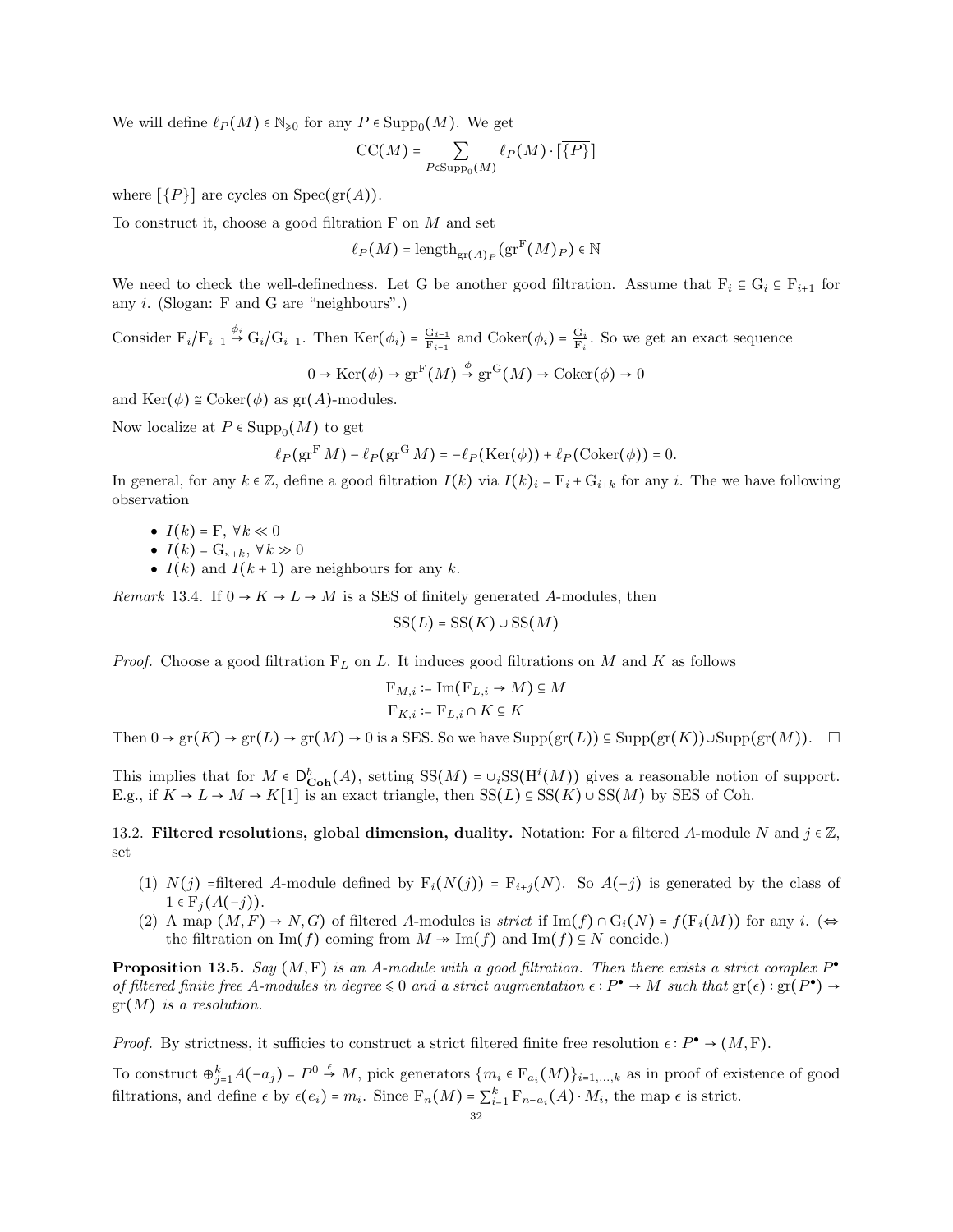The rest of the resolution is constructed inductively by giving  $\text{Ker}(\epsilon)$  the indeuced good filtration from  $P^0$ .

**Theorem 13.6.** Any A-module M has global dimension  $\leq d$  (= dim(gr(A))) ( $\Leftrightarrow$   $\text{Ext}_{A}^{i}(M,-) = 0$  for any  $i > d$ ).

Proof. Reduce to M being finitely generated [\[Sta20,](#page-63-7) [Tag 065T\]](https://stacks.math.columbia.edu/tag/065T).

Say  $M$  is a finitely generated A-module. Choose a good filtration F on  $M$  and a filtered free resolution  $P^{\bullet} \stackrel{\epsilon}{\rightarrow} (M, F)$  as before. Then  $R\operatorname{Hom}_A(M, N) = R\operatorname{Hom}_A(P^{\bullet}, N)$ .

Since each  $P^i$  is finitely generated,  $\text{Hom}_A(P^i, -)$  commutes with filtered colimits, so we may assume N is finitely generated as well.

So it sufficies to show that for any finitely generated A-module N,  $H^i(\text{Hom}_A(P^{\bullet}, N)) = 0$  for any  $i > d$ .

Since N is finitely genearted, may choose a good filtration G on N, For each i, define a filtration on  $\text{Hom}_A(P^i,N)$  by

$$
F_j \operatorname{Hom}_A(P^i, N) = \{ f : P^i \to N \mid f(\mathbf{F}_*) \subseteq \mathbf{G}_{*+j} \}
$$

Check this gives a filtration  $\{F_i\}$  on  $\text{Hom}_A(P^{\bullet}, N)$ . Using that each  $P^i$  is filtered free, have

- (1)  $F_j \text{Hom}_A(P^i, N) = 0$  for any  $j \ll 0$
- (2)  $\cup_j \mathbf{F}_j \text{Hom}_A(P^{\bullet}, N) = \text{Hom}_A(P^{\bullet}, N)$
- (3)  $\operatorname{gr}^F\operatorname{Hom}_A(P^{\bullet}, N) \cong \operatorname{Hom}_{\operatorname{gr}(A)}(\operatorname{gr}(P^{\bullet}), \operatorname{gr}(N))$ : an element  $f \in F_j \operatorname{Hom}_A(P^{\bullet}, N)$  gives a degree j map  $gr^F(P^{\bullet}) \to gr(N)$  over  $gr(A)$ . So we get a map  $gr^F \text{Hom}_A(P^{\bullet}, N) \to \text{Hom}_{gr(A)}(gr(P^{\bullet}), gr(N)).$ Check that since  $P^{\bullet}$  is finite free, this map is isomorphism of complexes.

Upshot: have a bounded below, exhaustive filtration on  $\text{Hom}_A(P^{\bullet}, M)$  with  $\text{gr}^{\text{F}}$  given by

$$
\operatorname{Hom}_{\operatorname{gr}(A)}(\operatorname{gr}(P^{\bullet}), \operatorname{gr}(N)) = \operatorname{R}\operatorname{Hom}_{\operatorname{gr}(A)}(\operatorname{gr}(M), \operatorname{gr}(N)) \underset{\operatorname{gr}(A) \text{ is comm. regular of dim }d}{\longleftarrow} D^{[0,d]}
$$

There exists a filtration on  $\mathrm{Ext}^i_A(M,N)$  whose associated graded is a subquotient of  $\mathrm{Ext}^i_{\mathrm{gr}(A)}(\mathrm{gr}(M),\mathrm{gr}(N)),$ which implies that  $\text{Ext}_{A}^{i}(M, N) = 0$  for any  $i > d$  because the same is true on  $\text{gr}(A)$ .

14. 10/19/2020

<span id="page-32-1"></span><span id="page-32-0"></span>14.1. The codimension filtration.  $(A, F)$  almost commutative filtered,  $gr(A)$  regular of dimension  $d(\pm \varepsilon)$ .

**Definition 14.1.** Say M is a finitely generated A. Define  $d(M), c(M)$  as follows:

$$
d(M) = \dim(SS(M)) \in [0, d]
$$
  

$$
c(M) = \min\{i | \operatorname{Ext}_{A}^{i}(M, A) \neq 0\} \in [0, d] \text{ if } M \neq 0
$$

**Theorem 14.2** (Duality).  $\mathbb{D}(-) = \text{R}\operatorname{Hom}_{A}(-, A) : D_{\text{Coh}}^{b}(A) \to D_{\text{Coh}}^{b}(A^{\text{op}})$  is an equivalence with inverse  $\mathbb{D}'(-) = \mathsf{R}\operatorname{Hom}_{A^{\rm op}}(-, A^{\rm op}).$ 

*Proof.* Have a natural map: for  $M \in D_{\text{Coh}}^b(A)$ , we have  $\eta_M : M \to D'(\mathbb{D}(M))$ . Let

 $C = \{M \in D_{\textbf{Coh}}^{b}(A) | \eta_M \text{ is an isomorphism}\}\subseteq D_{\textbf{Coh}}^{b}(A).$ 

Then

- (1) C is a triangulated subcategory of  $\mathsf{D}^b_{\mathbf{Coh}}(A)$ .
- (2)  $\mathcal{C}$  is closed under direct summands.
- (3)  $A \in \mathcal{C}$ .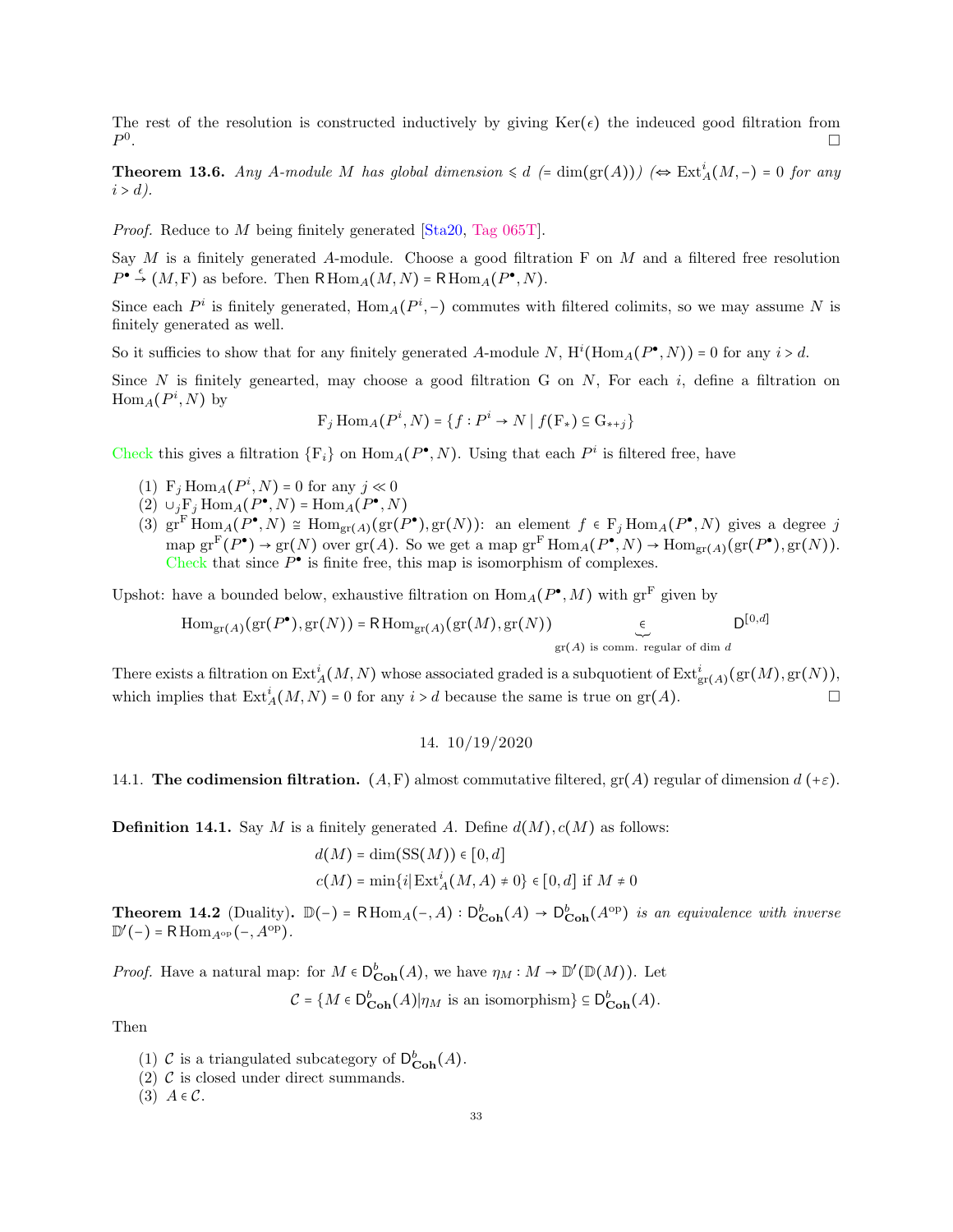This implies  $C = D_{\text{Coh}}^b(A)$ : As  $C \subseteq D_{\text{Coh}}^b(A)$  is full, triangulated subcategory, it sufficies to show that  $M \in \mathcal{C}$ for any  $M \in L \textbf{Mod}^{\text{f.g.}}_A$ .

As any such  $M$  has a finite resolution by finite projective  $A$ -modules, we may assume  $M$  is finite projective. By stability under direct summands, may assume M is finite free. But  $A \in \mathcal{C} \Rightarrow M \in \mathcal{C}$ .

Corollary 14.3. If  $M \in D^b_{\mathbf{Coh}}(A)$ , then  $SS(M) = SS(\mathbb{D}(M))$ .

*Proof.* By symmetry + duality, it sufficies to show that  $SS(\mathbb{D}(M)) \subseteq SS(M)$ . Assume for simplicity that M is concentrated in degree 0.

Then  $SS(\mathbb{D}M) = \cup_i SS(Ext_A^i(M, A))$ . But each  $Ext_A^i(M, A)$  has a good filtration whose associated graded is a subquotient of  $\mathrm{Ext}^i_{\mathrm{gr}(A)}(\mathrm{gr}(M), \mathrm{gr}(A))$ . Thus

$$
SS(Ext_A^i(M, A)) \subseteq \text{Supp}\left( Ext_{gr(A)}^i(gr(M), gr(A)) \right) \subseteq \text{Supp}(gr(M)) =: SS(M).
$$

**Theorem 14.4** (Gabber). Say M is a finitely generated A-module. For  $0 \le s \le d$ , write  $C^{s}(M) =$  $\sum_{N\subseteq M, c(N)\geqslant s} N \subseteq M$ , we have

$$
M = C0(M) \supseteq C1(M) \supseteq \cdots \supseteq Cd(M) \supseteq Cd+1(M) = 0
$$

Then  $SS(C<sup>s</sup>(M)/C<sup>s+1</sup>(M))$  is equidimensional of dimension  $d-s$ .

**Lemma 14.5.** Say M is a finitely generated A-module,  $M \neq 0$ . Then

(1)  $d(M) + c(M) = d$ . (2)  $d(\text{Ext}_A^i(M, A)) \leq d - i$ . (3)  $d(\text{Ext}_{A}^{c(M)}(M, A)) = d(M)$ .

In particular,  $c(\text{Ext}^i_A(M,A)) \geq i, \forall i$ .

Proof for A commutative. First, prove (2): Fix  $x \in \text{Supp}(\text{Ext}^i_A(M, A))$  generic. Then  $\text{Ext}^i_A(M, A)_x \neq 0 \Rightarrow$  $\text{Ext}_{A_x}^i(M_x, A_x) \neq 0.$ 

$$
i \underset{\text{gl\,dim}(A_x)\leq \text{dim}(A_x)}{\leq} \dim(A_x) = d - \dim(\overline{\{x\}})
$$

which implies that  $\dim(\overline{\{x\}}) \leq d - i \Rightarrow \dim(\text{Supp}(\text{Ext}^i_A(M, A))) \leq d - i$ , which is  $d(\text{Ext}^i_A(M, A)) \leq d - i$ . Next we show that  $d(\text{Ext}_{A}^{c(M)}(M, A) = d - c(M)).$ 

- $\bullet \le \text{comes from (2)}$
- $\bullet \geq \text{Ext}_{A}^{c(M)}(M, A)$  is the smallest nonzero Cohomology group of  $K = \text{R}\text{Hom}_{A}(M, A)$ , and Tor  $\text{Amp}(K) \in$  $[0, d].$

Assuming Lemma [14.6,](#page-33-0) we learn for all associated primes P of  $\text{Ext}_{A}^{c(M)}(M, A)$ , we have  $\dim(A/p) \geq d-c(M)$ . In particular, we learn  $d(\text{Ext}_{A}^{c(M)}(M, A)) \geq d \cdot c(M)$ . Combining this with  $(2) +$  definition of  $c(-)$ , we get

$$
d(M) = d(\mathbb{D}(M)) = \max_i d(\mathrm{Ext}^i_A(M, A)) = d - c(M).
$$

So  $d(M) = d - c(M)$ , giving (1) and then also (3).

<span id="page-33-0"></span>**Lemma 14.6.** Let R be a regular ring,  $K \in D_{\text{Coh}}^b(R)$  with  $\text{Tor Amp}(K) \in (0, \infty)$ . Let  $j = \min\{i | H^i(K) \neq 0\}$ . Then all associated primes P of  $H^j(K)$  satisfy  $\dim(R/P) \geq d \cdot j$ .

*Proof.* Say  $M \in \mathcal{L} \mathbf{Mod}_{A}^{f,g.}$  with good filtration F. Then  $d(M) = \dim(\mathcal{SS}(M)) = d(\text{gr}(M))$ . Let us prove the same for  $c(-)$ .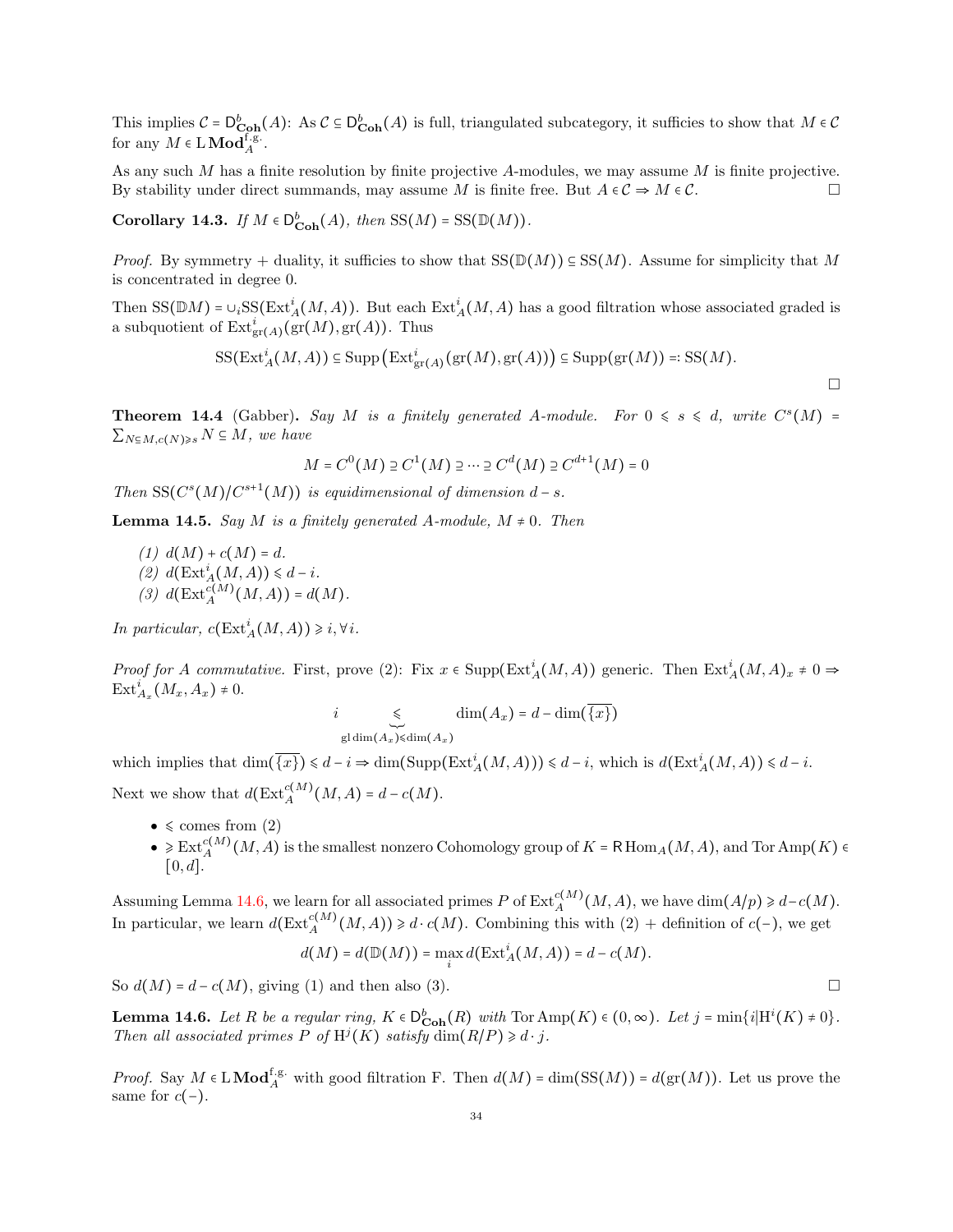Since  $\mathrm{Ext}^i_A(M,A)$  has a good filtration with associated graded being a subquotient of  $\mathrm{Ext}^i_{\mathrm{gr}(A)}(\mathrm{gr}(M), \mathrm{gr}(A)),$ get  $c(M) \geqslant c(\text{gr}(M)).$ 

For the other direction, assume towards contradiction that  $c(M) > c(\text{gr}(M))$ . Then

$$
d(M) = d(\mathbb{D}M) = \max_{i} d(\mathrm{Ext}^{i}_{A}(M, A)) = \max_{i > c(\mathrm{gr}(M))} d(\mathrm{Ext}^{i}_{A}(M, A)) < d - c(\mathrm{gr}(M)).
$$

But  $d(M) = d(\text{gr}(M)) = d - c(\text{gr}(M))$ . So we get a contradiction, whence  $c(M) = c(\text{gr}(M))$ .

Remark 14.7. For a short exact sequence  $0 \to M \to N \to K \to 0$  of finitely generated A-modules, we have

$$
d(N) = \max(d(M), d(K))
$$
 and  

$$
c(N) = \min(c(M), c(K))
$$

In particular,  $C^{s}(M) = \sum_{N \subseteq M, c(N) \geq s} N \subseteq M$  itself has  $c(C^{s}(M)) \geq s$ .

<span id="page-34-0"></span>14.2. Truncations. Let R be an associated ring  $K \in D(R)$ ,  $n \in \mathbb{Z}$ . Then there exists a universal map  $\tau^{\leq n} K \stackrel{\alpha}{\to} K$  such that

- (1)  $\mathrm{H}^i(\tau^{\leq n}K) = 0$  for any  $i > n$
- (2)  $\mathcal{H}^i(\alpha)$  isomorphism for any  $i \leq n$ .

Construction: If K is represented by  $K^{\bullet}$ , then  $\tau^{\leq n}K$  is given by

$$
(\tau^{\leq n} K)^{\bullet} \longrightarrow K^{n+2} \longrightarrow K^{n+1} \longrightarrow \text{Ker}(\text{d}: K^{n} \to K^{n+1}) \longrightarrow 0 \longrightarrow 0 \longrightarrow \cdots)
$$
  

$$
\downarrow_{\subseteq} \qquad \qquad \downarrow_{\subseteq} \qquad \qquad \downarrow_{\subseteq} \qquad \qquad \downarrow_{\subseteq} \qquad \qquad \downarrow_{\subseteq} \qquad \qquad \downarrow_{\subseteq}
$$
  

$$
K^{\bullet} \longrightarrow K^{n+2} \longrightarrow K^{n+1} \longrightarrow K^{n} \longrightarrow K^{n} \longrightarrow 0 \longrightarrow 0 \longrightarrow \cdots)
$$

As *n* varies, we get a "filtration" of  $K: \{\cdots \to \tau^{\le n}K \to \tau^{\le n+1}K \to \tau^{\le n+2}K \to \cdots\}.$ 

<span id="page-34-1"></span>14.3. Sato-Kashiwara filtration. For a finitely generated A-module M, the dual  $\mathbb{D}(M)$  carries a truncation filtration  $\{\tau^{\geq s}\mathbb{D}(M)\}_{s\in\mathbb{Z}}$ , which induces a filtration on  $\mathbb{D}'(\mathbb{D}(M)) = M$ . So we get an actual filtration on M.

Explicitly,

$$
S^{s}\big(M\big)=\textrm{Im}\big(\textrm{Ext}^{0}_{A^{\textrm{op}}}(\tau^{\geqslant s}\mathbb{D}(M),A^{\textrm{op}}\big)\rightarrow\textrm{Ext}^{0}_{A^{\textrm{op}}} \big(\mathbb{D} M,A^{\textrm{op}}\big)=M\big)\subseteq M.
$$

Since  $\mathbb{D}(M) \in D^{[0,d]}$ , we have

$$
M = S^{0}(M) \supseteq S^{1}(M) \supseteq \cdots \supseteq S^{d}(M) \supseteq S^{d+1}(M) = 0
$$

<span id="page-34-2"></span>**Proposition 14.8.**  $S^s(M) = C^s(M)$  for any s. In particular,  $C^s(M)/C^{s+1}(M) \subseteq \text{Ext}_{A^{\text{op}}}^s(\text{Ext}_A^s(M, A), A^{\text{op}})$ .

15. 10/21/2020

Proof of Proposition. Step 1: The map  $\text{Ext}_{A^{\text{op}}}^0(\tau^{\geq s+1} \mathbb{D}M, A^{\text{op}}) \to \text{Ext}_{A^{\text{op}}}^0(\tau^{\geq s} \mathbb{D}M, A^{\text{op}})$  is injective for any s, which implies that  $\mathrm{Ext}^0_{A^\mathrm{op}}(\tau^{\geq s}\mathbb{D} M, A^\mathrm{op}) = S^s(M)$ .

Proof. Have a triangle

$$
\text{Ext}_{A}^{s}(M, A)[-s] \to \tau^{\geq s} \mathbb{D}M \to \tau^{\geq s+1} \mathbb{D}M \to \text{Ext}_{A}^{S}(M, A)[-s+1]
$$

So it sufficies to show that  $\mathrm{Ext}^0_{A^{\mathrm{op}}}(\mathrm{Ext}^s_A(M,A)[-s+1], A^{\mathrm{op}}) = 0$ . The left-hand side is  $\mathrm{Ext}^{s-1}_{A^{\mathrm{op}}}(\mathrm{Ext}^s_A(M,A), A^{\mathrm{op}})$ . But  $c(\text{Ext}_{A}^{s}(M, A)) \geq s$  by codim lemma. So LHS=0.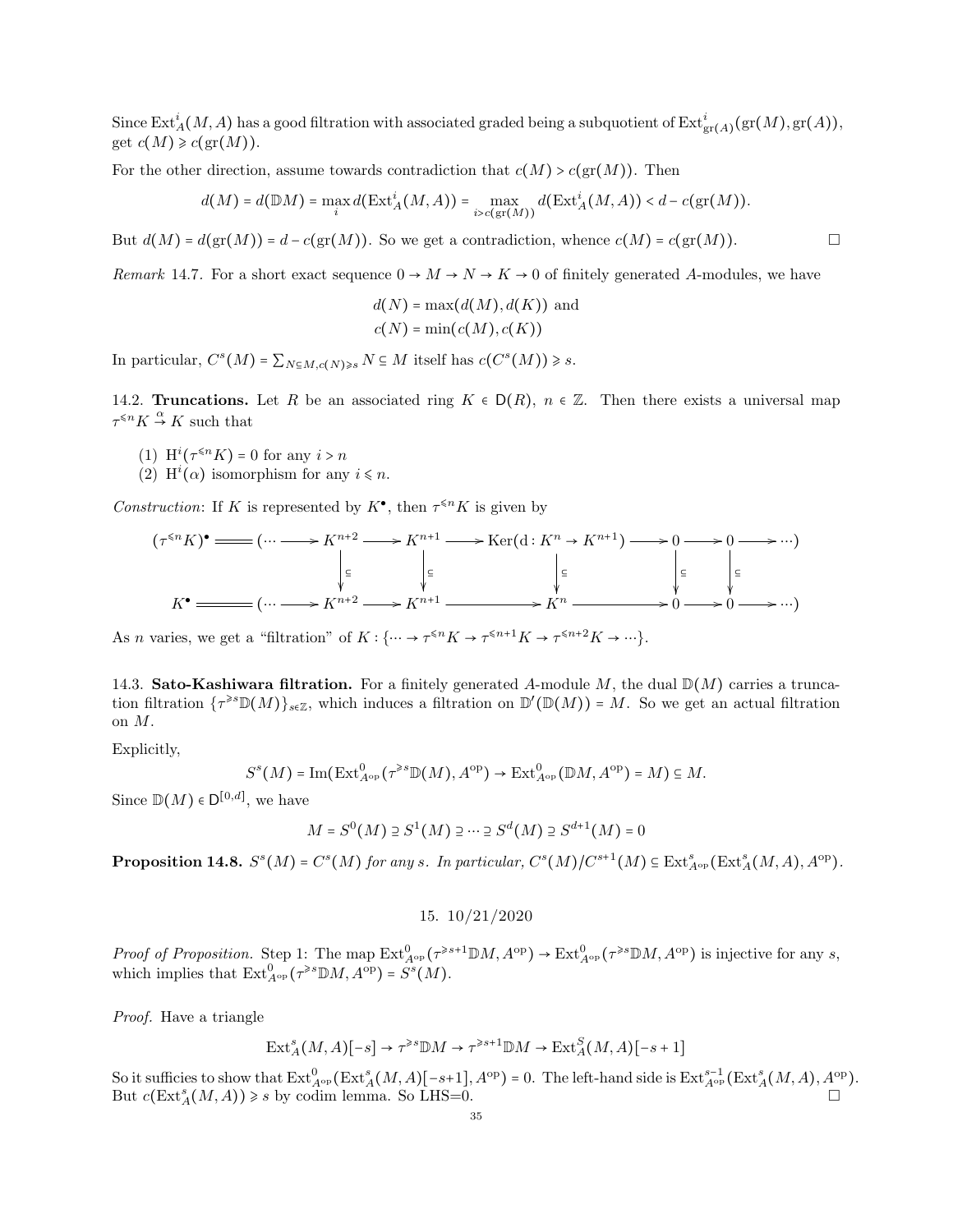Step 2: Same analysis shows that there exists a short exact sequence

$$
0\to S^{s+1}(M)\to S^s(M)\to \operatorname{Ext}\nolimits^s_{A^{\rm op}}(\operatorname{Ext}\nolimits^s_A(M,A),A)
$$

By desceding induction on s and  $c(\text{Ext}_{A^{\text{op}}}^s(-, A)) \geq s$ , we learn that  $c(S^s(M)) \geq s \Rightarrow S^s(M) \subseteq C^s(M)$ . Step 3: Want to show  $C<sup>s</sup>(M) \subseteq S<sup>s</sup>(M)$ .

Known:

$$
c(C^{s}(M)) \geq s
$$
  
\n
$$
\Rightarrow \mathbb{D}(C^{s}(M)) \cong \tau^{s} \mathbb{D}(C^{s}(M))
$$
  
\n
$$
\Rightarrow S^{s}(C^{s}(M)) = C^{s}(M)
$$
  
\n
$$
\xrightarrow{\text{functionality}} S^{s}(C^{s}(M)) \subseteq S^{s}(M)
$$
  
\n
$$
= C^{s}(M)
$$

 $\Box$ 

**Theorem 15.1** (Gabber). Say M is a finitely generated A-module. Then  $SS(C<sup>s</sup>(M)/C<sup>s+1</sup>(M))$  is equidimensional of dimension  $d - s$  and has no associated points.

*Proof.* Step 1: Each  $C^{s}(M)/C^{s+1}(M) =: N$  has pure codimension s, i.e.,  $C^{k}(N)/C^{k+1}(N) = 0$  if  $k \neq s$  and N if  $k = s$ . (exercise).

Step 2: Any M that has pure codimension s satisfies  $SS(M)$  is equidimension of dim d−s, without assocaited points.

*Proof.* Say  $N = \text{Ext}_{A}^{s}(M, A) \Rightarrow SS(N) \subseteq SS(M)$ . On the other hand, we have

$$
M = \frac{S^s(M)}{S^{s+1}(M)} \subseteq \text{Ext}^s_{A^{\text{op}}}(\text{Ext}^s_A(M, A), A^{\text{op}}) = \text{Ext}^s_{A^{\text{op}}}(N, A^{\text{op}}).
$$

So  $SS(M) \subseteq SS(N)$ , so  $SS(M) = SS(N)$ .

Step 3: Choose a good filtration on  $M$ , then

$$
SS(N) \subseteq \text{Supp}(\text{Ext}^s_{\text{gr}(A)}(\text{gr}(M), \text{gr}(A))) \subseteq \text{Supp}(\text{gr}(M)) = SS(M)
$$

So SS(N) = Supp( $\text{Ext}_{gr(A)}^{s}(\text{gr}(M), \text{gr}(A))$  with  $s = c(M) = c(\text{gr}(M)).$ 

Now conclude via the general fact: For R regular ring,  $K \in L \textbf{Mod}_{R}^{\text{f.g.}}$ ,  $c = c(K)$ . Then  $\text{Supp}(\text{Ext}_{R}^{c}(K, R))$ is equidimensional of dimension dim(R) – c and has no associated points.

<span id="page-35-0"></span>15.1. **Holonomic**  $\mathscr{D}$ **-modules.** Let k be a characteristic 0 field. For X/k smooth variety,  $\mathscr{D}_X = \mathscr{D}_{X/k}$ , we have  $f: \mathrm{T}^* X \to X$  structure map where  $\mathrm{T}^*(X) = \mathrm{Spec}_X(\mathrm{Sym}(\mathrm{T}_X)).$ 

Notation: For  $Z \subseteq X$  locally closed,  $T_Z^* X = (T^* X)|_Z$ . (might change)

**Lemma 15.2.** For  $M \in LMod_{\mathscr{D}_X}^{Coh}$ . Then  $M$  admits a good filtration F and any two such filtrations are commensurate:  $SS(M) = Supp(gr^{F}(M))_{red} \subseteq T^{*}X$  is well-defined.

*Proof.* Choose  $N \subseteq M$  such that N is  $\mathcal{O}\text{-coherent}$  and  $\mathscr{D}_X \cdot N = M$  (ex:  $M = \cup_i N_i$ ,  $N_i$  coherent over  $\mathcal O$  and take  $N = N_i$  for  $i \gg 0$ ). Then  $F_n(M) := F_n(\mathscr{D}_X) \cdot N \subseteq M$ . Check: thsi is a good filtration.

Remark 15.3. If  $(M, F)$  is a good filtration, then  $gr^F(M) \in \text{Coh}(T^*X)$ , i.e., (Higgs sheaf (depends on F))  $gr^F(M) \in \mathbf{QCoh}(X) + gr^F(M) \stackrel{\theta}{\rightarrow} gr^F(M) \otimes \Omega^1_X$  is  $\mathcal{O}_X$ -linear satisfying  $\theta \wedge \theta = 0 : gr^F(M) \rightarrow gr^F(M) \otimes \Omega^2_X$ .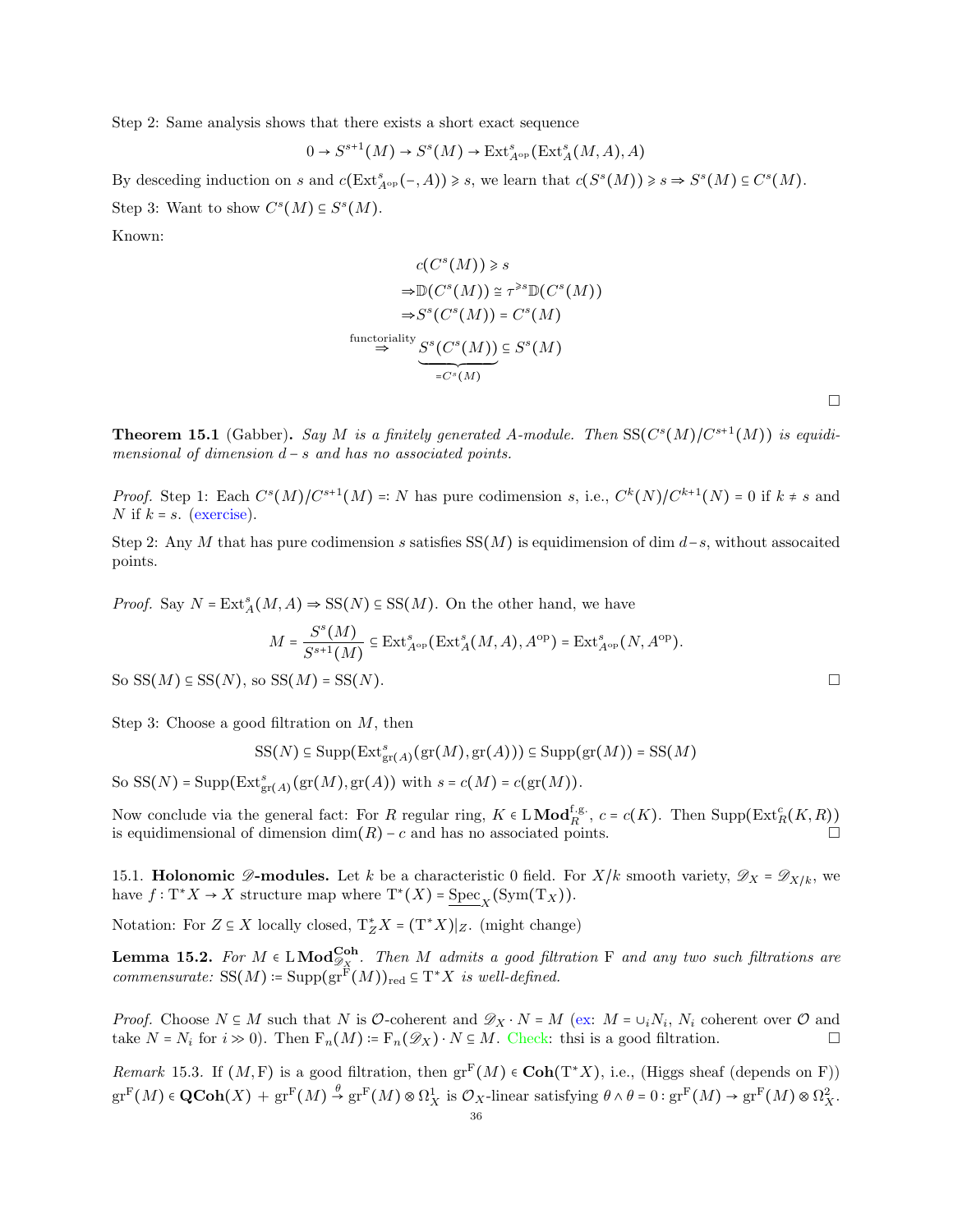# <span id="page-36-0"></span>15.2. Topological properties of SS. For  $M \in \text{LMod}^{\text{Coh}}_{\mathscr{D}_X}$ ,

(1) SS( $M$ ) ⊆ T<sup>∗</sup>X is conical closed (closed under scaling on T<sup>∗</sup>X)



Claim.  $f: T^*X \to X$ ,  $f(SS(M))$  is closed and in fact  $SS(M) \cap X = f(SS(M))$  where  $X \subseteq T^*X$  via 0-section.



 $\supseteq$  Fix  $y \in f(SS(M))$ , so there exists  $x \in SS(M) \cap f^{-1}(y)$ . Now scale x to obtain  $y = \lim_{x \to \infty} tx \in$  $\overline{\mathrm{SS}(M)}$  = SS( $\mathscr{D}$ ).

- (2) For  $U \subseteq X$  open,  $SS(M)|_{(\mathrm{T}^*X)_U} = SS(M|_U)$ .
- (3)  $f(SS(M)) = {x \in X | M_x \neq 0}$  (So RHS is closed).

Example 15.4. (1)  $M = \mathscr{D}_X \Rightarrow SS(M) = T^*X$ 

(2)

Claim.  $SS(M) = X \Leftrightarrow M$  is  $O$ -coherent.

*Proof.*  $\Leftarrow$  *M* is locally free over *O*. Use F<sub>0</sub> = *M*, F<sub>-1</sub> = 0 as a good filtration on *M*  $\sim$  SS(*M*) =  $\text{Supp}(M) = X.$ 

So say  $SS(M) = X$ . So if F is a good filtration then  $gr(M) := \bigoplus_i gr_i(M) \in \text{Coh}(T^*X)$  is settheoretically supported on  $X \subseteq \text{Coh}(\mathrm{T}^*X)$ .  $\text{gr}(M)$  is coherent over an infinitestimal neighbourhood of  $X \subseteq T^*X$ . So  $f_*(\text{gr}(M))$  is coherent over X. So  $\text{gr}_i(M) = 0$  for any  $i \gg 0$ .



But each is  $F_i(M)$  is  $\mathcal O$ -coherent, so M is also  $\mathcal O$ -coherent. (3)  $X = \mathbb{A}^1$ ,  $M = \frac{k[x, x^{-1}]}{k[x]}$  $\frac{x,x^{-1}}{k[x]}$  gives SS(M) =  $(T^*X) \times_X \{0\}$ 

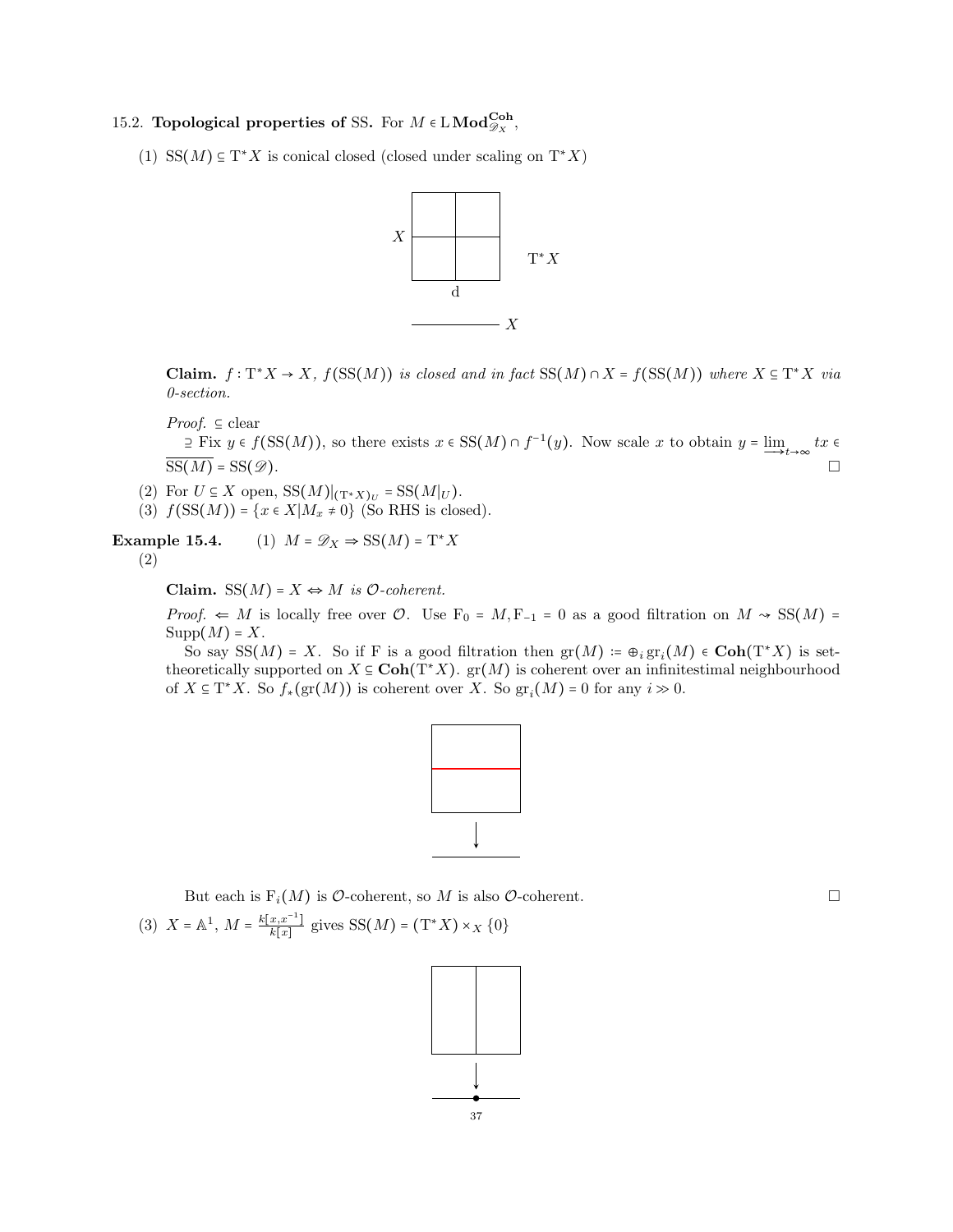(4) For  $X = \mathbb{A}^1$ ,  $j : X \setminus \{0\} = U \hookrightarrow X$ ,  $M = j_* \mathcal{O}_U$ . Then



Exercise:  $M \in \text{LMod}_{\mathscr{D}_{\mathbb{A}^1}}^{\text{Coh}}$  such that  $M|_U$  is a vector bundle. SS $(M) = X \cup (T^*X)_0$  unless M is O-coherent.

**Theorem 15.5** (Bernstein). If  $0 \neq M \in L \text{Mod}^{\text{Coh}}_{\mathscr{D}_X}$ , then every irreducible component of SS(M) has dimen $sion \geq \dim(X)$  (=  $\frac{1}{2} \dim T^*X$ ).

**Definition 15.6.** *M* is holonomic if  $dim(SS(M)) = dim(X)$ .

**Lemma 15.7.** Let  $i: Z \to X$  is a closed immersion of smooth varieties. Let  $M \in LMod_{\mathscr{D}_Z}^{Coh} \rightsquigarrow i_+(M) \in$  $\operatorname{LMod}_{\mathscr{D}_X}^{\mathbf{Coh}}.$ 

Consider the diagram



<span id="page-37-0"></span>where Z is  $SS(i_+(M)) = ba^{-1}(SS(M))$ , a gives vector bundle of rank dim X – dim Z, and b is a closed immersion.

16. 10/26/2020

#### <span id="page-37-1"></span>16.1. Bernstein's inequality and holonomic  $\mathscr{D}$ -modules.

**Lemma 16.1.** For  $i: Z \rightarrow X$  closed immersion of smooth varieties. Have

$$
T^*Z \xleftarrow{a} (T^*X)|_Z \xrightarrow{b} T^*X
$$
  
\n
$$
\downarrow \qquad \qquad \downarrow
$$
  
\n
$$
Z \xleftarrow{a} Z \xleftarrow{b} X
$$

For  $M \in \mathcal{L} \text{Mod}_{\mathscr{D}_Z}^{\text{Coh}}, \text{SS}(i_*M) = b(a^{-1}(\text{SS}(M))).$ 

*Proof.* It sufficies to show that  $M \in \mathbb{R} \text{Mod}_{\mathscr{D}_Z}^{\text{Coh}}$ , then  $SS(i_+(M)) = b(a^{-1}(SS(M))).$ 

Recall:  $i_+(M) = M \otimes_{\mathcal{D}_Z}^{\mathsf{L}} \mathcal{D}_Z \to X$  where  $\mathcal{D}_{Z \to X} = i^*(\mathcal{D}_X) = \mathcal{D}_X/I_Z \cdot \mathcal{D}_X$ .

So we have a surjection  $\mathscr{D}_X \to \mathscr{D}_{Z\to X} = \mathscr{D}_X/I_Z \mathscr{D}_X$  of right  $\mathscr{D}_X$ -modules.

Choose a good filtration G on M. Use the filtration  $F_i(\mathscr{D}_{Z\to X}) \coloneqq \text{Im}(F_i\mathscr{D}_X \to \mathscr{D}_{Z\to X})$  as a good filtration of the right  $\mathscr{D}_X$ -module  $\mathscr{D}_{Z\rightarrow X}$ .

Then we have

- (1) F<sub>•</sub> gives a good filtration of  $\mathscr{D}_{Z\to X} \in \mathbb{R} \text{Mod}_{\mathscr{D}_X}$ .
- (2) F• gives a filration of  $\mathscr{D}_{Z\to X} \in L\textbf{Mod}_{\mathscr{D}_X}$ : this follows by transfering the "order filtration of  $\mathscr{D}_X$  is a good filtration in  $LMod_{\mathscr{D}_X}$ " across the surjection  $\mathscr{D}_X \to \mathscr{D}_{Z \to X}$ .

(3) 
$$
gr^{F}(\mathscr{D}_{Z\to X}) = \frac{gr(\mathscr{D}_{X})}{I_{Z} \cdot gr(\mathscr{D}_{X})} = \frac{Sym_{\mathcal{O}_{X}}^{*}(Tx)}{I_{Z} \cdot Sym_{\mathcal{O}_{X}}^{*}(Tx)} = Sym_{\mathcal{O}_{Z}}^{*}(T_{X}|_{Z}).
$$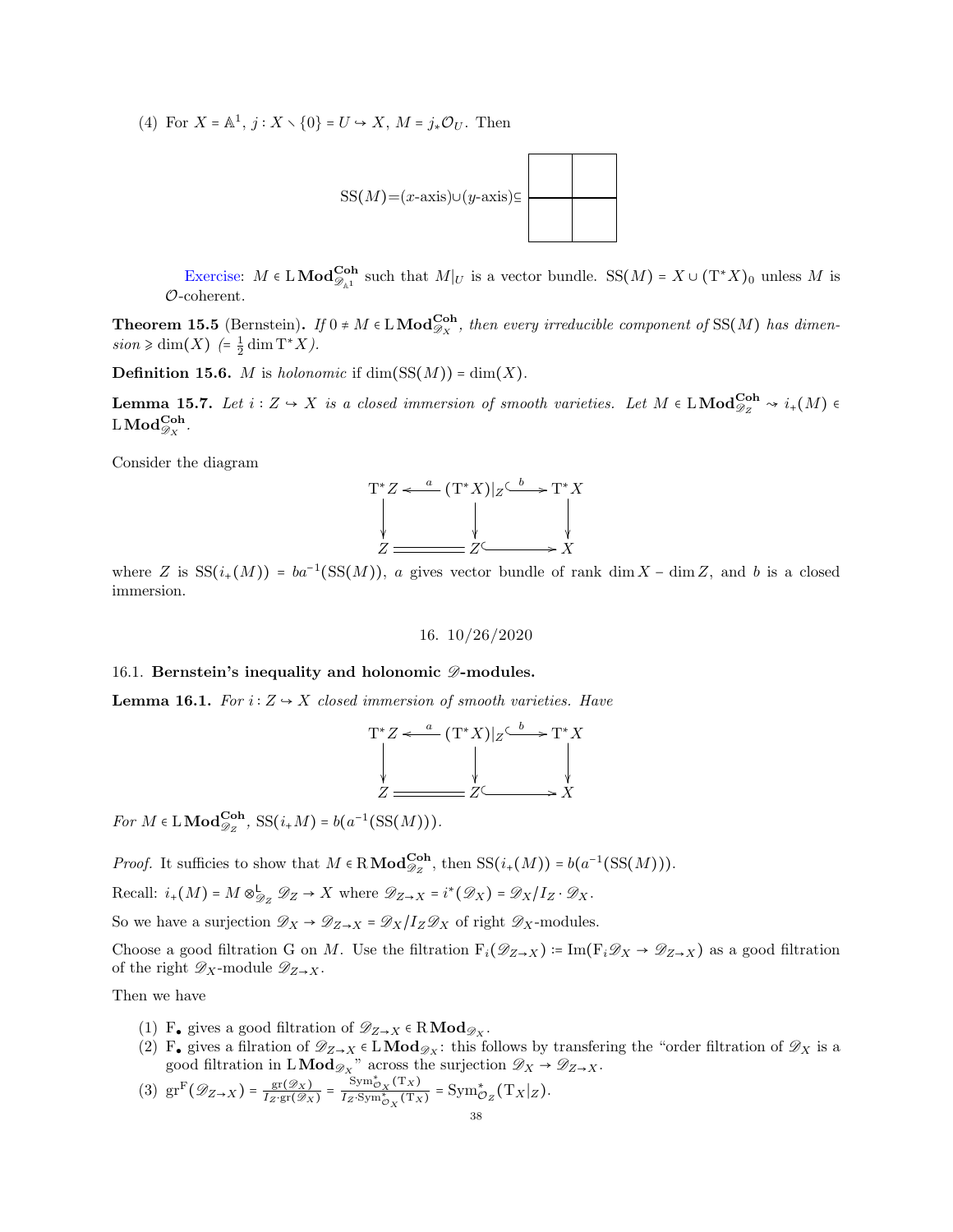Now, using the chosen good filtration G on M, get a ⊗-product filtration on  $i_+(M) = M \otimes_{\mathscr{D}_Z}^{\mathsf{L}} \mathscr{D}_{Z \to X}$ . As passing to gr is a ⊗-functor, we get

$$
\mathrm{gr}(i_+(M)) = \mathrm{gr}(M) \otimes^{\mathsf{L}}_{\mathrm{gr}(\mathscr{D}_Z)} \mathrm{gr}(\mathscr{D}_{Z \to X}) = \mathrm{gr}(M) \otimes^{\mathsf{L}}_{\mathrm{Sym}^*_{\mathcal{O}_Z}(\mathrm{T}_Z)} \mathrm{Sym}^*_{\mathcal{O}_Z}(\mathrm{T}_X|_Z) = b_* a^* \mathrm{gr}(M)
$$

where  $T^*Z \stackrel{a}{\leftarrow} (T^*X)|_Z \stackrel{b}{\rightarrow} T^*X$ .

$$
\Rightarrow SS(i_{+}M) = \text{Supp}(\text{gr}(i_{+}M)) = \text{Supp}(b_{*}a^{*}\text{gr}(M)) = ba^{-1}SS(M)
$$

**Theorem 16.2** (Bernstein's inequality). For X smooth over k,  $0 \neq M \in LMod_{\mathscr{D}}^{\text{Coh}} \Rightarrow \dim(\text{SS}(M)) \geq$  $\dim(X)$ . (In fact, each irreducible component of SS(M) has  $\dim \geq \dim(X)$ .)

*Proof.* Using pure dimensionality of  $SS(gr_C^{\bullet}(M))$  from last time where C is the codimension filtration.

It is enough to show that  $\dim(S(S(M)) \geq \dim(X)$ , we proceed by induction on  $\dim(X)$  for X smooth.

- dim $(X) = 0$ : easy
- Assume the statement for all smaller dimensional varieties. If  $f(SS(M)) = X$ , the claim is clear. So we may assume that  $Z = f(SS(M)) \subseteq X$  has  $dim(Z) < dim(X)$ .

Now  $M|_{X-Z} = 0$ :  $f(SS(M)) = \{x \in X | M_x \neq 0\}.$ 

Replace X with a small open meeting  $Z$  in  $Z_{\rm sm}$  densely, may assume  $Z$  smooth (using that  $SS(M) \rightarrow Z$ ).

Kashiwara $\Rightarrow M = i_{+}(N)$ , where  $N = i^{+}(M), i : Z \rightarrow X$ . M coherent over  $\mathscr{D}_{X} \Rightarrow N$  is coherent over  $\mathscr{D}_Z$ .

By induction on dimension,  $\dim(SS(M)) = \dim(SS(N)) + \dim(X) - \dim(Z) \geq \dim(X)$ .

**Corollary 16.3.** For  $M \in LMod_{\mathscr{D}_X}^{Coh}$ , we have  $\mathbb{D}(M) \in D^{[0,\dim(X)]}$  where  $\mathbb{D}(-) = \underline{R \operatorname{Hom}}_{\mathscr{D}_X}(-,\mathscr{D}_X)$ .

*Proof.* Want to show that  $\text{Ext}^i_{\mathcal{D}_X}(M, \mathcal{D}_X) = 0$  for any  $i > \dim(X)$ .

Write N for this Ext<sup>i</sup>. Assume for contradiction that  $N \neq 0$ . Since N is a coherent  $\mathscr{D}_X$ -module.

Bernstein  $\Rightarrow$  dim(N)  $\ge$  dim(X) Codimension lemmas  $\Rightarrow$  dim(N)  $\leq$  2 dim(X) – i < dim(X)

So this is a contradiction!

Remark 16.4 (Gabber's inductivity theorem - Ginzburgs' notes). Say  $X/k$  smooth,  $Y = T^*X$ . Note/recall: Y carries a canonical non-degenerate symplectic 2-form  $\omega_{\text{can}} \in \wedge^2 \Omega_Y^1$ : If  $x_1, \ldots, x_n$  are étale coordinates on X, then  $\omega = \sum_{i=1}^n d(x_i) \wedge d(\frac{\partial}{\partial x_i})$ . So for any  $y \in Y$ , the space  $T_{Y,y}$  is a symplectic vector space.

**Theorem 16.5** (Gabber). Say  $M \in LMod_{\mathscr{D}_X}^{Coh}$ . Choose  $y \in SS(M)_{sm}$ . Then  $T_{SS(M),y} \subseteq T_{Y,y}$  is involutive  $(i.e., it contains (T<sub>SS(M),y</sub>)<sup>⊥</sup>).$ 

So  $\dim(\mathrm{T}_{SS(M),y}) \geq \dim(\mathrm{T}_{Y,y}) - \dim(\mathrm{T}_{SS(M),y})$ , which implies that  $2 \dim(\mathrm{T}_{SS(M),y}) \geq 2 \dim(X)$ . So we get Bernstein.

## <span id="page-38-0"></span>16.2. Holonomic  $\mathscr{D}\text{-modules.}$

**Definition 16.6.**  $M \in LMod_{\mathscr{D}_X}^{Coh}$  is *holonomic* if  $dim(SS(M)) = dim(X)$  or  $M = 0$ .

- (1) We have  $\text{Hol}_X \subseteq L \text{Mod}_{\mathscr{D}_X}^{\text{Coh}}$ .
- (2)  $M \in D_{\text{Coh}}^{b}(\mathscr{D}_{X})$  is holonomic complex if each  $H^{i}(M) \in Hol_{X}$ . So  $D_{\text{Hol}}^{b}(\mathscr{D}_{X}) \subseteq D_{\text{Coh}}^{b}(\mathscr{D}_{X})$ .

 $\Box$ 

 $\Box$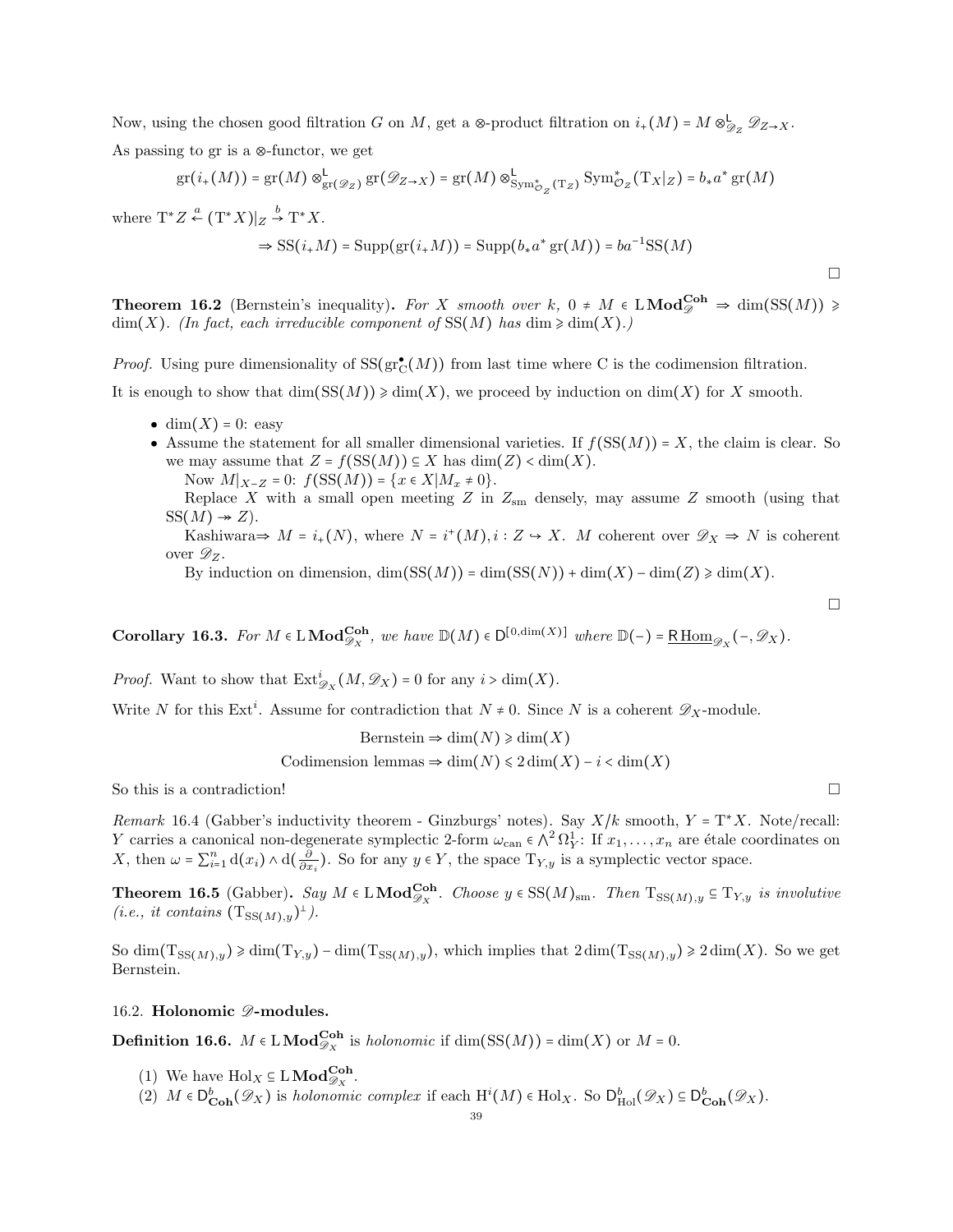**Example 16.7.** For  $i: Z \to X$  closed immersionof smooth varieties. For  $M \in LMod_{\mathscr{D}_Z}^{\mathbf{Coh}}$ . Then M holonomic  $\Leftrightarrow i_{+}(M)$  is holonomic (first lemma today).

For X smooth variety,  $x \in X$  closed point.

$$
i_+(k(x)) = \mathrm{H}^{\dim(X)}_{\{x\}}(\mathcal{O}_X) \in \mathrm{Hol}_X
$$

**Proposition 16.8.** (1) Subquotients and extensions of holonomic  $\mathscr{D}_X$ -moduels are holonomic. So Hol $_X \subseteq$  $\text{L}\,\text{Mod}_{\mathscr{D}_X}^{\textbf{Coh}}$  is an abelian Serre subcategory, and  $\text{D}_{\text{Hol}}^b(\mathscr{D}_X)$  is a triangulated subcategory of  $\text{D}_{\textbf{Coh}}^b(\mathscr{D}_X)$ .

- (2) If  $M \in \text{LMod}_{\mathscr{D}_X}^{\text{Coh}},$  then  $\text{H}^{\dim(X)}\mathbb{D}(M) = \underline{\text{Ext}}_{\mathscr{D}_X}^{\dim(X)}(M, \mathscr{D}_X) \in \text{Hol}_X$ .
- (3) If M is holonomic, then  $c(M) = \dim(X)$  and  $\mathbb{D}(M) = \underline{\operatorname{Ext}}_{\mathscr{D}_X}^{\dim}(M, \mathscr{D}_X)$  [-dim X] is concentrated in a single degree.
- (4) M holonomic  $\Leftrightarrow \mathbb{D}(M)$  concentrated in cohomological degree dim(X).
- (5)  $M \mapsto \mathbb{D}(M)[\dim X]$  gives an autoduality of  $\text{Hol}_X$ .
- (6)  $Hol_X$  is noetherian and artinian. So every object has finite length.
- *Proof.* (1) This follows from properties of  $d(-)$  under exact sequences (because holonomic  $\Leftrightarrow d(-)$  is minimal).
	- (2) We know  $d(\underline{\text{Ext}}_{\mathcal{D}_X}^{\dim(X)}(M,\mathcal{D}_X)) \leq 2\dim(X) \dim(X) = \dim(X)$ . So by Bernstein,  $d(\underline{\text{Ext}}_{\mathcal{D}_X}^{\dim(X)}(M,\mathcal{D}_X)) =$ dim(X). Thus  $\underline{\mathrm{Ext}}_{\mathscr{D}_X}^{\dim(X)}(M, \mathscr{D}_X)$  is holonomic.
	- (3) M holonomic. Want to show that  $\mathbb{D}(M)$  is canonical in degree dim(X). We know that  $\mathbb{D}(M)$   $\in$  $D^{[0,\dim(X)]}$  (corollary of Bernstein). So it sufficies to show

$$
c(M) \ge \dim(X)
$$
  
\n
$$
\Leftrightarrow d(M) \le \sum_{\text{true by holonomicity}} 2\dim(X) - \dim(X) = \dim(X)
$$

- (4) M holonomic  $\Leftrightarrow \mathbb{D}(M)$  is concentrated in degree dim(X). " $\Rightarrow$ " by (3). " $\Leftarrow$ " use Sato-Kashiwara description of the codimension filtration (or use (2)).
- (5) Clear: use  $(3)+(4)$
- (6) noetheriness clear (as  $\mathscr{D}_X$  is noetherian). Artininess follows from duality.

 $\Box$ 

$$
17. \ 10/28/2020
$$

## <span id="page-39-1"></span><span id="page-39-0"></span>17.1. Holonomicity (contd).

**Example 17.1.** Let  $X$  be a smooth variety of dimension  $d$  over  $k$ .

- (1)  $M \in \mathbf{Vect}^{\nabla}$  = {vector bundle with flat connections over  $X$ }
	- *M* is holonomic (because  $SS(M) = X \subseteq T^*X$ ).
	- $\ell(M) \leq \text{rank}(M)$ : any subquotient N of M is a verctor bundle with flat connection (because  $SS(N) \subseteq SS(M) = X$ ,  $\dim(SS(N)) \geq \dim(X) \Rightarrow SS(N) = X$ . So  $\ell(M) \leq \text{rank}(M)$ . Exercise: M as above,  $\mathbb{D}(M)[\dim(X)] = M^{\vee}$ .
- (2) Say  $x \in X$  closed point  $\rightsquigarrow H_x^d(\mathcal{O}_X)(=R\Gamma_{\{x\}}(\mathcal{O}_X)[d])$  is a holonomic  $\mathscr{D}_X$ -module of length 1:

$$
i_{+}
$$
: Hol<sub>pt</sub>  $\cong$  Hol<sub>pt</sub> $\subseteq$   $X = \{M \in Hol_X | M$  support at point\}

preserves length, so it sufficies to observe

$$
i^+\big(\mathrm{H}^d_{x}(\mathcal{O}_X)\big)=i^+i_+k(x)=k(x)
$$

which is length 1 in  $Hol_{pt}$ .

(3) Let  $X = \mathbb{A}^1$ ,  $M = k[x, x^{-1}]$  is holonomic of length 2: have a short exact sequence of  $\mathscr{D}$ -modules:

$$
0 \to k[x] \to k[x, x^{-1}] \to k[x, x^{-1}]/k[x] \to 0
$$

and both outer terms have length 1 by exercise  $1+2$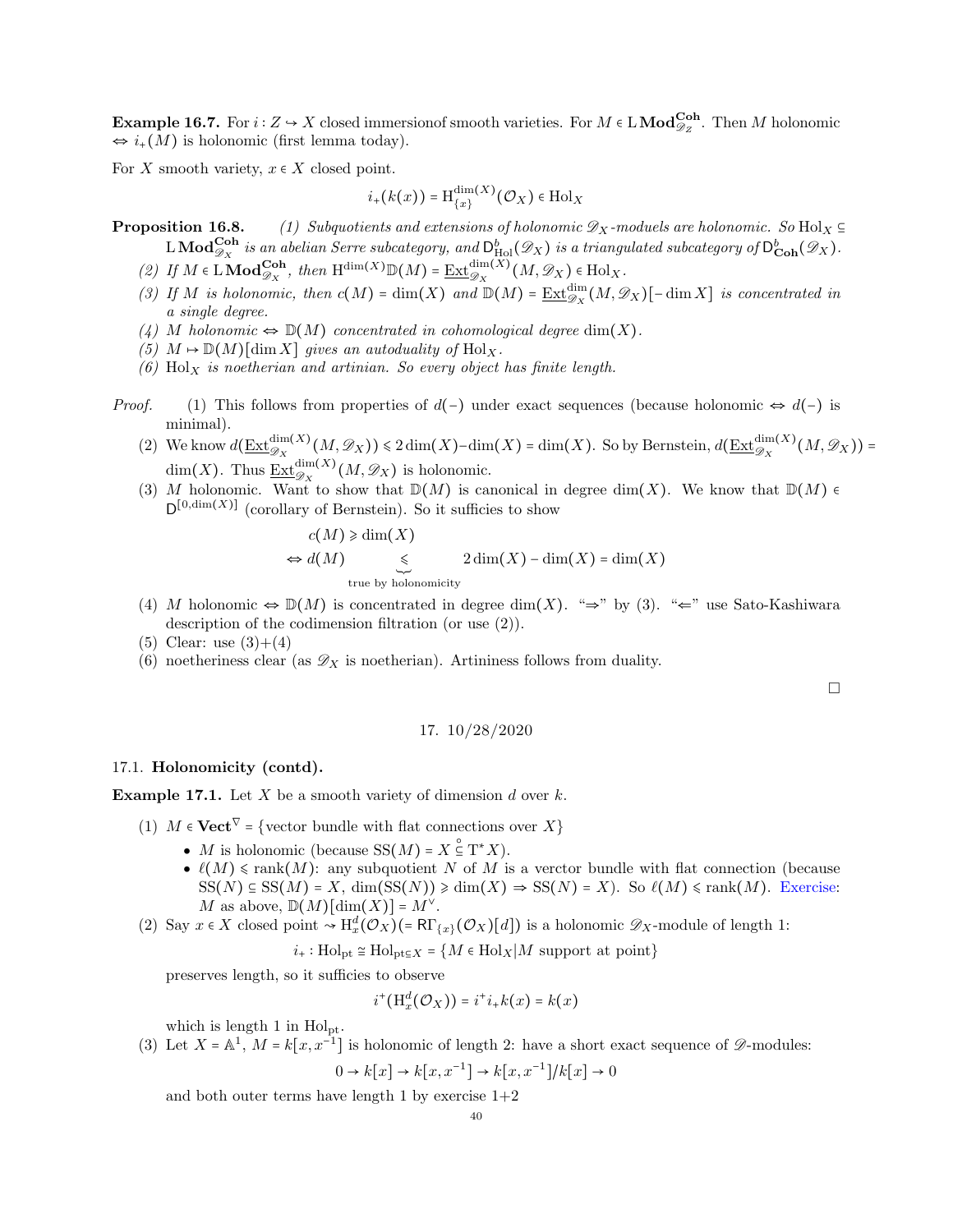Remark 17.2. Say  $M \in LMod_{\mathscr{D}_X}^{Coh}$ . By Bernstein's inequality, the codimension filtration looks like

$$
0 = \mathbf{C}^{\dim(X)+1}(M) \subseteq \mathbf{C}^{\dim(X)}(X) \subseteq \cdots \subseteq \mathbf{C}^0(M) = M
$$

So  $C^{\dim(X)}(X) \subseteq M$  is the maximal holonomic submodule of M by functoriality of codimension filtration.

Also,  $C^{\bullet}(M)$  is compatible with passing to open subsets. So

$$
\left(\mathcal{C}^{\dim(X)}(M) \subseteq M\right)|_U = \mathcal{C}^{\dim(U)}(M|_U) \subseteq M|_U
$$

for all  $\emptyset \neq U \subseteq X$ .

**Corollary 17.3.** For  $M \in LMod_{\mathscr{D}_X}^{Coh}$ ,  $U \subseteq X$  open,  $N \subseteq M|_U$  holonomic submodule. Then there exists a holonomic submodule  $N' \subseteq M$  such that  $N'|_{U} = N$  inside  $M|_{U}$ .

*Proof.* By previous approach, may replace M with its maximal holonomic submodule to assume M is holonomic.

Now it is enough to lift N to any  $\mathscr{D}$ -submodule  $N' \subseteq M$ . Write  $N = \mathscr{D}_U \cdot N_0$  where  $N_0 \subseteq M|_U$  is  $\mathcal{O}$ -coherent. Lift  $N_0$  to an  $\mathcal{O}\text{-coherent subsheaf } N'_0 \subseteq M$ . Set  $N' = \mathscr{D}_X \cdot N'_0$ .

# <span id="page-40-0"></span>17.2. Stability under pushforward/pullback. Say  $f: X \to Y$  map of smooth varieties over k. We have

$$
f_{+}:D(\mathscr{D}_X) \to D(\mathscr{D}_Y)
$$

$$
f^*:D(\mathscr{D}_Y) \to D(\mathscr{D}_X)
$$

and  $f^+ = f^*[dim(X) - dim(Y)].$ 

These have the following properties:

- (1) f proper  $\Rightarrow$  f<sub>+</sub> preserves  $\mathscr{D}$ -coherence and is adjoint to f<sup>\*</sup>
- (2)  $f$  étale ⇒  $f^*$  preserves  $\mathscr{D}$ -coherence

In general,  $f_+$  and  $f^*$  do not preserve  $\mathscr{D}$ -coherence.

**Theorem 17.4.**  $f_+$  and  $f^*$  (and thus  $f^+$ ) preserve  $D_{\text{Hol}}^b(-)$ .

<span id="page-40-1"></span>**Lemma 17.5.** Say  $j: U \to X$  open immersion. Then  $j_+ (= j_*)$  and  $j^*$  preserves  $D_{\text{Hol}}^b(-)$ .

*Proof.* Clear for  $j^*$ ; rest comes later.

<span id="page-40-2"></span>**Lemma 17.6.** Say  $i: Z \rightarrow X$  closed immersion. Then  $i_{+}$  and  $i^{*}$  preserve  $D_{\text{Hol}}^{b}(-)$ .

*Proof.* i<sub>+</sub> clear from previous discussion (because  $SS(i_+,M)$  vector bundle of rank dim X-dim Z over  $SS(M)$ ).

For  $i^*$  (or equivalently  $i^*$ ), we use Lemma [17.5:](#page-40-1) Given  $M \in D^b_{\text{Hol}}(\mathscr{D}_X)$ , have an exact triangle



Since M is holonomic by assumption and  $j_*j^*M$  holonomic by Lemma [17.5,](#page-40-1) then  $i_*i^*(M)$  holonomic.

As  $SS(i+N)$  = vector bundle of rank dim X – dim Z over  $SS(N)$ , it follows that  $i^+M$  is holonomic.

<span id="page-40-3"></span>**Lemma 17.7.** Say  $f: X \to Y$  is smooth and M a coherent  $\mathcal{D}_Y$ -module. Then  $f^*M$  is  $\mathcal{D}$ -coherent and  $SS(f^*M) = ab^{-1}(SS(M))$  where a and b are defined via  $T^*Y \stackrel{b}{\leftarrow} T^*Y \times_Y X \stackrel{a}{\rightarrow} T^*X$ , where

- $\bullet$  b smooth map of relative dimension dim  $X \dim Y$ .
- a closed immersion.

So if M is holonomic, then  $f^*M$  is also holonomic.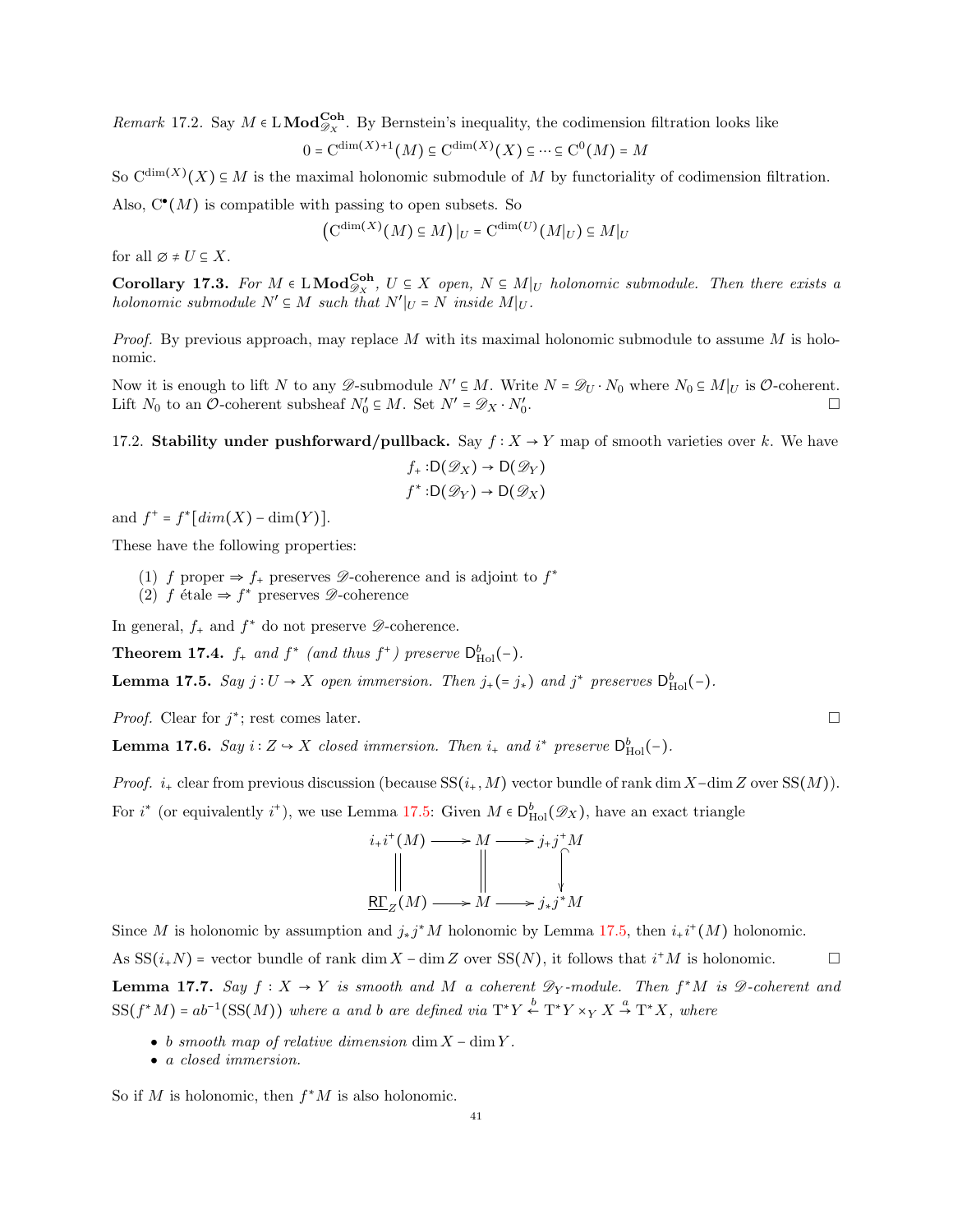*Proof.* Choose a good filtration F on M. Note:  $f^*M = \mathcal{O}_X \otimes_{f^{-1}\mathcal{O}_Y} f^{-1}M$ . Endow  $\mathcal{O}_X$  and  $f^{-1}\mathcal{O}_Y$  with trivial filtration (so  $gr_i = 0$  for any  $i \neq 0$ ). So we get a filtration on  $f^*M$ .

Thinking through the action of  $\mathscr{D}_X$  on  $f^*M$ , we learn that this construction makes  $f^*M$  a filtered  $\mathscr{D}_X$ module.

Also,

$$
gr(f^*M) = gr(O_X) \otimes_{gr(f^{-1}O_Y)} gr(f^{-1}M)
$$
  
\n
$$
= O_X \otimes_{f^{-1}O_Y} f^{-1} gr(M)
$$
  
\n
$$
= (O_X \otimes_{O_Y} Sym_{O_Y}^*(T_Y)) \otimes_{Sym_{O_Y}^*(T_Y)} gr(M)
$$
  
\n
$$
= a_* b^* gr(M)
$$
  
\n
$$
= Supp(gr(f^*M))
$$
  
\n
$$
= ab^{-1} Supp(gr(M))
$$

Corollary 17.8. For any  $f: X \to Y$ ,  $f^*$  preserves  $D_{\text{Hol}}^b(-)$ .

*Proof.* Reduce to  $X, Y$  being affine.

Factor  $f$  as  $X \stackrel{i}{\hookrightarrow} \mathbb{A}^n \times Y \stackrel{\pi}{\to} Y$ . Then

- $i^*$  preserves  $D_{\text{Hol}}^b$  (Lemma [17.6\)](#page-40-2)
- $\pi^*$  preserves  $\mathsf{D}_{\text{Hol}}^b$  (Lemma [17.7\)](#page-40-3)

So  $f^*$  preserves  $\mathsf{D}_{\mathsf{F}}^b$  $\mathbf{H}$ ol.  $\Box$ 

**Lemma 17.9.** Say  $M \in D_{\text{Coh}}^b(\mathscr{D}_X)$ . M is holonomic  $\Leftrightarrow$  for any  $x \in X$  closed,  $i_x^*M \in D^b(\mathscr{D}_{\text{pt}})$  is holonomic  $(= has finite dimension total coh)$ 

*Proof.* Assume M is holonomic,  $x \in X$  closed point,  $i_x : \{x\} \hookrightarrow X$ .

⇒: As  $i_x$  is a closed immersion,  $i_x^*$  preserves holonomicity Lemma [17.6.](#page-40-2) So  $i_x^*M$  has finite dimen total coh.

 $\Leftarrow$ : Assume each  $i_x^*M$  is holonomic. Let S(M) = Supp(M)  $\frac{g}{\leq} X$  which is a closed subset. We prove the claim by induction on  $dim(S(M))$ . If  $dim(S(M)) = 0$ , then  $S(M)$  is a finite collection of closed points, so statement true by assumption + stability of  $D_{\text{Hol}}^b(-)$  under  $i_{x,+}$ .

<span id="page-41-0"></span>In general, we will use:

**Lemma 17.10.** Let  $M \in LMod_{\mathscr{D}_X}^{Coh}$ . Then there exists  $U \subseteq X$  dense open such that  $M|_U$  is a projective  $\mathcal{O}_U$ -module (but not necessarily finite projective).

Assuming this, (apply Lemma [17.10](#page-41-0) to  $g^*M$  where  $g: S(M)_{sm} \to X$ ), may choose a dense open  $U \subseteq X$  such that

- $S(M)_U = U \cap S(M) \subseteq S(M)$  is a smooth dense open subset.
- $g^*M|_U$  has projective cohomology sheaves over  $\mathcal{O}_U$ .

Applying the assumption  $i_x^*(M)(=i_x^*M[\text{shift}])$  has finite dimension total Coh to  $x \in S(M)_U$ , get  $g^*M|_U$  is a finite projective  $\mathcal{O}_U$ -module.

 $\Box$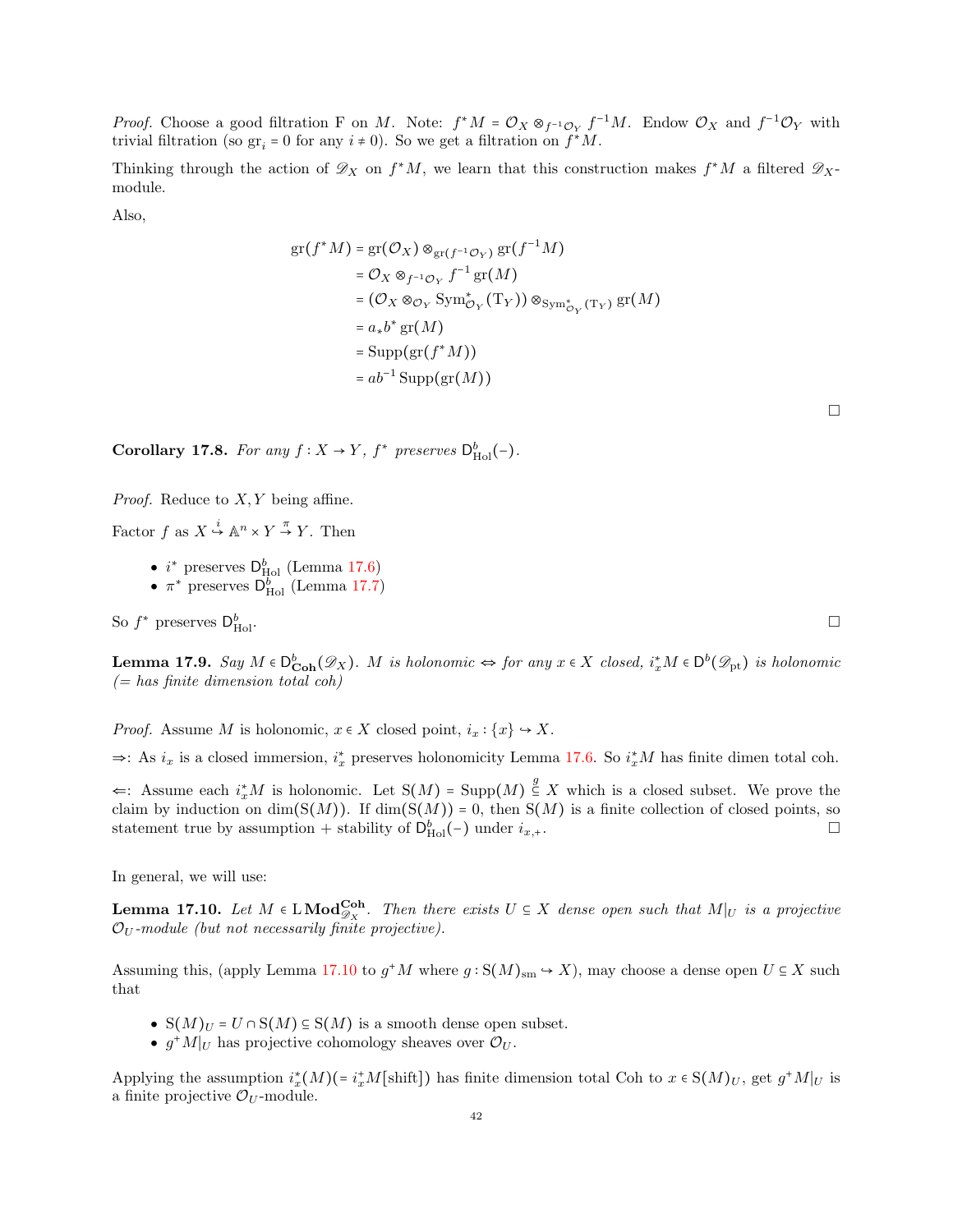#### 18. 11/02/2020

<span id="page-42-0"></span>Goal:  $i_x^*(M)$  perfect for any  $x \in X^{\text{cl}} \Rightarrow M$  holonomic.

Write  $S(M)$  = Supp $(M)$ , prove by induction on dim( $S(M)$ ).

Dim 0: clear

Observation: If  $Z \stackrel{i}{\hookrightarrow} X$  closed with complement  $j: U \hookrightarrow X$ , then for any  $N \in D_{\text{qc}}(\mathscr{D}_X)$ , have exact triangle

$$
\underline{\mathrm{R}\Gamma}_Z(N) \to N \to j_*(N|_U)
$$

N is fiberwise perfect  $\Leftrightarrow \underline{\mathrm{R}\Gamma}_Z(N), j_*(N|_U)$  are fiberwise perfect.

Step 1: Reduce to the case  $S(M)$  is smooth.

*idea*: Choose  $U \subseteq X$  open such that  $U \cap S(M)$  is dense open in  $S(M)_{\text{sm}}$ .

$$
\mathrm{R}\Gamma_{X-U}(M)\to M\to j_*(M|_U)
$$

If  $M|_U$  is holonomic, then  $j_*(M|_U)$  is so (LEM1). So  $\underline{\mathsf{RL}}_{X-U}(M)$  is coherent and fiberwise perfect, so  $\underline{\mathsf{RT}}_{X-U}(M)$  is holonomic by induction. So M is holonomic.

Step 2: May assume that  $S(M)$  is smooth by Step 1, get  $g : S(M) \to X$ . By Kashiwara  $\Rightarrow M \cong g_+(g^+(M))$ .

M coherent  $\Rightarrow g^*(M)$  coherent

M fiberwise perfect  $\Rightarrow g^+(M)$  fiberwise perfect

So may replace M with  $g^+(M)$  to assume  $S(M) = X$ 

Step 3: Choose  $U \subseteq X$  dense open such that  $M|_U$  has projective coherent sheaves over  $\mathcal{O}_U$  (Lem 5) Choose  $x \in U^{\text{cl}} \subseteq X^{\text{cl}}$ .

 $i_x^*(M)$  perfect  $\Rightarrow$  each  $\mathrm{H}^i(M|_U)$  is finite projective over  $\mathcal{O}_U$ .

So  $M|_U$  is holonomic, now proceed by induction (as in step 1)

Proof of Lemma 5: look at the notes

*Remark* 18.1. The proof above shows that the following are equivalent for  $M \in D_{\text{Coh}}^{b}(\mathscr{D}_{X})$ :

- $(1)$  *M* is holonomic
- (2) there exists a sheafificatin  $\{k_i : Z_i \to X\}$  of X by locally closed smooth subvarieties such that each  $k_i^*M$  has finite locally free  $\mathcal{O}_X$ -coherent sheaves.

**Lemma 18.2.** For any map  $f: X \to Y$  of smooth varieties over k,  $f_{+}$  preserves  $D_{\text{Hol}}^{b}(-)$ .

*Proof.* By a Cech complex argument, may assume  $X$  is affine.

We may then factor f as  $f: X \stackrel{i}{\hookrightarrow} P \stackrel{g}{\to} X$  where i is a locally closed immersion and g a proper smooth map.

Lem  $1+$ Lem $2 \Rightarrow i_+$  preserves  $D_{\text{Hol}}^b(-)$ .

May replace  $X$  with  $P$  to assume  $f$  is proper smooth.

Fix  $M \in D^b_{\text{Hol}}(X)$ , so we know  $f_+(M)$  is  $\mathscr{D}\text{-coherent}.$ 

Using Lemma 4, it sufficies to show for any  $y \in Y^{\text{cl}}$ , we have  $i^*_{y} f_+(M) \in D^b_{f,d}(k(y))$ .

As  $f$  is smooth, we know that

$$
f_+(M) = f_*(\mathrm{dR}_{X/Y}(M)) = f_*(\Omega^{\bullet}_{X/Y} \otimes_{\mathcal{O}_X} M)
$$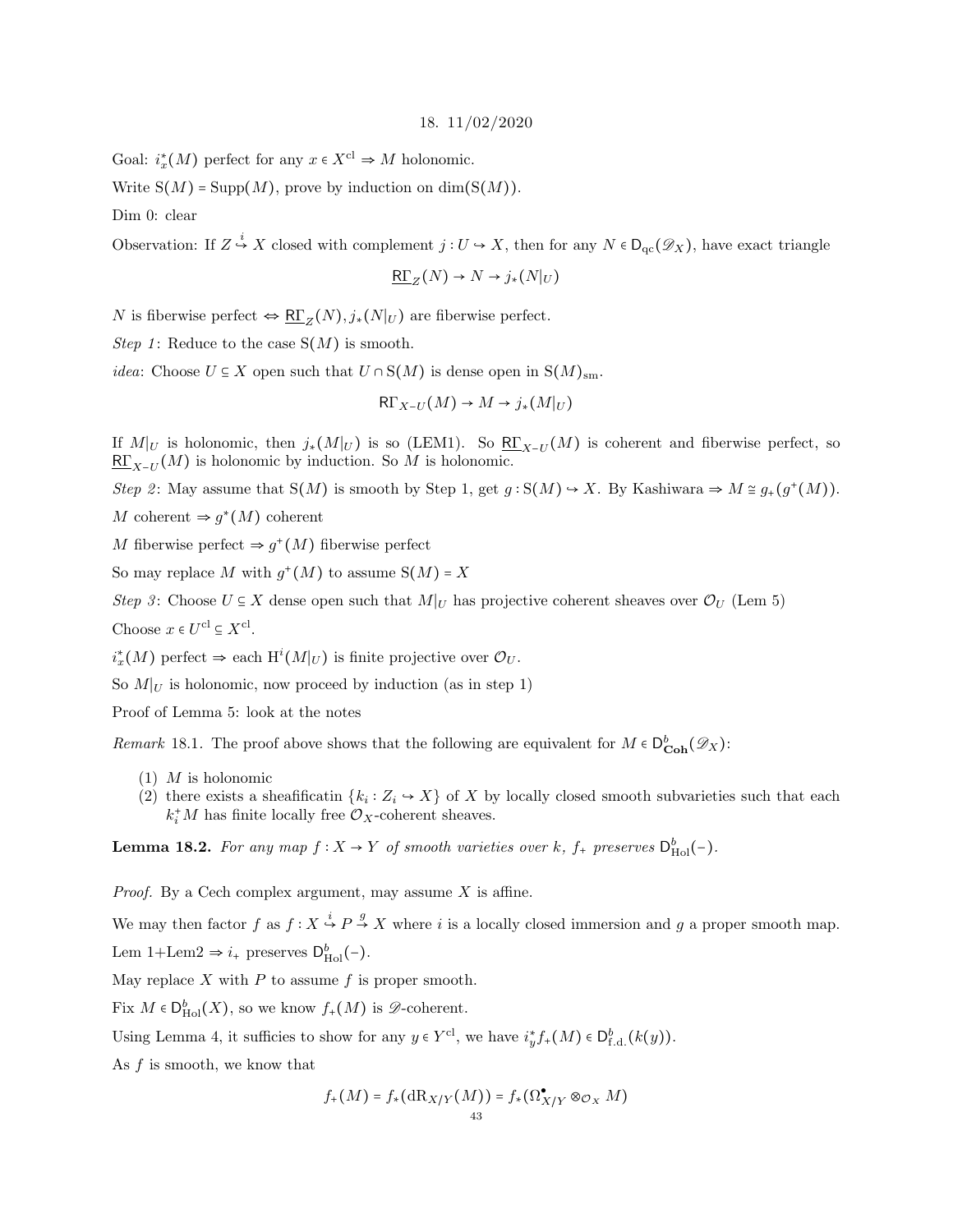So

$$
i_y^* f_+(M) = f_{y*} (i_{X_y}^* (\Omega_{X/Y}^{\bullet} \otimes_{\mathcal{O}_X} M))
$$
  
=  $\mathsf{R}\Gamma(X_y, \mathrm{dR}_{X_y/y} (i_{X_y}^* M))$   
=  $f_{y*} (i_{X_y}^* M)$ 

where



 $i_{X_y}^*M$  is holonomic (Lem 2)  $\Rightarrow i_{X_y}^*M$  is  $\mathscr{D}$ -coherent over  $X_y$ .

 $X_y$  is proper over  $\{y\} \Rightarrow f_{y+}(i_{X_y}^*M)$  is  $\mathscr{D}$ -coherent over  $\{y\} \Leftrightarrow \mathscr{O}$ -coherent over  $\{y\}$ .

So 
$$
i^*_{y}f_+(M) \in D^b_{\text{Coh}}(\{y\}).
$$

**Corollary 18.3** (Lyubeznik). Say R is a smooth k-algebra,  $I \subseteq R$  ideal. Then each  $H_I^i(R)$  has finitely many associated primes.

*Proof.* We know that  $\mathsf{R}\Gamma_I(R) \in D^b_{\text{Hol}}(\mathscr{D}_R)$ , so each  $H^i_I(R)$  is holonomic.

So it sufficies to show that if M is holonomic  $\mathscr{D}_R$ -module, then Ass $(M)$  is finite. For each P  $\in$  Ass $(M)$ , may choose a simple subquotient  $N_P$  of M supported at  $\overline{\{P\}}$ . But M has only finitely many isomorphic classes of simple subquotients, so there are only finitely many possibilities for  $p$ .

Open question: R finite type k-algebra where k is field of characteristic 0.  $I \subseteq R$  ideal. Does  $H_I^i(R)$  have finitely many minimal primes?

#### <span id="page-43-0"></span>18.1. The b-function Lemma.

**Theorem 18.4.** Let  $X = \text{Spec}(R)$  be smooth affine over k,  $U = D(f) \stackrel{j}{\hookrightarrow} X$ ,  $0 \neq f \in R$ .  $M \in \text{Hol}(\mathscr{D}_U)$ generated by 1 element  $u \in M$ . Then there exists differential operator  $d_0(n) \in \mathscr{D}_R[n]$  and  $b_0(n) \in k[n]$  such that we have

$$
d_0(n)(f^{n+1}u) = b_0(n) \cdot f^n u \qquad \forall n \in \mathbb{Z}
$$

In particular, there exists some  $c \in \mathbb{Z}$  such that for any  $m \leq c$ , we have  $\frac{u}{f^m} \in \mathscr{D}_R \cdot \frac{u}{f^c} \subseteq M \Rightarrow M$  is coherent over  $\mathscr{D}_R$ .

**Example 18.5.** Say  $R = k[x_1, \ldots, x_m], \ \partial_i = \frac{\partial}{\partial x_i}, f \in R, M = R_f, u = 1.$ 

(1) 
$$
f = x_1
$$
:  $d_0(n) = \frac{\partial}{\partial x_1}, b_0(n) = n + 1$ .

$$
\Rightarrow \frac{\partial}{\partial x_1} \left( x_1^{n+1} \right) = (n+1)x_1^n
$$

(2)  $f = \sum_{i=1}^{m} x_i^2$ . One can show  $\nabla = \sum_i \partial_i^2$  satisfies

$$
\nabla(f^{n+1}) = 4(n+1)(n+\frac{m}{2}) \cdot f^n
$$

(3) 
$$
f = x_1^2 + x_2^3
$$
:  $\nabla = \frac{1}{12} x_2 \partial_1^2 \partial_2 + \frac{1}{27} \partial_2^3 + \frac{n}{4} \partial_1 + \frac{3}{8} \partial_1^2$   

$$
\nabla (f^{n+1}) = (n+1) \left( n + \frac{5}{8} \right) \left( n + \frac{7}{6} \right) f^n
$$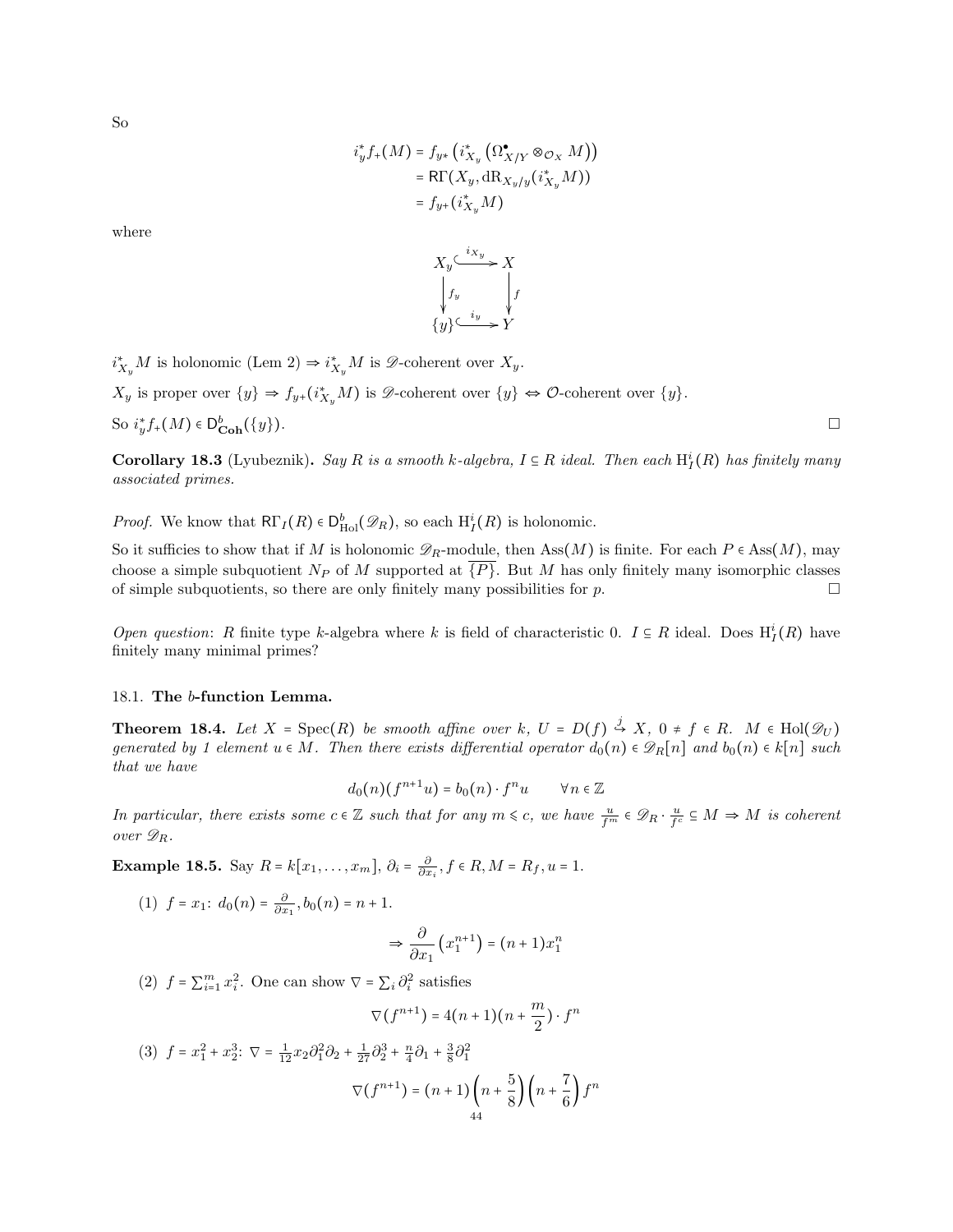The minimal degree  $b_0(n)$  that shows up in the Theorem is called the Bernstein-Sato polynomial of f, denoted  $b_f(n)$ .

Goal: Prove the theorem ans derive Lemma 1

Construction: (Complex pairs of  $f$  as a  $\mathscr{D}$ -module):

Let s be a formal variable,  $X, U$  as in Theorem.

 $X_s = X \otimes_k k(s), U_s = U \otimes_k k(s), \mathscr{D}_{X_s} = \mathscr{D}_X \otimes_k k(s), \mathrm{T}^* X_s = (\mathrm{T}^* X)_s.$ 

We have a projection  $\pi: X_s \to X$  So we have  $\pi^*: \mathbf{LMod}_{\mathscr{D}_X} \to \mathbf{LMod}_{\mathscr{D}_{X_s}}$ .

Have a naturally defined 1-form.

$$
\operatorname{Sd} \log(f) = \frac{S \mathrm{d} f}{f} \in \Omega^1_{U_s}
$$

Define a rank 1 locally free  $\mathcal{O}\text{-}\mathrm{Coh} \mathscr{D}\text{-}\mathrm{module}$ 

$$
\mathcal{O}_U \cdot f^s = (\mathcal{O}_{U_s} \cdot f^s, \mathrm{d} + s \mathrm{d} \log(f)) \in \mathrm{L} \mathbf{Mod}_{\mathscr{D}_{U_s}}
$$

Explicitly,

- functions act as usual
- $a \in T_U$  have

$$
a(f^{s}) = \underbrace{``s \cdot f^{s-1}a(f)''}_{\text{Does not make sense}} = s \cdot \frac{a(f)}{f} \cdot f^{s}
$$

May define a functor

$$
B:\operatorname{LMod}_{sD_U}\to \operatorname{LMod}_{sD_{U_s}}\\ M\mapsto M\cdot f^s
$$

as follows: (3 equivalent descriptions)

- (1)  $Mf^s = (\pi^*M) \otimes_{\mathcal{O}_{U_s}} \mathcal{O}_{U_s} \cdot f^s$  where  $\pi: U_s \to U$ .
- (2)  $Mf^{s} = (M_{s} \cdot f^{s}, \nabla + sd \log(f)).$
- (3)  $Mf^s = M_s \cdot f^s$ , functions act as usual,  $a \in T_U$  acts via:  $a(M \cdot f^s) = \left(a(M) + s \frac{a(f)}{f} M\right) \cdot f^s$ .

19. 11/09/2020

#### <span id="page-44-1"></span><span id="page-44-0"></span>19.1. The b-function lemma (cont).

**Theorem 19.1.** Let  $X = \text{Spec}(R)$  smooth affine over k.  $U = D(f) \subseteq X$  for  $0 \neg f \in R$ ,  $M \in Hol(\mathcal{D}_U)$  generated by  $u \in M$ . Then  $d_0(s) \in D_R[s]$  and  $b_0(s) \in k[s]$  such that  $d_0(n) f^{n+1} u = b_0(n) f^n u$  for any  $n \in \mathbb{Z}$ .

So there exist a  $c \in \mathbb{Z}$  such that  $\forall m \geq c$ , we have  $\frac{u}{f^m} \in D_R \cdot \frac{u}{f^c} \subseteq M$ . In particular, M is coherent over  $\mathscr{D}_R$ .

Last time: write  $X_s = X \otimes_k k(s)$ ,  $U_s = U \otimes_k k(s)$ , etc.

So we have  $\pi: X_s \to X$  or  $\pi: U_s \to U$ 

We had a functor:

$$
B: \mathcal{L} \mathbf{Mod}_{\mathscr{D}_U} \to \mathcal{L} \mathbf{Mod}_{\mathscr{D}_{U_s}}
$$
  

$$
M \mapsto M \cdot f^s = (M_s \cdot f^s, d * sd \log(f))
$$
  

$$
= (\pi^* M) \otimes_{\mathcal{O}_U} \mathcal{O}_U \cdot f^s
$$

Strategy: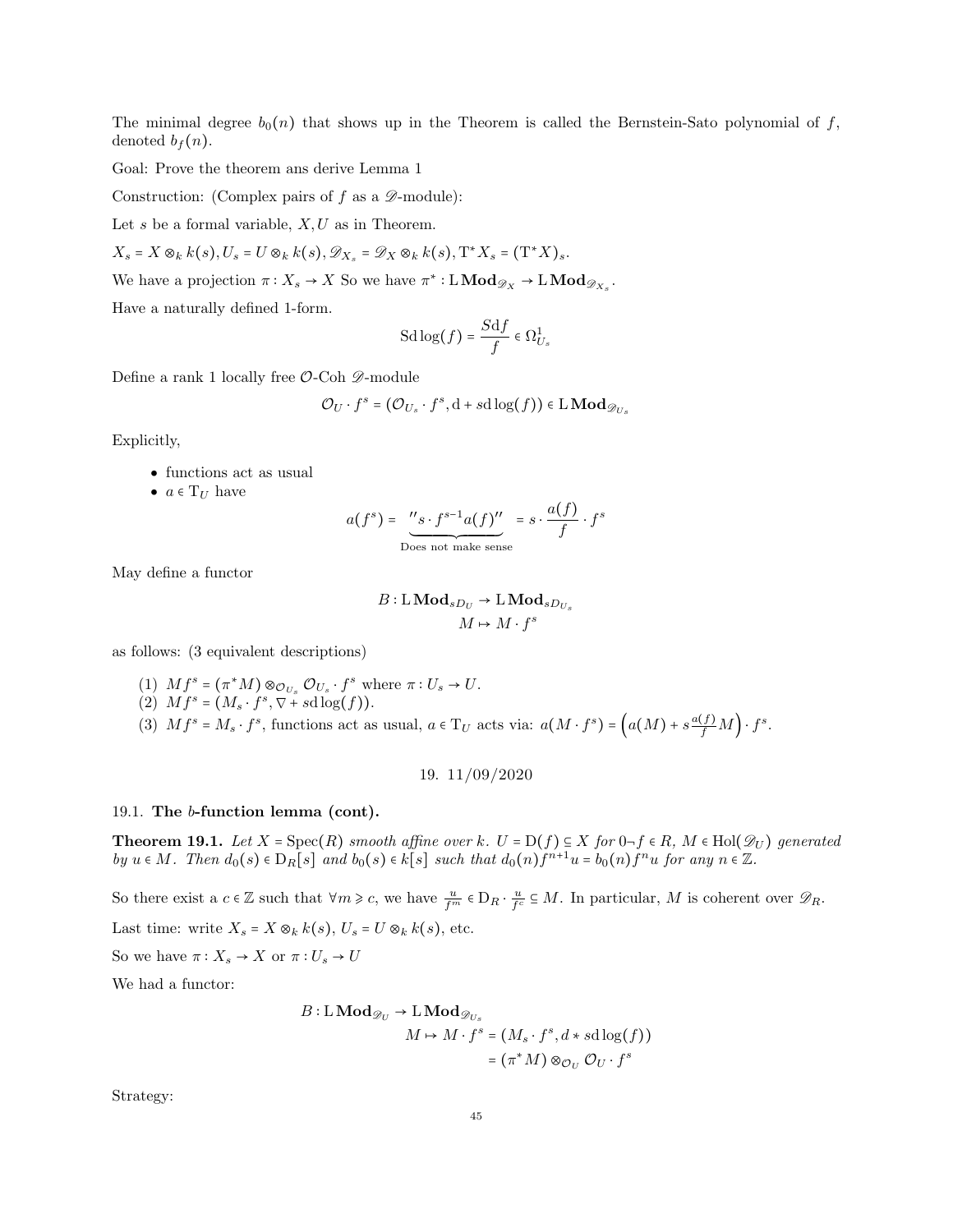- (1) Show  $M \cdot f^s$  is holonomic over  $D_{R_s} = D_{X_s}$
- (2) Specialize  $s \mapsto n \in \mathbb{Z}$  for most n to derive that  $M = M \cdot f^n$  is holonomic over  $D_R$ .

Properties of  $M \mapsto M \cdot f^s$ 

(1) If M is a coherent  $\mathscr{D}_U$ -module, then  $SS(M \cdot f^s) \subseteq T^*U_s = (T^*U)_s$  is simply  $\pi^{-1}(SS(M)) \subseteq T^*U$ . (Idea: if  $\{F_i\}$  is a good fit of M, then  $\{(F_i)_s \cdot f^s\}$  is a good filtration of  $M \cdot f^s$ ). So

$$
M \cdot f^s \in Hol(\mathcal{D}_{U_s}) \Leftrightarrow M \in Hol(\mathcal{D}_U).
$$

(2) For  $M \in L \text{Mod}_{\mathscr{D}_U}^{\text{Coh}},$  the following  $\mathscr{D}_{U_s}$ -modules are isomorphic

$$
Mf^s = (M_s f^s, d + sd\log(f)) \cong M \cdot f^{s+k} = (M_s f^{s+k}, d + (s+k)d\log(f))
$$

$$
M \cdot f^s \mapsto \frac{M}{f^k} \cdot f^{s+k}
$$

(3) This construction refines to a functor

$$
L\text{Mod}_{\mathscr{D}_U} \to L\text{Mod}_{\mathscr{D}_U[s]/k[s]}
$$

$$
M \mapsto \widehat{M \cdot f^s} = (M \otimes_k k[s], d + sd \log(f)) \subseteq M_s \cdot f^s
$$

So it makes sense to specialize  $s \in k[s]$  to  $\lambda \in k$ : Given a map  $e_\lambda : k[s] \to k$  sending s to  $\lambda$ , we can identify  $e^*_{\lambda}(\widetilde{\mathcal{O}_U \cdot f^s}) = (\mathcal{O}_U, d + \lambda d \log(f))$  as a rank 1  $\mathcal{D}_U$ -module with connection.

In particular, take  $\lambda = n \in \mathbb{Z}$ , we get

$$
e_n^*(\widetilde{{\mathcal O}_U\cdot f}^s)={\mathcal O}_U\cdot f^n=({\mathcal O}_U,{\rm d}+n{\rm d}\log(f))\cong{\mathcal O}_U=({\mathcal O}_U,{\rm d})
$$

So

$$
e_n^*(\widetilde{Mf^s}=M
$$

as a  $\mathscr{D}_U$ -module.

Proof of b-function lemma. Have  $j_s: U_s \to X_s$ . Let  $N = j_{s*}(M \cdot f^s) \in \mathbb{L} \text{Mod}_{\mathscr{D}_{X_s}}$ . We know  $N|_{U_s}$  is holonomic (property 1)

Extension lemma  $\Rightarrow$  there exists a holonomic submodule  $N' \subseteq N$  such that  $N'|_{U_s} = N|_{U_s}$ . So  $N/N' \in$ LMod<sub> $\mathscr{D}_{X_s}$ </sub> is set-theoretically supported on  $V(f)_s \subseteq X_s$ . So the element  $uf^s \in N$  is killed in  $N/N'$  by some  $f^k, k \geq 0$ . So  $f^k \cdot uf^s \in N'$  for some  $k \geq 0$ . So consider the descending sequence

$$
N'\supseteq \mathbf{D}_{X_s}\cdot f^ku f^s\supseteq \mathbf{D}_{X_s}\cdot f^{k+1}uf^s\supseteq \cdots \supseteq \mathbf{D}_{X_s}f^{k+n}uf^s\supseteq \cdots
$$

As  $N'$  has DCC, there exists a  $m \gg 0$  such that

$$
f^m\cdot uf^s\in \mathcal{D}_{X_s}\cdot f^{m+1}uf^s
$$

So there exists  $P \in D_{X_s}$  such that  $P \cdot (f^{m+1}uf^s) = f^m \cdot uf^s$ .

Since  $P = \frac{d_0(s)}{b_0(s)}$  $\frac{a_0(s)}{b_0(s)}$  for  $d_0 \in D_X[s]$  and  $b_0 \in k[s]$ , clear denominators to get

$$
d_0(s)f^{m+1}uf^s=b_0(s)\cdot f^m\cdot u\cdot f^s\in\widetilde{M\cdot f^s}\subseteq M\cdot f^s.
$$

Specialize  $s \mapsto n \in \mathbb{Z}$  (as in Property 3) to get

$$
\underbrace{d_0(n) \cdot f^{m+1}u \cdot f^n}_{=d_0(n) \cdot f^{m+n+1}u} = \underbrace{b_0(n) f^m u f^n}_{=b_0(n) \cdot f^{m+n} \cdot u} \in M
$$

Change *n* to  $m + n$  to get the lemma. ( $\Rightarrow M$  is *coherent* over  $D_R$ ).

Remark 19.2 (A holonomic consequence).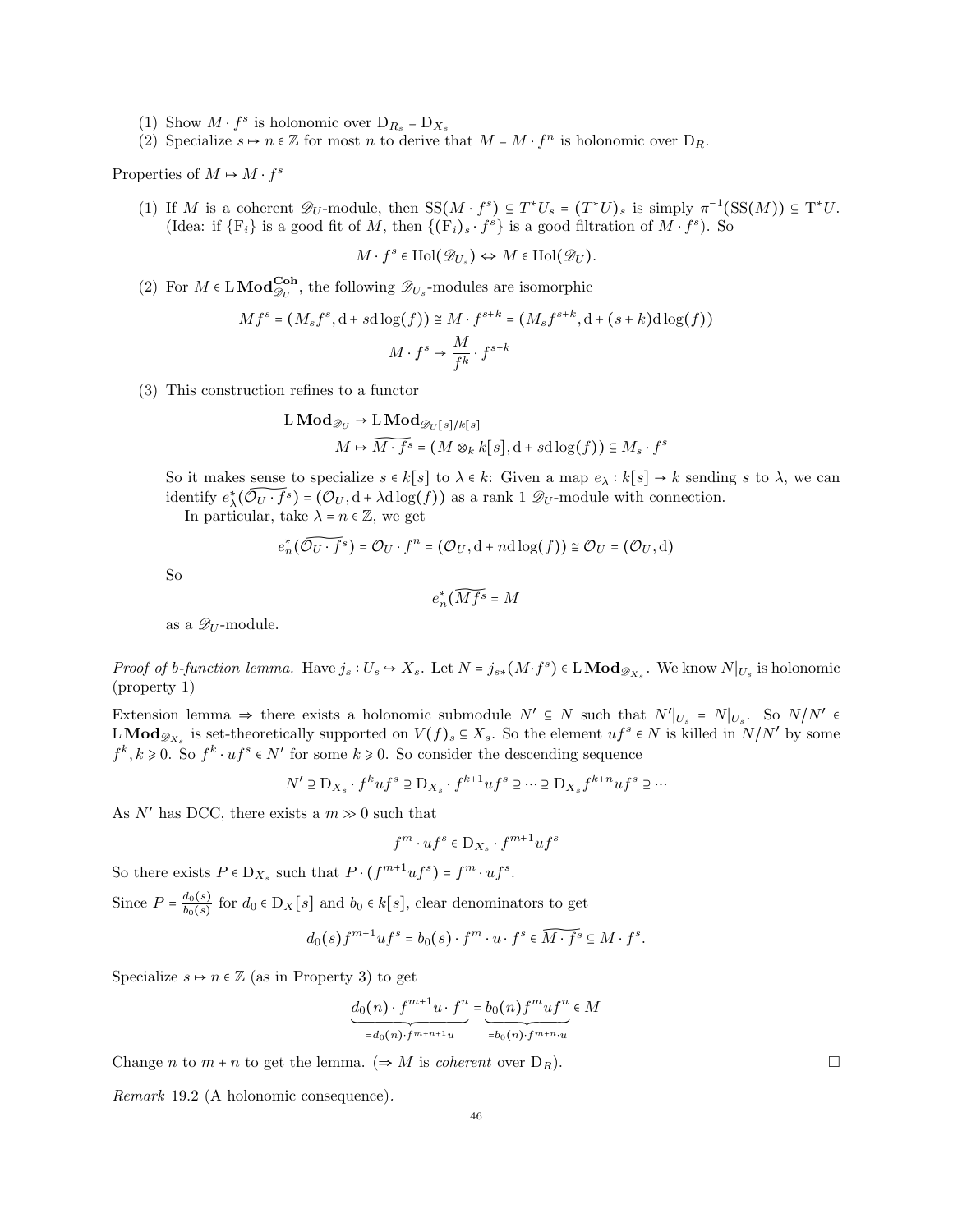**Claim.** In the setup above,  $M \cdot f^s$  is holonomic over  $D_{X_s}$ .

In the previous proof, we saw

$$
N' = \mathbf{D}_{X_s} \cdot f^k u f^s \subseteq M = \mathbf{D}_{U_s} \cdot u f^s
$$

was a holonomic  $D_{X_s}$ -submodule.

Property  $(2) \Rightarrow \forall c \in \mathbb{Z}$ , we have an isomorphism

$$
D_{U_s} \cdot u \cdot f^s \cong D_{U_s} \cdot u \cdot f^{s+k+c}
$$

$$
Puf^s \mapsto P \cdot \frac{u}{f^{k+c}} \cdot f^s
$$

Transporting the holonomicity of  $N' \subseteq M$  as above under this isomorphism, we get

$$
D_{X_s} \cdot \frac{u}{f^c} f^{s+k+c} \subseteq D_{U_s} u f^{s+k+c}
$$

is a holonomic  $\mathscr{D}_{X_s}$ -submodule for any c. By "transport of structure" along the automorphism  $s \mapsto s + k + c$ of  $k(s)$ , we learn that  $D_{X_s} \cdot \frac{u}{f^c} \cdot f^s \subseteq D_{U_s} \cdot u \cdot f^s$  is a holonomic  $D_{X_s}$ -submodule for any c. Now

$$
\cup_{c} \mathrm{D}_{X_s} \cdot \frac{u}{f^c} f^s = \mathrm{D}_{U_s} \cdot u \cdot f^s
$$

and LHS is a finite union by the b-function lemma. So

$$
(M \cdot f^s) = D_U \cdot u \cdot f^s = D_{X_s} \cdot \frac{u}{f^c} f^s
$$

So  $Mf^s$  is holonomic over  $D_{X_s}$ .

**Lemma 19.3.** For  $j: U = D(f) \rightarrow X$ , M as in the b-function lemma,  $j_*M$  is holonomic over  $D_X$ .

*Proof.* We know  $M \cdot f^s$  is cylic holonomic over  $D_{X_s}$ . Also, b-function lemma  $\Leftarrow M$  is coherent over  $\mathscr{D}_X$ . Goal: dim  $SS(M) = n(=\dim(X)).$ 

Since  $Mf^s$  is cylic holonomic over  $D_{X_s}$ , we have  $Mf^s = D_{X_s}/D_{X_s} \cdot (\{P\}r)$  $\sum_{=I}$ where  $P_i \in D_{X_s}$  such that

- (1)  $P_i \in \mathcal{F}_{r_i}(\mathcal{D}_{X_s})$  and  $\overline{P}_i \in \text{gr}_{r_i}(\mathcal{D}_{X_s})$  gives a system of generators of  $\text{gr}(I) \subseteq \text{gr}(\mathcal{D}_{X_s}) = \text{Sym}^*(\mathcal{T}_{X_s})$ .
- (2) (holonomicity) $V(\overline{P}_1,\ldots,\overline{P}_r) \subseteq T^*X_s$  has dim = n. "Spreading out" to an open subset W of Spec(k[s]) and specializing s to  $n \in \mathbb{N} \subseteq W$  gives the desired conclusion using Property 3.

 $\Box$ 

Remark 19.4 (Roskim). For any open injection  $j: U \subseteq X$  and  $M \in L\textbf{Mod}_{\mathscr{D}_U}^{\textbf{Coh}}$ , we have:

If  $\dim(SS(M)) \leq \dim(X) + \delta$ , then for any coherent  $\mathscr{D}$ -submodules  $N \subseteq j_*(M)$ , we have  $\dim(SS(N)) \leq$  $\dim(X) + \delta$ .

## <span id="page-46-0"></span>19.2. Verdier duality.

**Definition 19.5.** For a smooth k-scheme  $X$ , set

$$
\mathbb{D}_X(-) = \left(\underline{\mathrm{R}\operatorname{Hom}}_{\mathcal{D}_X}(-, \mathcal{D}_X) \otimes_{\mathcal{O}_X} \omega_X^{-1}\right) [\dim X]
$$

So  $\mathbb{D}_X(-): \mathrm{D}^b_{\mathbf{Coh}}(\mathscr{D}_X) \to \mathrm{D}^b_{\mathbf{Coh}}(\mathscr{D}_X)$ 

Note  $\mathbb{D}_X(\text{Hol}_X) \subseteq \text{Hol}_X$  (no shifts)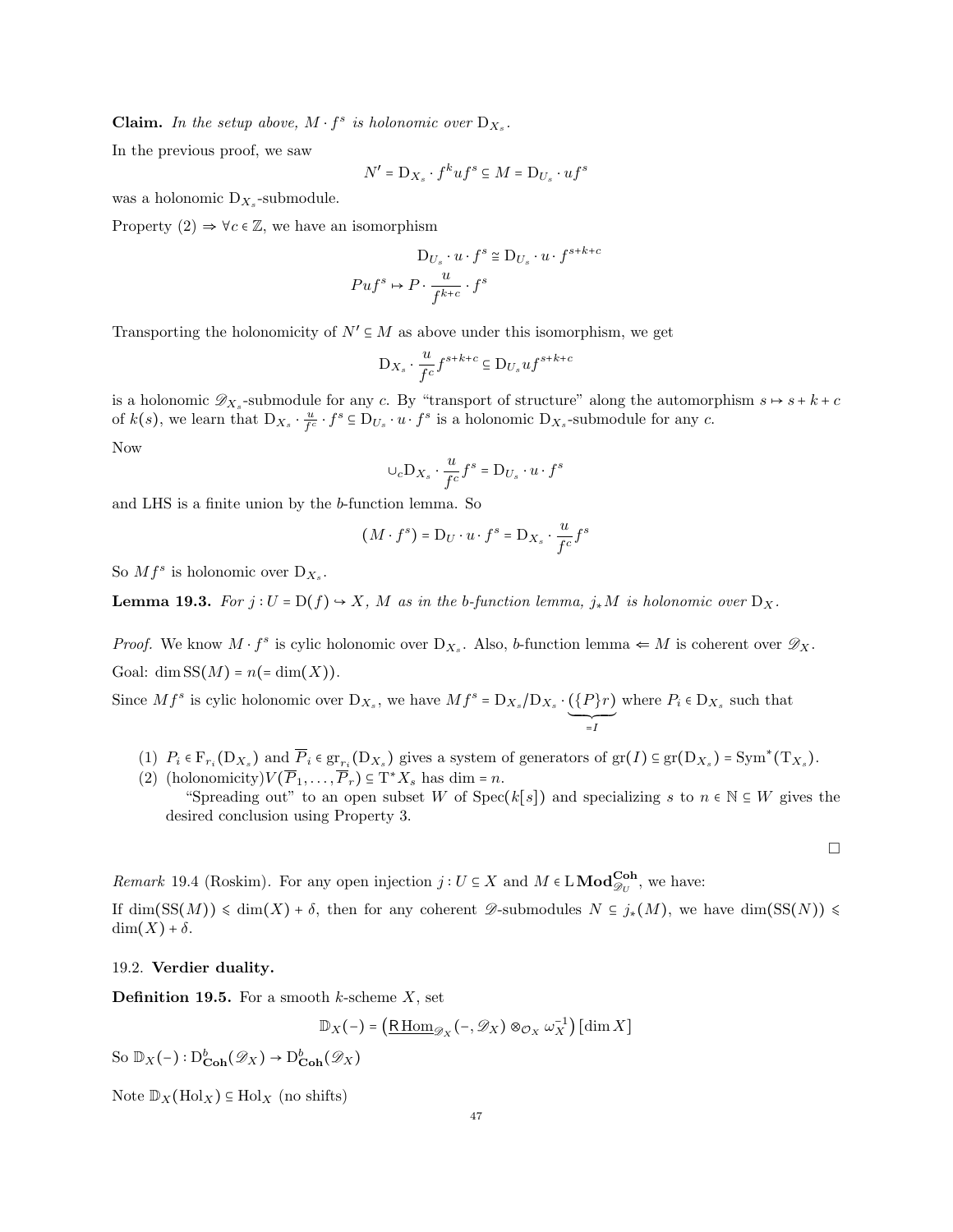## Example 19.6.  $\mathbb{D}_X(\mathcal{O}_X) = \mathcal{O}_X$ :

Need to show  $\underline{\text{R}\text{Hom}}_{\mathscr{D}_X}(\mathcal{O}_X, D_X)[n] \cong \omega_X$  as right  $\mathscr{D}_X$ -module where  $n = \dim X$ . Equivalently, need to show  $\underline{\mathsf{R}\operatorname{Hom}}_{\mathscr{D}_X^{\mathrm{op}}}(\omega_X,\mathcal{D}_X^{\mathrm{op}})[n] \cong \mathcal{O}_X$  as left  $\mathcal{D}_X$ -module.

We use (recall) have dR resolution

$$
dR(\mathscr{D}_X) = \left(\mathscr{D}_X \stackrel{\mathrm{d}}{\to} \Omega^1_X \otimes_{\mathcal{O}_X} \mathscr{D}_X \to \cdots \to \omega_X \otimes_{\mathcal{O}_X} \mathscr{D}_X\right) \cong \omega_X
$$

Apply  $\underline{\mathsf{R}\operatorname{Hom}}_{\mathscr{D}_X^{\operatorname{op}}}(-, \mathbf{D}_X^{\operatorname{op}})$  to get:

$$
\underbrace{\text{Sp}}_{\text{Spencer complex}} = \left(\mathscr{D}_X \otimes_{\mathcal{O}_X} \bigwedge^n T_X \to \mathscr{D}_X \otimes \bigwedge^{n-1} T_X \to \cdots \to \mathscr{D}_X \otimes T_X \to \mathscr{D}_X\right)
$$

a complex of left  $\mathscr{D}\text{-modules.}$ 

Obs: there exists a natural map

$$
Sp(\mathscr{D}_X) \to \mathcal{O}_X
$$

$$
P \in \mathscr{D}_X \mapsto P \cdot 1 \in \mathcal{O}_X
$$

Claim. Sp $(\mathscr{D}_X) \cong \mathcal{O}_X$  is a qis.

<span id="page-47-0"></span>*Proof.* Left as an Exercise(hint: reduces via filtrations to the std koszol resoluation of  $\mathcal{O}_X$  over  $\text{Sym}^*_{\mathcal{O}_X} T_X$ ).

$$
20. \ \ 11/11/2020
$$

#### <span id="page-47-1"></span>20.1. Verdier Duality (cont).

Exercise 20.1. Say  $f: X \to Y$  is a smooth map of smooth k-varieties. Show that there exists resolution

$$
\left(\mathscr{D}_X\otimes\bigwedge^n\mathrm{T}_{X/Y}\to\cdots\to\mathscr{D}_X\otimes_{\mathcal{O}_X}\bigwedge^2\mathrm{T}_{X/Y}\to\mathscr{D}_X\otimes_{\mathcal{O}_X}\mathrm{T}_{X/Y}\to\mathscr{D}_X\right)\cong\mathscr{D}_{X\to Y}
$$

The LHS is  $\mathrm{Sp}_{X/Y}(\mathscr{D}_{X\to Y}).$ 

**Example 20.2.** X smooth variety,  $x \in X$  closed point,  $\delta_x = \delta$ -functino D-module =  $i_{x,+}(k(x))$ . Then  $\mathbb{D}(\delta_x) \cong \delta_x$ .

*Proof.*  $\delta_x$  =unique length 1 holonomic  $\mathscr{D}_X$ -module supported at x. So  $\mathbb{D}(\delta_x)$  has same property. ( $\Rightarrow$  $i_+(\mathbb{D}(\mathcal{O}_{\rm pt})) \cong \mathbb{D}(i_+(\mathcal{O}_{\rm pt})).$ 

**Proposition 20.3.** Say  $f : X \to Y$  projective map of smooth k-varieties. Then there exists a natural isomorphism  $f_{+}\mathbb{D}(-) \cong \mathbb{D} \circ f_{+}(-)$  as  $D_{\mathrm{Hol}}^{b}(X)^{\mathrm{op}} \to D_{\mathrm{Hol}}^{b}(Y)$ .

Proof. Assume f is a closed immersion.

(1) Construct a comp map:  $\eta_M : f_* \mathbb{D}(M) \to \mathbb{D} f_+(M)$  for any  $M \in D^b_{\text{Hol}}(\mathscr{D}_X)$ .

$$
f_{+}(\mathbb{D}(M)) = f_{+}(\underbrace{\text{R}\operatorname{Hom}_{\mathscr{D}_{X}}(M \cdot \mathscr{D}_{X}) \otimes_{\mathcal{O}_{X}} \omega_{X}^{-1}[d_{X}])
$$
  
\n
$$
= f_{+}(\underbrace{\text{R}\operatorname{Hom}_{\mathscr{D}_{X}}(M \cdot \mathscr{D}_{X})[d_{X}]) \otimes_{\mathcal{O}_{Y}} \omega_{Y}^{-1}
$$
  
\n
$$
= f_{*}(\underbrace{\text{R}\operatorname{Hom}_{\mathscr{D}_{X}}(M \cdot \mathscr{D}_{X})[d_{X}] \otimes_{\mathscr{D}_{X}} \mathscr{D}_{X \to Y}) \otimes \omega_{Y}^{-1}
$$
  
\n
$$
= f_{*}(\underbrace{\text{R}\operatorname{Hom}_{\mathscr{D}_{X}}(M \cdot \mathscr{D}_{X \to Y})[d_{X}]) \otimes \omega_{Y}^{-1}}
$$

The target of  $\eta_M$  is:

$$
\mathbb{D}f_{+}M = \underline{\mathrm{R}\operatorname{Hom}}_{\mathscr{D}_Y}(f_{+}M, \mathscr{D}_Y) \otimes \omega_Y^{-1}[d_Y]
$$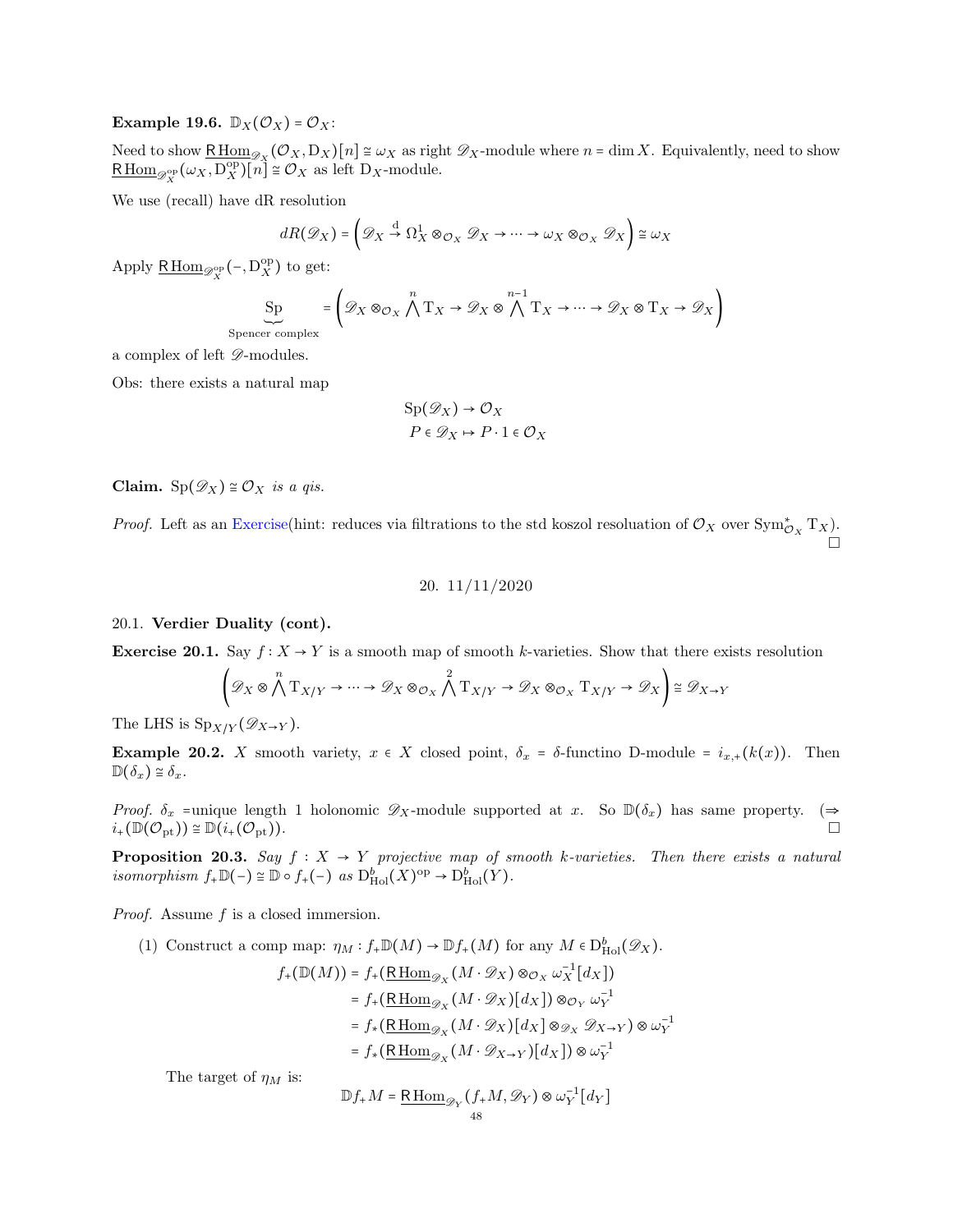So it suffices to define a canonical map

$$
f_{+}(\mathscr{D}_{X\to Y})[d_X] \longrightarrow \mathscr{D}_{Y}[d_Y] \Leftrightarrow f_{+}(f^{*}\mathscr{D}_{Y}[d_X - d_Y]) \longrightarrow \mathscr{D}_{Y}
$$
  
\n
$$
\downarrow = \qquad \qquad \downarrow = \qquad \qquad \downarrow = \qquad \qquad \downarrow
$$
  
\n
$$
f_{+}(f^{*}\mathscr{D}_{Y})[d_X] \qquad \qquad f_{+}f^{+}(\mathscr{D}_{Y})
$$

where  $\text{tr}_{X\to Y}$  comes from adjunction between  $f_+$  and  $f^+$ . (2)  $\eta_M : f_* \mathbb{D}(M) \to \mathbb{D} f_+(M)$  is an isomorphism for any  $M \in D^b_{\text{Hol}}(\mathscr{D}_X)$ .

Above, we constructed a map

$$
f_*\underline{\mathsf{R}\operatorname{Hom}}_{\mathscr{D}_X}(M,\mathscr{D}_{X\to Y})[d_X]\to \underline{\mathsf{R}\operatorname{Hom}}_{\mathscr{D}_Y}(f_*M,\mathscr{D}_Y)[d_Y]
$$

By localizing on  $Y$ , it sufficies to show the equation above is an isomorphism on global sections, i.e.,

$$
R\operatorname{Hom}_{\mathscr{D}_X}(M, \mathscr{D}_{X \to Y})[d_X] \xrightarrow{\eta} R\operatorname{Hom}_{\mathscr{D}_Y}(f_+M, \mathscr{D}_Y)[d_Y]
$$
  
\n
$$
R\operatorname{Hom}_{\mathscr{D}_Y}(f_+M, f_+ \mathscr{D}_{X \to Y})[d_X]
$$

So it suffices to show  $f_+$  and t are isomorphisms

- $f_{+}$  isomorphism: Kashiwara ( $f$  closed immersion)
- For  $t$ , it suffices to show

$$
\mathsf{R}\operatorname{Hom}_{\mathscr{D}_Y}(f_*M, \operatorname{Cone}(f_*\mathscr{D}_{X \to Y}[d_X] \to \mathscr{D}_Y[d_Y]) = 0
$$

But  $f_+\mathscr{D}_{X\to Y}[d_X] = f_+(f^+\mathscr{D}_Y[d_Y])$  (as in Step 1) and  $f_+\mathscr{D}_{X\to Y}[d_X] \to \mathscr{D}_Y[d_Y]$  is the standard map  $f_+(f^+\mathscr{D}_Y[d_Y]) \to \mathscr{D}_Y[d_Y]$ , so the cone is  $j_*(\mathscr{D}_Y[d_Y]|_{Y-X})$ . So it suffice to observe RHom $(f<sub>+</sub>(-), j<sub>*</sub>(-)) = 0$ .

 $\Box$ 

Proof of  $f_{+}\mathbb{D} \cong \mathbb{D} f_{+}$  for f projective. By previous step, may assume  $X = Y \times \mathbb{P}^{n}$   $\stackrel{f_{=pr}}{\rightarrow} Y$ . Following previous strategy, suffices to:

- (1) Construct a trace map for  $f_{+}\mathscr{D}_{X\to Y}[d_X] \to \mathscr{D}_Y[d_Y]$ , gives a map  $\eta_M : f_{+} \mathbb{D}M \to \mathbb{D}f_{+}(M)$  as before.
- (2) Check  $\eta_M$  is an isomorphism for any M.

Step 1:

$$
f_{+}(\mathcal{D}_{X\to Y}) = f_{*}(dR_{X/Y}(\mathcal{D}_{X\to Y}))[d_{X} - d_{Y}] \text{ Here we use } Sp_{X/Y}(-), \text{ since } f \text{ is smooth}
$$
  
\n
$$
dR_{X/Y}(\mathcal{D}_{X\to Y}) = (f^{*}\mathcal{D}_{Y} \to \Omega_{X/Y}^{1} \otimes \mathcal{O}_{X} f^{*}\mathcal{D}_{Y} \to \cdots)
$$
  
\n
$$
\Rightarrow f_{*}(dR_{X/Y}(\mathcal{D}_{X\to Y})) = (f_{*}\mathcal{O} \otimes \mathcal{D}_{Y} \to f_{*}\Omega_{X/Y}^{1} \otimes \mathcal{D}_{Y} \to \cdots)
$$
  
\nRecall:  $f_{*}\Omega_{X/Y}^{i} = (R\Gamma(\mathbb{P}^{n}, \Omega^{i})) \otimes_{k} \mathcal{O}_{Y}$   
\n
$$
= k[-i] \otimes_{k} \mathcal{O}_{Y} = \mathcal{O}_{Y}[-i]
$$
  
\nso  $f_{+}\mathcal{D}_{X\to Y}[d_{X} - d_{Y}] = f_{*}dR_{X/Y}(\mathcal{D}_{X\to Y})[2(d_{X} - d_{Y})]$   
\n
$$
(f_{+}\mathcal{D}_{X\to Y})[d_{X} - d_{Y}] \in D^{<0}
$$
  
\nand H<sup>0</sup>( $f_{+}\mathcal{D}_{X\to Y}[d_{X} - d_{Y}]$ ) = H<sup>2</sup>( $d_{X} - d_{Y}$ ) ( $f_{*}dR_{X/Y}(\mathcal{D}_{X\to Y})$ )  
\n
$$
= \mathcal{O}_{Y} \otimes \mathcal{D}_{Y} = \mathcal{D}_{Y}
$$

So to define  $f_+(\mathscr{D}_{X\to Y})[d_X-d_Y]\to \mathscr{D}_Y$ , we may simply use

$$
f_{+}\mathscr{D}_{X\to Y}[d_X - d_Y] \to \mathrm{H}^0(-) \cong \mathscr{D}_Y
$$

(For details, see 2.7.2 in HTT)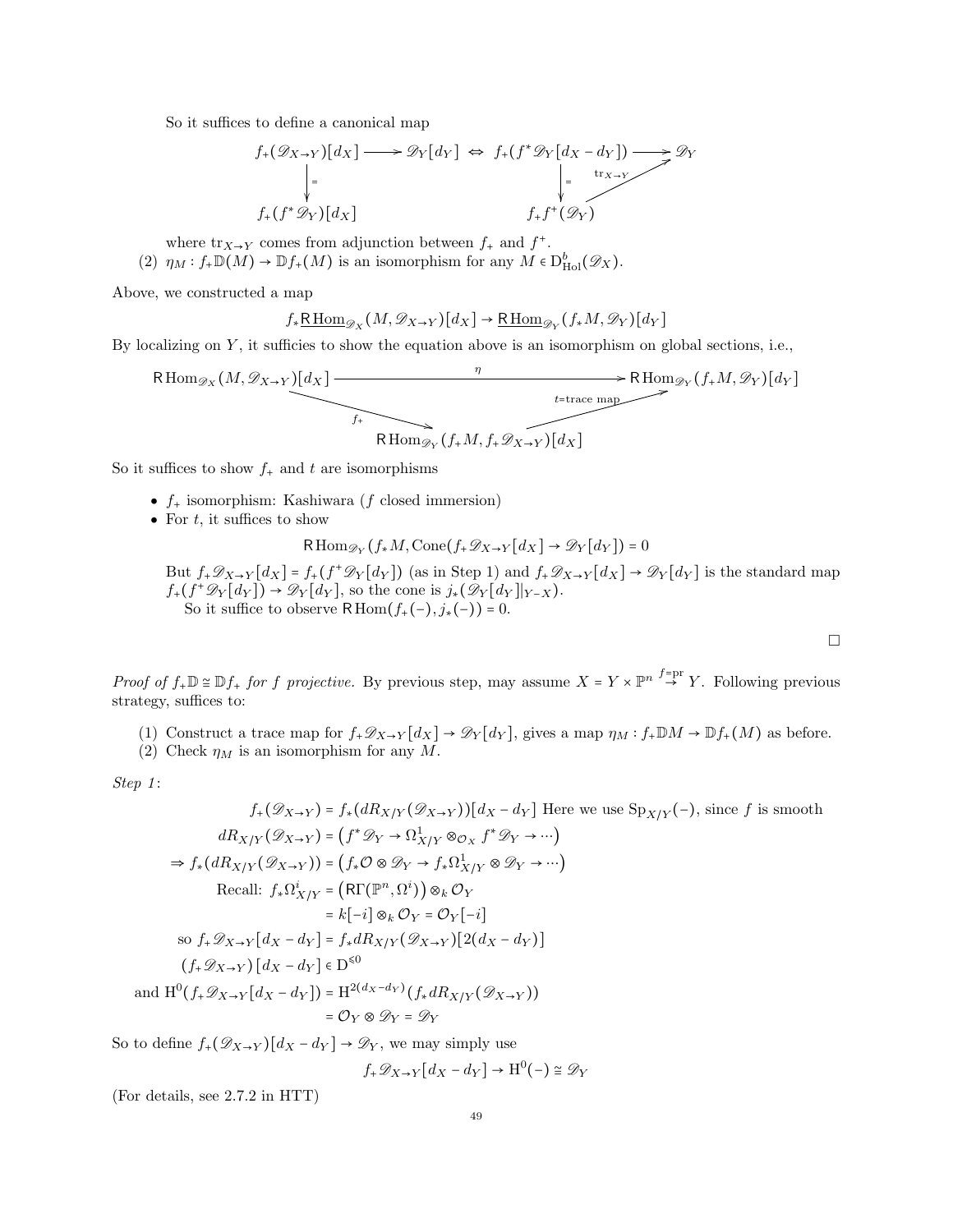2) To check  $\eta_M$  is an isomorphism for any  $M \in D_{\text{Coh}}^b(\mathscr{D}_X)$ , use Beilinson-Berinstein to reduce to  $M = \mathscr{D}_X$ itself. and then check it "by hand".

Example 20.4.  $X = \mathbb{P}^n, Y = \text{pt}, f : X \to \text{pt}$  structure map

 $Goal: f_{+}\mathbb{D}(\mathscr{D}_X) \cong \mathbb{D}f_{+}\mathscr{D}_X$ 

LHS:

$$
\mathbb{D}(\mathscr{D}_X) = \underline{\mathrm{R}\operatorname{Hom}}_{\mathscr{D}_X}(\mathscr{D}_X, \mathscr{D}_X) \otimes \omega_X^{-1}[n] = \mathscr{D}_X \otimes_{\mathcal{O}_X} \omega_X^{-1}[n]
$$
\n
$$
f_+ \mathbb{D}(\mathscr{D}_X) = f_+(\mathscr{D}_X \otimes_{\mathcal{O}_X} \omega_X^{-1}[n]) = f_*(\mathscr{D}_{Y \leftarrow X} \otimes_{\mathscr{D}_X} \mathscr{D}_X \otimes_{\mathcal{O}_X} \omega_X^{-1}[n])
$$
\n
$$
= f_*(\omega_X \otimes_{\mathcal{O}_X} \omega_X^{-1}[n]) = f_*\mathcal{O}[n] = k[n]
$$

RHS:

$$
f_{+}\mathscr{D}_{X} = f_{*}(\mathscr{D}_{Y \leftarrow X} \otimes_{\mathscr{D}_{X}} \mathscr{D}_{X})
$$

$$
= f_{*}(\omega_{X})
$$

$$
= k[-n]
$$

So  $\mathbb{D}(f_{+}\mathscr{D}_X) \cong f_{+}\mathbb{D}(\mathscr{D}_X)$ .

 $\Box$ 

**Corollary 20.5.** Let  $f: X \to Y$  be a projection map of smooth k-varieties. Then  $f_+$  is left-adjoint to  $f^+$ .

Goal:

$$
Rf_*\underline{\mathrm{R}\operatorname{Hom}}_{\mathscr{D}_X}(M, f^+N) \cong \underline{\mathrm{R}\operatorname{Hom}}_{\mathscr{D}_Y}(f_*M, N)
$$

for any  $M \in D^b_{\mathbf{Coh}}(\mathscr{D}_X), N \in D^b_{\mathbf{Coh}}(\mathscr{D}_Y).$ 

LHS = Rf\_\* 
$$
(\text{RHom}_{\mathscr{D}_X}(M, \mathscr{D}_X) \otimes_{\mathscr{D}_X} f^*N)
$$
  
\n= Rf\_\*  $((\omega_X \otimes_{\mathscr{D}_X} \mathbb{D}(M))[-d_X] \otimes_{\mathscr{D}_X} f^*N[d_X - d_Y])$   
\n= Rf\_\*  $((\omega_X \otimes_{\mathscr{D}_X} \mathbb{D}(M))[-d_X] \otimes_{\mathscr{D}_X} \mathscr{D}_{X \to Y} \otimes_{f^{-1}\mathscr{D}_Y} f^{-1}N[d_X - d_Y])$   
\n(by Proj formula) = Rf\_\*  $((\omega_X \otimes_{\mathscr{D}_X} \mathbb{D}(M)) \otimes_{\mathscr{D}_X} \mathscr{D}_{X \to Y}) \otimes_{\mathscr{D}_Y} N[-d_Y]$   
\n= f\_+(\omega\_X \otimes\_{\mathscr{D}\_X} \mathbb{D}(M)) \otimes\_{\mathscr{D}\_Y} N[-d\_Y]  
\n= (f\_+ \mathbb{D}(M) \otimes \omega\_Y) \otimes\_{\mathscr{D}\_Y} N[-d\_Y]  
\n= (Df\_+(M) \otimes \omega\_Y) \otimes\_{\mathscr{D}\_Y} N[-d\_Y]  
\n= RHom $\mathscr{D}_Y$  (f<sub>+</sub>M, N)

Question: Can one prove the proper case of  $f_{+}\mathbb{D} \cong \mathbb{D} f_{+}$  as follows:

- (1)  $f_+$  and  $f^+$  are adjoint (Neeman's) (Idea: define a right adjoint  $f^b$ , check  $f^b = f^+$  on  $\mathcal{O}\text{-modules}$ (where  $\underline{\mathrm{R}\operatorname{Hom}}_{\mathscr{D}_X}(\mathscr{D}_X \otimes_{\mathcal{O}_X} K, -)$  for  $K \in \mathsf{D}^b_{\mathbf{Coh}}($ )) and  $f^b = f^+$  as  $\mathscr{D}\text{-modules.}$
- (2) Construct a trace map  $f_{+}\mathscr{D}_{X\to Y}[d_X-d_Y] \to \mathscr{D}_Y$  using adjunction
- (3) Resulting transformation  $\eta_M : f_* \mathbb{D}(M) \to \mathbb{D} f_+(M)$  is an isomorphism in a) projective case, b) use Chow's lemma to handle proper case.

$$
21. \; 11/16/2020
$$

## <span id="page-49-1"></span><span id="page-49-0"></span>21.1. The 6 functor formalism for  $\mathscr{D}\text{-modules.}$  So far:  $f : X \to Y$  map of smooth k-varieties

- (1)  $f_+, f^+, \mathbb{D}$  preserve holonomicity
- (2)  $f_+$  left adjoint to  $f^+$  for f proper
- (3)  $f_{+}\mathbb{D} = \mathbb{D}f_{+}$  for f proper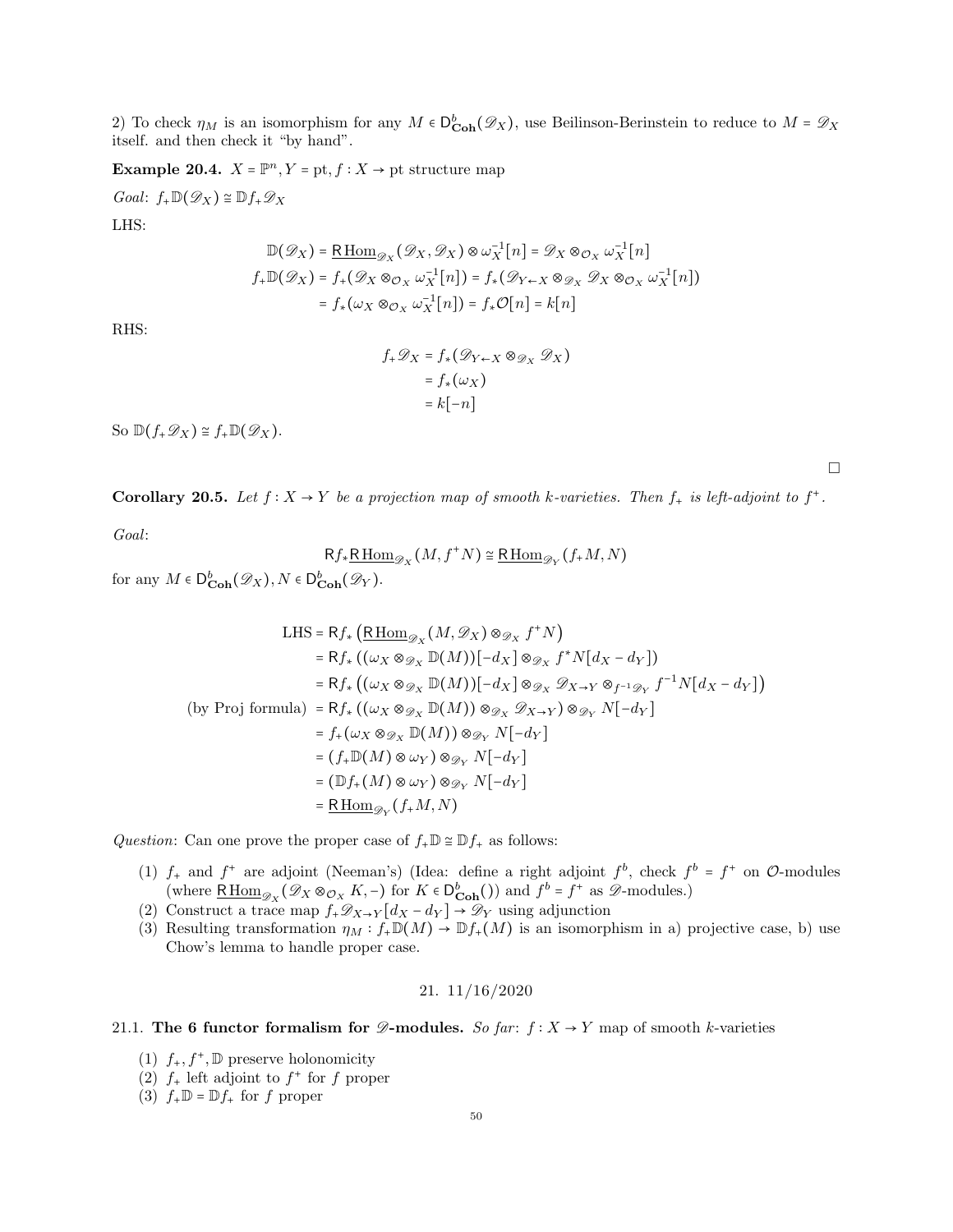*Construction*: New functor on  $\mathbb{D}_{\text{Hol}}^b(-)$ 

(1)  $f_{\mathscr{D},*} = f_+$ , and  $R\Gamma_{\mathscr{D}}(X,-) = f_{\mathscr{D},*}$  when  $Y = \text{pt}$ .

# Example 21.1.

 $R\Gamma_{\mathscr{D}}(X,M) = R\Gamma(X, (M \otimes \omega_X) \otimes_{\mathscr{D}_X} \Omega_X) = R\Gamma(X, (M \otimes \omega_X) \otimes_{\mathscr{D}_X} Sp(\mathscr{D}_X)) = R\Gamma_{dR}(X,M)[d_X]$ 

- (2)  $f_{\mathscr{D}}^! = f^+ : D^b_{\text{Hol}}(\mathscr{D}_Y) \to D^b_{\text{Hol}}(\mathscr{D}_X)$
- (3)  $f_{\mathscr{D},!} = \mathbb{D}_Y \circ f_{\mathscr{D},*} \circ \mathbb{D}_X(-) : D^b_{\text{Hol}}(\mathscr{D}_X) \to D^b_{\text{Hol}}(\mathscr{D}_Y)$
- (4)  $f_{\mathcal{D}}^* = \mathbb{D} \cdot f_{\mathcal{D}}^! \cdot \mathbb{D} : D_{\text{Hol}}^b(\mathcal{D}_Y) \to D_{\text{Hol}}^b(\mathcal{D}_X).$

**Example 21.2.** Let  $j: U \to X$  where  $U = \mathbb{G}_m$  and  $X = \mathbb{A}^1$ . The goal is to describe  $j_{\mathscr{D},!} \mathcal{O}_U$ .

First, recall  $j_{\mathscr{D},*}\mathcal{O}_U$  sits a SES:

$$
0 \to \underbrace{O_X}_{=k[x], simple} \to \underbrace{j_{\mathscr{D},*}O_U}_{=k[x,x^{-1}]} \to \underbrace{\delta_0}_{=k[x,x^{-1}]/k[x], simple}
$$

Dualizing, we get

$$
0 \to \underbrace{\delta_0}_{simple} \to \underbrace{\mathbb{D}(j_{\mathscr{D},*}\mathcal{O}_U)}_{=j_{\mathscr{D},!}\mathcal{O}_U} \to \underbrace{\mathcal{O}_X}_{simple} \to 0
$$

Note: This SES does NOT split as  $\mathscr{D}\text{-modules}$  (but does as  $\mathscr{O}\text{-modules}$ ) Explicitly:

$$
j_{\mathcal{D},*} \mathcal{O}_U = \frac{k[x,\partial]}{k[x,\partial] \cdot \partial x}
$$

$$
j_{\mathcal{D},!} \mathcal{O}_U = \frac{k[x,\partial]}{k[x,\partial] \cdot x\partial}
$$

Properties of these functors

- (1)  $\mathbb{D} f_{\mathscr{D},!} = f_{\mathscr{D},*} \mathbb{D}$ : clear
- (2)  $bDf_{\mathscr{D}}^! = f_{\mathscr{D}}^* \mathbb{D}$ : clear
- (3)  $f_{\mathscr{D},!} = f_{\mathscr{D},*}$  for f proper (result from last time)
- (4)  $f_{\mathscr{D},!}$  is left adjoint to  $f_{\mathscr{D}}$ : suffices to show separately for open immersions and proper maps
	- proper maps: use  $f_{\mathscr{D},!} = f_{\mathscr{D},*}$  and result from last time.
		- open immersions: by duality, suffices to show  $f_{\mathscr{D},*}$  is right adjoint to  $f_{\mathscr{D}}^*$ . BUt f is an open immersion, so  $f_{\mathscr{D},*} = f_*$  and  $f_{\mathscr{D}}^* = f^*$  where both are sheaf theoretic. Now use general result that  $f_*$  is right adjoint to  $f^*$ .
- (5)  $f_{\mathscr{D},\ast}$  is right adjoint to  $f_{\mathscr{D}}^{\ast}$ : (a) + duality
- (6) f is an affine map  $\Rightarrow f_{\mathscr{D},\ast}$  is right t-exact ( $bD^{\leq 0}$  is preserved) and  $f_{\mathscr{D},!}$  is left t-exact.
- *Proof.*  $f_{\mathscr{D},*}(M) = f_*(M) = f_*(\mathscr{D}_{Y \leftarrow X} \otimes_{\mathscr{D}_X}^{\mathsf{L}} M)$ . f is affine, so  $f_*$  exact for qc sheaves and  $\otimes^{\mathsf{L}}$  is right exact. So  $f_{\mathscr{D},*}$  is right t-exact. (rest is by duality)
- (7) f is finite  $\Rightarrow f_{\mathscr{D},*}$  is t-exact: f finite  $\Rightarrow f$  proper  $\Rightarrow f_{\mathscr{D},!} = f_{\mathscr{D},*}$ , so we can use (6). Now say  $j: U \hookrightarrow X$ open immersion,  $i: Z \rightarrow X$  complement (Z smooth).
- (8)  $j_{\mathscr{D},*}$  is left t-exact and  $j_{\mathscr{D},!}$  is right t-exact:  $j_{\mathscr{D},*} = j_*$  on underlying abelian sheaves, so it is left-exact, rest by duality

RMK  $(6)+(8) \Rightarrow j_{\mathscr{D},*}$  is t-exact if j is affine.

- (9)  $j_{\mathcal{D}}^* = j_{\mathcal{D}}^!$ : duality is local on X.
- (10)  $j_{\mathscr{D}}^! j_{\mathscr{D},!} = id, j_{\mathscr{D},*}^! = id$ : by duality + (9), suffices to show  $j_{\mathscr{D}}^* j_{\mathscr{D},*} = id$ . But this is genral sheaf theory for the ringed space  $(X, \mathscr{D}_X)$ .
- (11)  $i^*_{\mathcal{D}} i_{\mathcal{D},*} = id$  (and same thing for all 4 versions): Have  $i_{\mathcal{D},*} = i_{\mathcal{D},!}$  because i is proper. So by duality, it is enough to show  $i_{\mathscr{D}}'i_{\mathscr{D},*} = id$ , which follows from Kashiwara.
- (12)  $i^*_{\mathscr{D}} j_{\mathscr{D},\perp} = 0$  and  $i^!_{\mathscr{D}} j_{\mathscr{D},\star} = 0$ : these are equivalent by duality, and  $i^!_{\mathscr{D}} j_{\mathscr{D},\star} = i^* j_* [?]$  on  $\mathcal{O}\text{-modules}$ . So it suffices to observe that  $i^*j_* = 0$  as functors on  $D_{\text{qc}}(\mathcal{O}_U)$ . (exercise)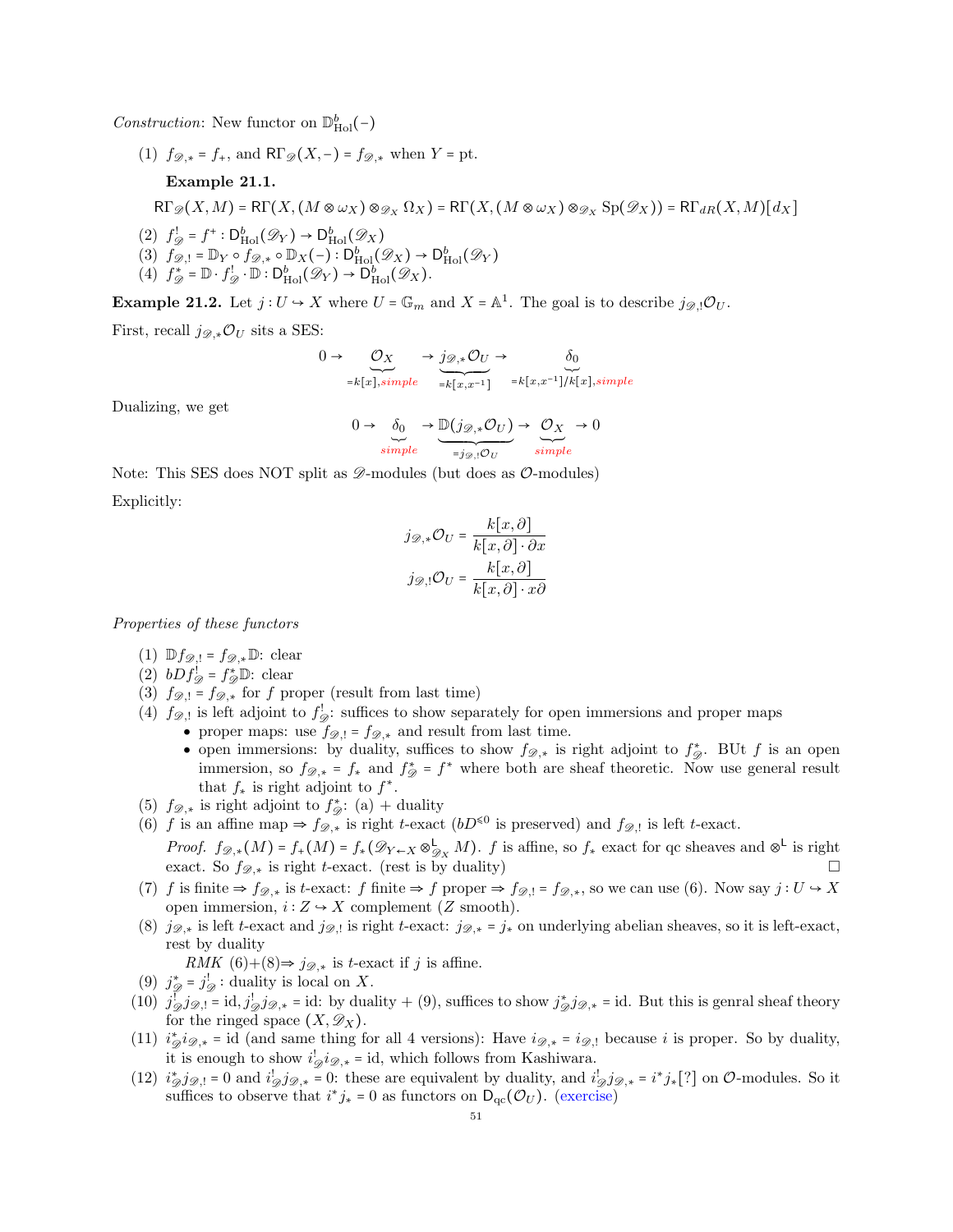(13)  $j_{\mathscr{D}}^* i_{\mathscr{D},*} = 0$  (and same for any such functor obtained by replacing  $*$  with !): Formation of  $i_{\mathscr{D},*}$ commutes with restriction to an open in X, so the claim is clear as  $i^{-1}(U) = 0$  (and  $i_{\mathscr{D},*} = i_{\mathscr{D},!}, j_{\mathscr{D}}^* =$  $j_{\mathscr{D}}^!)$ 



**Corollary 21.3.** For any map  $f : X \to Y$  of smooth k-varieties, there exists a natural map  $\eta_f : f_{\mathscr{D},!} \to f_{\mathscr{D},*}$ of functors  $D_{\text{Hol}}^b(\mathscr{D}_X) \to D_{\text{Hol}}^b(\mathscr{D}_Y)$  such that

- (1) If f is proper, then  $\eta_f = id$  (under  $f_{\mathscr{D},!} = f_{\mathscr{D},*}$ )
- (2) If  $f$  is an open immersion, then

$$
\eta_f: f_{\mathscr{D},!} \to f_{\mathscr{D},*}
$$

- is adjoint to  $id \cong f_{\mathscr{D}}^! f_{\mathscr{D},*}$  from  $(10)$
- (3)  $\eta_f$  is compatible with compositions.

Proof left as exercise

<span id="page-51-0"></span>21.2. Intermediate extensions. Say  $f: Z \to X$  is a locally closed immersion of smooth k-varieties. Then  $f_{\mathscr{D},!}$  is right t-exact,  $f_{\mathscr{D},*}$  is left t-exact. So for any  $M \in \text{Hol}_{\mathscr{D}_Z}$ , we have a factorization

$$
f_{\mathscr{D},!} \xrightarrow{\eta_f} f_{\mathscr{D},*}(M)
$$
\n
$$
\downarrow \qquad \qquad \downarrow
$$
\n
$$
H^0(f_{\mathscr{D},!}(M)) \xrightarrow{\alpha_M} H^0(f_{\mathscr{D},*}(M))
$$

Here we are using  $K \in \mathsf{D}^{\leq 0}$  and  $L \in \mathsf{D}^{\geq 0}$ , then  $\text{Hom}(K, L) = \text{Hom}(\text{H}^0K, \text{H}^0L)$ .

**Definition 21.4.** intermediate extension:  $\text{IC}_{Z}(M) = f_{\mathscr{D},!*}(M) = \text{Im}(\alpha_M) \in \text{Hol}_{\mathscr{D}_X}$ 

**Example 21.5.** For  $j: U \to X$  where  $U = \mathbb{G}_m$  and  $X = \mathbb{A}^1$ . We saw earlier:

$$
j_{\mathscr{D},!}\mathcal{O}_U: 0 \to \delta_0 \to j_{\mathscr{D},!}(\mathcal{O}_U) \to \mathcal{O}_X \to 0
$$
  

$$
j_{\mathscr{D},*}\mathcal{O}_U: 0 \to \mathcal{O}_X \to j_{\mathscr{D},*}(\mathcal{O}_U) \to \delta_0 \to 0
$$

The map  $\alpha_M : j_{\mathscr{D},!}(\mathcal{O}_U) \to j_{\mathscr{D},*}(\mathcal{O}_U)$ :

 $\alpha_M(\delta_0) = 0$ :  $j_{\mathscr{D},*}(\mathcal{O}_U) = k[x, x^{-1}]$  has no x-torsion elements. Have an induced map



But  $\text{Hom}_{\mathscr{D}}(\mathcal{O}_X, \delta_0) = 0$  as  $\mathcal{O}_X$  and  $\delta_0$  are distinct simples. So  $\alpha_M$  factors as



Now  $\alpha$  is the multiplication by an element of  $k^*$ : scalar because  $\mathcal{O}_X$  is simple, nonzero because  $\alpha_M|_U = id$ .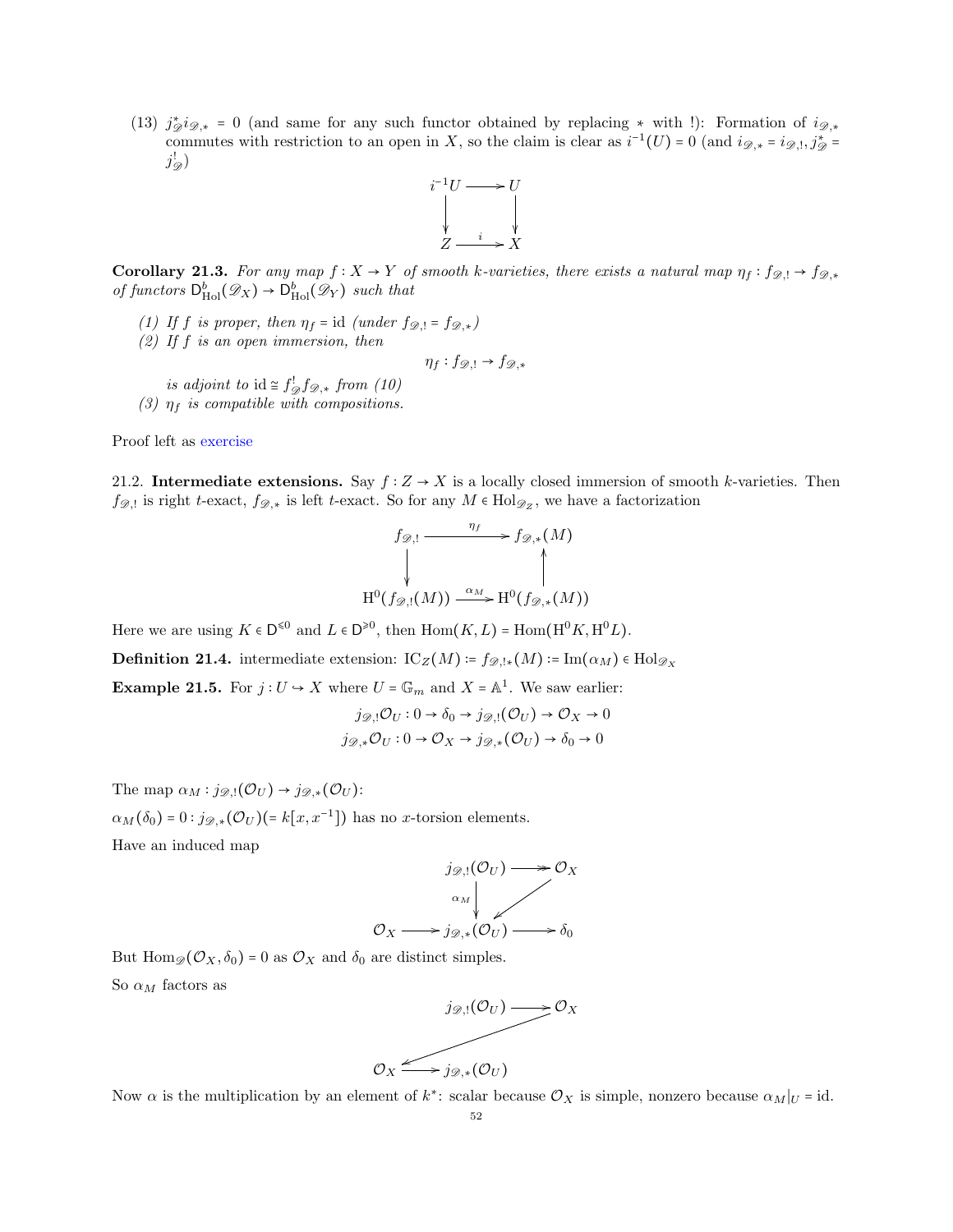#### 22. 11/18/2020

<span id="page-52-1"></span><span id="page-52-0"></span>22.1. IC extensions. Last time:  $f: Z \to X$  locally closed immersion, induces

$$
f_{\mathscr{D},!*}(-) = \mathrm{IC}_Z(-): \mathrm{Hol}_{\mathscr{D}_Z} \to \mathrm{Hol}_{\mathscr{D}_X}
$$

$$
M \mapsto \mathrm{Im}(\mathrm{H}^0(f_{\mathscr{D},!}(M)) \stackrel{\alpha_M}{\to} \mathrm{H}^0(f_{\mathscr{D},*}(M)))
$$

**Example 22.1.** For  $j: \mathbb{G}_m \to \mathbb{A}^1$ , we have  $\text{IC}_U(\mathcal{O}_U) = \mathcal{O}_X$ .

Today: Classify all simple holonomic  $\mathscr{D}_X$ -modules as IC extensions and intersection cohomology.

**Lemma 22.2.** Say  $f: Z \rightarrow X$  locally closed immersion of smooth k-varieties

- (1)  $f_{\mathscr{D},!*}\mathbb{D}_Z = \mathbb{D}_X f_{\mathscr{D},!*}$  ( $\Rightarrow$  If  $M \in Hol_Z$  self-dual, then  $IC_Z(M)$  is self-dual)
- (2)  $f_{\mathcal{D}}^! f_{\mathcal{D},!*} = \mathrm{id} = f_{\mathcal{D}}^* f_{\mathcal{D},!*}$
- (3) If  $M \in Hol_Z$  is simple, then  $f_{\mathscr{D},!*}(M)$  is the unique simple  $\mathscr{D}_X$ -submodule of  $H^0 f_{\mathscr{D},*}(M)$  (dually, unique simple quotient of  $H^0 f_{\mathscr{D},!}(M)$ .
- (4) If f is an open immersion, then  $f_{\mathscr{D},!*}(M)$  is the unique extensino of M with neither subobjects nor quotients supported on  $X - Z$ .
- (5)  $fg_{\cdot\cdot\cdot}(-)$  preserves injectives/surjectives, and gives fully faithful map Hol $_Z \rightarrow$  Hol $_X$ .

*Proof.* (1): Clear (unwind definitions).  $\alpha_{\mathbb{D}M} = \mathbb{D}(\alpha_M)$ 

(2): by duality, suffices to show  $f_{\mathscr{D}}^! f_{\mathscr{D},!*} = \text{id}$ 

By factoring  $f$ , we may assume  $f$  is either a closed immersion or open immersion.

- closed immersion: OK because  $f_{\mathscr{D},!*} = f_{\mathscr{D},!} = f_{\mathscr{D},*}$  so use last time's lemma
- open immersion: we saw last time that  $f_{\mathscr{D}}^! = f_{\mathscr{D}}^*$  and that they provide left-inverses to  $f_{\mathscr{D},!}, f_{\mathscr{D},*}.$

(3) as above, may assume f is an open immersion. Assume f is affine (most likely not necessary)  $\Rightarrow$   $f_{\mathscr{D},!}$  =  $\mathrm{H}^{0}(f_{\mathscr{D},!}), f_{\mathscr{D},*} = \mathrm{H}^{0}(f_{\mathscr{D},*}).$  Say  $M \in \mathrm{Hol}_{Z}$  is simple ord  $N \subseteq f_{\mathscr{D},*}(M)$  is simple. Goal: Show  $f_{\mathscr{D},!*}(M) \subseteq N$  $(\Rightarrow$  the rest by duality)

 $0 \neq \text{incl} \in \text{Hom}(N, f_{\mathscr{D},*}(M)) = \text{Hom}(f_{\mathscr{D}}^{*}N, M)$ 

So incl:  $N \subseteq f_{\mathscr{D},*}(M)$  is adjoint to a nonzero map  $f^*_{\mathscr{D}}N \to M$ .

As M is simple, this map  $f^*_{\mathscr{D}}N \to M$  is surjective (in fact, isomorphism).

Consider the diagram

$$
f_{\mathscr{D},!}(f_{\mathscr{D}}^*N) \longrightarrow f_{\mathscr{D},!}(M)
$$
  
\n
$$
\downarrow \qquad \qquad \downarrow \alpha_M
$$
  
\n
$$
N \xrightarrow{\text{incl}} f_{\mathscr{D},*}(M)
$$

The diagram is commutative and the upper arrow is surjective (because  $f_{\mathscr{D},!}$  is right t-exact), which imply that  $N \supseteq \mathrm{Im}(\alpha_M) = f_{\mathscr{D},!*}(M)$ .

(4): f open immersion,  $M \in Hol_Z \Rightarrow f_{\mathscr{D},!*}(M)$  is the unique extension with no subobjects/quotients supported on  $X - Z$ .

This is because  $f_{\mathscr{D},!*}(M) \subseteq f_{\mathscr{D},*}(M)$ , so it has no subobjects supported on  $X - Z$ . By duality,  $f_{\mathscr{D},!*}(M)$  also has no quotients supported on  $X - Z$ . Conversely, say  $N \in Hol_X$  is an extension of  $M \in Hol_Z$  and N has no subobjects/quotients supported on  $X - Z$ .

Observation:

$$
N \hookrightarrow f_{\mathscr{D},*}(f_{\mathscr{D},*}N) = f_{\mathscr{D},*}(M)
$$
  
53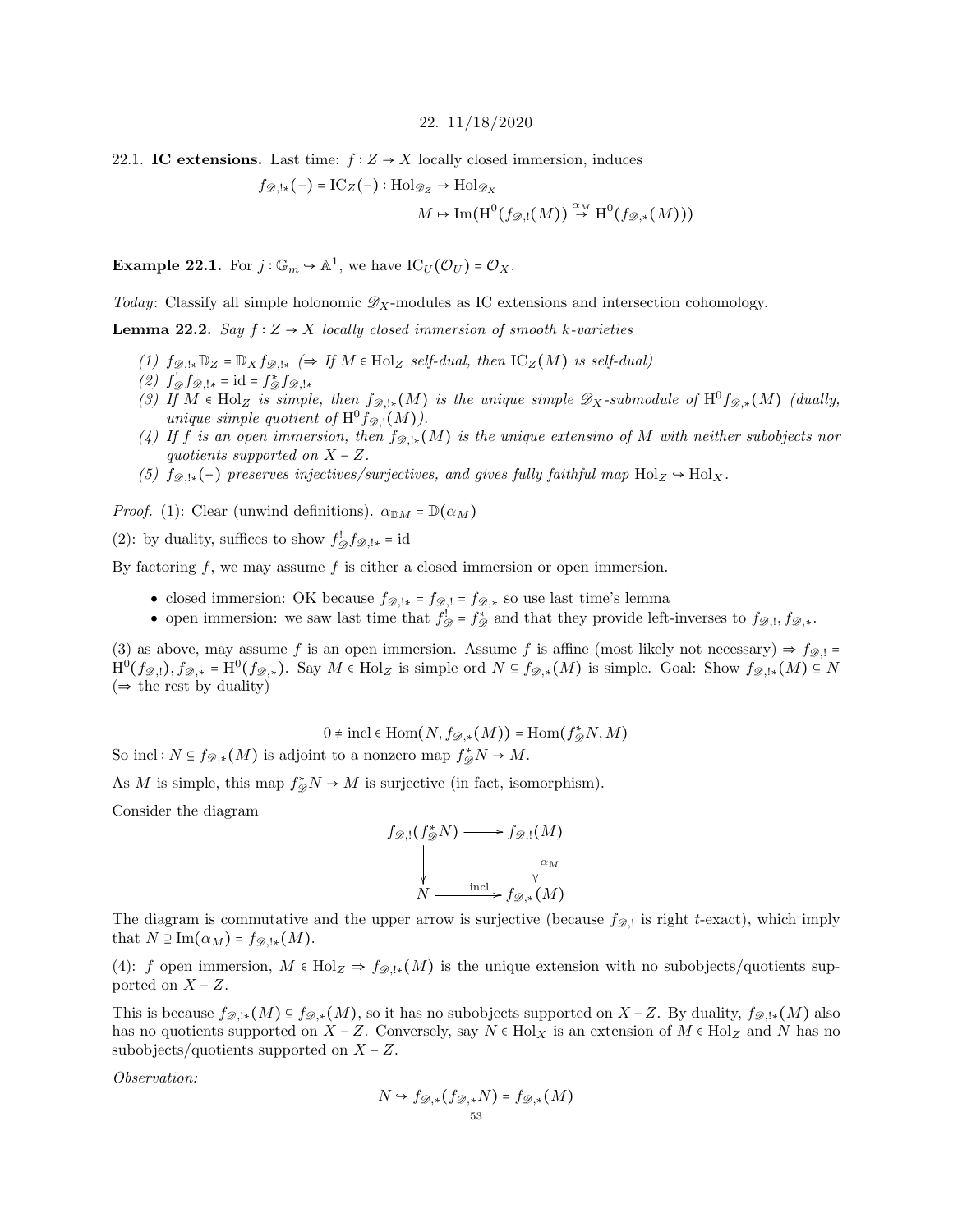(1) because N has no subobjects supported on  $X - Z$ 

(2)  $f_{\mathscr{D},!}(M) = f_{\mathscr{D},!}(f_{\mathscr{D}}^* N) \rightarrow N$  is surjective, simplicity,

So we have



So Im $(\alpha_M)$  = N, which is  $f_{\mathscr{D},!*}(M)$  = N.

(5):  $f_{\mathscr{D},!*}$  preserves injections/surjections and gives fully faithful embedding  $Hol_Z \rightarrow Hol_X$ .

$$
f_{\mathscr{D},!*}(-) \subseteq \mathrm{H}^0(f_{\mathscr{D},*}(-))
$$

which implies that  $f_{\mathscr{D},!*}(-)$  preserves injections, similarily for surjections.

Full faithfullness: for  $M, N \in Hol_Z$ , we have

$$
\text{Hom}_{\mathscr{D}_Z}(M, N) \longrightarrow \text{Hom}_{\mathscr{D}_X}(f_{\mathscr{D},!*}(M), f_{\mathscr{D},!*}(N))
$$
\n
$$
\downarrow
$$
\n
$$
\downarrow
$$
\n
$$
\downarrow
$$
\n
$$
\downarrow
$$
\n
$$
\downarrow
$$
\n
$$
\downarrow
$$
\n
$$
\downarrow
$$
\n
$$
\downarrow
$$
\n
$$
\downarrow
$$
\n
$$
\downarrow
$$
\n
$$
\downarrow
$$
\n
$$
\downarrow
$$
\n
$$
\downarrow
$$
\n
$$
\downarrow
$$
\n
$$
\downarrow
$$
\n
$$
\downarrow
$$
\n
$$
\downarrow
$$
\n
$$
\downarrow
$$
\n
$$
\downarrow
$$
\n
$$
\downarrow
$$
\n
$$
\downarrow
$$
\n
$$
\downarrow
$$
\n
$$
\downarrow
$$
\n
$$
\downarrow
$$
\n
$$
\downarrow
$$
\n
$$
\downarrow
$$
\n
$$
\downarrow
$$
\n
$$
\downarrow
$$
\n
$$
\downarrow
$$
\n
$$
\downarrow
$$
\n
$$
\downarrow
$$
\n
$$
\downarrow
$$
\n
$$
\downarrow
$$
\n
$$
\downarrow
$$
\n
$$
\downarrow
$$
\n
$$
\downarrow
$$
\n
$$
\downarrow
$$
\n
$$
\downarrow
$$
\n
$$
\downarrow
$$
\n
$$
\downarrow
$$
\n
$$
\downarrow
$$
\n
$$
\downarrow
$$
\n
$$
\downarrow
$$
\n
$$
\downarrow
$$
\n
$$
\downarrow
$$
\n
$$
\downarrow
$$
\n
$$
\downarrow
$$
\n
$$
\downarrow
$$
\n
$$
\downarrow
$$
\n
$$
\downarrow
$$
\n
$$
\downarrow
$$
\n
$$
\downarrow
$$
\n
$$
\downarrow
$$
\n
$$
\downarrow
$$
\n
$$
\downarrow
$$
\n
$$
\downarrow
$$
\n
$$
\downarrow
$$
\n
$$
\downarrow
$$
\n

So faithfullness is OK

For fullness (reduce to open immersions): Say  $\alpha : f_{\mathscr{D},!*}(M) \to f_{\mathscr{D},!*}(N)$  such that  $f_{\mathscr{D}}^!(\alpha) = 0$ . Then Im( $\alpha$ ) is supported on  $X - Z$ , so Im( $\alpha$ ) = 0 by (4). So  $\alpha$  = 0.

Remark 22.3. If at (3) shows the following: Say  $f: Z \to X$  is an open immersion, and  $M \in Hol_Z$ . Then  $f_{\mathscr{D},!*}(M) \subseteq \mathrm{H}^0 f_{\mathscr{D},*}(M)$  is the smallest  $\mathscr{D}_X$ -submodule extending M on Z. (exercise) (and dually,  $f_{\mathscr{D},!}(M) \to$  $f_{\mathscr{D},!*}(M)$  is the smallest quotient extending M on Z)

Example 22.4. Say X smooth variety,  $j: U \to X$  dense open,  $(E, \nabla)$  vector bundle with flat cone on X  $\Rightarrow E = j_{\mathscr{D},!*}(E|_U)$ 

*Proof.* By remark above,  $j_{\mathscr{D},!*}(E|_U) \subseteq E$ . Moreover,  $E/j_{\mathscr{D},!*}(E|_U)$  is a vector bundle with falt cone on X and vanishes over  $U \Rightarrow$  must be 0.

**Example 22.5.** Say  $U = D(f) \stackrel{j}{\hookrightarrow} X = \text{Spec}(R)$ , X smooth affine k-variety. For  $M \in \text{Hol}_{\mathscr{D}_U}$ ,  $M_0 \subseteq M$  is finitely generated R-submodule which generates M as a  $\mathscr{D}_U$ -module.

Can show:  $j_{\mathscr{D},!*}(M) = D_R \cdot (f^k M_0) \subseteq j_{\mathscr{D},*}(M)$  for  $k \gg 0$ 

<span id="page-53-0"></span>22.2. Classification. :

**Theorem 22.6.** X smooth k-variety. Every simple object in Hol<sub> $\mathscr{D}_X$ </sub> has the form  $f_{!*}(E)$  for  $f : Z \to X$ locally closed smooth subvariety and  $(E, \nabla)$  a simple (vector bundle with flat connection) on Z.

*Proof.* We already know that such  $f_{!*}(E)$  are simple,

Conversely, take  $M \in \text{Hol}_{\mathscr{D}_X}$  simple.

(1): If  $U \stackrel{j}{\subseteq} X$  affine open such that  $M|_U \neq 0$ , then  $M = j_{\mathscr{D},!*}(M|_U)$ .

*Proof.*  $M|_U \neq 0$ , so  $j_{\mathscr{D},!}(M|_U) \to M$  is nonzero, thus surjective as M is simple. Dually  $M \to j_{\mathscr{D},*}(M|_U)$  is injective. So  $M = j_{\mathscr{D},!*}(M|_U)$ .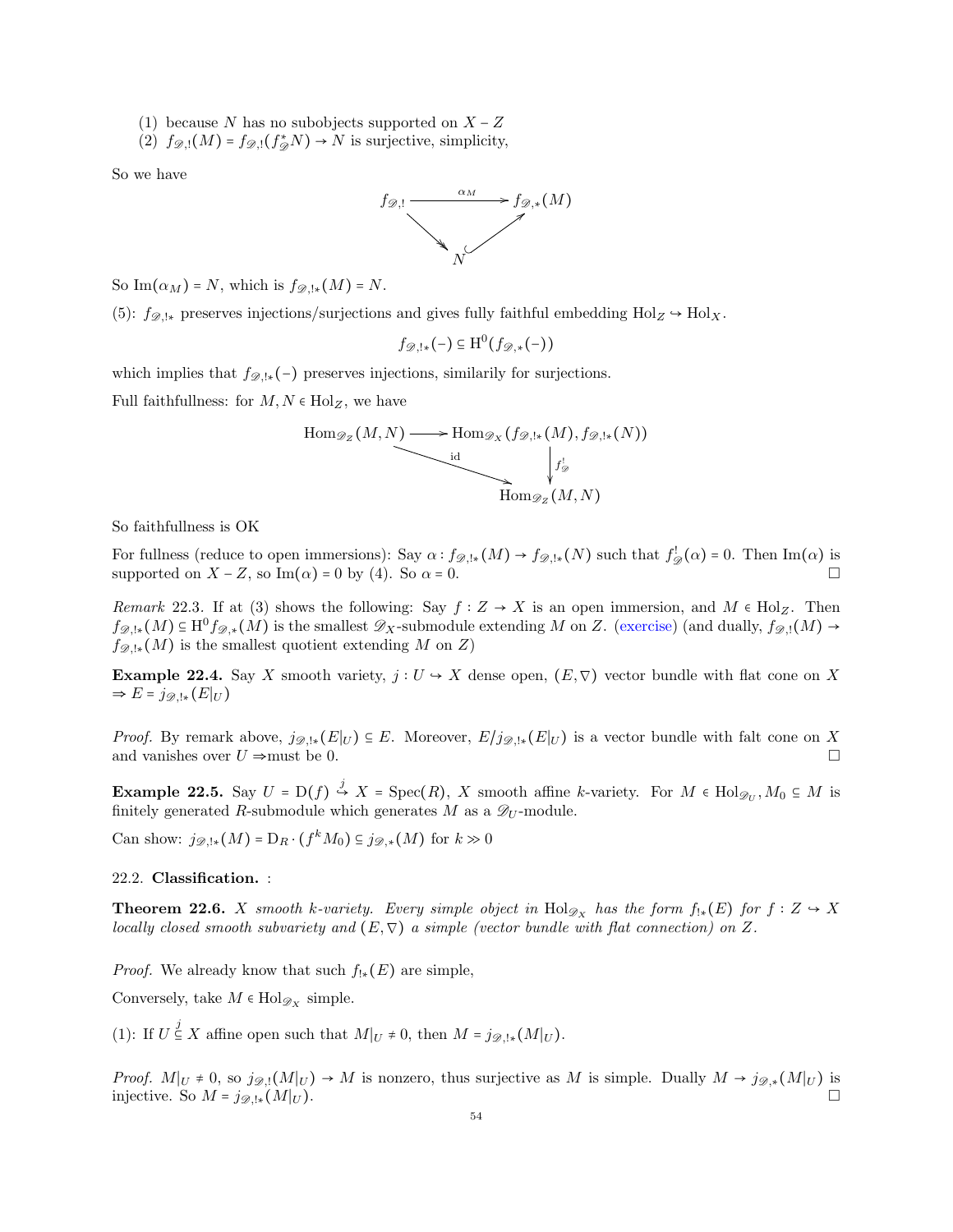Upshot: Replace X with affine open U intersecting Supp(M) in Supp<sub>sm</sub> to assume that Supp(M) = Z is smooth.

(2): Use Kashiwara to replace X with  $\text{Supp}(Z)$  to assume  $\text{Supp}(M) = X$ .

(3) Repeat argument in (1) to see  $M = j_{\mathscr{D},!*}(M|_U)$  for any dense affine open  $U \subseteq X$ . But for U sufficiently small, we know that  $M|_U$  is a vector bundle.

Construction (Intersection cohomology)

Z possibly singular variety over k.  $i: Z \rightarrow P$  closed immersion with P smooth.

- IC<sub>Z</sub> = IC<sub>Zsm</sub> ( $\mathcal{O}_{Z_{sm}}$ ) =  $f_{\mathscr{D},!*}(\mathcal{O}_{Z_{sm}})$  ∈ Hol<sub>P</sub> where  $f: Z_{sm} \subseteq Z \subseteq P$  (Can showL this is independent of P under Kashiwara invarionie of  $\text{Hol}_{Z, \mathscr{D}_P}$ .)
- IH( $Z$ ) = R $\Gamma_Z(P,\mathrm{IC}_Z)$  (Intersection coh of  $Z$ )
- (1) Z smooth:  $IC_Z = i_+(\mathcal{O}_Z) = i_{\mathscr{D},*}(\mathcal{O}_Z)$  $\Rightarrow$  IH(Z) = RΓ<sub>\si</sub>(P, i<sub>+</sub>O<sub>Z</sub>) = RΓ<sub>\si</sub>(Z,O<sub>Z</sub>) = RΓ<sub>dR</sub>(Z)[dim Z]
- (2) IC<sub>Z</sub> is self-dual  $\Rightarrow$  if Z is proper, then IH(Z) is self-dual. So IH<sup>i</sup>(Z)  $\cong$  IH<sup>-i</sup>(Z)<sup> $\vee$ </sup>. So we have "Poincaré duality" in IH.

**Example 22.7.** Let  $Z = \mathbb{P}^1 \vee \mathbb{P}^1 \subseteq \mathbb{P}^2$ , i.e.,



We have

$$
H_{\text{sing}}^{i}(Z) = \begin{cases} \mathbb{C} & \text{deg} = 0\\ 0 & i = 1\\ \mathbb{C}^{2} & i = 2 \end{cases}
$$

and

$$
\mathrm{IH}_Z = \begin{cases} \mathbb{C}^2 \\ 0 \\ \mathbb{C}^2 \end{cases}
$$

IC<sub>Z</sub> =  $\pi_*(\mathcal{O}_{\widetilde{Z}})$  where  $\pi : \widetilde{Z} \to Z$  is the normalization.

For  $f: X \to Y$  proper where both X and Y are smooth.

$$
Rf_{\mathscr{D},*}(\mathrm{IC}_X) = \bigoplus_i \mathrm{H}^i(Rf_{\mathscr{D},*}\mathrm{IC}_X)[-i]
$$
  
= 
$$
\bigoplus_i \left( \bigoplus_j \mathrm{IC}_{Z_j} \left( \underset{\text{simple local system (=vector bundle with flat conn)}}{\underbrace{L_j}} \right) \right)[-i]
$$

#### 23. 11/30/2020

## <span id="page-54-1"></span><span id="page-54-0"></span>23.1. **D-modules in char p.** In char 0, we have seen two interesting examples of  $\mathscr{D}$ -modules:

- (1) If  $I \subseteq \mathcal{O}_X$ , then  $H^i_J(\mathcal{O}_X)$  has a  $\mathscr{D}$ -module structure, which has applications to commutative algerba.
- (2) Any "flat vector bundle"  $(E, \nabla)$  gives a  $\mathscr{D}$ -module. E.g.,  $f: Y \to X$  smooth proper  $\Rightarrow \mathsf{R}^i f_{\mathscr{D},*}(\mathcal{O}_Y) =$  $(H^{i}(Rf_{*}\Omega_{Y/X}^{\bullet}), \nabla_{GM})$  which is a flat vector bundle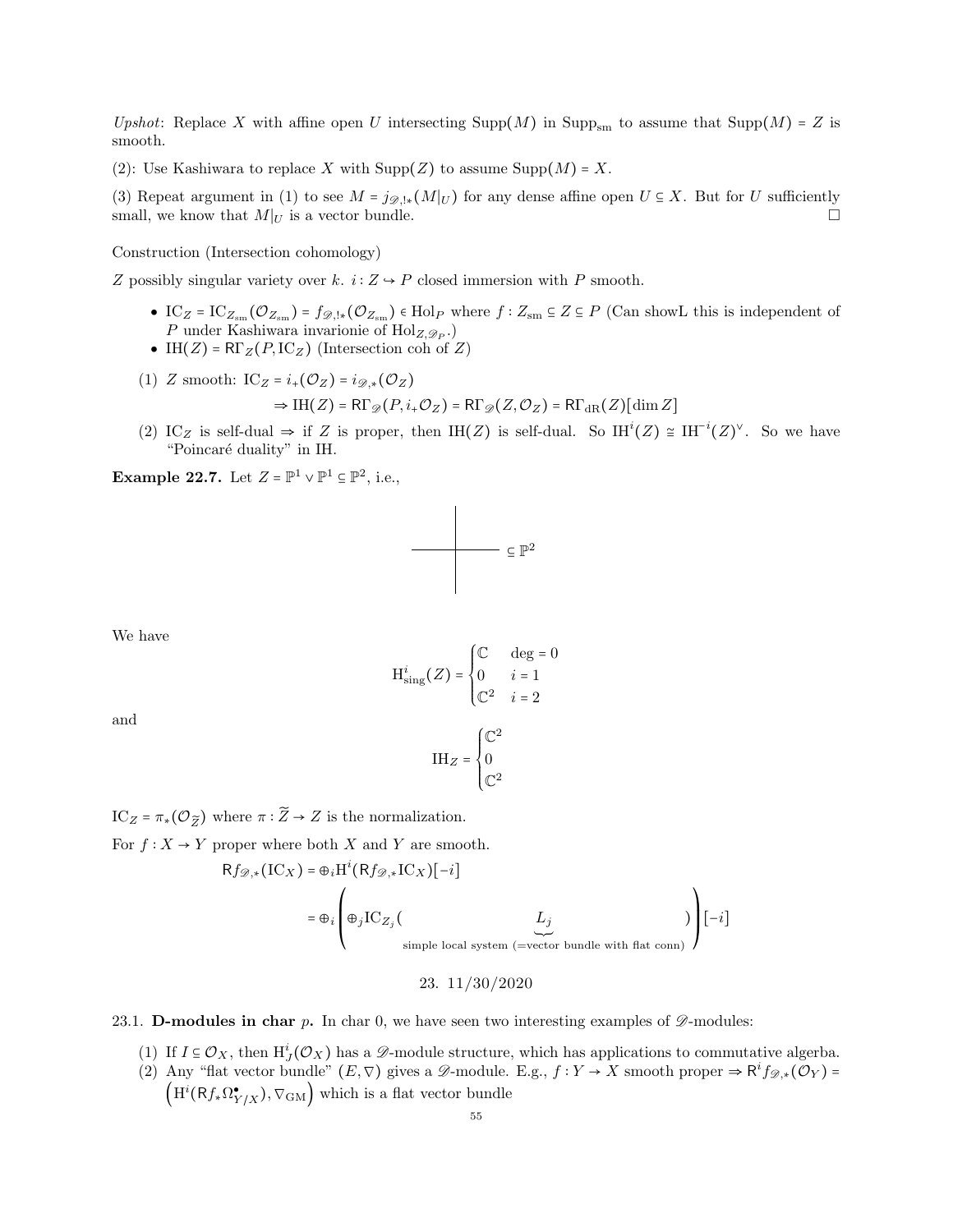In char  $p$ , these lead to different notions:

- (1) Grothedieck  $\mathscr{D}$ -modules
- (2) Crystalline  $\mathscr{D}$ -modules

Review Y scheme of characteristic p,  $Frob_Y : Y \to Y$ 

- $E \in \text{QCoh}(Y) \Rightarrow E^{(1)} = \text{Frob}_Y^*(E)$
- Given  $f: X \to Y$ , have the full diagram:



where  $F_{X/Y}$  =relative Frobenius exercise f smooth  $\Rightarrow F_{X/Y}$  is flat •  $k$  perfect field of characteristic  $p$ ,  $R$  smooth  $k$ -algebra.

**Example 23.1.**  $R = k[x_1, \ldots, x_n]/(f_1, \ldots, f_r)$ . Let  $\sigma(f)$  be the map applying Frobenius to the coefficients of f. Then  $R^{(1)} = k[x_1, \ldots, x_n]/(\sigma(f)_1, \ldots, \sigma(f)_r)$ .

The relative Frobenius

$$
R^{(1)} = \frac{k[x_1,\ldots,x_n]}{(\sigma(f)_1,\ldots,\sigma(f)_r)} \to \frac{k[x_1,\ldots,x_n]}{(f_1,\ldots,f_r)} = R
$$

is the unique k-algebra map sending  $x_i$  to  $x_i^p$ .

## <span id="page-55-0"></span>23.2. Grothendieck differential operators.

**Definition 23.2.**  $R/k$  as before.  $D_{R/k}^G \subseteq \text{End}_k(R)$  is a filtered ring defined as follows:

\n- $$
\mathbf{F}_0 D^G - R/k = R \subseteq \text{End}_k(R)
$$
\n- $\mathbf{F}_i D_{R/k}^G = \{ f \in \text{End}_k(R) | [f, \mathbf{F}_0 D_{R/k}^G] \in \mathbf{F}_{i-1} D_{R/k}^G \}$
\n

and

$$
D_{R/k}^G = \cup_n \mathcal{F}_n D_{R/k}^G \subseteq \text{End}_k(R)
$$

**Proposition 23.3.** (1)  $(D_{R/k}^G, F_\bullet)$  is an almost commutative filtered ring with  $gr_* D_{R/k}^G = \Gamma_R^*(T_{R/k})$ (2)  $D_{R/k}^G = \cup_{e \geq 0} \text{Hom}_{R^{(e)}}(R, R) \subseteq \text{End}_k(R)$ 

*Proof.* (1): Use  $D_{R/k}^G = \cup_n \text{Hom}_R(P^n(R/k), R)$  where  $P^n(R/k) = (R \otimes_k R) / I_{\Delta}^n$  and  $gr_I \bullet (R \otimes_k R) = \text{Sym}_R^*(I/I^2)$ (By smoothness of  $R/k$ )

(2): The projective systems  $\{\frac{R\otimes_k R}{I_{\Delta}^n}\}_{n\geqslant1}$  and  $\{\frac{R\otimes_k R}{I_{\Delta}^{[p^e]}}\}$  $\frac{H\otimes_k H}{I_{\Delta}^{[p^e]}}\}_{e\geqslant 1}$  are pro-isomorphic, so

$$
D_{R/k}^G = \bigcup_e \text{Hom}_R\left(\frac{R \otimes_k R}{I_{\Delta}^{[p^e]}}, R\right)
$$

Now use  $R \otimes_k R/I_{\Delta}^{[p^e]} = R \otimes_{R^{(e)}} R$  to get

$$
D_{R/k}^G = \bigcup_e \text{Hom}_R(R \otimes_{R^{(e)}} R, R) = \bigcup_e \text{Hom}_{R^{(e)}}(R, R)
$$

 $\Box$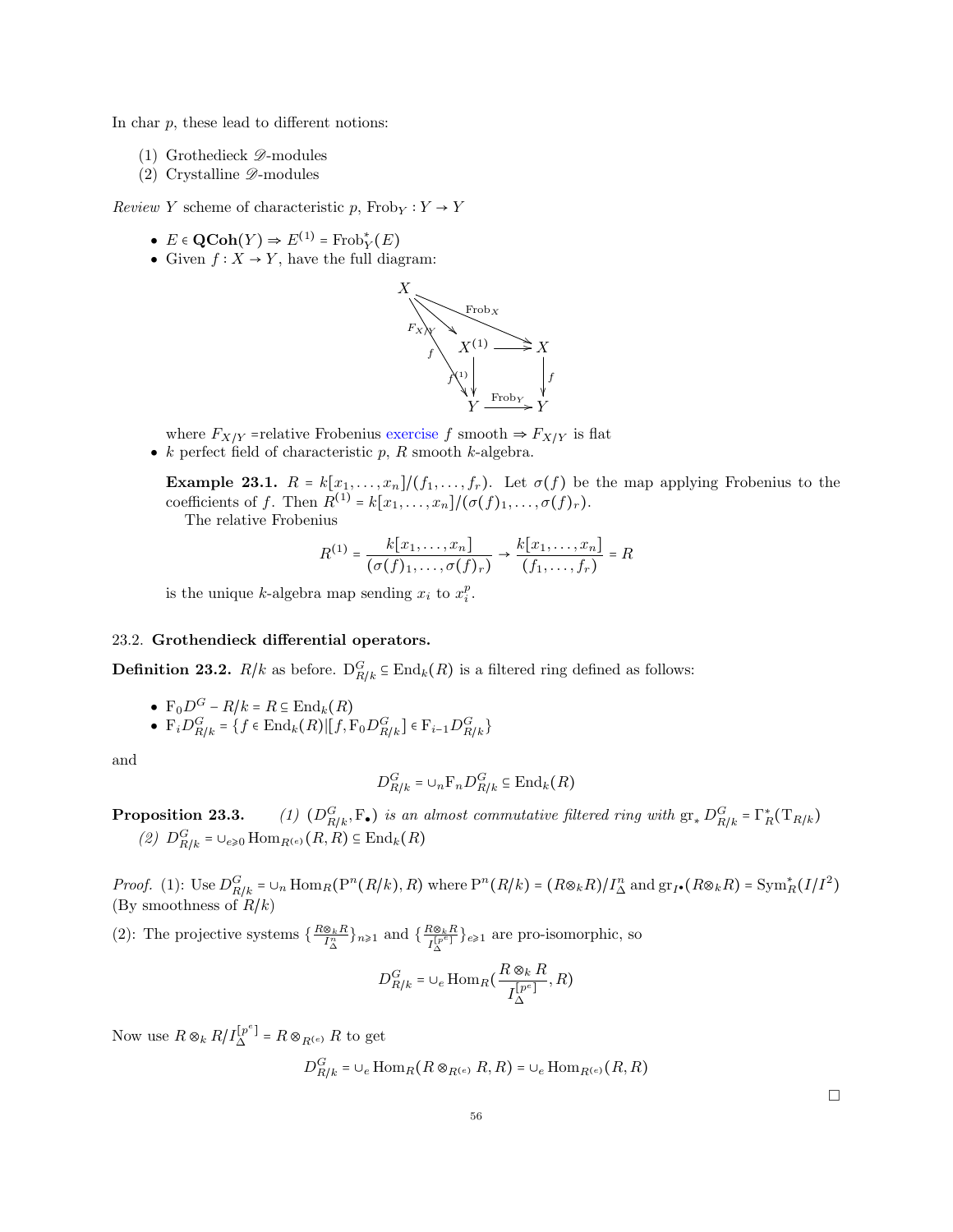**Example 23.4.** Let  $R = k[x]$ . For all  $n \ge 1$ , the operator " $\frac{1}{n!} \left(\frac{\partial}{\partial x}\right)^n (-)$ " makes sense as an operator on  $R$ . In fact, one can show that

$$
D^G_{R/k}=k\bigl[x,\bigl\{\frac{1}{n!}\left(\frac{\partial}{\partial x}\right)^n\bigr\}_{n\geq 1}\bigr]
$$

Definition 23.5 (F-divided modules). We havea a projective system of rings:

$$
R^{(\bullet)} = \{ \cdots R^{(e+1)} \stackrel{F_{R^{(e)}/k}}{\rightarrow} R^{(e)} \rightarrow \cdots \rightarrow R^{(1)} \stackrel{F_{R/k}}{\rightarrow} R \}
$$

The category of F-divisible modules are

$$
\mathbf{Mod}_R^b = \varprojlim \mathbf{Mod}_{R^{(*)}} = \{ (M_e, \alpha_e) | M_e \in \mathbf{Mod}_{R^{(e)}}, \alpha_e : F_{R^{(e)}/k}^*(M_{(e+1)}) \cong M_e \}
$$

exercise: If  $(M_e, \alpha_e) \in \textbf{Mod}_R^b$  with  $M_0$  finitely generated over R, then each  $M_e$  is a vector bundle.

Theorem 23.6. The following category are equivalent

- (1)  $\text{Mod}_{R,\text{strat}}$  is the collections of  $M \in \text{Mod}_R$  with  $\alpha_n : \text{pr}_1^* M \cong \text{pr}_2^* M$  over  $R \otimes_k R/I_\Delta^n$  satisfying cocycle condition on  $R \otimes R \otimes R/I_{\Delta}^{n}$ . (=QCoh((Spec(R)/k)<sub>strat</sub>))
- $(2)$   $\mathbf{Mod}_R^b$
- (3)  $\mathbf{Mod}_{D^G_{R/k}}$ .

*Proof.* (2)  $\Leftrightarrow$  (3) is due to Katz-Greseber in locally free cases

(1) ⇔ (2): Let  $R^{\bullet}$  be the 2-truncated Cech rsolution of  $k \to R$ , i.e.,

$$
R \longrightarrow R \otimes R \longrightarrow R \otimes R \otimes R
$$

Take  $I^{\bullet} \subseteq R^{\bullet}$  to be the ideal of diagonals, i.e.

$$
0\Longrightarrow I_\Delta \Longrightarrow I_\Delta
$$

Since

$$
\mathbf{Mod}_{R,\text{strat}} = \varprojlim_{n} \underline{\lim_{n} \mathbf{Mod}_{R^{\bullet}/(I^{\bullet})^{n}}} = \varprojlim_{n} \varprojlim_{n} (\mathbf{Mod}_{R} \Longrightarrow \mathbf{Mod}_{R \otimes R/I_{\Delta}^{n}} \equiv \mathbf{Mod}_{R \otimes R \otimes R/I_{\Delta}^{n}})
$$

Now  $\{R^{\bullet}/(I^{\bullet}_{\Delta})^n\}_{n\geq 1}$  and  $\{R^{\bullet}/(I^{\bullet}_{\Delta})^{[p^e]}\}_{e\geq 1}$  are pro-isomorphic, so

$$
\mathbf{Mod}_{R, \text{strat}} = \varprojlim_{e} \varprojlim_{e} \mathbf{Mod}_{R^{\bullet}/(I^{\bullet})^{[p^e]}}
$$

But

$$
R^{\bullet}/(I^{\bullet}_{\Delta})^{[p^e]} = (R \Longrightarrow R \otimes_{R^{(e)}} R \Longrightarrow R \otimes_{R^{(e)}} R \otimes_{R^{(e)}} R)
$$

This is the Cech nerve if  $R^{(e)} \to R$  and  $R^{(e)} \to R$  is faithfully flat.

(if  $A \rightarrow B$  if faithfully flat, then

$$
\mathbf{Mod}_A \cong \varprojlim(\mathbf{Mod}_B \Longrightarrow \mathbf{Mod}_{B \otimes_A B} \equiv \mathbf{Mod}_{B \otimes_A B \otimes_A B})
$$

) So we have faithfully flat descent, and  $\mathbf{Mod}_{R,\text{strat}} = \underleftarrow{\lim}_{e} \mathbf{Mod}_{R^{(e)}} = \mathbf{Mod}_{R}^{b-}$ .

$$
(2) \Leftrightarrow (3):
$$

$$
D_{R/k}^G = \varinjlim_e \mathrm{Hom}_{R^{(e)}}(R,R)
$$

So

$$
\mathbf{Mod}_{D_{R/k}^G} \cong \varprojlim_e \mathbf{Mod}_{\mathrm{Hom}_{R^{(e)}}(R,R)}
$$

As  $R/k$  is smooth, the map  $R^{(e)} \to R$  is finite locally free. R commutative rings, E vector bundle over R (supported everywhere), then  $\mathbf{Mod}_R \cong \mathbf{Mod}_{\mathrm{End}(E)}$  via  $M \mapsto M \otimes_R E$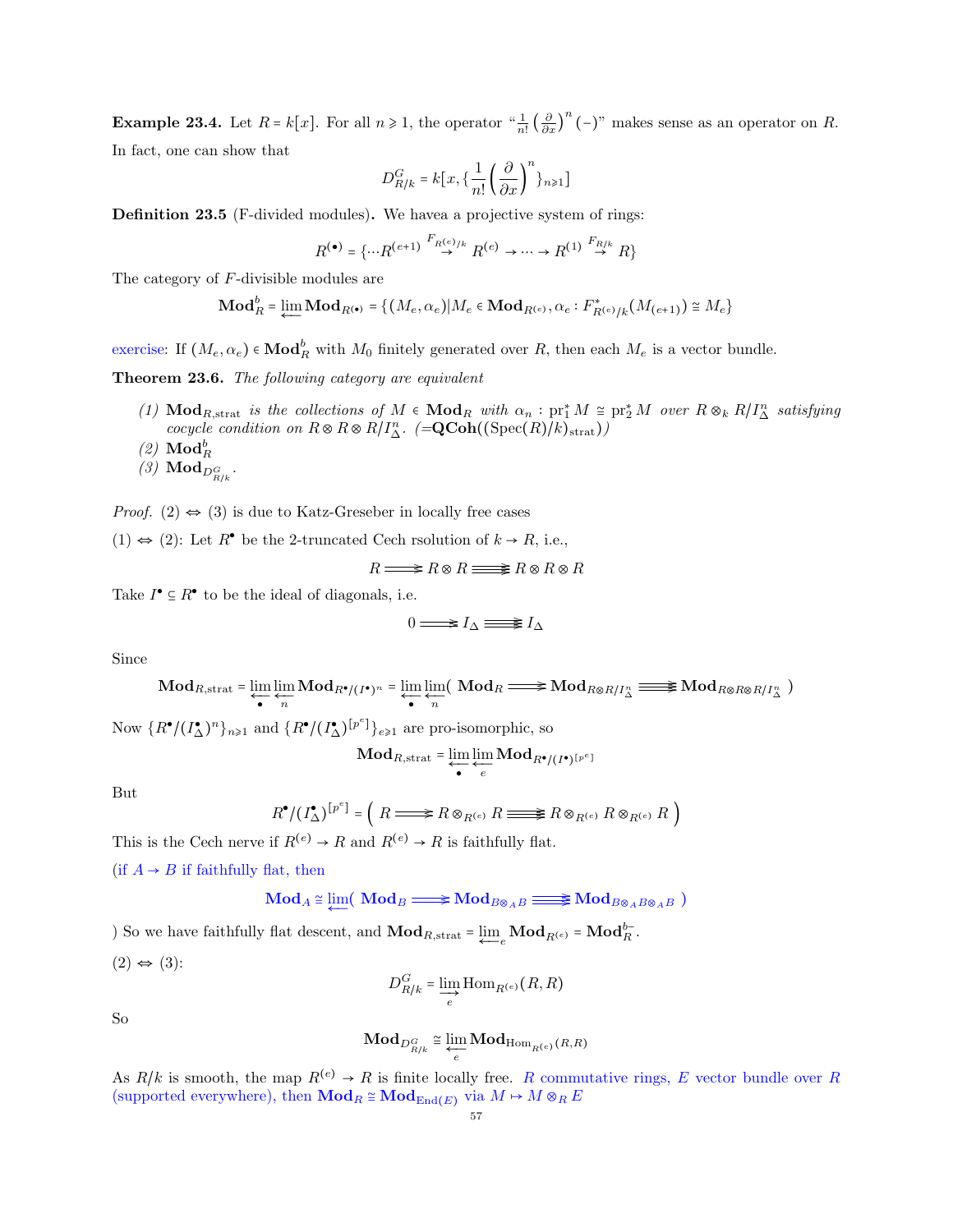Monrita theory:

$$
\mathbf{Mod}_{R^{(e)}} \cong \mathbf{Mod}_{\mathrm{Hom}_{R^{(e)}}(R,R)}
$$
  

$$
M \mapsto M \otimes_{R^{(e)}} R
$$

So we have

$$
\mathbf{Mod}_{D_{R/k}^G} \cong \varprojlim_e \mathbf{Mod}_{R^{(e)}} = \mathbf{Mod}_R^b
$$

 $\Box$ 

**Example 23.7.** Let  $k = \mathbb{F}_p$ .

- (1) (Unit Frobenius modules): Say  $M \in \mathbf{Mod}_R$  equipped with  $\varphi_M : \text{Frob}^*M \cong M$ . So  $(M, \varphi_M)$  gives an object  $(M_e, \alpha_e) \in \mathbf{Mod}_R^b$ :  $M_e = M, \alpha_e = \alpha_M$ .
- (2) (Local systems): Katz showed that  $(M, \varphi_M)$  as above with M finite locally free correspond to étale  $\mathbb{F}_p$ -local systems L on Spec $(R)$ <sub>ét</sub> via  $L \mapsto (L \otimes_{\mathbb{F}_p} \mathcal{O}_X)$ , obvious)
- (3) Say  $I \subseteq R$  is an ideal. Then Frob\*R $\Gamma_I(R) \cong \mathsf{R}\Gamma_I(R)$  naturally. As Frob is flat, this gives Frob\*H $^i_I(R) \cong$  $H_I^i(R)$ . So each  $H_I^i(R)$  gives a unit Frobenius module and thus an object of  $\mathbf{Mod}_R^b$  or  $\mathbf{Mod}_{D_{R/k}^G}$ .

Remark 23.8 (The Gauss Morita connection is not natually a  $\mathscr{D}\text{-module}$ ). Say  $f: X \to S$  is a proper smooth map of k-schemes.  $M = M_{X/S} = Rf_*(\Omega^{\bullet}_{X/S}) \in D^b_{\text{Coh}}(S)$ . The Coh groups  $H^i(M)$  carry the Gauss-Morita connection

**Claim.** There is no functorial (in X)  $\mathscr{D}$ -module structure on  $H^{i}(M)$ 

We have an S-linear relative Frob map



$$
H:M_{X^{(1)}/S}\stackrel{F_{X/S}^*}{\rightarrow} M_{X/S}=M
$$

Now, assumeing  $S$  is smooth, thus gives

$$
H: \mathrm{Frob}_S^* \mathrm{H}^i(M_{X/S}) = \mathrm{H}^i(M_{X^{(1)}/S}) \stackrel{F^*}{\to} \mathrm{H}^i(M_{X/S})
$$

*Example* 23.9. Let  $X \stackrel{f}{\rightarrow} S$  be a universal family of dimension 1 of elliptic curves. Then  $H: \text{Frob}_{S}^{*}H_{\text{dR}}^{1}(X/S) \stackrel{F^{*}}{\rightarrow}$  $\mathrm{H}^1_{\mathrm{dR}}(X/S)$  (rank 2 vector bundle)

Fact 23.10.

$$
\{s \in S | H \otimes k(s) = H(s) = 0\} = \{s \in S | X_S \text{ is a ss ell curve}/k(s)\}
$$

So H is a map of (rk 2) vector bundle with finitely many zeros. But any map of vector bundles supported on a  $\mathscr{D}$ -module structure cannot be 0 at only finitely many points (exercise)

So  $\mathrm{H}^1(M_{X/S})$  does not support on a  $\mathscr{D}\text{-module structure.}$ 

Groth "Crystals and dR coh of schemes"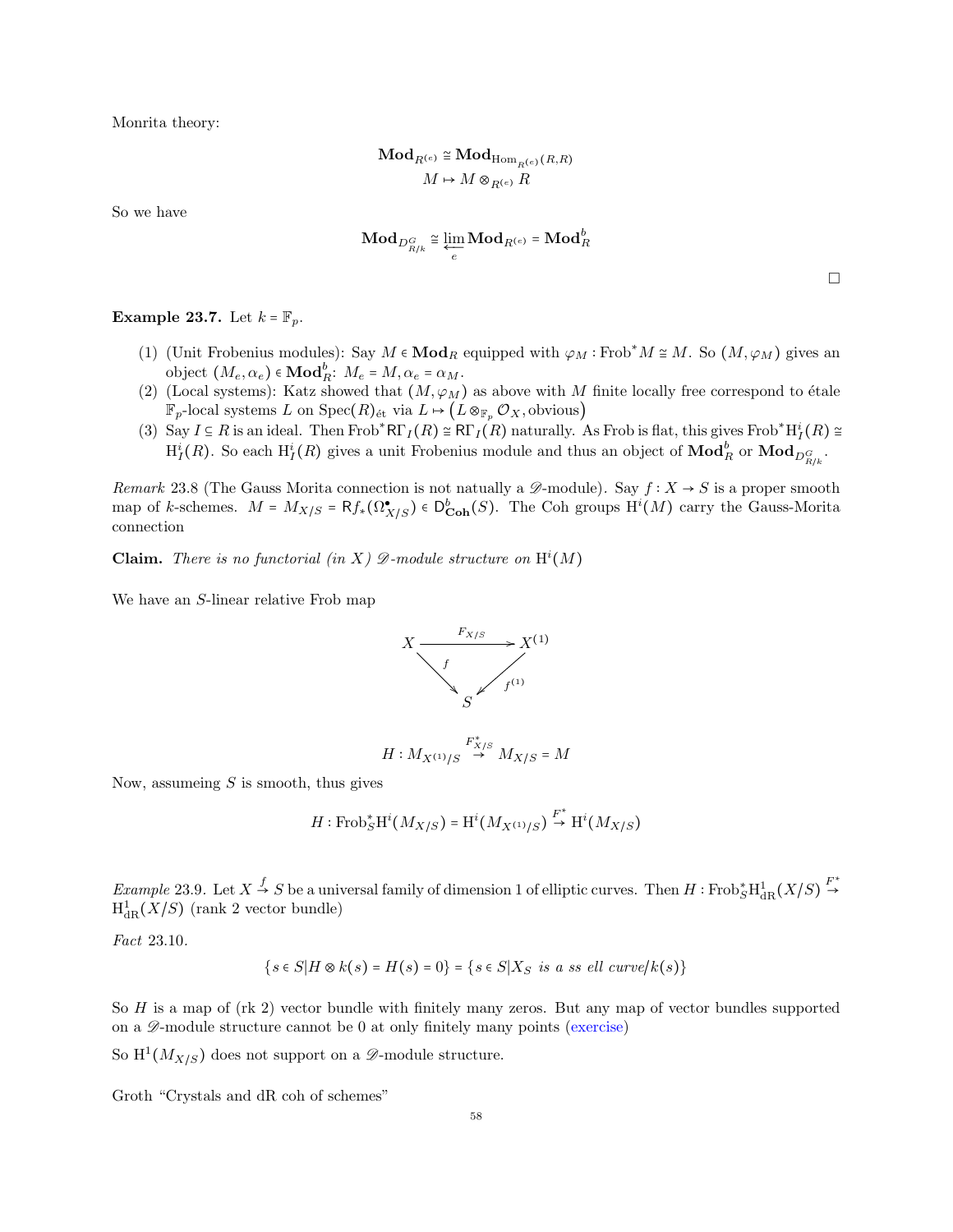24. 12/02/2020

#### <span id="page-58-1"></span><span id="page-58-0"></span>24.1. Crystalline differential operators. ref:

- Berthelot-Ogus "Notes on crystalline cohomology"
- N. Katz: "Nilpotent connections"
- Bezrukonikov-Mirakovic-rymynin: "Localization of modules"
- Ogus-Vologodsky: "Non-abelian Hodge theory in char  $p$ "

k perfect field of characteristic p,  $X/k$  smooth variety,  $R/k$  smooth k-algebra

**Definition 24.1.** Recall  $\mathrm{T}_{X/k}$  =  $\underline{\mathrm{Der}}_k(\mathcal{O}_X,\mathcal{O}_X)$  is still a Lie subalgebra of  $\underline{\mathrm{End}}_k(\mathcal{O}_X)$  (in fact, Lie algebraoid over  $\mathcal{O}_X$ )

Let  $D_{X/k}$  be the universal enveloping algebra of the Liesubalgebra. Then

$$
D_{X/k}=\left(\oplus_{n\geq 0}\mathrm{T}^{\otimes _{{\cal O}_{X}}n}_{X/k}\right)/\sim
$$

where ∼ is spanned by two kinds of relations

• 
$$
a \in T_{X/k}
$$
,  $f \in \mathcal{O}_X$ ,  $[a, f] = a(f)$ .

•  $a, b \in T_{X/k}$ , Then  $[a, b]_{T_{X/k}} = [a, b]_{D_{X/k}}$ .

**Lemma 24.2.** (1)  $D_{X/k}$  is naturally an almost commutative filtered ring with  $gr_* D_{X/k} = Sym^*_{\mathcal{O}_X}(\mathbb{T}_{X/k})$ .

- (2)  $\mathbf{QCoh}(D_{X/k}) \cong \{(M, \nabla)\}\$  where  $M \in \mathbf{QCoh}(X)$  and  $\nabla: M \to \Omega^1_{X/k} \otimes_{\mathcal{O}_X} M$  is a flat connection.
- (3)  $\mathcal{O}_{X^p} \subseteq \mathcal{O}_X \subseteq \mathcal{D}_{X/k}$  is contained in the center.

*Proof.* (1)+(2): same as before

(3): STS  $[f^p, g] = 0$  for any  $g \in \mathcal{O}_X$  and  $[f^p, a] = 0$  for any  $a \in T_{X/k}$ .

The first one is clear

The second one

$$
[fp, a] = -[a, fp]
$$

$$
= -a(fp)
$$

$$
= 0
$$

 $\Box$ 

**Example 24.3** (The Gauss-Marnim connectoin; See Katz's paper). Say  $f: Y \rightarrow X$  is a smooth map, assume  $X$  is curve

**Claim.** Each  $R^i f_*(\Omega_{Y/X}^{\bullet})$  admits a natural flat connection over X.

Proof. There exists a natural SES (of complexes)

$$
f^* \Omega^1_X \otimes \Omega^\bullet_{Y/X}[-1] \to \Omega^\bullet_{Y/k} \to \Omega^\bullet_{Y/X}
$$

of  $f^{-1}\mathcal{O}_X$ -modules on Y (in deg 1, get usual SES for  $\Omega^1$ )

Apply  $Rf_*$  and look at bdy map:

$$
\mathsf{R}f_*(\Omega^\bullet_{Y/X}) \xrightarrow{\delta} \mathsf{R}f_*(f^*\Omega^1_X \otimes_{\mathcal{O}_Y} \Omega^\bullet_{Y/X}) = \Omega^1_X \otimes_{\mathcal{O}_X} \mathsf{R}f_*(\Omega^\bullet_{Y/X})
$$

Here  $\delta$  gives GM connection on Coh groups.

Remark 24.4. (Berthelot-Osus) Let  $(D, J)$  be the PD-envelope of  $(X \times X, I<sub>\Delta</sub>)$ . Then  $\mathcal{O}_D$  carries a natural filtration by  $J^{[n]}$  = nth-divided power of J. One can show:

$$
D_{X/k} = \operatorname{Colim}_n \underline{\operatorname{Hom}}_{\mathcal{O}_X}(\mathcal{O}_{D/J^{[n]}}, \mathcal{O}_X)
$$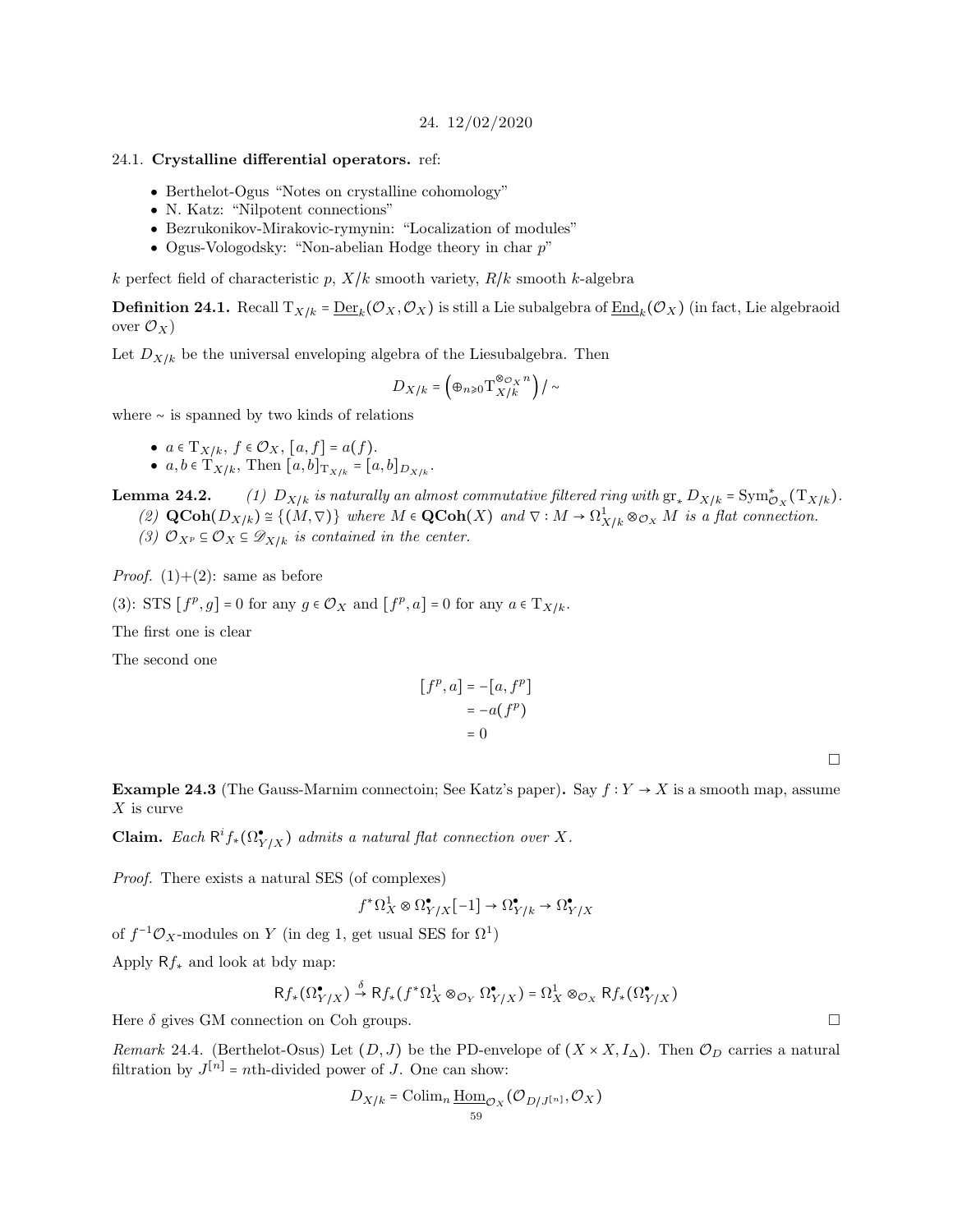$\text{(in char 0, } \mathcal{O}_{D/J^{[n]}} = P^n(\mathcal{O}_X/k)) \Rightarrow \text{QCoh}(D_{X/k}) \cong \text{the collection of } M \in \text{QCoh}(X) \text{ with } \varepsilon_n : \text{pr}_1^*(M) \cong \text{pr}_1^*(M)$  $\mathrm{pr}_2^*(M)$  on  $\mathcal{O}_{D/J^{[n]}}$  and compatible conditions.

## Example 24.5.

$$
\mathscr{D}_k[x_1,\ldots,x_n]/k = k[x_1,\ldots,x_n] \otimes_k k[\partial_1,\ldots,\partial_n]
$$

where  $\partial_i = \frac{\partial}{\partial x_i}$  (same as char 0)

Warning:  $D_{X/k}$  does not act faithfully on  $\mathcal{O}_X$ . For example:  $X = \mathbb{A}^1$ ,  $D = x \frac{d}{dx} \in T_X \in \mathcal{D}_{X/k}$ . Then  $D^p(f(x)) = D(f(x))$ , but  $D^p \neq D$ .

(1) 
$$
D^n(x^m) = D^{n-1}(D(x^m)) = D^{n-1}(mx^m)
$$
. So  $D^p(x^m) = m^px^m \stackrel{\text{FLT}}{=} mx^m = D(x^m)$   
(2)  $D^p \neq D$ :  $D^p \in \mathbb{F}_p D_{X/k} - \mathbb{F}_{p-1} D_{X/k}$  so  $D \in \mathbb{F}_1 D_{X/k} \subseteq \mathbb{F}_{p-1} D_{X/k}$ . So  $D^p \neq D$ .

<span id="page-59-0"></span>24.2. **Relation between**  $D_{R/k}$  and  $D_{R/k}^G$ . Observation: The action of  $D_{R/k}$  on R gives a map  $D_{R/k} \rightarrow$  $\text{End}_k(R)$  whose image is inside  $D_{R/k}^G$  (check on generators).

So we get a map  $D_{R/k} \stackrel{\mu}{\rightarrow} D_{R/k}^G$  of rings.

- (1)  $\mu$  is not injective (previous warning)
- (2)  $\mu$  is not surjective. In fact,  $\mu$  factors as

$$
D_{R/k} \to \mathrm{Hom}_{R^{(1)}}(R,R) \subseteq \bigcup_e \mathrm{Hom}_{R^{(e)}}(R,R) = D^G_{R/k}
$$

*Proof.* Suffices to show  $\mu(f)\mu(a) \in \text{Hom}_{R^{(1)}}(R, R)$  for all  $f \in R, a \in T_{R/k}$ .

- $\mu(f) \in \text{Hom}_R(R, R) \subseteq \text{Hom}_{R^{(1)}}(R, R)$ .
- $\mu(a) \in \text{Hom}_{R^{(1)}}(R, R)$ : Need to show that  $a(f^p g) = f^p a(g)$  for all  $f, g \in R$ , which is clear by Leibnize rule.

 $\Box$ 

(3)  $\mu$  carries the order filtration on  $D_{R/k}$  into that of  $D_{R/k}^G$ 

*Proof.* Clear in deg  $\leq 1$ , rest follows by multiplicatively as  $F_i D_{R/k}$  is generated by  $F_1^i$  $\Box$ 

(4) The induced map  $gr(\mu) : gr_*(D_{R/k}) \to gr_*(D_{R/k}^G)$  is the natural map  $Sym_R^*(T_{R/k}) \to \Gamma_R^*(T_{R/k})$ . (Pf: check on  $gr^1$ ) So  $\mu$  has a huge kernel.

Exercise 24.6. We saw a map

$$
D_{R/k} \to \text{Hom}_{R^{(1)}}(R, R) \subseteq D_{R/k}^G
$$

so we get a restriction of scalars.

$$
\operatorname{Mod}_{\mathrm{Hom}_{R^{(1)}}(R,R)} \longrightarrow \mathrm{Mod}_{D_{R/k}}
$$
\n
$$
\wedge \rightarrow N \otimes_{R^{(1)}} R \left( \begin{array}{c} | \\ | \\ | \\ | \\ \hline \end{array} \right) = (\text{Morita theory}) \qquad \qquad = \left| \begin{array}{c} | \\ | \\ | \\ \hline \end{array} \right)
$$
\n
$$
\operatorname{Mod}_{R^{(1)}} \longrightarrow \operatorname{Mod}_{R^{(1)}} \left( \underset{N \mapsto (N \otimes_{R^{(1)}} R, \text{id} \otimes d)}{\bigvee} M \in \operatorname{Mod}_{R}, \nabla \text{ flat conn} \right)
$$

where id⊗d is the "Frobenius descent connection".

p-curvature:  $R/k$  smooth algebra:

Obs: Given  $a \in T_{R/k} \subseteq \text{End}_k(R)$ , the pth power  $a^p \in \text{End}_k(R)$  is also a derivation (so lies in  $T_{R/k}$ )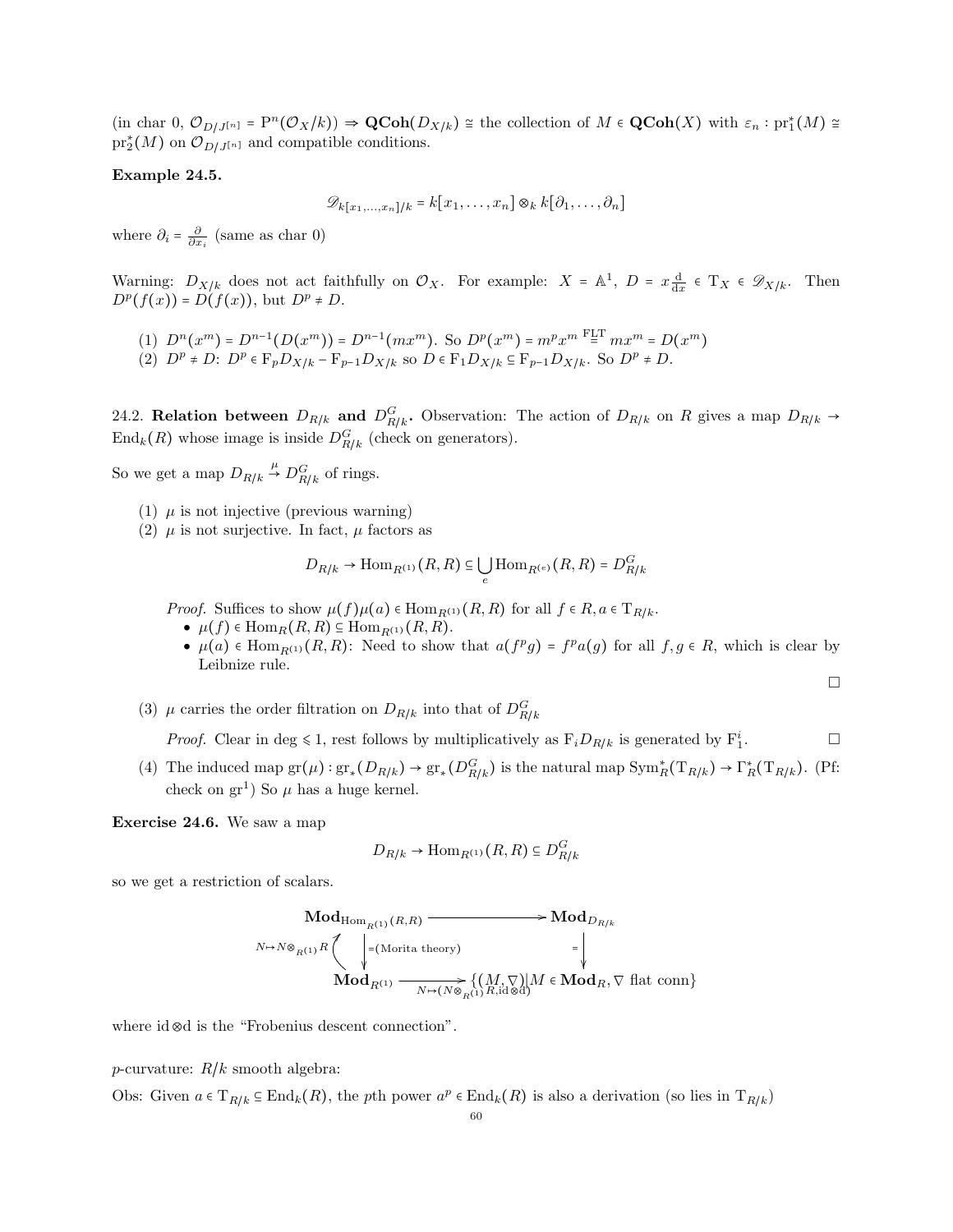Proof.

$$
a^{p}(fg) = \sum_{i=0}^{p} {p \choose i} a^{i}(f) a^{p-i}(g)
$$
  
=  ${p \choose 0} a^{0}(f) a^{p}(g) + {p \choose p} a^{p}(f) a^{0}(g)$   
=  $fa^{p}(g) + a^{p}(f)g$ 

So get p-power map  $T_{R/k} \stackrel{a \mapsto a^{[p]}}{\rightarrow} T_{R/k}$ .

Example 24.7.  $R = k[x]$ 

- (1)  $a = \frac{d}{dx}$ :  $a^{[p]} = 0$  (check on  $x \in k[x]$ )
- (2)  $a = x \frac{d}{dx}$ :  $a^{[p]} = a$  (Pf:  $a^{[p]}(x) = (x \frac{d}{dx})^p (x) = x = a(x)$ )

**Definition 24.8.** For any  $a \in T_{R/k}$ , write

- (1)  $\psi(a) = a^p a^{[p]} \in D_{R/k}$ . Since  $a^p \in \mathcal{F}_p(D_{R/k})$  and  $a^{[p]} \in \mathcal{F}_1D_{R/k} \in \mathcal{F}_pD_{R/k}$ .
- (2) A  $D_{R/k}$ -module M has *p-curvature*  $\theta$  if  $\psi(a)$  kills M for any  $a \in T_{R/k}$ .
- (3) A  $D_{R/k}$ -module M has nilpotent p-curvature if there exists a finite filtration of M whose graded pieces has 0 p-curvature.

**Example 24.9.** (1): Given  $N \in Mod_{R^{(1)}},$  we had  $(M, \nabla) = (N \otimes_{R^{(1)}} R, \text{id} \otimes d) \in Mod_{D_{R/k}}.$ 

Claim. This has p-curvature  $\theta$ 

Proof.  $N = R^{(1)} \rightsquigarrow (M, \nabla) = (R, d)$ .  $(R, d)$  has p-curvature 0 because  $D_{R/k} \rightarrow \text{End}_k(R), \psi(a) \mapsto a^p - a^p = 0$ is a ring map. In general, write N as a quotient of a free  $R^{(1)}$ -module.

(2): Say  $f: X \to \text{Spec}(R)$  is a smooth morphism. Then  $(\mathsf{R}^i f_*(\Omega^\bullet_{X/R}), \nabla_{\text{GM}})$  has nilpotent p-curvature.

(Pf idea: use the conjugate spectral sequence.  $E_2^{ij}$ : Frob $^*_{S}R^if_*\Omega^j_{X/R} \Rightarrow R^{i+j}f_*\Omega^{\bullet}_{X/R}$ . Can show : this is a SS in  $\mathbf{Mod}_{D_{R/k}}$  where  $E_2$  term has Frob descent connection with p-curvature 0). See Katz's paper

(3)  $R = k[x]$ ,  $M = R \cdot e \nabla = d + dx$ . So  $\frac{d}{dx}e = e$ .

$$
\psi\left(\frac{\mathrm{d}}{\mathrm{d}x}\right)(e) = \left(\frac{\mathrm{d}}{\mathrm{d}x}\right)^p(e) - \left(\frac{\mathrm{d}}{\mathrm{d}x}\right)^{[p]}(e) = e - 0 = e
$$

So  $\psi(\frac{d}{dx})$  is not nilpotent, so M does not have nilpotent p-curvature.

$$
\begin{aligned} \mathbb{P}^1 &\longleftrightarrow \mathbb{A}^1 \\ \bigcup\limits_{\mathbb{A}^1} \end{aligned}
$$

# 25. 12/07/2020

<span id="page-60-1"></span><span id="page-60-0"></span>25.1. The *p*-curvature. Last time:  $R$  smooth  $k$ -algebra ( $k$  perfect field of char  $p$ )

$$
\psi: \mathcal{T}_{R/k} \to D_{R/k}
$$

$$
a \mapsto a^p - a^{[p]} \in \mathcal{F}_p D_{R/k} \subseteq D_{R/k}
$$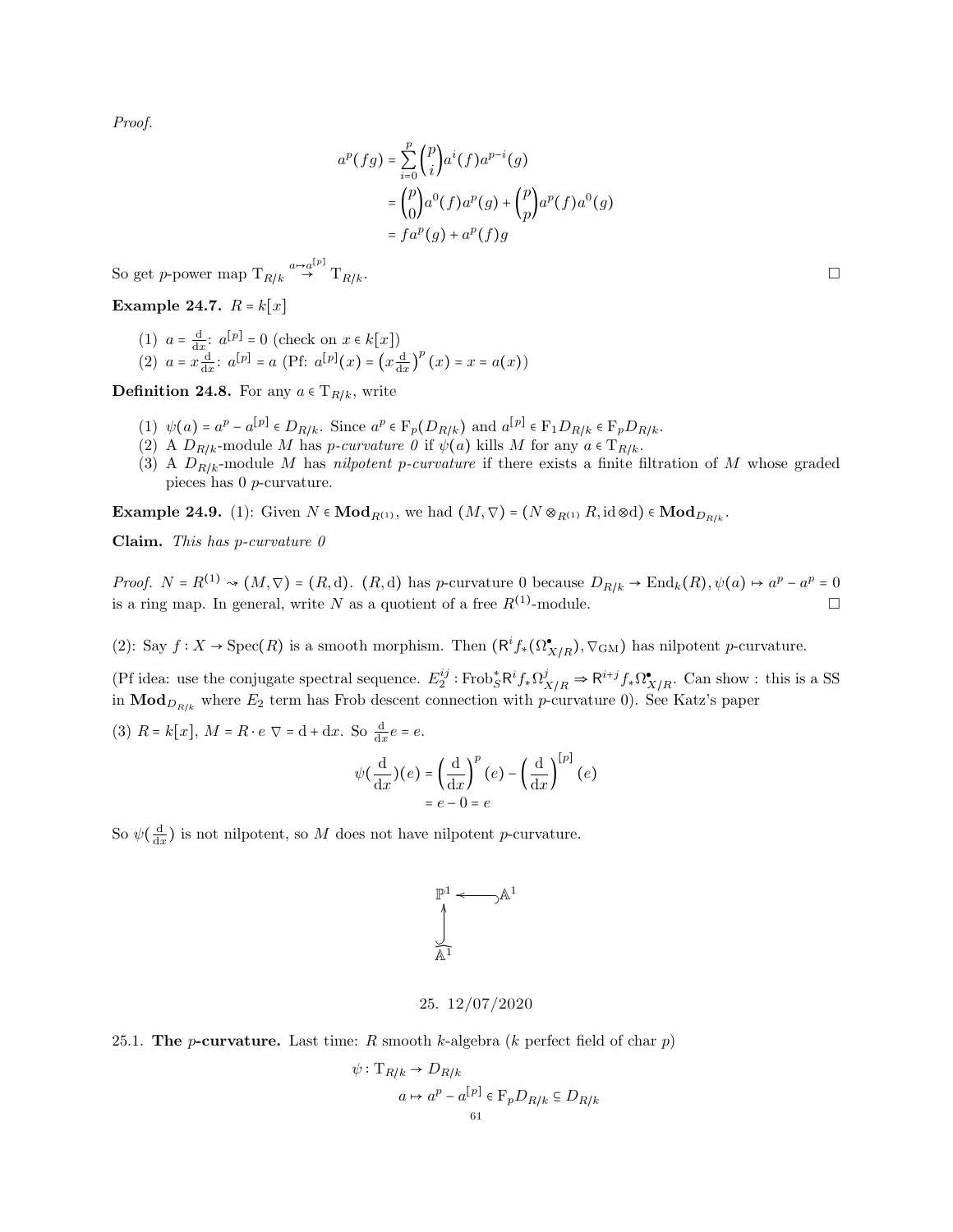**Lemma 25.1.** (1)  $\psi$  is p-linear, i.e.,  $\psi$  induces an  $R^{(1)}$ -linear map

 $\text{Frob}_k^* \mathcal{T}_{R/k} = \mathcal{T}_{R^{(1)}/k} \to \text{Frob}_{R/k,*} D_{R/k}$ 

(2) Im( $\psi$ ) ⊆ Z(Frob<sub>R/k,\*</sub> $D_{R/k}$ ) = Frob<sub>R/k,\*</sub> $Z(D_{R/k})$ 

*Proof.* We shall use: Given  $D_1, D_2 \in \mathbb{F}_p D_{R/k}$ , we have  $D_1 = D_2$  if and only if

- (1)  $D_1 = D_2$  in  $gr_p D_{R/k}$
- (2)  $D_1$  and  $D_2$  act in the same way on R.

(Pf idea:  $F_{p-1}D_{R/k} \hookrightarrow D_{R/k}^G \subseteq \text{End}_k(R)$ )

(1)  $\psi$  is additive: Fix  $a, b \in T_{R/k}$ . WTS:  $\psi(a+b) = (a+b)^p - (a+b)^{[p]} = \psi(a) + \psi(b)$ .

Using the criterion above, we must how

- (1)  $a^p + b^p = (a+b)^p$  in  $gr_p D_{R/k}$  (because  $c^{[p]} = 0$  in  $gr_p$ ) clear because  $gr_* D_{R/k}$  is commutative of char p.
- (2) Clear because  $a^p$  and  $a^{[p]}$  act in the same way on R by definitino of  $a^{[p]}$ .

 $\psi$  is p-linear, i.e.,  $\psi(fa) = f^p \psi(a)$  for  $f \in R$ ,  $a \in T_{R/k}$ . This is proven similarily.

(2): 
$$
\psi(a) \in Z(D_{R/k})
$$
 for all  $a \in T_{R/k}$ .

The claim is local on Spec $(R)$ . So we may choose étale coordinates  $x_1, \ldots, x_n$ . So  $T_{R^{(1)}/k} = \bigoplus_{i=1}^n R^{(1)} \partial_i$ where  $\partial_i = \frac{d}{dx_i}$ .

By (1), suffices to show  $\psi(\partial_i) \in Z(D_{R/k})$ .

Recall:  $\psi(\partial_i) = \partial_i^p$  (because  $\partial_i^{[p]} = 0$ )

Must show  $\partial_i^p \in Z(D_{R/k}) \Leftrightarrow [\partial_i^p, f] = 0$  for any  $f \in R$ .

We must show  $\text{ad}(\partial_i^p)(f) = 0$  for any  $f \in R$ .

check Obs:  $ad(a^p) = ad(a)^p$  in char associated  $\mathbb{F}_p$ -algebra

Must show  $\text{ad}(\partial_i)^p(f) = 0.$ 

But  $\text{ad}(\partial_i)^p(f) = (\partial_i)^p(f) = 0$  because in char p. So  $\psi(\mathrm{T}_{R^{(1)}/k}) \in Z(D_{R/k})$ .

Lemma 25.2. get an  $R^{(1)}$ -algebra map

$$
\text{Sym}_{R^{(1)}}(\text{T}_{R^{(1)}/k}) \to Z(\text{Frob}_{R/k,*}D_{R/k}) \subseteq F_{R/k,*}D_{R/k}
$$

Upshot: For any  $M \in \mathbf{Mod}_{D_{R/k}}$ , get an action of  $\text{Sym}_{R^{(1)}}^*(\mathrm{T}_{R^{(1)}/k})$  or  $\text{Frob}_{R/k,*}M$ 

$$
\leadsto \Theta: M \to \operatorname{Frob}^*_{R/k} \Omega^1_{R^{(1)}/k} \otimes_R M
$$

"F-Higgs field":  $R$ -linear,  $\Theta \wedge \Theta = 0$ .

**Theorem 25.3** (Bezrukavnikov-Mirakovic-Rumyrim).  $E = \text{Frob}_{R/k,*} D_{R/k} \supseteq Z(E)$ 

- (1) The p-curvature map  $\psi: \text{Sym}_{R^{(1)}}(\text{T}_{R^{(1)}/k}) \to Z(E)$  is an isomorphism
- (2) E is an Azumaya algebra over  $Z(E)$ , i.e., there exists a faithfully flat map  $Z(E) \rightarrow Z'$  such that  $E \otimes_{Z(E)} Z' \cong M_{pdim(X)}(Z')$

*Proof Sketch.* (1) Claim is étale local, so we may assume  $R = k[x_1, \ldots, x_n], E = k[x_1, \ldots, x_n] \otimes_k k[\partial_1, \ldots, \partial_n]$ .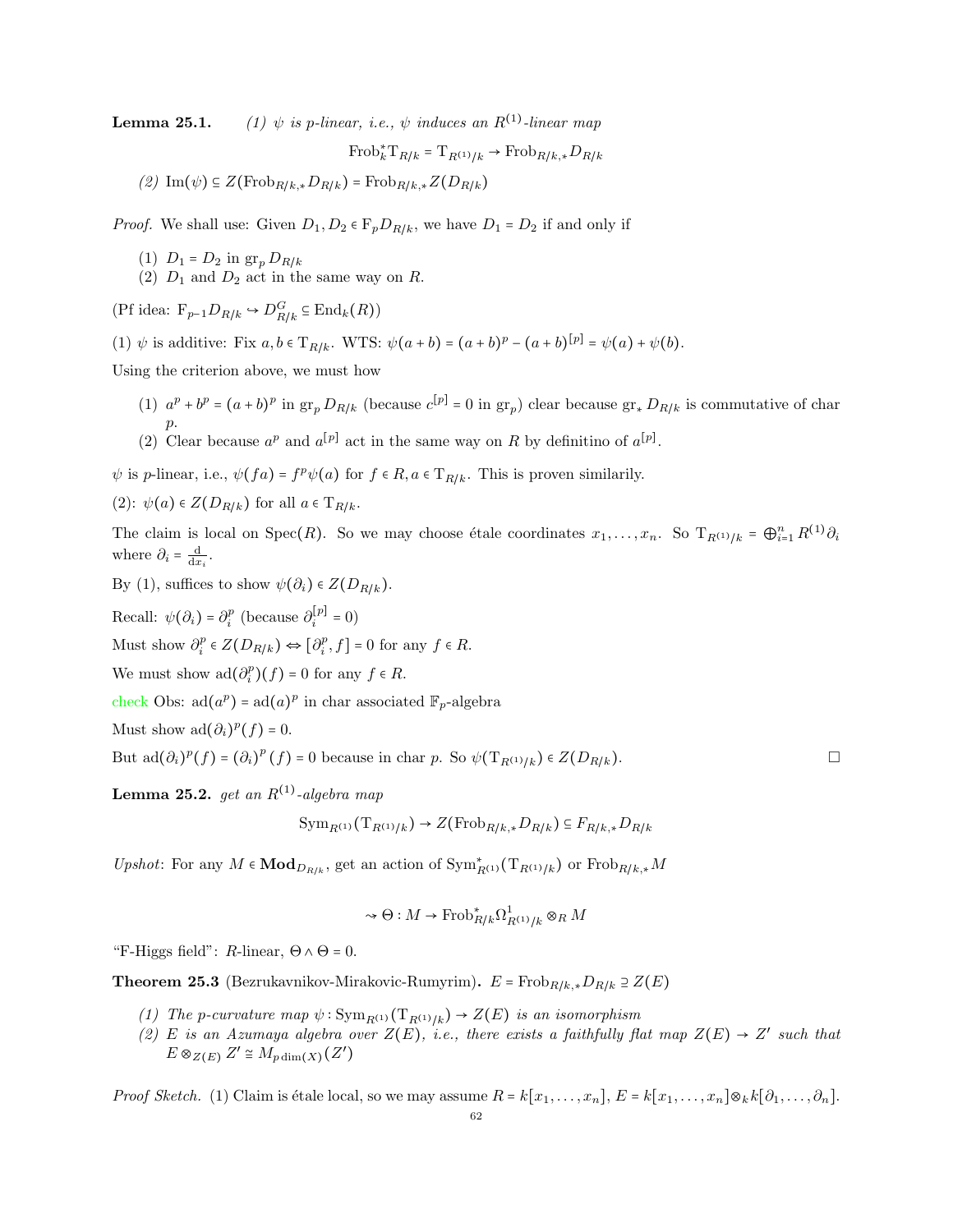Since  $\psi(\partial_i) = \partial_i^p$ , we must show

$$
Z(E) = k[x_1^p, \dots, x_n^p] \otimes k[\partial_1^p, \dots, \partial_n^p]
$$

$$
\subseteq E = k[x_1, \dots, x_n] \otimes k[\partial_1, \dots, \partial_n]
$$

Say  $D = \sum_{I \subseteq S} f_I \partial^I \in Z(E)$ , where  $S \subseteq \mathbb{N}^n$  finite set of multiindices and  $f_I \in k[x_1, \ldots, x_n]$ .

Must show:  $S \subseteq (pN)^n \subseteq N^n$  (and same for  $x_i$  and  $\partial_i$ -swapped) Check by hand (hint:  $[D, x_j] = 0$  implies  $I_j \in p\mathbb{N}$ )

(2):  $Z(E) = \text{Sym}_{R^{(1)}}^*(\mathrm{T}_{R^{(1)}/k}) \to E$  is an Azumaya algebra

- (1)  $Z_R$  =centralizer of  $R \subseteq E$ Obs:  $Z_R \supseteq Z(E)$ ,  $Z_R \supseteq R$ . In fact:  $Z(E) \to Z_R$  identifies with  $Z(E) \otimes_{R^{(1)}} (R^{(1)} \to R)$ . So  $Z(E) \to Z_R$  is faithfully flat of  $\deg p^{\dim(X)}$ .
- (2)  $Z_R \subseteq E$  is a subring.  $Z_R$  acts on E via left multiplication. In fact, E is a vector bundle of rank  $p^{\dim(X)}$  over  $Z_R$ .
- (3) The natural map

$$
R \otimes_{R^{(1)}} E \cong Z_R \otimes_{Z(E)} E \to \text{End}_{Z_R}(E)
$$

is an isomorphism of algebras.

In particular,  $Z(E) \rightarrow E$  becomes End(v.b.) after a faithfully flat extension of  $Z(E)$ .

Remark 25.4. (1)  $D_{R/k}$  is not a split Azumaya algebra.

*Proof.*  $D_{R/k}$  is a domain (because gr is so) while matrix algebras have zero divisors.

(2)  $D_{R/k}$  splits after base change along  $\text{Sym}_{R^{(1)}}^* * (\text{T}_{R^{(1)}/k}) \to R^{(1)}$  (zero section) Geometrically:  $D_{X/k}$ splits along  $X^{(1)} \rightarrow T^* X^{(1)}$ .

This implies

Theorem 25.5 (Cartler). The following cats are equivalent:

- (a)  $D_{R/k}$ -modules with p-curvature  $\mathcal{O} \Leftrightarrow$  modules over  $D_{R/k} \otimes_{\mathrm{Sym}_{R^{(1)}}(\mathrm{T}_{R^{(1)}/k})} R^{(1)}$
- (b)  $R^{(1)}$ -modules

The functors are

$$
(M, \nabla) \in (a) \mapsto M^{\nabla = 0} \in (b)
$$

$$
N \in (b) \mapsto (\text{Frob}_{R/k}^* N, \nabla_{\text{can}}) \in (a)
$$

Ogus-Vologodsky: Splitting property above actually extends to the  $(p-1)$ -st inf nbhd of  $X^{(1)} \subseteq T^*X^{(1)}$ . (provided X lifts to  $W_2(k)$ ).

get "non-abelian Hodge theory in char p"

## <span id="page-62-0"></span>25.2. The p-curvature conjecture.

**Conjecture 25.6** (Groth-Katz). R finitely generated Z-algebra domain flat over Z,  $K = \text{Frac}(R)$ ,  $S/R$ smooth algebra.  $(M, \nabla)$  = flat vector bundle on  $S/R$ . Assume for all maximal ideals  $\mathfrak{p} \subseteq R$ , the connection  $(M/\mathfrak{p}M,\nabla)$  on  $S/\mathfrak{p}$  has a full set of solutions (i.e., p-curvature). Then there exists a finite étale cover  $S_K \to T$  such that  $(M, \nabla) \otimes_{S_K} T$  has a full set of solutions.

**Example 25.7.**  $R = \mathbb{Z}[\frac{1}{N}], S = R[x, x^{-1}].$   $(M, \nabla) = (S, d - \frac{1}{Nx}dx).$ 

So solutions of  $\nabla \Leftrightarrow \frac{d}{dx} f(x) = \frac{1}{Nx} f(x)$ .

Obs:  $(M, \nabla)$  satisfies the hyp of conj: if  $a \in \mathbb{Z}$  is such that  $aN \equiv 1 \mod p$ , then  $x^a \in S$  provides a solution.